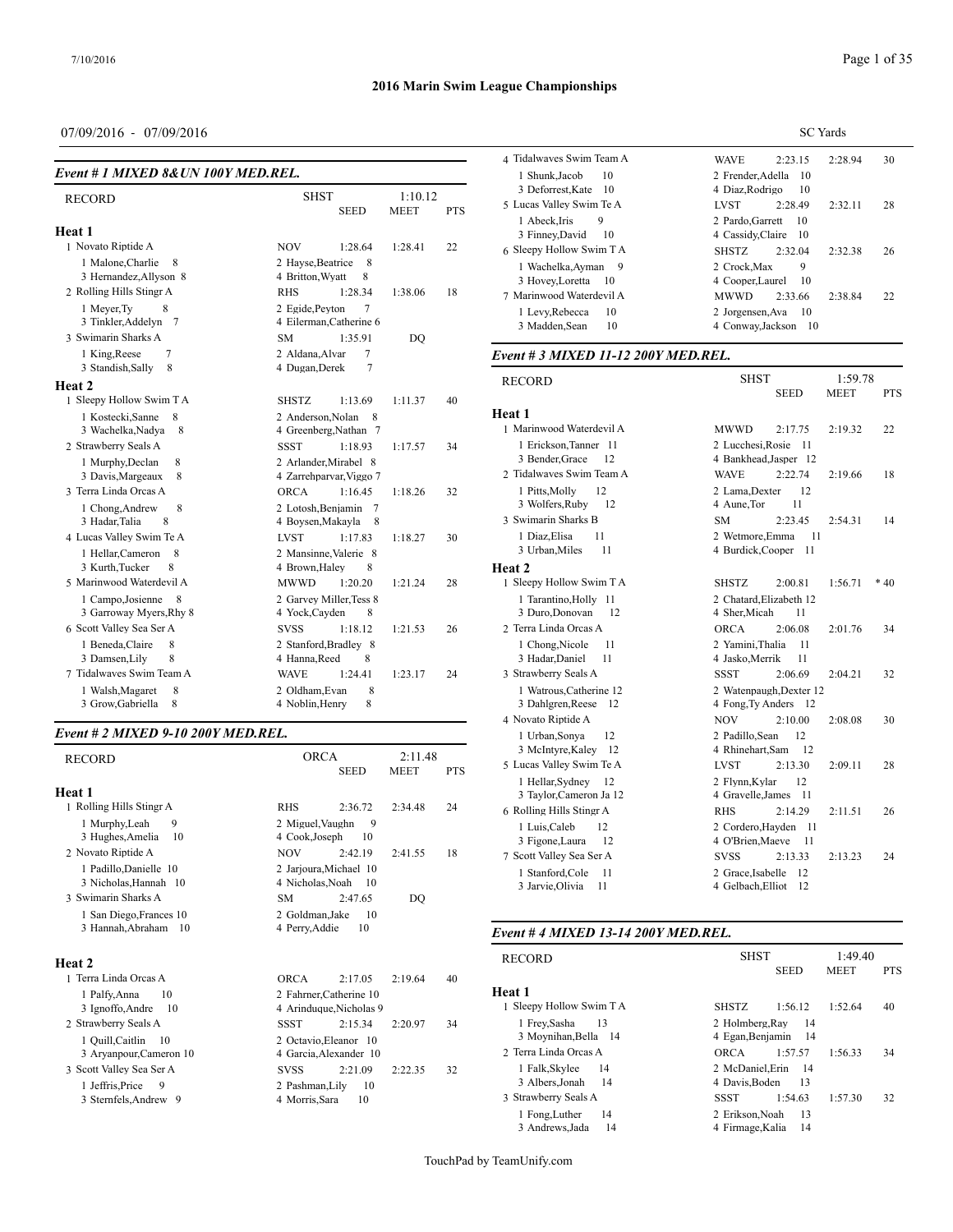## 07/09/2016 - 07/09/2016

| 4 Marinwood Waterdevil A | 2:01.92<br>30<br><b>MWWD</b><br>2:01.29 | 2 Rowan Per   |
|--------------------------|-----------------------------------------|---------------|
| 1 Foehr, Reece<br>14     | 2 Juarez Olivia<br>-13                  | 3 Catherine I |
| 3 Knopf, Lucy<br>13      | 4 Simon, Connor<br>- 13                 | 4 Emily Whi   |
| 5 Tidalwayes Swim Team A | <b>WAVE</b><br>2:03.36<br>2:01.77<br>28 | 5 Eva Bech    |
| 1 Schilz, Miya<br>- 14   | 2 Falvey, Christophe 13                 | 6 Ava Babb    |
| 3 Priahin, Vladimir 13   | 4 Kawamura, Caitlin 13                  |               |
| 6 Scott Valley Sea Ser A | 26<br>1:58.65<br><b>SVSS</b><br>2:03.53 | 7 Anita Widr  |
| 1 Pyfer.Lauren<br>- 14   | 2 Nicholas.Aidan 14                     | 8 Esme Char   |
| 3 Hare-Leiva, Bella 12   | 4 Bellisimo, Dwight 14                  | 9 Tessa Holle |
| 7 Novato Riptide A       | <b>NOV</b><br>2:05.80<br>2:04.87<br>24  |               |
| -13<br>1 O'Leary, Kate   | 2 Morris.Sam<br>13                      | Heat 4        |
| 3 Scafani, Ava<br>13     | 4 Nielsen, Powell 13                    | 1 Camille Ov  |
| 8 Rolling Hills Stingr A | <b>RHS</b><br><b>NS</b><br>2:10.13      |               |
|                          |                                         | 2 Rebecca La  |

## *Event # 5 MIXED 15-18 200Y MED.REL.*

| <b>RECORD</b>            | <b>ORCA</b><br>1:43.64<br><b>MEET</b><br><b>SEED</b> | <b>PTS</b> | 5 Keelee Fielding<br>6 Reese Maturo |
|--------------------------|------------------------------------------------------|------------|-------------------------------------|
| Heat 1                   |                                                      |            | 7 Simone Kirklar                    |
| 1 Terra Linda Orcas A    | <b>ORCA</b><br>1:49.04<br>1:44.98                    | 40         | 8 Tatiana Kilkenr                   |
| 1 Baublitz, Sophie 17    | 2 Peacock, Nathan<br>-18                             |            | 9 Charlie Nute                      |
| 3 Jasko, Nicolette 15    | 4 Lechner Kevin<br>15                                |            |                                     |
| 2 Sleepy Hollow Swim T A | <b>SHSTZ</b><br>1:47.58<br>1:56.75                   | 34         | Heat 5                              |
| 1 McCarthy, Kate<br>-15  | 2 Anderson.Keenan 17                                 |            | 1 Emma Evans                        |
| 3 Star, Kirsty<br>- 16   | 4 Hanson, Wyatt<br>16                                |            | 2 Juliet Goldmac                    |
| 3 Marinwood Waterdevil A | <b>MWWD</b><br>1:53.00<br>1:50.43                    | 32         | 3 Zoie Halsing                      |
| 1 Knopf, Madeline 15     | 2 Manwaring-Mueller 15                               |            | 4 Gabriela Brown                    |
| 3 Laughlin, Jack<br>-15  | 4 Boyle, Taylor<br>16                                |            | 5 Lucia Campo                       |
| 4 Lucas Valley Swim Te A | <b>LVST</b><br>1:55.98<br>1:52.50                    | 30         | 6 Rhea Robinson                     |
| 15<br>1 Abeck, Ava       | 2 Flynn.Edan<br>18                                   |            | 7 Katerina Hersh                    |
| 3 Parker, Cole<br>15     | 4 Stilson, Sammy 17                                  |            |                                     |
| 5 Scott Valley Sea Ser A | <b>SVSS</b><br>1:54.62<br>1:57.20                    | 28         | 8 Ciara Cogan                       |
| 1 Galuszka, Natalie 18   | 17<br>2 Stray, Riley                                 |            | 9 Sloane Murphy                     |
| 3 Freda, Kate<br>16      | 4 Edington, Dea<br>17                                |            | Heat 6                              |
| 6 Novato Riptide A       | 2:03.66<br><b>NOV</b><br>1:57.45                     | 26         | 1 Kathryn Wentz                     |
| 1 Parikh, Aidan<br>15    | 2 Urban, Sasha<br>15                                 |            | 2 Emma Rapp                         |
| 3 McSweeney, Molly 16    | 4 Schiano, Julian<br>-17                             |            | 3 Zoë Bruce                         |
| 7 Tidalwayes Swim Team A | <b>WAVE</b><br>2:01.02<br>2:09.70                    | 24         | 4 Eden Erez                         |
| 8 Rolling Hills Stingr A | 1:58.53<br><b>RHS</b><br>DO                          |            | 5 Mari Kawamur                      |
| 1 Cantor, Emma<br>18     | 2 Simon, Benjamin 15                                 |            |                                     |
| 3 Oblites, Rebecca 15    | 4 Oga, Peyton<br>15                                  |            | 6 Ella Elliot<br>.                  |
|                          |                                                      |            |                                     |

## *Event # 6 GIRLS 8&UN 25Y FREE*

| <b>RECORD</b>           | Reese Burns |   | <b>SVST</b>  |             | :14.67      | 9 Mila Daw           |
|-------------------------|-------------|---|--------------|-------------|-------------|----------------------|
|                         |             |   |              | <b>SEED</b> | <b>MEET</b> | Heat 7<br>1 Kayla Ke |
| Heat 1                  |             |   |              |             |             | 2 Jennifer E         |
| 1 Lane Miguel           |             | 6 | <b>RHS</b>   | :34.80      | 35.36       |                      |
| 2 Ayla Henry            |             | 6 | <b>MWWD</b>  | :42.44      | 47.21       | 3 Quinn Ma           |
| 3 Jacey West            |             | 6 | <b>NOV</b>   | :47.63      | 49.32       | 4 Hannah F           |
| 4 Riley Greathouse      |             | 7 | <b>SSST</b>  | :35.15      | <b>NS</b>   | 5 Cassidy S          |
|                         |             |   |              |             |             | 6 Kathryn I          |
| Heat 2                  |             |   |              |             |             | 7 Isabel Ac          |
| 1 Patricia Fielding     |             | 8 | <b>WAVE</b>  | :29.94      | 28.78       | 8 Gabriella          |
| 2 Heidi Brew            |             | 6 | <b>NOV</b>   | :33.11      | 29.75       | 9 Liliana So         |
| 3 Ella Garroway Myers   |             | 6 | <b>MWWD</b>  | :31.25      | 30.35       |                      |
| 4 Katherine McConneloug |             | 8 | <b>SHSTZ</b> | :31.09      | 30.44       | Heat 8               |
| 5 Sydney Lewis          |             | 8 | <b>SM</b>    | :32.02      | 30.60       | 1 Eleanor P          |
| 6 Chelsea Rodriguez     |             | 6 | <b>SM</b>    | :32.00      | 34.45       | 2 Tipkritta          |
| 7 Mariam Amzil          |             | 6 | <b>MWWD</b>  | :30.10      | 35.47       | 3 Miranda            |
|                         |             |   |              |             |             | 4 Hannah R           |
| 8 Natalie Wetmore       |             | 7 | <b>SM</b>    | :31.36      | 38.52       | 5 Malia Sla          |
| 9 Maeve Fitzgerald      |             | 7 | <b>NOV</b>   | :31.86      | NS          |                      |
| <b>Heat 3</b>           |             |   |              |             |             | 6 Layan As           |
| 1 Sonia Brown           |             | 6 | <b>SSST</b>  | :28.55      | 25.03       | 7 Rio Lindr          |
|                         |             |   |              |             |             |                      |

|                             |   |              | <b>SC</b> Yards |       |  |
|-----------------------------|---|--------------|-----------------|-------|--|
| 2 Rowan Perkinson           | 7 | SHSTZ        | :29.12          | 26.95 |  |
| 3 Catherine Philp           | 6 | <b>SVSS</b>  | :29.76          | 27.39 |  |
| 4 Emily Whitney             | 7 | <b>ORCA</b>  | :28.49          | 29.89 |  |
| 5 Eva Bech                  | 7 | <b>LVST</b>  | :28.45          | 30.66 |  |
| 6 Ava Babb                  | 6 | <b>WAVE</b>  | :29.40          | 31.41 |  |
| 7 Anita Widney-Large        | 7 | <b>WAVE</b>  | :29.66          | 33.54 |  |
| 8 Esme Charles              | 8 | <b>SHSTZ</b> | :29.49          | NS    |  |
| 9 Tessa Holles              | 6 | <b>WAVE</b>  | :29.65          | NS    |  |
|                             |   |              |                 |       |  |
| Heat 4<br>1 Camille Overend | 7 | <b>WAVE</b>  | :27.83          | 26.14 |  |
| 2 Rebecca Low               | 6 | <b>RHS</b>   | :27.78          | 26.46 |  |
| 3 Isabella Shiu             | 7 | NOV          | :27.85          | 27.01 |  |
| 4 Bailey Hedrick            | 6 | <b>WAVE</b>  | :27.95          | 27.62 |  |
| 5 Keelee Fielding           | 8 | <b>WAVE</b>  | :27.90          | 27.83 |  |
| 6 Reese Maturo              | 5 | <b>WAVE</b>  | :27.69          | 29.34 |  |
| 7 Simone Kirkland           | 6 | <b>MWWD</b>  | :27.48          | 30.10 |  |
| 8 Tatiana Kilkenny          | 6 | <b>MWWD</b>  | :28.01          | 30.81 |  |
| 9 Charlie Nute              | 6 | <b>SM</b>    | :27.41          | 31.47 |  |
| Heat 5                      |   |              |                 |       |  |
| 1 Emma Evans                | 7 | NOV          | :26.37          | 24.37 |  |
| 2 Juliet Goldmacher         | 8 | SSST         | :26.25          | 25.32 |  |
| 3 Zoie Halsing              | 7 | NOV          | :26.35          | 26.31 |  |
| 4 Gabriela Brown            | 6 | NOV          | :27.25          | 26.88 |  |
| 5 Lucia Campo               | 6 | <b>MWWD</b>  | :27.26          | 27.66 |  |
| 6 Rhea Robinson             | 7 | NOV          | :27.33          | 28.17 |  |
| 7 Katerina Hersh            | 6 | <b>WAVE</b>  | :26.84          | 28.42 |  |
| 8 Ciara Cogan               | 8 | SHSTZ        | :26.73          | 28.52 |  |
| 9 Sloane Murphy             | 6 | <b>SVSS</b>  | :26.95          | NS    |  |
| Heat 6                      |   |              |                 |       |  |
| 1 Kathryn Wentzell          | 7 | <b>SHSTZ</b> | :25.64          | 24.01 |  |
| 2 Emma Rapp                 | 8 | <b>RHS</b>   | :25.32          | 24.03 |  |
| 3 Zoë Bruce                 | 8 | <b>SM</b>    | :26.15          | 25.01 |  |
| 4 Eden Erez                 | 7 | <b>MWWD</b>  | :25.31          | 26.22 |  |
| 5 Mari Kawamura             | 7 | <b>WAVE</b>  | :25.32          | 26.49 |  |
| 6 Ella Elliot               | 8 | MWWD         | :25.25          | 26.56 |  |
| 7 Aleen Asfour              | 8 | <b>WAVE</b>  | :25.99          | 26.78 |  |
| 8 Grace Gehrman             | 8 | <b>WAVE</b>  | :25.09          | 28.72 |  |
| 9 Mila Dawson               | 7 | SM           | :25.24          | 29.02 |  |
| Heat 7                      |   |              |                 |       |  |
| 1 Kayla Keenan              | 7 | MWWD         | :24.45          | 23.78 |  |
| 2 Jennifer Berman           | 7 | SSST         | :24.55          | 24.64 |  |
| 3 Quinn Maturo              | 7 | <b>WAVE</b>  | :24.92          | 24.82 |  |
| 4 Hannah Hirschbein         | 7 | <b>WAVE</b>  | :24.97          | 25.24 |  |
| 5 Cassidy Steffy            | 7 | <b>ORCA</b>  | :24.85          | 25.50 |  |
| 6 Kathryn Fahy              | 5 | WAVE         | :24.82          | 25.58 |  |
| 7 Isabel Acosta             | 6 | MWWD         | :25.08          | 27.39 |  |
| 8 Gabriella San Diego       | 6 | <b>SM</b>    | :24.58          | 29.51 |  |
| 9 Liliana Soth              | 8 | MWWD         | :24.71          | NS    |  |
| Heat 8                      |   |              |                 |       |  |
| 1 Eleanor Pullins           | 7 | WAVE         | :23.87          | 22.75 |  |
| 2 Tipkritta Thomson         | 8 | <b>NOV</b>   | :24.29          | 22.94 |  |
| 3 Miranda Wood              | 7 | SHSTZ        | :24.34          | 23.75 |  |
| 4 Hannah Reichley           | 7 | SHSTZ        | :23.62          | 23.79 |  |
| 5 Malia Slaught             | 7 | <b>WAVE</b>  | :24.23          | 24.51 |  |
| 6 Layan Asleim              | 7 | <b>ORCA</b>  | :24.08          | 24.82 |  |
| 7 Rio Lindner               | 7 | <b>NOV</b>   | :24.20          | 25.78 |  |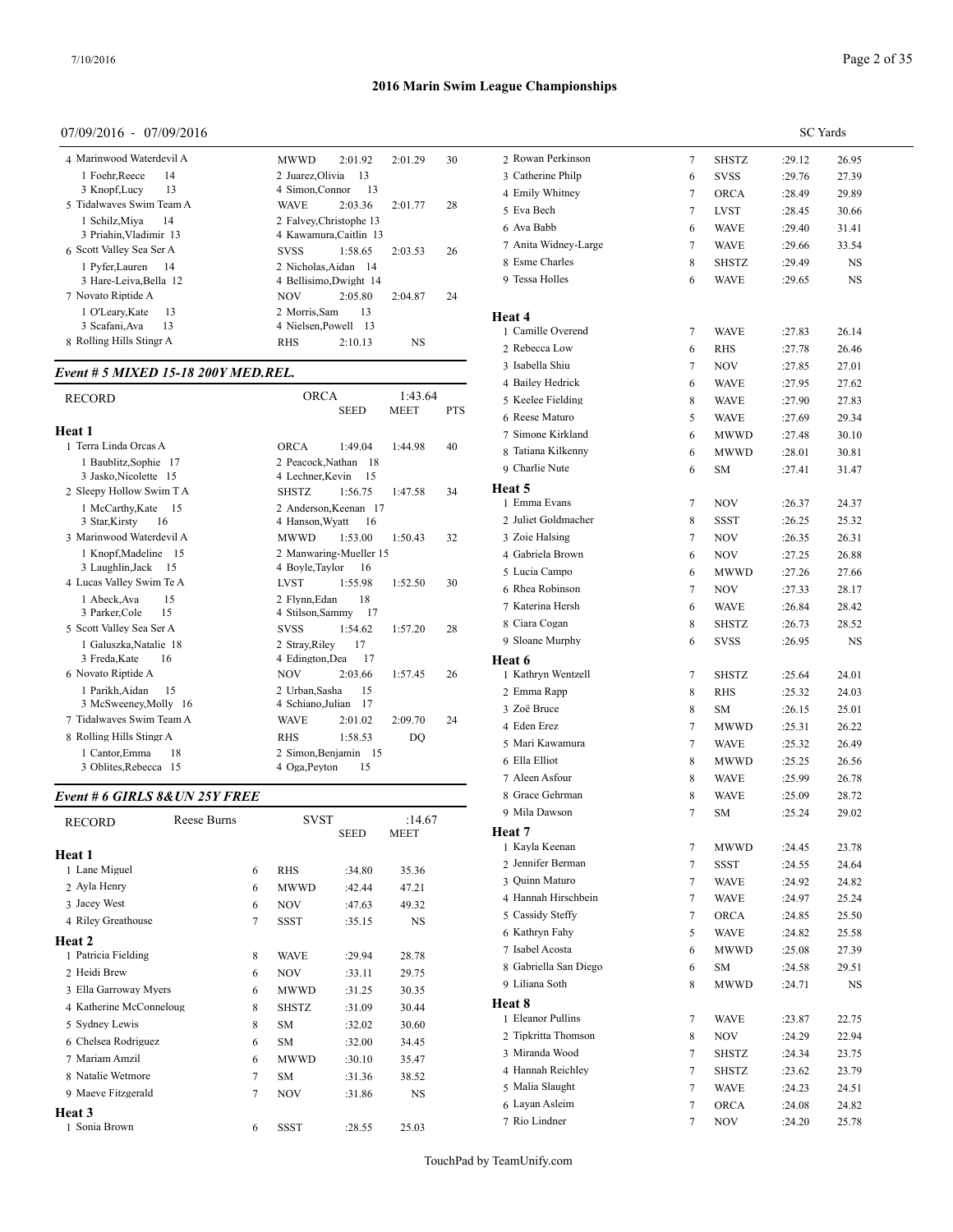#### 07/09/2016 - 07/09/2016

| 8 Lucca Dietrich     | 8 | <b>SVSS</b>  | :24.18 | NS    | 4 Kate M            |
|----------------------|---|--------------|--------|-------|---------------------|
| 9 Tessa Harrell      | 8 | <b>SVSS</b>  | :24.27 | NS    | 5 Mia E             |
| Heat 9               |   |              |        |       | 6 Alex C            |
| 1 Emily Morris       | 6 | <b>SVSS</b>  | :23.29 | 22.18 | 7 Karlei            |
| 2 Ava Alsterlind     | 7 | <b>SHSTZ</b> | :22.87 | 22.61 | 8 Madel             |
| 3 Pranavi Pathuri    | 8 | <b>LVST</b>  | :22.79 | 23.43 | 9 Ainsle            |
| 4 Sophia Lopez       | 8 | <b>SHSTZ</b> | :23.59 | 23.58 |                     |
| 5 Natalie Wyatt      | 7 | <b>SHSTZ</b> | :23.30 | 23.70 | Heat 15             |
| 6 Marilin De Leon    | 7 | SM           | :23.16 | 23.71 | 1 Brittne           |
| 7 Paige Kelly        | 7 | <b>SHSTZ</b> | :23.29 | 23.78 | 2 Georg             |
| 8 Zoe White          | 7 | SHSTZ        | :23.08 | 25.32 | 3 Samar             |
| 9 Harper Buck        | 7 | <b>SVSS</b>  | :22.75 | NS    | 4 Annik             |
| Heat 10              |   |              |        |       | 5 Reaga<br>6 Liza R |
| 1 Ryann Jefferys     | 6 | <b>LVST</b>  | :22.27 | 21.51 | 7 Theres            |
| 2 Talbot McAndrews   | 8 | NOV          | :21.84 | 22.28 | 8 Sylvie            |
| 3 Ashley Morris      | 8 | NOV          | :21.80 | 22.41 | 9 Peytor            |
| 4 Amelie Jarocki     | 7 | WAVE         | :22.08 | 22.85 | Heat 16             |
| 5 Delaney McClantoc  | 7 | NOV          | :22.15 | 22.98 | 1 Gabrie            |
| 6 Kaitlyn O'Connell  | 6 | NOV          | :22.68 | 23.26 | 2 Elise I           |
| 7 Jacqueline Berman  | 7 | SSST         | :22.38 | 23.78 | 3 Coda 9            |
| 8 Annalise Horn      | 7 | <b>WAVE</b>  | :22.73 | 24.17 | 4 Samar             |
| 9 Demi Beykpour      | 7 | SSST         | :22.40 | 27.21 | 5 Laurer            |
| Heat 11              |   |              |        |       | 6 Sophie            |
| 1 Catherine Eilerman | 6 | <b>RHS</b>   | :21.33 | 20.08 | 7 Jamie             |
| 2 Katelyn Morgan     | 8 | <b>WAVE</b>  | :21.36 | 20.84 | 8 Sally S           |
| 3 Ava Pellumbi       | 7 | <b>WAVE</b>  | :21.39 | 21.47 | 9 Ziza R            |
| 4 Cate Burch         | 7 | <b>SHSTZ</b> | :21.21 | 21.76 | Heat 17             |
| 5 Addelyn Tinkler    | 7 | <b>RHS</b>   | :21.50 | 22.98 | 1 Elsa W            |
| 6 Evelyn Noyes       | 6 | <b>MWWD</b>  | :21.20 | 23.48 | 2 Esme              |
| 7 Belen Coronado     | 8 | SM           | :21.51 | 24.24 | 3 Josien            |
| 8 Talia Schneiter    | 6 | <b>WAVE</b>  | :21.77 | 24.27 | 4 Giselle           |
| 9 Lyla Walley        | 7 | RHS          | :21.34 | NS    | 5 Makay             |
| Heat 12              |   |              |        |       | 6 Valerie           |
| 1 Isabella Hersh     | 8 | <b>WAVE</b>  | :21.20 | 20.40 | 7 McKe              |
| 2 Lane Baker         | 8 | SHSTZ        | :20.92 | 20.63 | 8 Haley             |
| 3 Aurora Derrick     | 6 | SSST         | :20.83 | 21.25 | 9 Joseph            |
| 4 Reese King         | 7 | SΜ           | :21.19 | 21.30 | Heat 18             |
| 5 Victoria Pappas    | 7 | MWWD         | :21.01 | 21.71 | 1 Quinn             |
| 6 Sahaj Malik        | 8 | MWWD         | :20.86 | 21.73 | 2 Talia I           |
| 7 Blake Cussen       | 7 | WAVE         | :20.90 | 23.10 | 3 Marge             |
| 8 Sydney Goh         | 8 | SSST         | :21.16 | 23.45 | 4 Sanne             |
| 9 Sofie Baumgarten   | 8 | LVST         | :20.72 | NS    | 5 Lily D            |
| Heat 13              |   |              |        |       | 6 Mirab             |
| 1 Madeline Oelman    | 8 | SHSTZ        | :20.12 | 19.13 | 7 Charlo            |
| 2 Michaela Mann      | 7 | SSST         | :20.15 | 19.60 | 8 Allysc            |
| 3 Hazel Hovey        | 7 | SHSTZ        | :20.13 | 19.72 | 9 Tessa             |
| 4 Samantha Low       | 8 | RHS          | :20.10 | 19.91 |                     |
| 5 Chloe Samlihan     | 8 | SHSTZ        | :20.57 | 20.87 | Event #             |
| 6 Addison Marsh      | 8 | MWWD         | :20.28 | 20.98 | <b>RECOR</b>        |
| 7 Johana Stone       | 8 | LVST         | :20.70 | 21.02 |                     |
| 8 Ellen Winter       | 8 | SHSTZ        | :20.46 | NS    | Heat 1              |
| 9 Harper Eaton       | 8 | WAVE         | :20.55 | NS    | 1 Arya 7            |
| Heat 14              |   |              |        |       | 2 Gavin             |
| 1 Alyssa Hill        | 8 | SSST         | :19.38 | 19.53 | 3 Daniel            |
| 2 Lucy Wood          | 8 | SHSTZ        | :19.43 | 19.63 | Heat 2              |
| 3 Hannah Shoup       | 6 | LVST         | :19.62 | 19.65 | 1 Blake             |

|                                         |                     |              |                  | <b>SC</b> Yards |              |
|-----------------------------------------|---------------------|--------------|------------------|-----------------|--------------|
| 4 Kate Metzger                          | 8                   | ORCA         | :19.50           | 19.83           |              |
| 5 Mia Elkington                         | 8                   | MWWD         | :19.49           | 20.18           |              |
| 6 Alex Chamberlain                      | 8                   | NOV          | :19.96           | 20.26           |              |
| 7 Karleigh Beren                        | 7                   | <b>ORCA</b>  | :19.42           | 20.28           |              |
| 8 Madeleine Wagner                      | 7                   | WAVE         | :19.46           | 20.48           |              |
| 9 Ainsley Boyle                         | 7                   | SVSS         | :19.71           | 21.03           |              |
| Heat 15                                 |                     |              |                  |                 |              |
| 1 Brittney Blair                        | 7                   | <b>ORCA</b>  | :18.84           | 18.36           |              |
| 2 Georgia Silva                         | 8                   | SHSTZ        | :18.97           | 18.62           |              |
| 3 Samantha Foley                        | 7                   | ORCA         | :18.80           | 19.17           |              |
| 4 Annika Hakes                          | 8                   | SSST         | :19.00           | 19.27           |              |
| 5 Reagan Lisle                          | 7                   | SSST         | :18.91           | 19.42           |              |
| 6 Liza Reed                             | 8                   | MWWD         | :18.94           | 19.48           |              |
| 7 Therese Gasser                        | 8                   | SSST         | :18.68           | 19.60           |              |
| 8 Sylvie Fine                           | 8                   | SHSTZ        | :18.75           | 19.64           |              |
| 9 Peyton Chamberlain                    | 7                   | NOV          | :19.22           | 20.00           |              |
| Heat 16                                 |                     |              |                  |                 |              |
| 1 Gabriella Grow                        | 8                   | WAVE         | :17.67           | 17.24           | 9            |
| 2 Elise Boyle                           | 8                   | <b>SVSS</b>  | :17.67           | 17.45           | 3            |
| 3 Coda Swaim                            | 8                   | SHSTZ        | :17.84           | 18.00           |              |
| 4 Samantha Octavio                      | 8                   | <b>SSST</b>  | :17.62           | 18.04           |              |
| 5 Lauren Reagan                         | 7                   | SHSTZ        | :17.51           | 18.18           |              |
| 6 Sophie Arnal                          | 7                   | <b>SVSS</b>  | :17.68           | 18.23           |              |
| 7 Jamie Schmidt                         | 7                   | MWWD         | :17.78           | 18.54           |              |
| 8 Sally Standish                        | 8                   | SM           | :18.50           | 18.93           |              |
| 9 Ziza Rafieetary                       | 8                   | SSST         | :18.18           | 20.08           |              |
| Heat 17                                 |                     |              |                  |                 |              |
| 1 Elsa Wahlstrom                        | 8                   | SHSTZ        | :17.29           | 17.00           | 12           |
| 2 Esme Palmer                           | 8                   | SSST         | :17.37           | 17.06           | 11           |
| 3 Josienne Campo                        | 8                   | MWWD         | :17.15           | 17.27           | 6            |
| 4 Giselle Orson                         | 8                   | WAVE         | :17.17           | 17.35           | 5            |
| 5 Makayla Boysen                        | 8                   | ORCA         | :17.15           | 17.38           | 4            |
| 6 Valerie Mansinne                      | 8                   | LVST         | :17.19           | 17.80           |              |
| 7 McKenzie Kwei                         | 8                   | NOV          | :17.23           | 17.96           |              |
| 8 Haley Brown                           | 8                   | LVST         | :17.21           | 18.30           |              |
| 9 Josephine Fetterman-Riggle<br>Heat 18 | 8                   | MWWD         | :17.41           | 18.58           |              |
| 1 Quinn Hottenstein                     | 8                   | <b>SVSS</b>  | :16.82           | 16.59           | 20           |
| 2 Talia Hadar                           | 8                   | ORCA         | :16.97           | 16.64           | 17           |
| 3 Margeaux Davis                        | 8                   | SSST         | :16.21           | 16.65           | 16           |
| 4 Sanne Kostecki                        | 8                   | <b>SHSTZ</b> | :15.64           | 16.73           | 15           |
| 5 Lily Damsen                           | 8                   | <b>SVSS</b>  | :15.95           | 16.92           | 14           |
| 6 Mirabel Arlander                      | 8                   | SSST         | :16.52           | 16.95           | 13           |
| 7 Charlotte Derrick                     | 8                   | SSST         | :16.54           | 17.25           | 7            |
| 8 Allyson Hernandez                     | 8                   | NOV          | :16.31           | 17.50           | 2            |
| 9 Tessa Garvey Miller                   | 8                   | MWWD         | :17.03           | 17.54           | $\mathbf{1}$ |
| Event # 7 BOYS 8& UN 25Y FREE           |                     |              |                  |                 |              |
| RECORD                                  | Ben Wildman-Tobrine | SM           |                  | :13.76          |              |
|                                         |                     |              | SEED             | MEET            |              |
| Heat 1<br>1 Arya Thapa                  | 7                   | SΜ           | :36.74           | 36.17           |              |
| 2 Gavin Weston                          | 5                   | RHS          |                  |                 |              |
| 3 Daniel Frerich                        | 8                   | ORCA         | :37.53<br>:49.04 | 40.39<br>44.87  |              |
|                                         |                     |              |                  |                 |              |
| Heat 2<br>1 Blake Butcher               | 7                   | <b>WAVE</b>  | :29.57           | 30.66           |              |
|                                         |                     |              |                  |                 |              |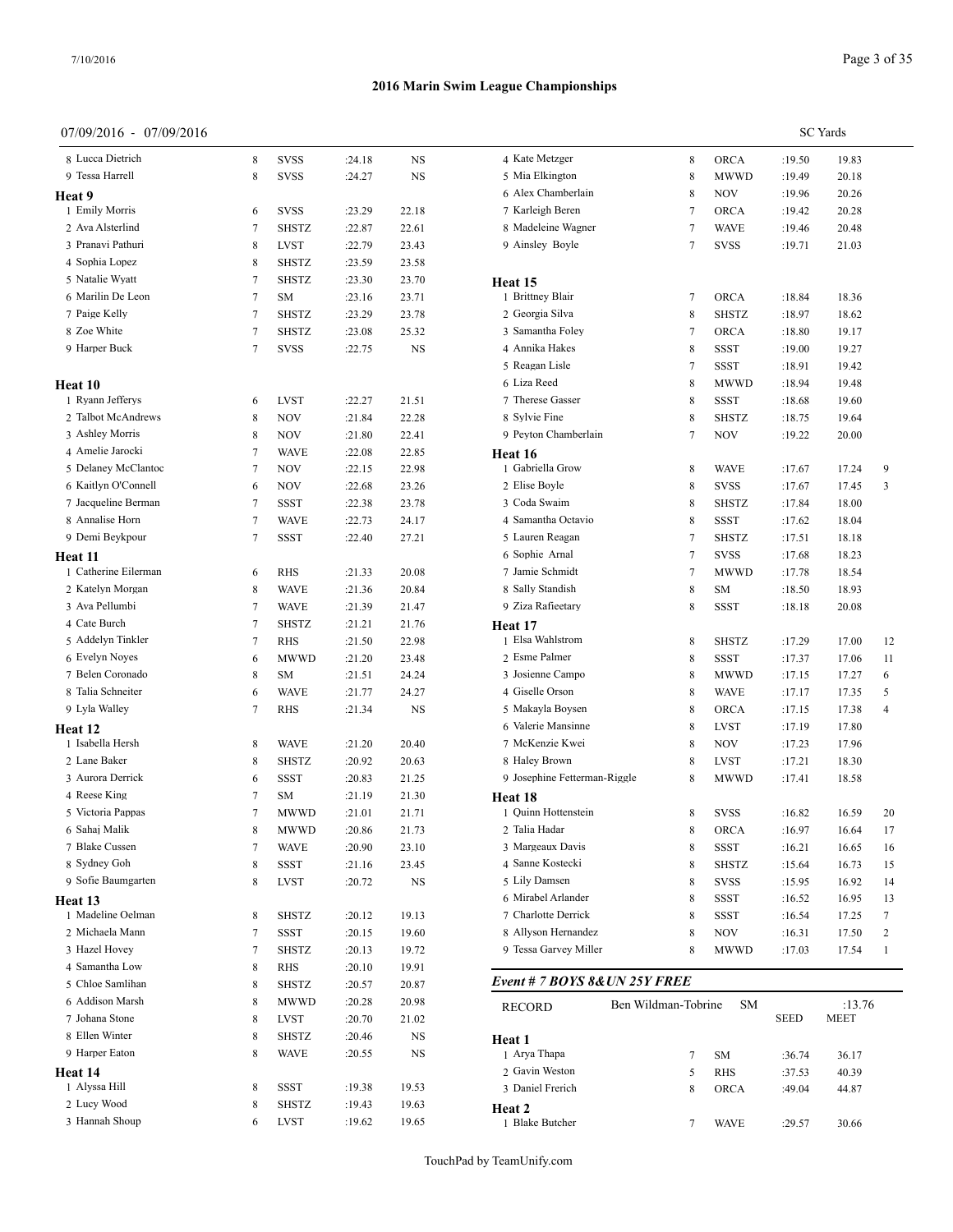## 07/09/2016 - 07/09/2016

|                            |                |              |        | <b>SC</b> Yards |                |
|----------------------------|----------------|--------------|--------|-----------------|----------------|
| 8 Santiago Desruisseau     | 8              | <b>SHSTZ</b> | :21.34 | 22.72           |                |
| 9 Ty Meyer                 | 8              | <b>RHS</b>   | :20.46 | 22.92           |                |
|                            |                |              |        |                 |                |
| Heat 8<br>1 Justin Tachiki | $\tau$         | <b>SHSTZ</b> | :19.58 | 18.72           |                |
| 2 Emerson Henry            | 8              | <b>MWWD</b>  | :19.81 | 19.50           |                |
| 3 Kylan Kime               | 7              | WAVE         | :19.87 | 19.92           |                |
| 4 Charlie Malone           | 8              |              |        |                 |                |
| 5 Evan Oldham              | 8              | <b>NOV</b>   | :20.35 | 20.11<br>20.12  |                |
| 6 Charles Gehrman          | 8              | <b>WAVE</b>  | :20.18 |                 |                |
| 7 Joshua Dixon             | $\overline{7}$ | <b>WAVE</b>  | :20.31 | 21.44           |                |
|                            |                | <b>SHSTZ</b> | :19.90 | 21.48           |                |
| 8 Derek Dugan              | $\tau$         | <b>SM</b>    | :19.78 | 21.49           |                |
| 9 Archer Diehl             | 8              | <b>SHSTZ</b> | :20.46 | 23.02           |                |
| Heat 9<br>1 Brodie Ross    |                |              |        |                 |                |
|                            | $\tau$         | <b>ORCA</b>  | :19.56 | 17.98           | 6              |
| 2 Chase Stein              | 7              | <b>SHSTZ</b> | :19.55 | 18.28           | 5              |
| 3 Viggo Zarrehparvar       | $\tau$         | <b>SSST</b>  | :18.81 | 19.05           |                |
| 4 Nolan Deforrest          | 8              | <b>WAVE</b>  | :19.41 | 19.09           |                |
| 5 James Chatard            | 6              | <b>SHSTZ</b> | :19.02 | 19.65           |                |
| 6 Luca Cirese              | $\overline{7}$ | SHSTZ        | :19.15 | 19.94           |                |
| 7 Aidan Clark              | 8              | <b>MWWD</b>  | :19.35 | 20.08           |                |
| 8 Sean Chamberlin          | 8              | <b>SHSTZ</b> | :19.31 | 20.84           |                |
| 9 Blake Gaskin             | 8              | <b>ORCA</b>  | :18.96 | 22.20           |                |
| Heat 10                    |                |              |        |                 |                |
| 1 Jonah Sher               | $\tau$         | <b>SHSTZ</b> | :18.23 | 17.67           | 9              |
| 2 Nathan Greenberg         | $\tau$         | <b>SHSTZ</b> | :17.65 | 17.86           | 7              |
| 3 Kai Makino               | 8              | <b>SHSTZ</b> | :17.80 | 18.47           | 3              |
| 4 Benjamin McConnell       | 8              | <b>LVST</b>  | :18.23 | 18.67           | $\overline{2}$ |
| 5 Charles Hinkelman        | $\tau$         | <b>SHSTZ</b> | :17.96 | 18.69           | $\mathbf{1}$   |
| 6 Rhys Garroway Myers      | 8              | MWWD         | :18.29 | 18.75           |                |
| 7 William Sigler           | 8              | <b>SHSTZ</b> | :18.01 | 19.12           |                |
| 8 Benjamin Lotosh          | $\overline{7}$ | <b>ORCA</b>  | :18.33 | 19.59           |                |
| 9 Dominic Puccinelli       | 8              | WAVE         | :18.78 | 20.41           |                |
| Heat 11                    |                |              |        |                 |                |
| 1 Nolan Anderson           | 8              | <b>SHSTZ</b> | :15.24 | 15.00           | 20             |
| 2 Cayden Yock              | 8              | <b>MWWD</b>  | :15.94 | 16.28           | 17             |
| 3 Adam Albers              | $\tau$         | ORCA         | :17.18 | 16.53           | 16             |
| 4 Andrew Chong             | 8              | <b>ORCA</b>  | :16.21 | 16.56           | 15             |
| 5 Jackson Wright           | 8              | <b>ORCA</b>  | :17.45 | 16.62           | 14             |
| 6 Reed Hanna               | 8              | <b>SVSS</b>  | :15.99 | 16.81           | 13             |
| 7 Tucker Kurth             | 8              | LVST         | :16.71 | 17.25           | 12             |
| 8 Alton Bender             | 8              | <b>SHSTZ</b> | :17.56 | 17.61           | 11             |
| 9 Henry Noblin             | 8              | <b>WAVE</b>  | :16.88 | 18.40           | 4              |
|                            |                |              |        |                 |                |

## *Event # 8 GIRLS 9-10 50Y FREE*

| <b>RECORD</b>        | Kathryn Murphy | <b>RHS</b>  |             | :27.39      |
|----------------------|----------------|-------------|-------------|-------------|
|                      |                |             | <b>SEED</b> | <b>MEET</b> |
| Heat 1               |                |             |             |             |
| 1 Laurel Philp       | 9              | <b>SVSS</b> | NT          | 37.94       |
| 2 Jessa Dunn         | 9              | <b>ORCA</b> | NT          | 39.67       |
| 3 Jenifer West       | 9              | <b>NOV</b>  | :56.68      | 56.11       |
| 4 Catalina Aldana    | 9              | <b>SM</b>   | :56.24      | 56.67       |
| 5 Sahasra Kalluri    | 9              | <b>LVST</b> | 1:01.08     | 1:00.96     |
| Yasmin Altoe<br>6    | 9              | <b>LVST</b> | 1:04.00     | 1:01.09     |
| 7 Charlotte Philkill | 9              | <b>WAVE</b> | 1:05.27     | 1:04.74     |
| 8 Fiona McHugh       | 10             | <b>WAVE</b> | 1:08.44     | 1:20.64     |
|                      |                |             |             |             |

|  |  |  | TouchPad by TeamUnify.com |
|--|--|--|---------------------------|
|--|--|--|---------------------------|

| 2 Rowan Sanctuary         | 6 | RHS          | :31.36 | 30.89 | 8 Santia     |
|---------------------------|---|--------------|--------|-------|--------------|
| 3 Mason Zener             | 7 | SSST         | :30.94 | 31.09 | 9 Ty Me      |
| 4 Jacob Simmons           | 8 | MWWD         | :33.61 | 31.65 |              |
| 5 Cooper Malone           | 6 | <b>NOV</b>   | :30.55 | 33.79 | Heat 8       |
| 6 James Frerich           | 8 | ORCA         | :35.63 | 35.27 | 1 Justin     |
| 7 Bo Jordan               | 6 | <b>ORCA</b>  | :30.28 | 38.47 | 2 Emers      |
| 8 Jack Schulter           | 8 | <b>WAVE</b>  | :32.55 | 39.71 | 3 Kylan      |
| 9 Beau Looney             | 6 | <b>WAVE</b>  | :32.93 | NS    | 4 Charli     |
|                           |   |              |        |       | 5 Evan (     |
| <b>Heat 3</b>             |   |              |        |       | 6 Charle     |
| 1 Alvar Aldana            | 7 | SM           | :27.11 | 24.76 | 7 Joshua     |
| 2 Brendan Benz            | 7 | <b>ORCA</b>  | :28.14 | 26.18 | 8 Derek      |
| 3 Alexander Powell-Merino | 8 | <b>SHSTZ</b> | :26.99 | 26.69 | 9 Archei     |
| 4 William Healy           | 7 | <b>SM</b>    | :28.20 | 28.46 | Heat 9       |
| 5 Tanner Wesley           | 6 | <b>WAVE</b>  | :26.80 | 28.68 | 1 Brodie     |
| 6 Christian Pappas        | 7 | MWWD         | :27.57 | 28.70 | 2 Chase      |
| 7 Gideon Palestrant       | 7 | <b>SVSS</b>  | :28.59 | 30.96 | 3 Viggo      |
| 8 Walker Egide            | 4 | RHS          | :29.56 | 31.19 | 4 Nolan      |
| 9 Isaiah Shoichet         | 8 | <b>WAVE</b>  | :28.78 | NS    | 5 James      |
| Heat 4                    |   |              |        |       | 6 Luca 0     |
| 1 Lucas Gallagher         | 7 | MWWD         | :25.63 | 23.17 | 7 Aidan      |
| 2 Joseph Parente          | 7 | SHSTZ        | :25.04 | 23.43 | 8 Sean C     |
| 3 Nolan Andrews           | 7 | SM           | :25.35 | 24.73 | 9 Blake      |
| 4 Cavan Donery            | 8 | <b>SHSTZ</b> | :25.63 | 25.46 | Heat 10      |
| 5 Joey Griffin            | 8 | SHSTZ        | :24.71 | 26.55 | 1 Jonah      |
| 6 Layton Tashjian         | 8 | NOV          | :26.16 | 26.92 | 2 Nathai     |
| 7 Benjamin Brasch         | 6 | SHSTZ        | :24.69 | 27.76 | 3 Kai M      |
| 8 Ethan Hernandez         | 8 | <b>SM</b>    | :24.87 | 28.87 | 4 Benjar     |
| 9 Lorenzo D'Agosta        | 8 | LVST         | :25.37 | 32.34 | 5 Charle     |
| Heat 5                    |   |              |        |       | 6 Rhys       |
| 1 Bjorn Forsman           | 8 | SHSTZ        | :23.80 | 20.22 | 7 Willia     |
| 2 Rupin Bagchi            | 8 | LVST         | :24.58 | 21.94 | 8 Benjar     |
| 3 Rodrigue Maisonneuve    | 7 | <b>WAVE</b>  | :23.55 | 23.16 | 9 Domir      |
| 4 Finley Skaggs           | 8 | NOV          | :24.50 | 23.38 | Heat 11      |
| 5 Luke Esslinger          | 8 | <b>WAVE</b>  | :23.02 | 23.56 | 1 Nolan      |
| 6 Fabian Gonzalez         | 7 | RHS          | :23.96 | 23.99 | 2 Cayde      |
| 7 Jonathan Morales        | 7 | <b>SHSTZ</b> | :24.62 | 24.11 | 3 Adam       |
| 8 Carlos Angeles          | 8 | SM           | :23.31 | 24.16 | 4 Andre      |
| 9 Ethan Murphy            | 7 | NOV          | :24.31 | NS    | 5 Jackso     |
| Heat 6                    |   |              |        |       | 6 Reed I     |
| 1 Cole Lawson             | 7 | <b>SVSS</b>  | :22.10 | 20.82 | 7 Tucke      |
| 2 Luke Tyson              | 8 | NOV          | :21.86 | 22.54 | 8 Alton      |
| 3 Jackson Burt            | 8 | NOV          | :22.17 | 22.78 | 9 Henry      |
| 4 Andrew Finney           | 8 | LVST         | :22.27 | 22.94 | Event #      |
| 5 Quinn Ostroff           | 7 | NOV          | :22.16 | 22.99 |              |
| 6 Jack Mathewson          | 7 | LVST         | :22.01 | 22.99 | <b>RECOR</b> |
| 7 Sebastian Pezzullo      | 8 | <b>ORCA</b>  | :22.57 | 23.31 |              |
| 8 William Yocke           | 6 | NOV          | :22.35 | 24.42 | Heat 1       |
| 9 Thomas Strong           | 6 | <b>SVSS</b>  | :22.93 | 25.91 | 1 Laurel     |
| Heat 7                    |   |              |        |       | 2 Jessa I    |
| 1 Wyatt Britton           | 8 | NOV          | :21.55 | 19.93 | 3 Jenifer    |
| 2 Mason Stein             | 7 | SΜ           | :20.62 | 20.51 | 4 Catalin    |
| 3 Rhett Krawitt           | 8 | WAVE         | :21.45 | 20.79 | 5 Sahası     |
| 4 Patrick Quill           | 7 | SSST         | :21.55 | 21.16 | 6 Yasmi      |
| 5 Zayne Wachelka          | 6 | SHSTZ        | :21.74 | 21.37 | 7 Charlo     |
| 6 Kenneth Frost           | 8 | SVSS         | :21.78 | 22.61 | 8 Fiona      |
| 7 Finnegan Malcolm        | 7 | RHS          | :21.07 | 22.71 |              |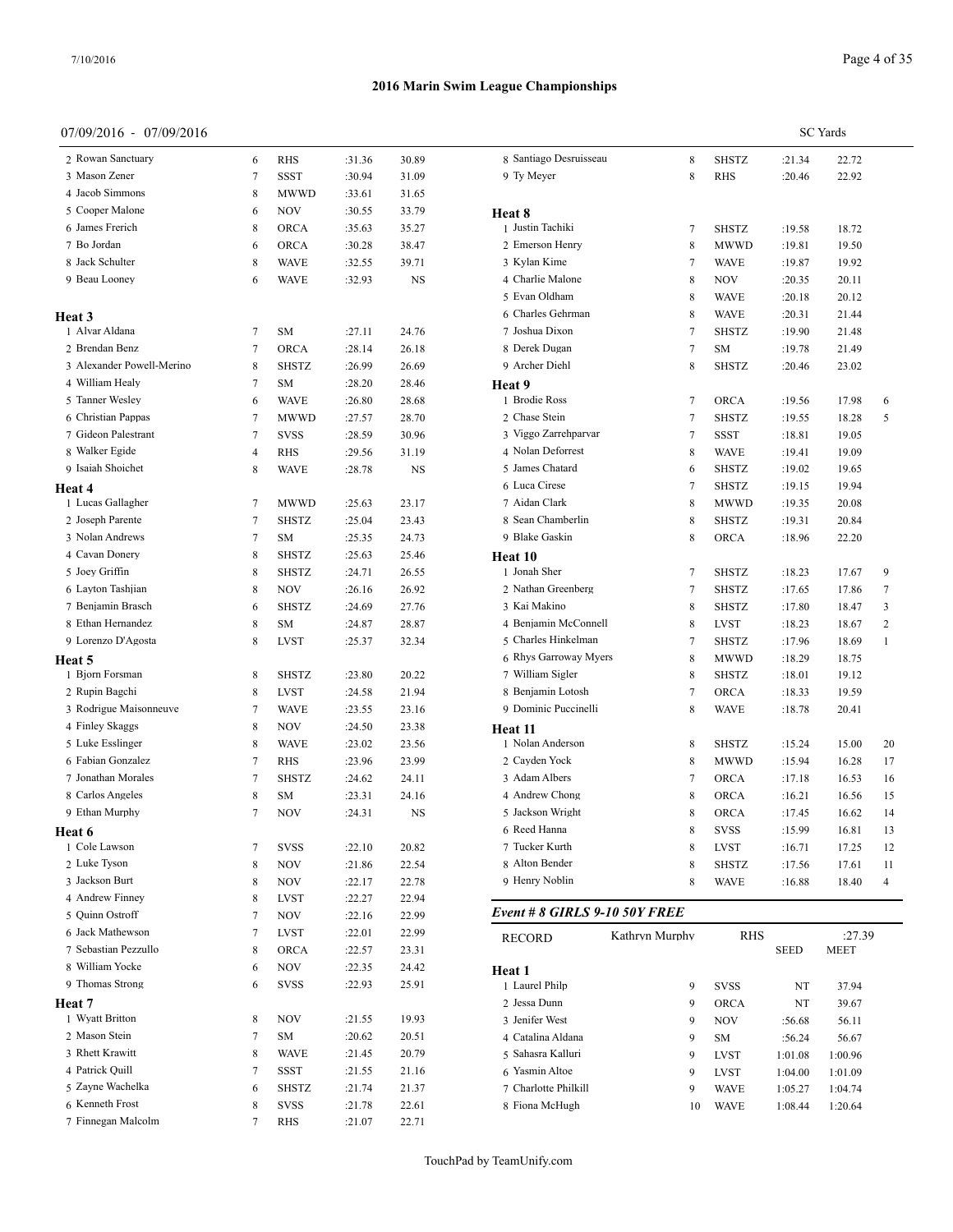**Heat 3**

**Heat 4**

**Heat 5**

**Heat 6**

**Heat 7**

#### **2016 Marin Swim League Championships**

#### 07/09/2016 - 07/09/2016

1 Holly Ross 9 NOV 2 Isabella Rodriguez 10 SM 3 Xophia Cabello 9 SM 4 Rianne Asfour 9 WAVE 5 Maria Real 9 NOV 6 Claire Ridella 10 SHSTZ 7 Lilah Stevens 9 SM 8 Rachel Butts 10 MWWD 9 Emily Cash 9 SSST

1 Lauren Cervantez 9 NOV 2 Gabriella Ginocchio 9 RHS 3 Tia Asleim 9 ORCA 4 Olivia Hatch 9 NOV 5 Madeleine Jensen 9 SM 6 Rory Kearns 9 MWWD 7 Avery Allen 9 NOV 8 Sadie Jordan 9 ORCA :49.79 52.53 9 Ella Carter 10 ORCA

1 Madeline Eaton 10 WAVE 2 Hanna Jafarpour 9 MWWD 3 Sara Rice 10 SHSTZ 4 Taylor Renfrew 10 SHSTZ 5 Scarlett Maguire 9 MWWD 6 Leah Mathewson 9 LVST 7 Lucy Fredrickson 9 SHSTZ 8 Piper Kelly 9 SHSTZ 9 Isabella Babb 9 WAVE :46.47 51.80

1 Sofia Carlin 10 SSST 2 Manisha Murthy 10 MWWD 3 Maya Bar-Cohen 9 SHSTZ 4 Neeva Gaine 9 SM 5 Cayman Stein 10 SM 6 Natalie Jaworski 9 ORCA 7 Molly Goldstein 9 WAVE 8 Sofia Wesley 9 WAVE 9 Gissel Esteban 9 ORCA :44.82 NS

1 Kate Gifford 9 MWWD 2 Laurel Buffum 10 ORCA 3 Juliette Douglass 9 SM 4 Avery Quinton 9 SHSTZ 5 Isabella Salvador 9 MWWD :43.13 44.85 6 Charlotte Lacy 5 9 WAVE 7 Isabel Ciccarone 9 SVSS 8 Alexis Paras 9 SSST :43.45 46.28 9 Emma Gonthier 9 SVSS

1 Jane Adams 10 SHSTZ 2 Sasha Lilien 9 SVSS 3 Savannah Reynolds 9 RHS 4 Samantha Carter 9 SM 5 Morgan Brew 9 NOV

|        |             |                       |    |              |        | <b>SC</b> Yards |
|--------|-------------|-----------------------|----|--------------|--------|-----------------|
|        |             | 6 McAllister Horn     | 9  | <b>WAVE</b>  | :43.08 | 43.13           |
| :49.98 | 46.02       | 7 Lillianna Dell'Orto | 9  | <b>WAVE</b>  | :42.19 | 43.86           |
| :50.23 | 48.13       | 8 Lucienne Hight      | 9  | <b>WAVE</b>  | :43.08 | 46.35           |
| :50.44 | 48.80       | 9 Eva Marne           | 9  | <b>SHSTZ</b> | :42.11 | DQ              |
| :50.59 | 49.11       | Heat 8                |    |              |        |                 |
| :53.89 | 54.22       | 1 Tia Blok            | 10 | <b>RHS</b>   | :41.17 | 38.37           |
| :53.22 | 56.90       | 2 Delaney Fair        | 10 | <b>SHSTZ</b> | :41.23 | 39.47           |
| :52.63 | 59.45       | 3 Nola Palestrant     | 9  | <b>SVSS</b>  | :40.81 | 39.83           |
| :55.74 | <b>NS</b>   | 4 Olivia Dugan        | 9  | SM           | :40.97 | 40.58           |
| :55.96 | <b>NS</b>   | 5 Allison Milani      | 9  | <b>RHS</b>   | :40.83 | 40.70           |
|        |             | 6 Alexandra Stein     | 10 | <b>SHSTZ</b> | :41.59 | 41.06           |
| :47.58 | 44.87       | 7 Eloise Capelle      | 10 | SM           | :41.63 | 41.70           |
| :46.86 | 47.62       | 8 Ellery Barnes       | 9  | <b>SSST</b>  | :41.57 | 42.03           |
| :46.83 | 48.15       | 9 Jade Rosenberg      | 10 | <b>SSST</b>  | :41.72 | 46.34           |
| :47.12 | 48.77       | Heat 9                |    |              |        |                 |
| :48.34 | 51.50       | 1 Fiona Mahl          | 9  | <b>SHSTZ</b> | :39.75 | 38.15           |
| :47.18 | 51.81       | 2 Farah Loll          | 10 | <b>SHSTZ</b> | :40.67 | 38.18           |
| :47.79 | 52.18       | 3 Dempsey Boone       | 9  | <b>SHSTZ</b> | :40.12 | 38.76           |
| :49.79 | 52.53       | 4 Keira Squires       | 9  | RHS          | :40.53 | 39.12           |
| :48.13 | 52.58       | 5 Celestina Gonzales  | 9  | <b>RHS</b>   | :40.76 | 40.01           |
|        |             | 6 Maggie Pitts        | 9  | <b>WAVE</b>  | :40.48 | 41.92           |
| :46.24 | 45.00       | 7 Lindsey Ross        | 10 | <b>RHS</b>   | :39.84 | 42.47           |
| :45.92 | 46.38       | 8 Violet Burrell      | 9  | <b>SHSTZ</b> | :40.42 | 42.49           |
| :45.28 | 46.39       | 9 Nina Bonte          | 9  | <b>WAVE</b>  | :39.73 | NS              |
| :46.05 | 46.79       | <b>Heat 10</b>        |    |              |        |                 |
| :46.13 | 47.52       | 1 Ariel Resende       | 9  | <b>MWWD</b>  | :39.48 | 38.06           |
| :45.32 | 47.73       | 2 Abigail Call        | 10 | <b>WAVE</b>  | :38.88 | 38.24           |
| :45.14 | 49.09       | 3 Chloe Firmage       | 9  | SSST         | :38.87 | 38.45           |
| :45.32 | 49.57       | 4 Elsa Fong           | 9  | <b>SSST</b>  | :38.74 | 38.78           |
| :46.47 | 51.80       | 5 Emilee Rosenstein   | 10 | <b>MWWD</b>  |        |                 |
|        |             | 6 Sawyer Barta        | 10 |              | :39.35 | 39.15           |
|        |             | 7 Sloane Carey        | 9  | <b>SVSS</b>  | :38.88 | 39.59           |
| :44.64 | 43.53       |                       |    | <b>ORCA</b>  | :39.64 | 39.62           |
| :44.78 | 44.86       | 8 Isabella Wagner     | 9  | <b>WAVE</b>  | :39.46 | 41.73           |
| :44.93 | 46.32       | 9 Kyra Featherstone   | 10 | <b>SHSTZ</b> | :39.22 | 41.90           |
| :44.40 | 46.33       | Heat 11               |    |              |        |                 |
| :44.65 | 47.18       | 1 Jasmin Desruisseau  | 10 | <b>SHSTZ</b> | :38.51 | 37.53           |
| :44.34 | 47.41       | 2 Krittinee Thomson   | 10 | <b>NOV</b>   | :37.94 | 37.57           |
| :44.29 | 47.79       | 3 Emma Korolev        | 10 | <b>SSST</b>  | :38.19 | 38.03           |
| :44.60 | DO          | 4 Grace Widdifield    | 10 | <b>SSST</b>  | :37.95 | 38.65           |
| :44.82 | $_{\rm NS}$ | 5 Sara Delgado        | 9  | <b>NOV</b>   | :38.02 | 38.84           |
|        |             | 6 Carolina Caldwell   | 10 | ORCA         | :38.48 | 38.88           |
| :43.78 | 39.46       | 7 Madeline Alsterlind | 10 | <b>SHSTZ</b> | :38.60 | 39.09           |
| :43.74 | 42.79       | 8 Hayden Goldberg     | 9  | ORCA         | :38.45 | 40.03           |
| :43.35 | 43.49       | 9 Arianna Krieger     | 9  | SSST         | :37.65 | NS              |
| :44.11 | 43.93       |                       |    |              |        |                 |
| :43.13 | 44.85       | Heat 12               |    |              |        |                 |
| :43.50 | 45.33       | 1 Marissa Boysen      | 10 | <b>ORCA</b>  | :36.70 | 36.10           |
| :43.69 | 46.02       | 2 Mina Swaim          | 10 | SHSTZ        | :36.71 | 36.46           |
| :43.45 | 46.28       | 3 Sophia Britt        | 9  | SHSTZ        | :36.79 | 37.17           |
| :43.77 | 46.43       | 4 Addie Perry         | 10 | SM           | :37.02 | 39.10           |
|        |             | 5 Makena Quinones     | 9  | <b>SHSTZ</b> | :37.35 | 39.40           |
|        |             | 6 Kelsey Riemer       | 10 | SHSTZ        | :37.39 | 39.77           |
| :43.12 | 41.35       | 7 Julia St John       | 9  | <b>WAVE</b>  | :37.13 | 42.09           |
| :42.84 | 41.78       | 8 Chelsea Reyes       | 9  | $_{\rm NOV}$ | :37.59 | 42.67           |
| :41.89 | 42.02       | 9 Anna Harrell        | 10 | <b>SVSS</b>  | :37.53 | NS              |
| :42.75 | 42.03       | Heat 13               |    |              |        |                 |
| :42.66 | 42.04       | 1 Emily Rosegard      | 10 | <b>SVSS</b>  | :36.55 | 34.91           |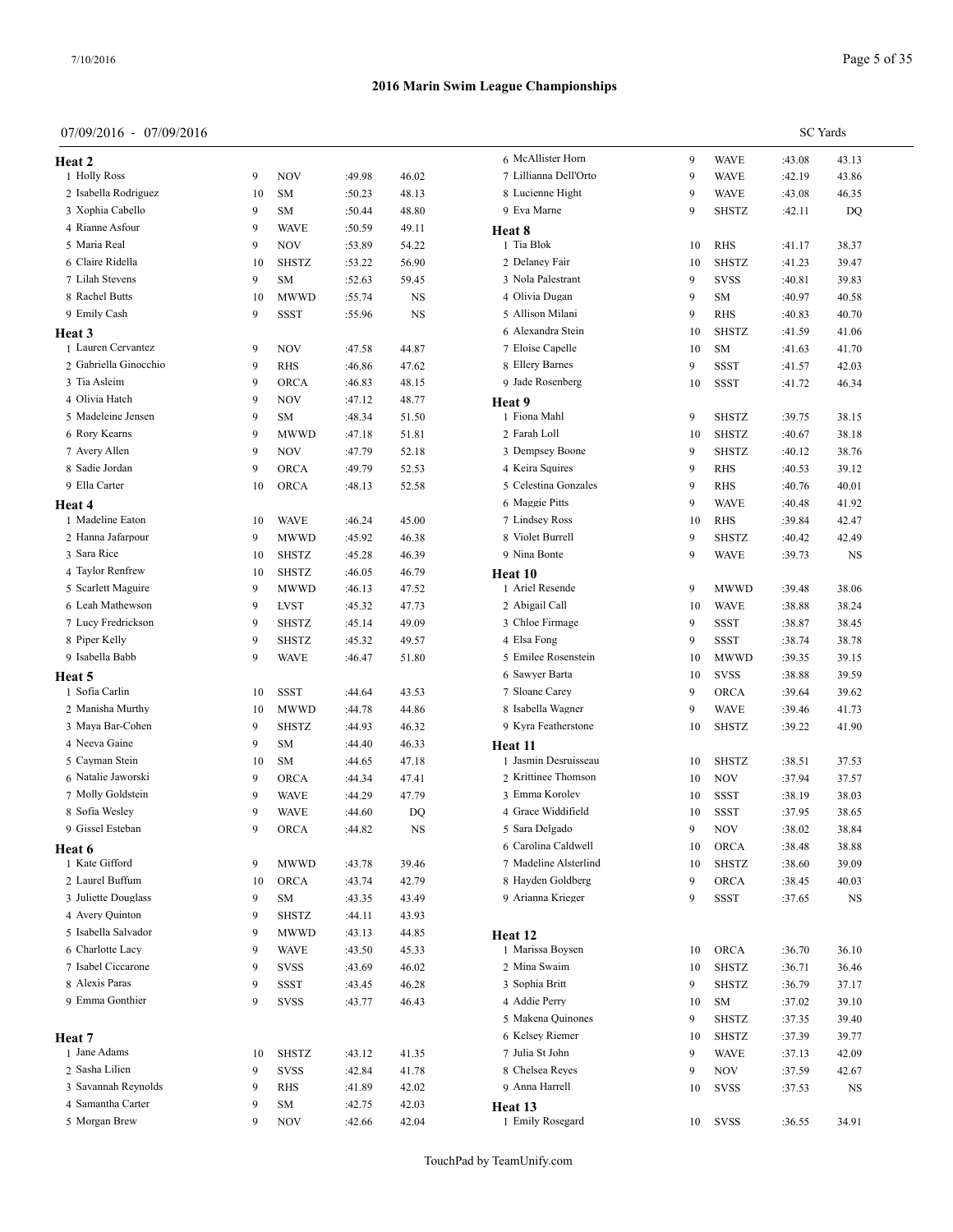**Heat 15**

**Heat 16**

**Heat 17**

**Heat 18**

#### **2016 Marin Swim League Championships**

| 7/09/2016 - 07/09/2016                 |    |                            |        |       |                |                                     |                  |              |                  | <b>SC</b> Yards |   |
|----------------------------------------|----|----------------------------|--------|-------|----------------|-------------------------------------|------------------|--------------|------------------|-----------------|---|
| 2 Kaylei Weston                        | 10 | <b>RHS</b>                 | :36.43 | 35.89 |                | 8 Sara Jordan                       | 9                | <b>WAVE</b>  | :32.37           | 33.77           | 4 |
| 3 Lauren Widdifield                    | 10 | SSST                       | :36.66 | 36.69 |                | 9 Lily Pashman                      | 10               | <b>SVSS</b>  | :32.58           | 33.85           | 3 |
| 4 Amelia Damsen                        | 10 | <b>SVSS</b>                | :36.50 | 36.73 |                |                                     |                  |              |                  |                 |   |
| 5 Allegra Di Carpegna                  | 9  | <b>SHSTZ</b>               | :36.53 | 37.68 |                | <b>Event # 9 BOYS 9-10 50Y FREE</b> |                  |              |                  |                 |   |
| 6 Gloria Weinreb                       | 10 | <b>SSST</b>                | :36.48 | 38.63 |                | <b>RECORD</b>                       | Zachary McIntyre | <b>NOV</b>   |                  | :26.32          |   |
| 7 Ava Jorgensen                        | 10 | <b>MWWD</b>                | :36.59 | 39.08 |                |                                     |                  |              | SEED             | <b>MEET</b>     |   |
| 8 Avery Marne                          | 9  | SHSTZ                      | :36.53 | 39.60 |                | Heat 1                              |                  |              |                  |                 |   |
| 9 Avery Hinkelman                      | 9  | <b>SHSTZ</b>               | :36.54 | DQ    |                | 1 Tanay Muppidi                     | 9                | <b>NOV</b>   | 1:00.57          | <b>NS</b>       |   |
| eat 14                                 |    |                            |        |       |                | 2 John Gumba                        | 9                | SM           | :58.71           | NS              |   |
| 1 Olivia Anderson                      | 10 | ORCA                       | :36.25 | 34.16 | $\mathbf{1}$   | Heat 2                              |                  |              |                  |                 |   |
| 2 Dakota Smith                         | 10 | <b>MWWD</b>                | :35.86 | 34.27 |                | 1 Charles Cain                      | 9                | SM           | :52.15           | 46.87           |   |
| 3 Reese Murphy                         | 9  | <b>SVSS</b>                | :35.88 | 35.03 |                | 2 Charlie McAuley                   | 9                | <b>SSST</b>  | :53.92           | 50.81           |   |
| 4 Madelyn Mergenthaler                 | 9  | <b>SHSTZ</b>               | :35.92 | 35.39 |                | 3 Lucas Simmons                     | 9                | <b>MWWD</b>  | :50.91           | 52.13           |   |
| 5 Hannah Nicholas                      | 10 | <b>NOV</b>                 | :35.98 | 35.67 |                | 4 Ray Culhane                       | 9                | <b>WAVE</b>  | :54.15           | 52.44           |   |
| 6 Sasha Grewal                         | 10 | <b>WAVE</b>                | :35.92 | 35.70 |                | 5 Aidan Brady                       | 9                | <b>RHS</b>   | :50.58           | 54.68           |   |
| 7 Amanda Ross                          | 10 | <b>NOV</b>                 | :35.82 | 36.10 |                | 6 Coen Rivera                       | 9                | <b>ORCA</b>  | :49.80           | 56.29           |   |
| 8 Emma Slaught                         | 9  | <b>WAVE</b>                | :36.31 | 37.69 |                | 7 Nash Winslow                      | 9                | <b>SHSTZ</b> | :55.30           | 57.41           |   |
| 9 Kailey Sullivan                      | 10 | <b>ORCA</b>                | :35.84 | NS    |                | 8 Jack Alvarado                     | 9                | <b>NOV</b>   | :53.48           | DQ              |   |
| eat 15                                 |    |                            |        |       |                |                                     |                  |              |                  |                 |   |
| 1 Amelia Hughes                        | 10 | <b>RHS</b>                 | :34.42 | 34.97 |                | Heat 3<br>1 Jack Podboy             | 9                | <b>SHSTZ</b> | :47.76           | 44.18           |   |
| 2 Gabriella Reichley                   | 9  | <b>SHSTZ</b>               | :35.78 | 35.15 |                | 2 Sam Spencer                       | 9                | <b>NOV</b>   | :46.94           | 47.24           |   |
| 3 Eleanor Octavio                      | 10 | <b>SSST</b>                | :35.76 | 35.19 |                | 3 Cooper McCollum                   | 9                | <b>SHSTZ</b> | :49.08           | 48.96           |   |
| 4 Annesley Krawitt                     | 10 | <b>WAVE</b>                | :35.44 | 35.38 |                | 4 Kenin Davis                       | 10               | <b>ORCA</b>  | :47.96           | 49.15           |   |
| 5 Jessica Gazzola                      | 10 | <b>SVSS</b>                | :35.76 | 35.45 |                | 5 Dylan McDermott                   | 10               | <b>SSST</b>  | :48.51           | 49.23           |   |
| 6 Amelia Kiriakis                      | 9  | <b>SVSS</b>                | :35.64 | 35.64 |                | 6 Jaiden Suttles                    | 9                | <b>RHS</b>   | :47.48           | 49.73           |   |
| 7 Emily Hinkley                        | 9  | <b>MWWD</b>                | :35.38 | 35.86 |                | 7 Benjamin Flora                    | 9                | <b>NOV</b>   | :48.58           | 51.34           |   |
| 8 Tayleigh Birkie                      | 10 | <b>SHSTZ</b>               | :35.59 | 35.93 |                | 8 Kieran Green                      |                  |              |                  |                 |   |
| 9 Tess Waddy                           | 10 | <b>MWWD</b>                | :35.38 | 36.35 |                | 9 Colin Judson                      | 10<br>9          | SSST<br>SSST | :48.42<br>:47.91 | 52.53<br>53.06  |   |
|                                        |    |                            |        |       |                |                                     |                  |              |                  |                 |   |
| eat 16<br>1 Daniella Sebastian         | 9  | <b>LVST</b>                | :35.26 | 34.35 |                | Heat 4<br>1 Alvan Liang             | 9                | <b>NOV</b>   | :44.57           | 41.60           |   |
| 2 Emily Erickson                       | 9  | <b>MWWD</b>                | :35.13 | 34.50 |                | 2 Patrick Knopf                     | 9                | <b>MWWD</b>  | :45.95           | 43.24           |   |
| 3 Julia Hamilton                       | 10 | <b>LVST</b>                | :35.20 | 34.82 |                | 3 Sullivan Ostroff                  | 9                | <b>NOV</b>   | :45.17           | 44.93           |   |
| 4 Francesca San Diego                  | 10 | SM                         | :35.25 | 35.06 |                | 4 Sassan Javaheri                   | 9                | <b>SSST</b>  | :45.86           | 45.19           |   |
| 5 Tessa Miller                         | 9  | <b>SHSTZ</b>               | :35.04 | 35.13 |                | 5 Graham Perkinson                  | 9                | <b>SHSTZ</b> |                  |                 |   |
| 6 Emerald Lin                          | 10 | <b>MWWD</b>                | :35.29 | 35.44 |                | 6 Oliver Lucchese                   |                  | <b>SSST</b>  | :45.26<br>:45.26 | 46.78           |   |
| 7 Sarani Puri                          | 10 | <b>WAVE</b>                | :34.89 | 35.54 |                |                                     | 10               |              |                  | 47.18           |   |
| 8 Katharine Diperna-Pavlich            | 10 | <b>SHSTZ</b>               | :34.90 | 36.24 |                | 7 Kai Bachtiger                     | 9                | <b>ORCA</b>  | :45.16           | DQ              |   |
| 9 Violet Kirby                         | 10 | SSST                       | :35.34 | NS    |                | 8 Nihal Dulai                       | 10               | SSST         | :45.54           | NS              |   |
|                                        |    |                            |        |       |                | 9 Shane Quinan                      | 9                | <b>LVST</b>  | :46.54           | <b>NS</b>       |   |
| eat 17<br>1 Madison Smith              | 10 | SSST                       | :33.14 | 32.73 |                | Heat 5                              |                  |              |                  |                 |   |
| 2 Maeve McAuley                        | 10 | <b>SSST</b>                | :33.21 | 32.98 | 12<br>11       | 1 Si Eon Davis<br>2 Fazzatti Deleon | 9                | <b>ORCA</b>  | :42.90           | 40.81           |   |
| 3 Eva Vaca                             |    |                            |        |       |                |                                     | 10               | SM           | :43.84           | 41.09           |   |
| 4 Leah Murphy                          | 10 | <b>SHSTZ</b><br><b>RHS</b> | :34.29 | 33.07 | 9              | 3 Stanislav Cornwell                | 9                | <b>SHSTZ</b> | :43.91           | 42.20           |   |
| 5 Samantha Gerner                      | 9  |                            | :33.80 | 33.31 | 6              | 4 Kieran Sanctuary                  | 9                | <b>RHS</b>   | :43.20           | 42.26           |   |
|                                        | 10 | <b>SHSTZ</b>               | :34.10 | 33.61 | 5              | 5 Andrew Halsing                    | 9                | <b>NOV</b>   | :43.47           | 42.36           |   |
| 6 Isabella Miccio<br>7 Isobel Samlihan | 10 | <b>SVSS</b>                | :33.43 | 34.05 | $\overline{2}$ | 6 John McConneloug                  | 10               | <b>SHSTZ</b> | :42.57           | 42.61           |   |
|                                        | 10 | <b>SHSTZ</b>               | :34.33 | 34.22 |                | 7 Brendan Kennedy                   | 9                | <b>ORCA</b>  | :43.75           | 44.84           |   |
| 8 Vivian Pack                          | 10 | <b>RHS</b>                 | :34.06 | 34.34 |                | 8 Mason Weston                      | 9                | RHS          | :43.19           | 46.06           |   |
| 9 Laurel Cooper                        | 10 | <b>SHSTZ</b>               | :33.46 | 34.51 |                | 9 William Sullivan                  | 9                | SSST         | :44.50           | <b>NS</b>       |   |
|                                        |    |                            |        |       |                |                                     |                  |              |                  |                 |   |
| eat 18                                 |    |                            |        |       |                | Heat 6                              |                  |              |                  |                 |   |
| 1 Anna Palfy                           | 10 | <b>ORCA</b>                | :29.70 | 29.61 | 20             | 1 Owen Pinder                       | 10               | <b>RHS</b>   | :40.84           | 38.27           |   |
| 2 Catherine Fahrner                    | 10 | <b>ORCA</b>                | :29.94 | 29.97 | 17             | 2 Max Pyfer                         | 9                | <b>SVSS</b>  | :40.90           | 40.43           |   |
| 3 Sara Morris                          | 10 | <b>SVSS</b>                | :29.89 | 30.34 | 16             | 3 Elijah Boone                      | 10               | <b>SHSTZ</b> | :41.95           | 40.75           |   |
| 4 Claire Cassidy                       | 10 | LVST                       | :31.99 | 31.88 | 15             | 4 Michael Jarjoura                  | 10               | <b>NOV</b>   | :41.84           | 40.82           |   |
| 5 Adella Frender                       | 10 | <b>WAVE</b>                | :30.97 | 32.18 | 14             | 5 Jake Tinkler                      | 9                | <b>RHS</b>   | :41.43           | 41.36           |   |
| 6 Aoife Raitt                          | 10 | <b>SSST</b>                | :32.46 | 32.23 | 13             | 6 Cole Simon                        | 9                | <b>MWWD</b>  | :41.81           | 42.10           |   |
| 7 Madeline Jarocki                     | 10 | <b>WAVE</b>                | :32.78 | 33.14 | 7              | 7 Shane Britton                     | 10               | <b>NOV</b>   | :42.18           | 43.01           |   |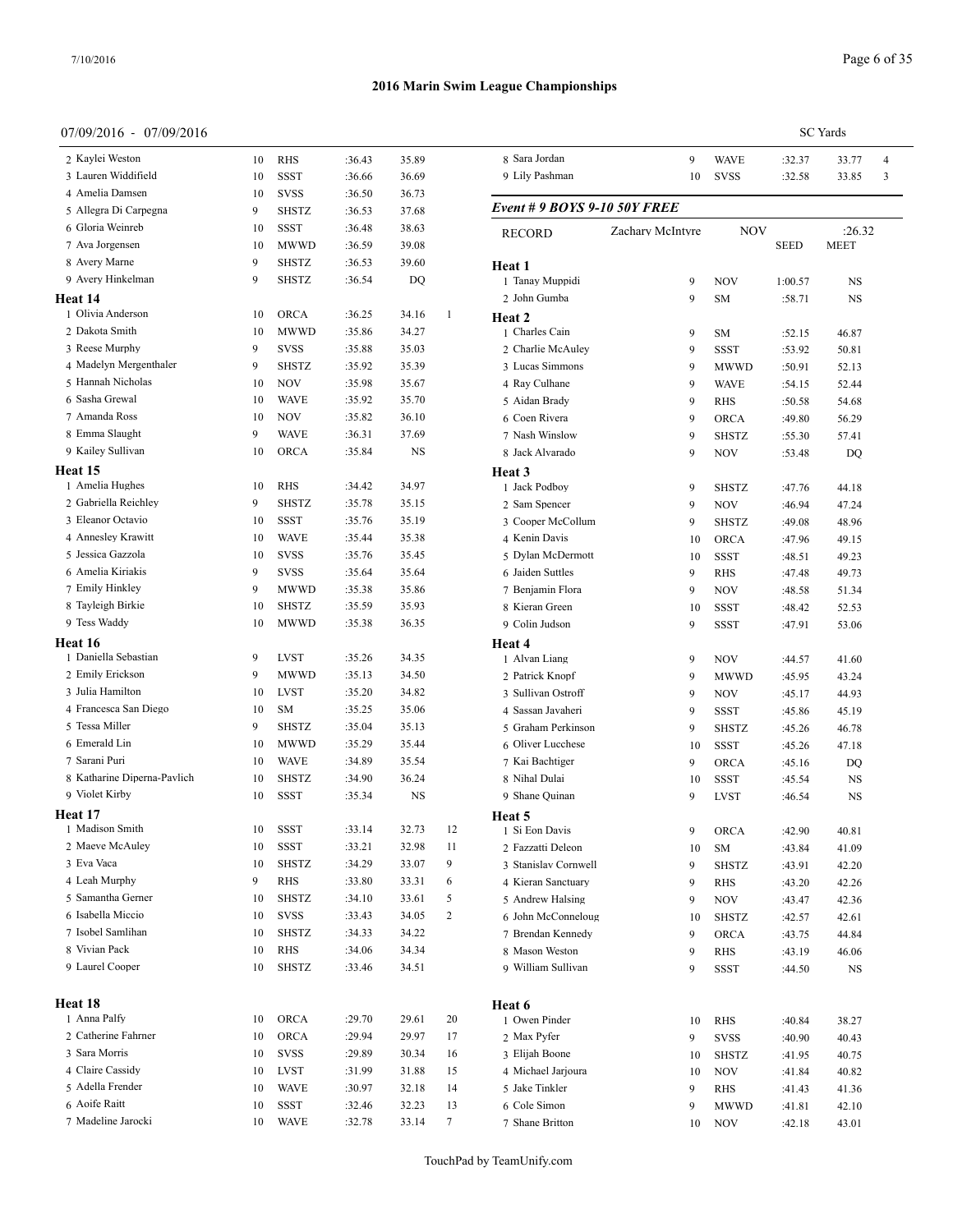**Heat 8**

**Heat 9**

**Heat 10**

**Heat 11**

**Heat 12**

#### **2016 Marin Swim League Championships**

 Marcus Proksch 10 RHS :41.12 45.28 9 Milo Feegel 9 SVSS :42.05 NS

1 Oliver Shore 9 SVSS :40.37 39.68 Eden Abeck 9 LVST :39.26 39.72 Nathan Kwei 10 NOV :39.41 40.54 Rowan Baigrie 10 SHSTZ :39.59 40.97 Lucas Silva 10 SHSTZ :40.27 41.59 Jake Goldman 10 SM :40.33 41.92 Sammy Spence 9 SVSS :40.08 42.17 Dominic Scafani 9 NOV :40.30 42.38 Jack Grubb 9 SHSTZ :40.72 42.42

|                      | <b>SC</b> Yards |             |        |       |    |  |  |  |
|----------------------|-----------------|-------------|--------|-------|----|--|--|--|
| 4 Garrett Pardo      | 10              | <b>LVST</b> | :31.32 | 31.36 | 15 |  |  |  |
| 5 Joseph Cook        | 10              | <b>RHS</b>  | :30.73 | 31.51 | 14 |  |  |  |
| 6 Rodrigo Diaz       | 10              | <b>WAVE</b> | :32.24 | 31.90 | 13 |  |  |  |
| 7 Nicholas Arinduque | 9               | <b>ORCA</b> | :32.51 | 33.25 | 11 |  |  |  |
| 8 Jackson Conway     | 10              | <b>MWWD</b> | :32.83 | 33.32 | 9  |  |  |  |
| 9 Alexander Garcia   | 10              | SSST        | :33.17 | 33.42 | 7  |  |  |  |
|                      |                 |             |        |       |    |  |  |  |

#### *Event # 10 GIRLS 11-12 50Y FREE*

| 6 Jake Goldman          | 10 | SM           | :40.33 | 41.92   |    | <b>RECORD</b>         | Reese Burns |    | <b>SVSS</b>  |             | :25.20      |  |
|-------------------------|----|--------------|--------|---------|----|-----------------------|-------------|----|--------------|-------------|-------------|--|
| 7 Sammy Spence          | 9  | <b>SVSS</b>  | :40.08 | 42.17   |    |                       |             |    |              | <b>SEED</b> | <b>MEET</b> |  |
| 8 Dominic Scafani       | 9  | <b>NOV</b>   | :40.30 | 42.38   |    | Heat 1                |             |    |              |             |             |  |
| 9 Jack Grubb            | 9  | <b>SHSTZ</b> | :40.72 | 42.42   |    | 1 Francis Di Carpegna |             | 11 | <b>SHSTZ</b> | NT          | 39.95       |  |
| eat 8                   |    |              |        |         |    | 2 Jessica West        |             | 11 | <b>NOV</b>   | :45.65      | 45.43       |  |
| 1 Frank Forsman         | 10 | <b>SHSTZ</b> | :38.62 | 38.18   |    | 3 Ellie Wooster       |             | 12 | SHSTZ        | :44.20      | 46.13       |  |
| 2 Edan Seymour          | 10 | <b>SHSTZ</b> | :39.20 | 38.30   |    | 4 Erika Flores        |             | 12 | <b>SM</b>    | :46.16      | 50.27       |  |
| 3 Alec Chu              | 9  | <b>NOV</b>   | :38.93 | 38.99   |    | <b>Heat 2</b>         |             |    |              |             |             |  |
| 4 Drew Phizackerley     | 10 | SΜ           | :38.65 | 39.09   |    | 1 Katie Fielding      |             | 12 | <b>WAVE</b>  | :40.02      | 39.28       |  |
| 5 Karsten Hakes         | 10 | SSST         | :39.05 | 39.28   |    | 2 Olivia Flake        |             | 11 | <b>SHSTZ</b> | :40.64      | 39.38       |  |
| 6 Magnus Hodge          | 9  | ORCA         | :38.56 | 40.49   |    | 3 Sinead Donery       |             | 11 | <b>SHSTZ</b> | :39.80      | 39.48       |  |
| 7 Joseph Riccio         | 9  | <b>RHS</b>   | :38.52 | 40.70   |    | 4 Eva Laborde-Turner  |             | 11 | SM           | :41.48      | 40.40       |  |
| 8 Anton Bogak           | 10 | <b>MWWD</b>  | :39.16 | 41.39   |    | 5 Scarlett Goh        |             | 11 | SSST         | :41.91      | 42.05       |  |
| 9 Ian Sharp             | 9  | <b>SHSTZ</b> | :38.75 | NS      |    | 6 Katelyn Benson      |             | 12 | <b>MWWD</b>  | :40.86      | 42.21       |  |
| eat 9                   |    |              |        |         |    | 7 Michaelanne Cannan  |             | 11 | <b>NOV</b>   | :40.93      | 42.30       |  |
| 1 Nick Hamilton         | 10 | <b>LVST</b>  | :38.26 | 36.73   |    | 8 Gemma Donaldson     |             | 11 | <b>SHSTZ</b> | :43.47      | NS          |  |
| 2 Charles Harges        | 10 | <b>SHSTZ</b> | :37.59 | 36.82   |    | <b>Heat 3</b>         |             |    |              |             |             |  |
| 3 Haakon Lacy           | 10 | <b>SHSTZ</b> | :37.41 | 37.11   |    | 1 Keira Connolly      |             | 11 | SSST         | :39.44      | 37.11       |  |
| 4 Drake Fruhauf         | 10 | SHSTZ        | :37.27 | 37.12   |    | 2 Giada Reali         |             | 11 | <b>RHS</b>   | :38.27      | 38.27       |  |
| 5 Ezra Portillo         | 10 | <b>NOV</b>   | :37.53 | 37.44   |    | 3 Gabriella Galetti   |             | 11 | <b>ORCA</b>  | :38.40      | 38.57       |  |
| 6 Justin Suttles        | 10 | <b>RHS</b>   | :37.42 | 37.69   |    | 4 Noelle Canedo       |             | 12 | <b>NOV</b>   | :38.31      | 38.62       |  |
| 7 Chris MacDonald       | 10 | SHSTZ        | :37.52 | 38.52   |    | 5 Chloe Krashanoff    |             | 12 | SHSTZ        | :38.51      | 39.21       |  |
| 8 Henry Manning         | 9  | <b>SHSTZ</b> | :37.40 | 39.40   |    | 6 Hailey Gillespie    |             | 11 | <b>ORCA</b>  | :39.42      | 39.56       |  |
| 9 Ruben Roth            | 9  | SM           | :37.83 | 40.76   |    | 7 Lily Hottenstein    |             | 11 | <b>SVSS</b>  | :38.15      | 39.62       |  |
| eat 10                  |    |              |        |         |    | 8 Maddie Redmond      |             | 12 | <b>WAVE</b>  | :38.41      | 41.74       |  |
| 1 Seth Summers          | 10 | <b>WAVE</b>  | :36.74 | 35.46   | 2  | 9 Pilar Diaz          |             | 11 | <b>ORCA</b>  | :39.68      | 43.56       |  |
| 2 Noah Nicholas         | 10 | <b>NOV</b>   | :37.10 | 35.70   |    | <b>Heat 4</b>         |             |    |              |             |             |  |
| 3 Whitman Flake         | 9  | <b>SHSTZ</b> | :37.17 | 35.71   |    | 1 Angela Murray       |             | 11 | <b>MWWD</b>  | :37.22      | 36.70       |  |
| 4 Leo Manwaring-Mueller | 10 | <b>MWWD</b>  | :36.56 | 35.86   |    | 2 Bridget Boyle       |             | 12 | <b>MWWD</b>  | :36.81      | 37.08       |  |
| 5 Arvin Chaudhuri       | 10 | <b>MWWD</b>  | :36.55 | 36.89   |    | 3 Olivia Pezzullo     |             | 11 | <b>ORCA</b>  | :37.55      | 37.15       |  |
| 6 Griffin Cooper        | 10 | SHSTZ        | :37.19 | 37.21   |    | 4 Paula Castillo Hi   |             | 11 | <b>SVSS</b>  | :36.77      | 37.17       |  |
| 7 Hayden Long           | 9  | <b>SHSTZ</b> | :36.69 | 37.42   |    | 5 Ana Acacio          |             | 11 | <b>NOV</b>   | :37.08      | 37.88       |  |
| 8 Jordan Lisle          | 9  | SSST         | :36.26 | 37.53   |    | 6 Marina Stevens      |             | 11 | SM           | :37.86      | 38.15       |  |
| 9 Alex Olesky           | 9  | <b>SSST</b>  | :36.44 | 37.91   |    | 7 Lauren Brady        |             | 11 | <b>RHS</b>   | :37.42      | 39.20       |  |
| eat 11                  |    |              |        |         |    | 8 McKenna Baldwin     |             | 11 | <b>NOV</b>   | :37.89      | 39.91       |  |
| 1 Sebastian Vaughan     | 10 | <b>SVSS</b>  | :33.92 | 32.73   | 12 | 9 Emma Wetmore        |             | 11 | SM           | :37.72      | 41.21       |  |
| 2 Abraham Hannah        | 10 | SM           | :34.02 | 33.83   | 6  | <b>Heat 5</b>         |             |    |              |             |             |  |
| 3 Price Jeffris         | 9  | <b>SVSS</b>  | :34.36 | 33.93   | 5  | 1 Kaya Williamson     |             | 12 | MWWD         | :36.43      | 35.04       |  |
| 4 Vaughn Miguel         | 9  | RHS          | :35.91 | 34.94   | 4  | 2 Emilia Puccinelli   |             | 11 | <b>WAVE</b>  | :36.18      | 35.20       |  |
| 5 Jaden Sher            | 10 | <b>SHSTZ</b> | :35.29 | 35.10   | 3  | 3 Annie Goldstein     |             | 11 | <b>WAVE</b>  | :36.31      | 35.37       |  |
| 6 Nathaniel Johnson     | 9  | <b>SVSS</b>  | :35.56 | 35.52   |    | 4 Yasmine Lofstrom    |             | 11 | <b>SHSTZ</b> | :36.37      | 35.53       |  |
| 7 Ian Mooney            | 9  | <b>SVSS</b>  | :36.20 | 36.96   |    | 5 Brooke Oswald       |             | 11 | SHSTZ        | :36.59      | 36.12       |  |
| 8 Tudor Quinn           | 10 | <b>WAVE</b>  | :35.60 | 37.54   |    | 6 Francesca Britt     |             | 11 | <b>SHSTZ</b> | :36.16      | 36.79       |  |
| 9 Noah Brown            | 9  | <b>SSST</b>  | :58.77 | 1:01.68 |    | 7 Meredith Case       |             | 12 | <b>MWWD</b>  | :36.40      | 36.99       |  |
|                         |    |              |        |         |    | 8 Naomi Patel         |             | 12 | <b>MWWD</b>  | :36.30      | 37.70       |  |
| eat 12                  |    |              |        |         |    | 9 Anna Butts          |             | 12 | <b>MWWD</b>  | :36.73      | NS          |  |
| 1 Andre Ignoffo         | 10 | <b>ORCA</b>  | :27.61 | 27.92   | 20 |                       |             |    |              |             |             |  |
| 2 Cameron Aryanpour     | 10 | SSST         | :29.40 | 29.72   | 17 | Heat 6                |             |    |              |             |             |  |
| 3 Sean Madden           | 10 | <b>MWWD</b>  | :31.23 | 31.06   | 16 | 1 Jessica Kamman      |             |    | 12 LVST      | :35.55      | 33.85       |  |
|                         |    |              |        |         |    |                       |             |    |              |             |             |  |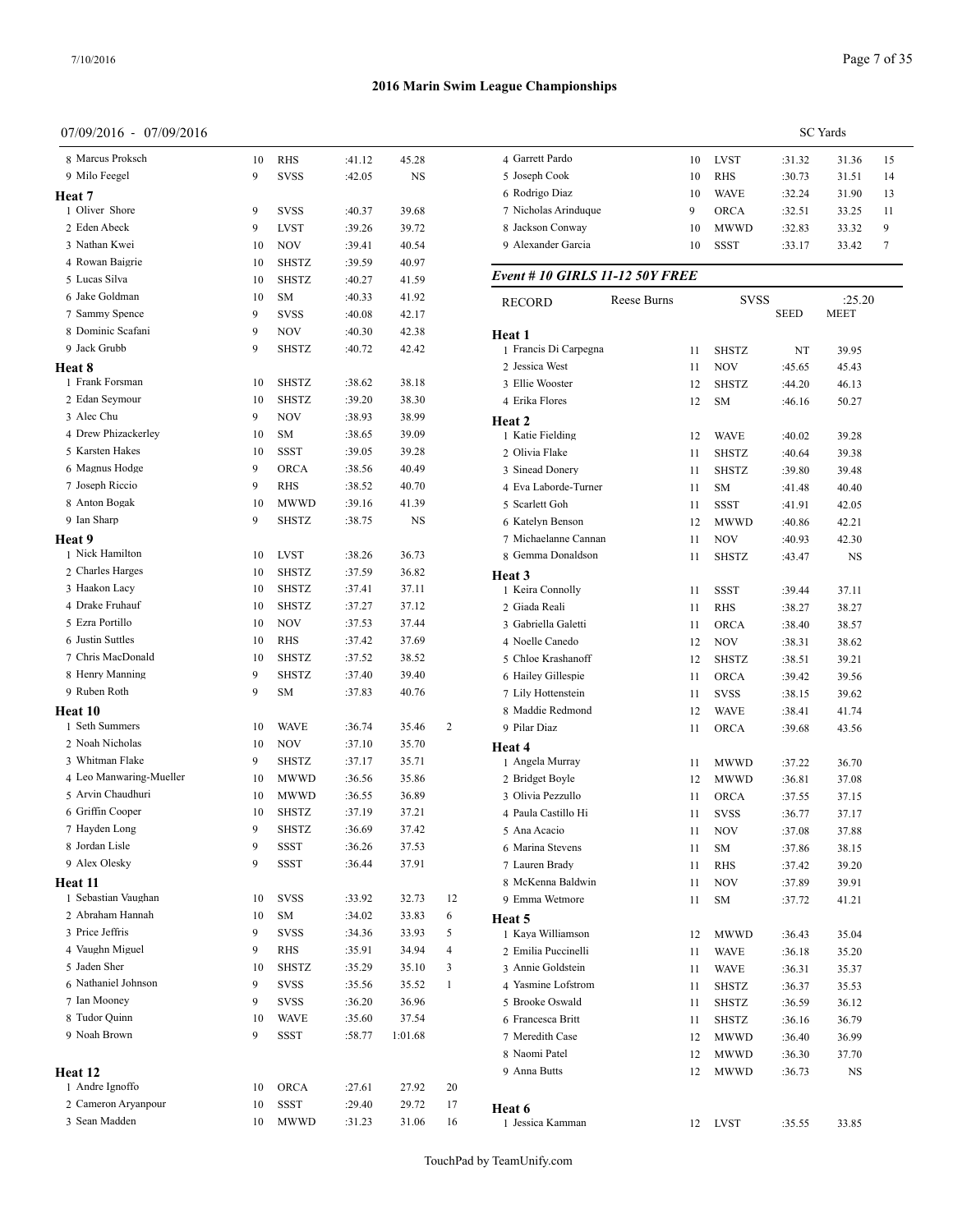**Heat 8**

**Heat 9**

**Heat 10**

**Heat 11**

#### **2016 Marin Swim League Championships**

#### 07/09/2016 - 07/09/2016

8 Cameran Ford 12 SVSS :32.83 33.05

7 Olivia Dow 12 SHSTZ :32.69 33.04 RECORD

| 7/09/2016 - 07/09/2016       |    |              |        |       |                                |    |              |        | <b>SC</b> Yards |    |
|------------------------------|----|--------------|--------|-------|--------------------------------|----|--------------|--------|-----------------|----|
| 2 Marin Buffum               | 12 | ORCA         | :35.64 | 34.44 | 9 Allison Madden               |    | 12 MWWD      | :32.66 | 33.33           |    |
| 3 Alyssa McCadden            | 12 | <b>WAVE</b>  | :35.90 | 35.60 |                                |    |              |        |                 |    |
| 4 Madi Bennerotte            | 12 | <b>SSST</b>  | :35.90 | 36.00 | Heat 12                        |    |              |        |                 |    |
| 5 Lainey Wank                | 11 | <b>WAVE</b>  | :35.60 | 36.07 | 1 Elizabeth Mishalko           | 11 | <b>SVSS</b>  | :32.06 | 31.17           |    |
| 6 Lucille Jaworski           | 11 | <b>ORCA</b>  | :35.86 | 36.09 | 2 Molly Pitts                  | 12 | <b>WAVE</b>  | :32.34 | 31.37           |    |
| 7 Adeline Johnson            | 11 | <b>SVSS</b>  | :35.94 | 36.68 | 3 Audrey Nelson                | 12 | <b>MWWD</b>  | :32.17 | 31.67           |    |
| 8 Jane Cornwell              | 11 | <b>SHSTZ</b> | :35.86 | 38.25 | 4 Annelies Pieters-Kwiers      | 12 | RHS          | :32.36 | 31.67           |    |
| 9 Nicole Murray              | 11 | <b>MWWD</b>  | :35.55 | NS    | 5 Libby Walsh                  | 12 | <b>WAVE</b>  | :32.43 | 32.44           |    |
| eat 7                        |    |              |        |       | 6 Jimena Gramaio               | 12 | <b>ORCA</b>  | :32.12 | 33.01           |    |
| 1 Alexis Grusby              | 12 | <b>NOV</b>   | :34.80 | 34.49 | 7 Abigail Lesher               | 12 | <b>SVSS</b>  | :32.30 | 33.20           |    |
| 2 Lidia Llanos               | 12 | <b>MWWD</b>  | :35.23 | 35.00 | 8 Quinn Edington               | 11 | <b>SVSS</b>  | :32.48 | 33.31           |    |
| 3 Jada Swan                  | 11 | LVST         | :35.03 | 35.21 | 9 Grainne May                  | 12 | <b>SSST</b>  | :32.45 | 33.31           |    |
| 4 Adriana Medina             | 12 | <b>SHSTZ</b> | :35.26 | 35.38 |                                |    |              |        |                 |    |
| 5 Madeline Dabbah            | 12 | MWWD         | :35.54 | 35.85 | Heat 13<br>1 Ariana Greenberg  |    |              |        |                 |    |
| 6 Jenna Smock                |    |              |        |       | 2 Sabrina Falk                 | 12 | SVSS         | :30.96 | 30.59           |    |
|                              | 12 | <b>WAVE</b>  | :35.39 | 36.35 |                                | 12 | <b>ORCA</b>  | :31.13 | 30.59           |    |
| 7 Greta Miller               | 12 | <b>SVSS</b>  | :35.46 | 36.61 | 3 Catherine Stauffer           | 11 | <b>SVSS</b>  | :31.60 | 30.93           |    |
| 8 Cristina Diaz              | 11 | <b>SM</b>    | :35.18 | 38.28 | 4 Payton Juarez                | 12 | <b>MWWD</b>  | :31.39 | 31.16           |    |
| 9 Grace Whitty               | 11 | <b>WAVE</b>  | :35.34 | 38.74 | 5 Kaya Lash                    | 12 | <b>MWWD</b>  | :31.76 | 31.70           |    |
| eat 8                        |    |              |        |       | 6 Jennifer Miller              | 12 | <b>LVST</b>  | :31.68 | 31.82           |    |
| 1 Gianna Scafani             | 11 | <b>NOV</b>   | :34.68 | 33.94 | 7 Grace Bender                 | 12 | MWWD         | :31.36 | 31.96           |    |
| 2 Sophia Riemer              | 12 | SHSTZ        | :34.47 | 33.98 | 8 Claire Zimmerman             | 12 | <b>SM</b>    | :31.28 | 32.00           |    |
| 3 Katherine Kurth            | 12 | <b>LVST</b>  | :34.04 | 34.17 | 9 Molly Young                  | 11 | <b>MWWD</b>  | :31.87 | 33.59           |    |
| 4 Fiona McDermott            | 12 | SSST         | :33.85 | 34.22 | Heat 14                        |    |              |        |                 |    |
| 5 Sarah Conway               | 12 | <b>MWWD</b>  | :34.61 | 34.41 | 1 Cameron Jane Taylor          | 12 | <b>LVST</b>  | :30.93 | 29.88           |    |
| 6 Olivia Rice                | 12 | <b>SHSTZ</b> | :34.69 | 34.63 | 2 Lucille Johnson              | 11 | <b>SVSS</b>  | :30.60 | 30.06           |    |
| 7 Caitlyn Harrell            | 11 | <b>ORCA</b>  | :34.74 | 35.24 | 3 Kate Hamilton                | 12 | <b>LVST</b>  | :30.65 | 30.25           |    |
| 8 Nicole Everage             | 11 | <b>SSST</b>  | :34.50 | 35.87 | 4 Abigail Grace                | 11 | <b>SVSS</b>  | :30.63 | 30.41           |    |
| 9 Arianna Chitsaz            | 12 | SVSS         | :34.67 | NS    | 5 Sarah Williams               | 12 | <b>SM</b>    | :30.50 | 30.43           |    |
| eat 9                        |    |              |        |       | 6 Hailey Moll                  | 11 | SSST         | :30.40 | 30.53           |    |
| 1 Gillian Mahl               | 11 | <b>SHSTZ</b> | :33.69 | 31.67 | 7 Isabel Folkers               | 12 | <b>SHSTZ</b> | :30.87 | 30.62           |    |
| 2 Kylie Johnstone            | 11 | <b>SSST</b>  | :33.50 | 32.29 | 8 Charlotte Deforrest          | 12 | <b>WAVE</b>  | :30.07 | 30.69           |    |
| 3 Lia Pletcher               | 12 | <b>SVSS</b>  | :33.77 | 33.27 | 9 Serafina Carlucci            | 12 | <b>SSST</b>  | :30.37 | 31.64           |    |
| 4 Courtney Mar               | 12 | <b>SHSTZ</b> | :33.70 | 33.32 | Heat 15                        |    |              |        |                 |    |
| 5 Charlotte Burch            | 11 | <b>SHSTZ</b> | :33.39 | 33.62 | 1 Olivia Hoover                | 12 | ORCA         | :29.05 | 28.10           | 13 |
| 6 Tawny Strotz               | 11 | <b>SSST</b>  | :33.72 | 33.65 | 2 Ella Woodhead                | 12 | <b>SHSTZ</b> | :29.43 | 28.15           | 12 |
| 7 Abby Brooks                | 12 | SSST         | :33.35 | 33.87 | 3 Malia Davis                  | 12 | <b>ORCA</b>  | :29.80 | 28.77           | 7  |
| 8 Sofia Weinstein            | 12 | <b>MWWD</b>  | :33.43 | 33.90 | 4 Laura Figone                 | 12 | <b>RHS</b>   | :29.73 | 29.01           | 5  |
| 9 Elisa Diaz                 | 11 | <b>SM</b>    | :33.24 | 34.69 | 5 Rosie Lucchesi               | 11 | <b>MWWD</b>  | :29.34 | 29.59           | 3  |
| eat 10                       |    |              |        |       | 6 Anna Plante                  | 12 | SSST         | :29.07 | 29.61           | 2  |
| 1 Anna Foehr                 | 12 | <b>MWWD</b>  | :32.96 | 32.00 | 7 Ava Solari                   | 12 | SHSTZ        | :29.38 | 29.87           |    |
| 2 Sophia Harkins             | 12 | <b>SSST</b>  | :33.14 | 32.43 | 8 Olivia Jarvie                | 11 | <b>SVSS</b>  | :29.30 | 29.89           |    |
| 3 Ava Nielsen                | 11 | <b>NOV</b>   | :33.12 | 32.80 | 9 Avery Emison                 | 12 | <b>SVSS</b>  | :29.19 | NS              |    |
| 4 Noelle Antongiovanni       | 11 | <b>RHS</b>   | :33.06 | 32.81 |                                |    |              |        |                 |    |
| 5 Elle Carrow                | 11 | <b>NOV</b>   | :33.21 | 33.05 | Heat 16<br>1 Catherine Watrous | 12 | SSST         | :26.97 | 25.74           | 20 |
| 6 Margaux Jeanmonod          | 12 | SSST         |        | 33.19 | 2 Elizabeth Chatard            |    |              |        |                 |    |
| 7 Madeleine Uhlhorn-Thornton |    |              | :33.08 |       |                                | 12 | <b>SHSTZ</b> | :26.64 | 26.46           | 17 |
|                              | 11 | <b>SSST</b>  | :32.92 | 33.90 | 3 Nicole Chong                 | 11 | <b>ORCA</b>  | :26.99 | 26.67           | 16 |
| 8 Emily Lemus                | 12 | <b>WAVE</b>  | :33.12 | 34.02 | 4 Alena Sharp                  | 11 | <b>SHSTZ</b> | :28.14 | 27.65           | 15 |
| 9 Mariel Moore               | 11 | <b>SSST</b>  | :33.22 | 34.79 | 5 Isabelle Grace               | 12 | <b>SVSS</b>  | :28.71 | 28.04           | 14 |
| eat 11                       |    |              |        |       | 6 Gianna Ross                  | 12 | <b>ORCA</b>  | :28.47 | 28.22           | 11 |
| 1 Aliyah San Andres          | 11 | <b>WAVE</b>  | :32.59 | 30.96 | 7 Maeve O'Brien                | 11 | RHS          | :29.04 | 28.33           | 9  |
| 2 Isabel Owens               | 11 | <b>RHS</b>   | :32.52 | 31.73 | 8 Thalia Yamini                | 11 | <b>ORCA</b>  | :29.03 | 28.87           | 6  |
| 3 Isabella Kiriakis          | 11 | <b>SVSS</b>  | :32.59 | 31.91 | 9 Natasha Grubb                | 11 | <b>SHSTZ</b> | :28.98 | 29.21           | 4  |
| 4 Malia Fredrich             | 12 | SSST         | :32.59 | 32.21 |                                |    |              |        |                 |    |
| 5 Lindsey Stalie             | 12 | <b>NOV</b>   | :32.75 | 32.22 |                                |    |              |        |                 |    |
| 6 Megan Kennedy              | 11 | <b>ORCA</b>  | :32.64 | 32.54 | Event # 11 BOYS 11-12 50Y FREE |    |              |        |                 |    |

Daniel Hardman RHS :24.00<br>SEED MEET

**MEET** 

#### **Heat 1** TouchPad by TeamUnify.com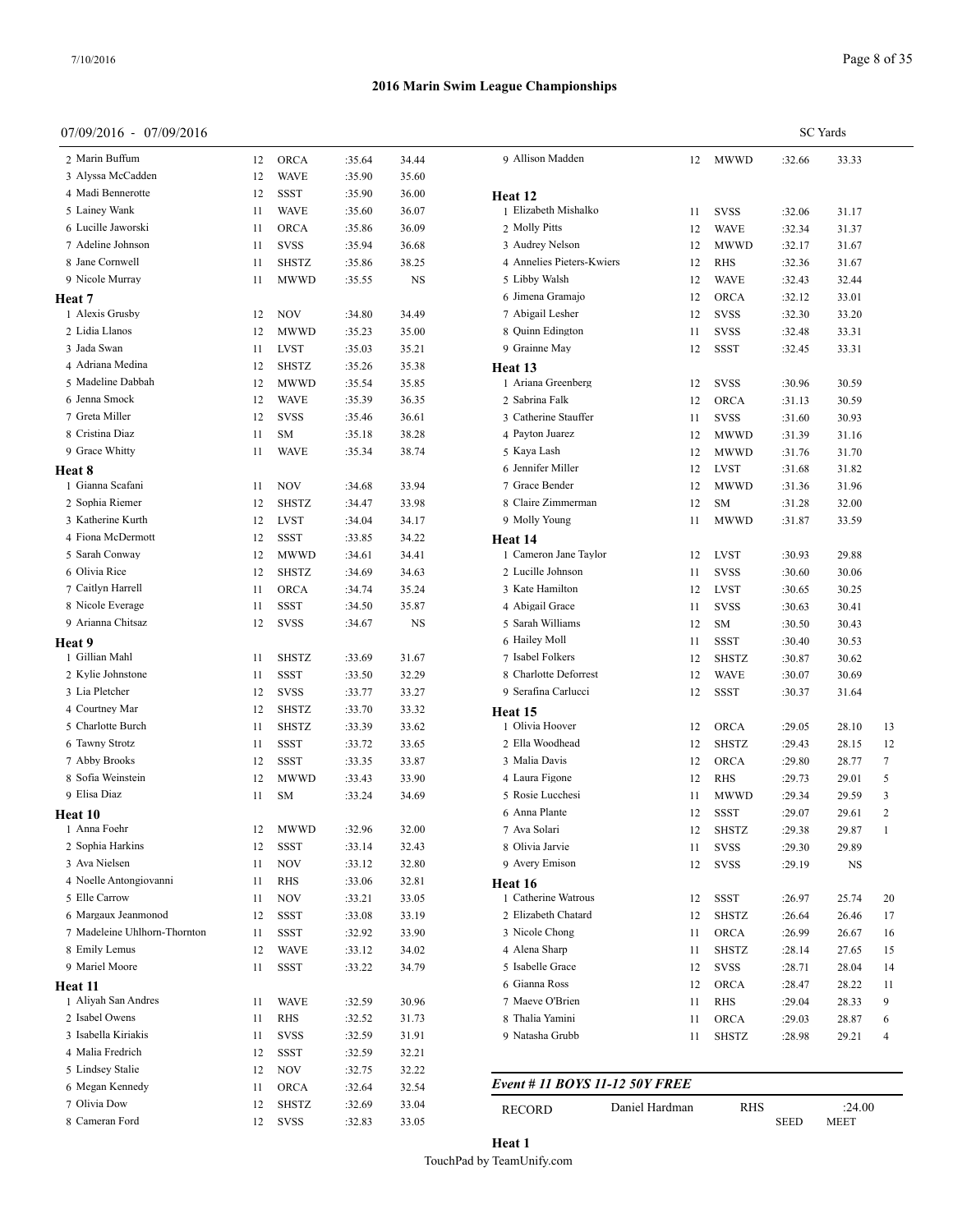**Heat 2**

**Heat 3**

**Heat 4**

**Heat 5**

**Heat 6**

#### **2016 Marin Swim League Championships**

**MEET** 

## 07/09/2016 - 07/09/2016

*Event # 11 BOYS 11-12 50Y FREE*

RECORD Daniel Hardman RHS :24.00<br>SEED MEET

 Angel Gomez 11 SM :43.04 39.80 Eric Tavenner 11 NOV :42.82 42.53 3 Stephen Newman 12 NOV :47.63 43.52 William Baker 11 SHSTZ :43.87 43.59 Alberto Diaz 11 SM :42.80 43.94 Joshua Danziger 11 RHS :42.85 NS

1 Walker Waite 11 NOV :40.79 37.16 2 Nathaniel Flora 12 NOV :39.96 38.56 Miles Urban 11 SM :41.64 40.64 Jackson Goodrich 11 RHS :38.80 40.81 Matthew Coronado 11 SM :39.13 41.61 Elijah De Souza 12 NOV :41.81 41.94 Ceeqwan Baysinger 12 NOV :41.57 42.27 8 Sean Pelle 12 MWWD :38.86 NS Jack Carey 11 ORCA :40.94 NS

1 Paul Holmberg 11 SHSTZ :37.58 35.90 2 Duncan Stilson 12 LVST :38.45 36.11 Ethan Hatch 11 NOV :37.25 36.33 4 Flynn Baigrie 11 SHSTZ :37.44 36.69 Wesley Bartling 11 MWWD :37.21 36.91 Eric Sunshine 12 WAVE :38.11 37.73 7 Michael Griffin 12 NOV :38.70 37.98 8 Owen Bourdages 12 SSST :37.42 38.13 9 George Charles 11 SHSTZ :38.43 39.36

 Max Gutierrez 11 MWWD :35.60 34.19 2 Tanner Bortel 11 LVST :37.07 35.11 Jack Healy 12 SM :35.38 35.20 4 Phoenix Lindner 12 NOV :34.99 35.24 Anthony Colenbrander 12 ORCA :35.69 37.72 Cooper Burdick 11 SM :35.33 37.99 Ireland Cannan 12 NOV :36.08 NS 8 Emerson Coskey 11 LVST :35.05 NS Simon Straube 12 SHSTZ :35.57 NS

1 Max Bundy 12 WAVE :33.98 33.04 2 Jack Spence 11 SVSS :33.60 33.11 3 Henry Houser 12 SHSTZ :33.97 33.60 Dexter Lama 12 WAVE :33.57 33.73 Jackson Buck 11 SVSS :34.75 34.17 Kevin Snaith 11 SM :34.72 34.31 7 Luke Stickley 12 SSST :33.93 34.51 8 Jack Spencer 12 NOV :34.43 34.98 9 Frederick Goldstein 11 SVSS :33.94 35.52

 Nicholas Lafave 12 SHSTZ :32.14 31.07 Joshua Goldstein 12 SVSS :32.86 32.11 George Shryock 12 SHSTZ :32.03 32.47 Tj Bernhard 12 LVST :32.17 32.52

|                                                             | <b>SC</b> Yards |  |  |  |  |  |
|-------------------------------------------------------------|-----------------|--|--|--|--|--|
| 5 Alex Cruz<br>:32.22<br>32.54<br>11<br>SM                  |                 |  |  |  |  |  |
| 6 Nicolas MacDonald<br><b>SSST</b><br>11<br>:33.17<br>32.75 |                 |  |  |  |  |  |
| 7 Jee Davis<br><b>ORCA</b><br>11<br>:33.49<br>32.99         |                 |  |  |  |  |  |
| 8 Jasper Hodge<br>11<br><b>ORCA</b><br>:33.03<br>34.31      |                 |  |  |  |  |  |
| 9 Charlie Kingman<br>11<br><b>SSST</b><br>NT<br>42.56       |                 |  |  |  |  |  |
| Heat 7                                                      |                 |  |  |  |  |  |
| 1 Will Burch<br>11<br><b>SHSTZ</b><br>:31.02<br>30.60       |                 |  |  |  |  |  |
| 2 Tor Aune<br>11<br>WAVE<br>:30.90<br>30.65                 |                 |  |  |  |  |  |
| 3 Brendan Cassidy<br>12<br><b>LVST</b><br>30.90<br>:31.77   |                 |  |  |  |  |  |
| 4 Zachary Matsumoto<br>11<br><b>RHS</b><br>:31.21<br>31.10  |                 |  |  |  |  |  |
| 5 Leif Lacy<br>:30.89<br>12<br><b>SHSTZ</b><br>31.16        |                 |  |  |  |  |  |
| 6 Jasper Bankhead<br>12<br><b>MWWD</b><br>31.47<br>:31.26   |                 |  |  |  |  |  |
| 7 Tanner Erickson<br>11<br>MWWD<br>:31.61<br>31.61          |                 |  |  |  |  |  |
| 8 Luke Feegel<br>12<br><b>SVSS</b><br>:31.23<br>31.63       |                 |  |  |  |  |  |
| 9 Tasman Fruhauf<br>12<br><b>SHSTZ</b><br>:31.10<br>31.64   |                 |  |  |  |  |  |
| Heat 8                                                      |                 |  |  |  |  |  |
| 1 Jacob Dixon<br><b>SHSTZ</b><br>:29.67<br>12<br>28.74      | 11              |  |  |  |  |  |
| 2 Garrett Goldberg<br>11<br><b>ORCA</b><br>29.09<br>:29.33  | 9               |  |  |  |  |  |
| 3 Brady Long<br>11<br><b>SHSTZ</b><br>:30.14<br>29.71       | 6               |  |  |  |  |  |
| 4 Elliot Gelbach<br><b>SVSS</b><br>12<br>:29.91<br>29.73    | 4.5             |  |  |  |  |  |
| 5 Byron Finley<br>12<br>LVST<br>:29.37<br>30.30             | 3               |  |  |  |  |  |
| 6 Robert Placak<br>12<br><b>SSST</b><br>:30.73<br>30.31     | 2               |  |  |  |  |  |
| 7 Dexter Watenpaugh<br>12<br><b>SSST</b><br>:30.87<br>30.37 | $\mathbf{1}$    |  |  |  |  |  |
| 8 Tristan Rata<br>12<br>SSST<br>:30.52<br>30.76             |                 |  |  |  |  |  |
| 9 Jeremy Tachiki<br>11<br><b>SHSTZ</b><br>:30.80<br>31.76   |                 |  |  |  |  |  |
| Heat 9                                                      |                 |  |  |  |  |  |
| 1 Donovan Duro<br>12<br><b>SHSTZ</b><br>:26.71<br>25.81     | 20              |  |  |  |  |  |
| 2 Kylar Flynn<br>12<br><b>LVST</b><br>:26.48<br>26.65       | 17              |  |  |  |  |  |
| 3 Merrik Jasko<br>11<br><b>ORCA</b><br>:27.83<br>26.69      | 16              |  |  |  |  |  |
| 4 Sam Rhinehart<br>12<br><b>NOV</b><br>26.87<br>:27.45      | 15              |  |  |  |  |  |
| 5 Daniel Hadar<br><b>ORCA</b><br>11<br>:27.89<br>27.30      | 14              |  |  |  |  |  |
| 6 Micah Sher<br>11<br><b>SHSTZ</b><br>:27.28<br>27.48       | 13              |  |  |  |  |  |
| 7 Ty Anders Fong<br>12<br><b>SSST</b><br>:28.53<br>28.69    | 12              |  |  |  |  |  |
| 8 James Gravelle<br>11<br>LVST<br>:29.21<br>29.17           | 7               |  |  |  |  |  |
| 9 Dominic Haggard<br>12<br>SHSTZ<br>:29.03<br>29.73         | 4.5             |  |  |  |  |  |
| Event # 12 GIRLS 13-14 50Y FREE                             |                 |  |  |  |  |  |
| Alvssa Lo<br><b>SHST</b><br>:24.75<br><b>RECORD</b>         |                 |  |  |  |  |  |
| <b>SEED</b><br><b>MEET</b><br>$II \sim 4$ 1                 |                 |  |  |  |  |  |

|        | RECORD                   | Alyssa Lo |    | эпэт         |             | :24.IJ      |  |
|--------|--------------------------|-----------|----|--------------|-------------|-------------|--|
|        |                          |           |    |              | <b>SEED</b> | <b>MEET</b> |  |
| Heat 1 |                          |           |    |              |             |             |  |
|        | 1 Amelie Benicio         |           | 13 | <b>SM</b>    | NT          | 31.39       |  |
|        | 2 Emma Kraus             |           | 13 | MWWD         | :37.47      | 37.14       |  |
|        | 3 Sarah Newman           |           | 14 | <b>NOV</b>   | :46.58      | 44.54       |  |
|        | 4 Hannah Becker          |           | 14 | <b>SSST</b>  | :47.16      | 46.85       |  |
| Heat 2 |                          |           |    |              |             |             |  |
|        | 1 Kayla Hamilton         |           | 14 | <b>RHS</b>   | :33.50      | 33.55       |  |
|        | 2 Skylar Strotz          |           | 13 | <b>SSST</b>  | :34.26      | 34.06       |  |
|        | 3 Amy Jordan             |           | 13 | <b>WAVE</b>  | :34.12      | 34.53       |  |
|        | 4 Genevieve Zarrehparvar |           | 13 | <b>RHS</b>   | :34.05      | 34.89       |  |
|        | 5 Stasia Winslow         |           | 13 | <b>SHSTZ</b> | :34.76      | 35.60       |  |
|        | 6 Casey McKay            |           | 14 | <b>LVST</b>  | :35.35      | 35.98       |  |
|        | 7 Phoebe Greathouse      |           | 13 | <b>SSST</b>  | :33.37      | NS          |  |
|        |                          |           |    |              |             |             |  |
| Heat 3 |                          |           |    |              |             |             |  |
|        | 1 Madison Waite          |           | 13 | <b>NOV</b>   | :31.87      | 30.98       |  |
|        | 2 Monika Platek          |           | 13 | <b>WAVE</b>  | :31.71      | 31.12       |  |
|        | 3 Jayne Dito             |           | 13 | <b>NOV</b>   | :31.94      | 31.76       |  |
|        |                          |           |    |              |             |             |  |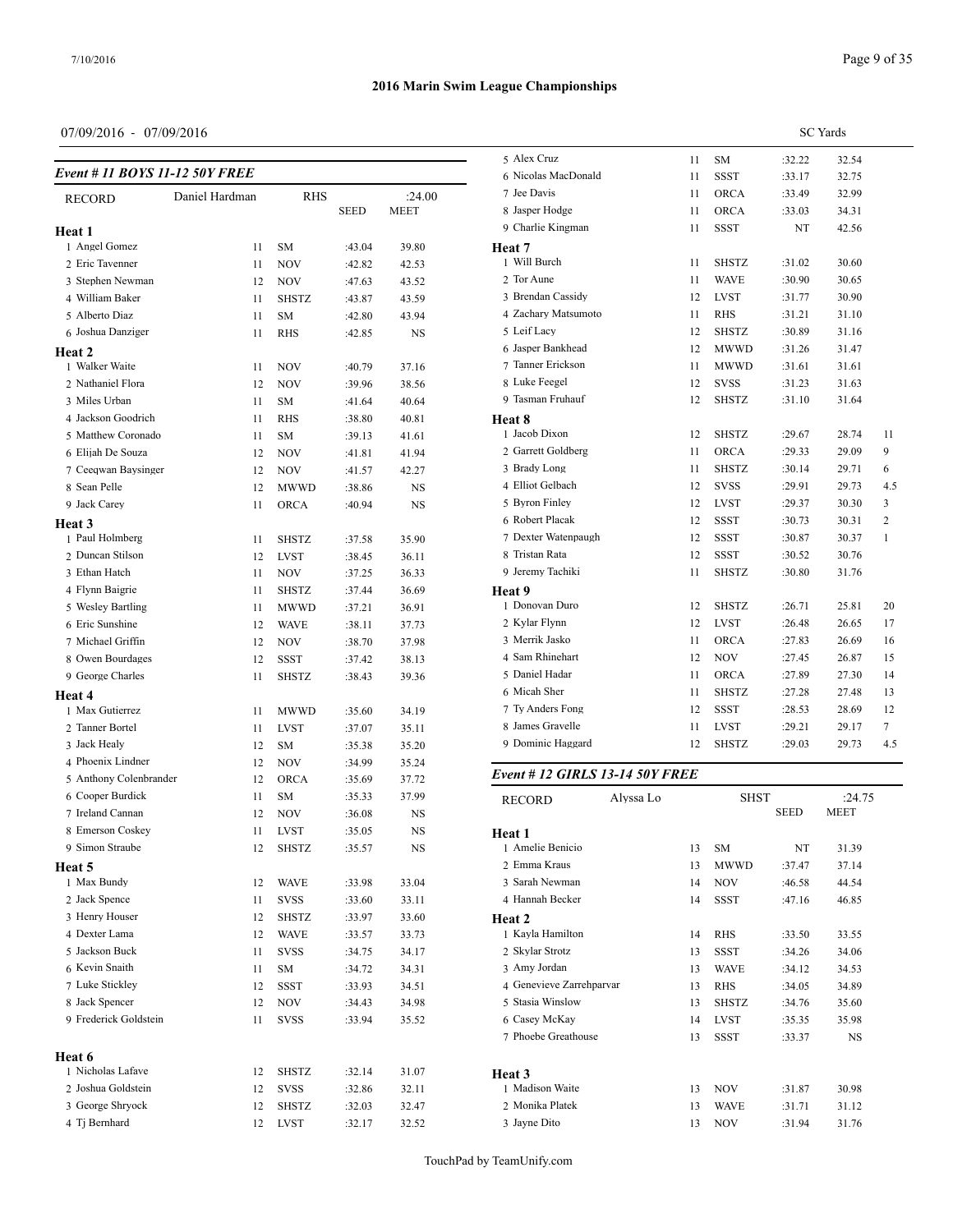#### 07/09/2016 - 07/09/2016

| 0 <i>1 1 0 2 1 2</i> 0 1       |          |              |        |             |              |                              |
|--------------------------------|----------|--------------|--------|-------------|--------------|------------------------------|
| 4 Yeymi Canche                 | 13       | ORCA         | :32.55 | 32.10       |              | 3 Shannon W                  |
| 5 Lucy Goldman                 | 13       | SM           | :32.69 | 32.31       |              | 4 Kalia Firma                |
| 6 Olivia Shaver                | 13       | RHS          | :32.84 | 33.86       |              | 5 Anna Woos                  |
| 7 Juliana McKenna              | 14       | ORCA         | :37.05 | 38.40       |              | 6 Olivia Juare               |
| Heat 4                         |          |              |        |             |              | 7 Skylee Falk                |
| 1 Molly Madden                 | 14       | MWWD         | :30.85 | 29.56       |              | 8 Ava Scafan                 |
| 2 Natalie Hallatt              | 14       | <b>NOV</b>   | :30.73 | 30.01       |              | 9 Hannah Ma                  |
| 3 Indie Adamich                | 14       | <b>WAVE</b>  | :31.20 | 30.70       |              | Heat 10                      |
| 4 Skye Stewart                 | 13       | <b>SSST</b>  | :30.76 | 30.81       |              | 1 Reyna Mora                 |
| 5 Mia Lacy<br>6 Brooke Cordero | 14       | <b>SHSTZ</b> | :30.89 | 30.85       |              | 2 Isabella Lai               |
|                                | 13       | RHS          | :31.15 | 31.60       |              | 3 Gillian Lau<br>4 Mei Thoma |
| 7 Ava White<br>8 Julia Smith   | 13       | <b>SHSTZ</b> | :31.49 | 31.72       |              | 5 Annika Jorg                |
| 9 Alexia Garcia                | 14<br>13 | SM<br>SM     | :31.57 | 32.61<br>NS |              | 6 Camila Alfo                |
|                                |          |              | :31.38 |             |              |                              |
| Heat 5<br>1 Fiona Corr         | 14       | SHSTZ        | :30.25 | 29.28       |              | Event # 13 <b>B</b>          |
| 2 Natalie Dickens              | 14       | ORCA         | :30.25 | 29.33       |              |                              |
| 3 Aisling Cassidy              | 14       | <b>LVST</b>  | :30.36 | 29.79       |              | RECORD                       |
| 4 Claire MacDonald             | 13       | <b>SHSTZ</b> | :30.20 | 29.92       |              |                              |
| 5 Chloe Jeanmonod              | 13       | <b>SSST</b>  | :30.56 | 30.24       |              | Heat 1<br>1 Wyatt Thon       |
| 6 Ryann Lucchesi               | 13       | MWWD         | :30.36 | 30.28       |              | 2 Maximilian                 |
| 7 Jordan Loftin                | 13       | <b>SHSTZ</b> | :30.13 | 30.29       |              | 3 Daniel Tuht                |
| 8 Karina Yamini                | 13       | ORCA         | :30.57 | 30.59       |              | 4 Sean Middl                 |
| 9 Arika Kalfayan               | 13       | SM           | :30.52 | 31.92       |              | 5 Jordan Leu                 |
| Heat 6                         |          |              |        |             |              | 6 Bennett Sor                |
| 1 Jane McNevin                 | 13       | SM           | :29.48 | 28.28       | $\mathbf{1}$ | 7 Sam Ross                   |
| 2 Devin Bosley                 | 13       | <b>WAVE</b>  | :29.53 | 29.06       |              | 8 Brian Marro                |
| 3 Kyla Seeley                  | 13       | SHSTZ        | :30.00 | 29.36       |              | 9 Malkolm A                  |
| 4 Rachel Jordan                | 13       | <b>WAVE</b>  | :30.09 | 29.59       |              | Heat 2                       |
| 5 Bella Hare-Leiva             | 12       | <b>SVSS</b>  | :29.79 | 29.66       |              | 1 Mac Bihn                   |
| 6 Anna Marrinson               | 14       | SΜ           | :29.97 | 30.21       |              | 2 Andersen T                 |
| 7 Lulu O'Leary                 | 13       | NOV          | :29.61 | 30.59       |              | 3 Ethan Rose                 |
| 8 Kendra Parker                | 14       | <b>LVST</b>  | :29.89 | NS          |              | 4 Alejandro A                |
| Heat 7                         |          |              |        |             |              | 5 Grayson Ev                 |
| 1 Siena Berry                  | 13       | <b>SHSTZ</b> | :29.40 | 27.85       | 5            | 6 Joshua Chu                 |
| 2 Sidney Stalie                | 14       | NOV          | :28.73 | 28.27       | 2            | 7 Owen Ross                  |
| 3 Emilia Oblites               | 13       | RHS          | :28.97 | 28.52       |              | 8 Foster Lehr                |
| 4 Sophia Brooks                | 13       | SSST         | :28.66 | 28.58       |              | 9 Nathan Smo                 |
| 5 Shane Grele                  | 14       | SSST         | :29.09 | 29.46       |              | Heat 3                       |
| 6 Madeline Finkel              | 13       | MWWD         | :29.47 | 29.61       |              | 1 Marco Salv                 |
| 7 Francesca Moynihan           | 13       | SHSTZ        | :29.44 | 29.70       |              | 2 Amadeus C                  |
| 8 Katherine McCallister        | 13       | SM           | :29.39 | 29.77       |              | 3 Walker Bur                 |
| 9 Lucy Knopf                   | 13       | MWWD         | :29.09 | 29.80       |              | 4 Miles Crocl                |
| Heat 8                         |          |              |        |             |              | 5 James Chas                 |
| 1 Jada Andrews                 | 14       | SSST         | :28.16 | 27.10       | 13           | 6 Cole Summ                  |
| 2 Erin McDaniel                | 14       | <b>ORCA</b>  | :28.23 | 27.50       | 9            | 7 Willem Bra                 |
| 3 Maya McAuley                 | 13       | RHS          | :27.99 | 28.13       | 3.5          | 8 Benjamin F                 |
| 4 Kate O'Leary                 | 13       | NOV          | :27.78 | 28.13       | 3.5          | 9 Eno Begic-                 |
| 5 Abby Moll                    | 13       | SSST         | :28.35 | 28.31       |              |                              |
| 6 Caitlin Kawamura             | 13       | WAVE         | :27.79 | 28.32       |              | Heat 4                       |
| 7 Laura Gravelle               | 13       | LVST         | :28.38 | 28.42       |              | 1 Powell Niel                |
| 8 Lauren Pyfer                 | 14       | SVSS         | :28.39 | 28.57       |              | 2 Connor Sta                 |
| 9 Miya Schilz                  | 14       | WAVE         | :28.00 | 28.70       |              | 3 Connor Sin                 |
|                                |          |              |        |             |              | 4 Gregory Fir                |
| Heat 9                         |          |              |        |             |              | 5 Cade Smith                 |
| 1 Bella Moynihan               | 14       | SHSTZ        | :26.49 | 25.42       | 20           | 6 Tate Miller                |
| 2 Abigail Naftzger             | 14       | LVST         | :26.46 | 25.88       | 17           | 7 Joe Laurie                 |

|                                    | <b>SC</b> Yards |              |        |                |              |  |  |  |  |
|------------------------------------|-----------------|--------------|--------|----------------|--------------|--|--|--|--|
| 3 Shannon Watridge                 | 13              | SSST         | :27.16 | 26.46          | 16           |  |  |  |  |
| 4 Kalia Firmage                    | 14              | SSST         | :26.58 | 26.48          | 15           |  |  |  |  |
| 5 Anna Wooster                     | 14              | SHSTZ        | :27.55 | 26.81          | 14           |  |  |  |  |
| 6 Olivia Juarez                    | 13              | MWWD         | :27.00 | 27.11          | 12           |  |  |  |  |
| 7 Skylee Falk                      | 14              | <b>ORCA</b>  | :27.33 | 27.30          | 11           |  |  |  |  |
| 8 Ava Scafani                      | 13              | <b>NOV</b>   | :27.56 | 27.51          | 7            |  |  |  |  |
| 9 Hannah Matcham                   | 14              | SM           | :27.63 | 27.53          | 6            |  |  |  |  |
| Heat 10                            |                 |              |        |                |              |  |  |  |  |
| 1 Reyna Morales                    | 14              | MWWD         | :29.74 | 30.77          |              |  |  |  |  |
| 2 Isabella Larson                  | 14              | <b>SSST</b>  | :31.68 | 32.70          |              |  |  |  |  |
| 3 Gillian Laughlin                 | 13              | <b>MWWD</b>  | :32.87 | 33.98          |              |  |  |  |  |
| 4 Mei Thomas                       | 14              | SSST         | :32.32 | 35.02          |              |  |  |  |  |
| 5 Annika Jorgensen                 | 13              | MWWD         | :35.43 | 36.71          |              |  |  |  |  |
| 6 Camila Alfonso                   | 14              | SSST         | :36.98 | 37.63          |              |  |  |  |  |
| Event # 13 BOYS 13-14 50Y FREE     |                 |              |        |                |              |  |  |  |  |
| R.J. Williams<br><b>RECORD</b>     |                 | MW           | SEED   | :21.97<br>MEET |              |  |  |  |  |
| Heat 1                             |                 |              |        |                |              |  |  |  |  |
| 1 Wyatt Thomas                     | 13              | <b>SHSTZ</b> | :33.20 | 31.39          |              |  |  |  |  |
| 2 Maximilian Pollack               | 13              | <b>SVSS</b>  | :32.81 | 31.84          |              |  |  |  |  |
| 3 Daniel Tuhtan                    | 13              | WAVE         | :32.10 | 33.07          |              |  |  |  |  |
| 4 Sean Middleton                   | 14              | <b>WAVE</b>  | :32.67 | 33.20          |              |  |  |  |  |
| 5 Jordan Leuenberger               | 13              | <b>MWWD</b>  | :38.47 | 35.84          |              |  |  |  |  |
| 6 Bennett Somerville               | 13              | WAVE         | :40.64 | 37.97          |              |  |  |  |  |
| 7 Sam Ross                         | 13              | SSST         | :39.24 | 41.45          |              |  |  |  |  |
| 8 Brian Marrett                    | 13              | NOV          | :47.59 | 45.38          |              |  |  |  |  |
| 9 Malkolm Armour                   | 13              | <b>SVSS</b>  | :32.75 | NS             |              |  |  |  |  |
| Heat 2                             |                 |              |        |                |              |  |  |  |  |
| 1 Mac Bihn                         | 14              | SHSTZ        | :29.92 | 29.16          |              |  |  |  |  |
| 2 Andersen Teoh                    | 13              | <b>MWWD</b>  | :30.09 | 29.49          |              |  |  |  |  |
| 3 Ethan Rosegard                   | 13              | <b>SVSS</b>  | :30.43 | 29.58          |              |  |  |  |  |
| 4 Alejandro Alvarado               | 13              | MWWD         | :29.96 | 29.59          |              |  |  |  |  |
| 5 Grayson Everage                  | 13              | SSST         | :30.90 | 30.58          |              |  |  |  |  |
| 6 Joshua Chu<br>7 Owen Ross        | 13              | NOV          | :31.52 | 30.99          |              |  |  |  |  |
|                                    | 14              | WAVE         | :31.50 | 32.29          |              |  |  |  |  |
| 8 Foster Lehman<br>9 Nathan Smoker | 13              | <b>SSST</b>  | :32.10 | 33.04          |              |  |  |  |  |
|                                    | 14              | <b>SSST</b>  | :31.60 | NS             |              |  |  |  |  |
| <b>Heat 3</b><br>1 Marco Salvemini | 13              | ORCA         | :28.82 | 28.07          |              |  |  |  |  |
| 2 Amadeus Colenbrander             | 14              | ORCA         | :29.82 | 28.78          |              |  |  |  |  |
| 3 Walker Burdick                   | 13              | SM           | :28.80 | 28.88          |              |  |  |  |  |
| 4 Miles Crock                      | 13              | SHSTZ        | :29.81 | 29.11          |              |  |  |  |  |
| 5 James Chase                      | 13              | WAVE         | :28.78 | 29.14          |              |  |  |  |  |
| 6 Cole Summers                     | 13              | WAVE         | :29.52 | 29.16          |              |  |  |  |  |
| 7 Willem Brabbee                   | 13              | MWWD         | :29.77 | 29.22          |              |  |  |  |  |
| 8 Benjamin Freed                   | 13              | MWWD         | :29.31 | 29.38          |              |  |  |  |  |
| 9 Eno Begic-Toepfer                | 14              | SSST         | :29.82 | 30.12          |              |  |  |  |  |
|                                    |                 |              |        |                |              |  |  |  |  |
| Heat 4                             |                 |              |        |                |              |  |  |  |  |
| 1 Powell Nielsen                   | 13              | NOV          | :27.75 | 27.58          | 2            |  |  |  |  |
| 2 Connor Stauffer                  | 13              | SVSS         | :27.86 | 27.85          | $\mathbf{1}$ |  |  |  |  |
| 3 Connor Simon                     | 13              | MWWD         | :28.40 | 27.91          |              |  |  |  |  |
| 4 Gregory Finn                     | 13              | SHSTZ        | :28.49 | 27.96          |              |  |  |  |  |
| 5 Cade Smith                       | 14              | SSST         | :27.98 | 27.97          |              |  |  |  |  |
| 6 Tate Miller                      | 13              | SHSTZ        | :27.90 | 28.49          |              |  |  |  |  |
| 7 Joe Laurie                       | 13              | ORCA         | :28.65 | 28.63          |              |  |  |  |  |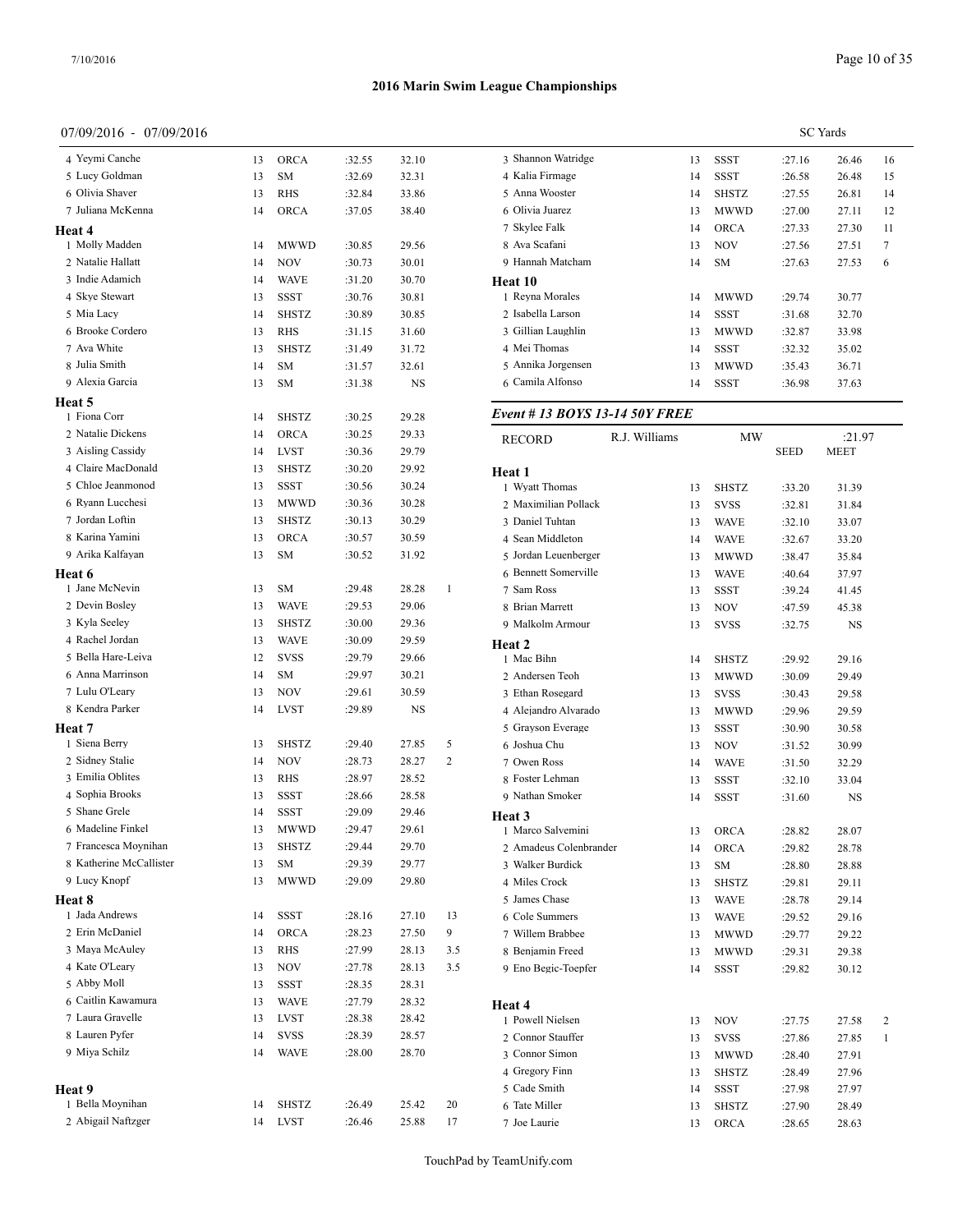## 07/09/2016 - 07/09/2016

| 8 Jack Wyatt         | 14 | <b>SHSTZ</b> | :28.21 | 29.12 |                | Heat 4                         |    |              |         |         |
|----------------------|----|--------------|--------|-------|----------------|--------------------------------|----|--------------|---------|---------|
| 9 Cole Ford          | 14 | <b>SVSS</b>  | :28.47 | 29.41 |                | 1 Nicole Gamboa                | 18 | <b>SSST</b>  | 1:00.88 | 58.50   |
| Heat 5               |    |              |        |       |                | 2 Sarah Erikson                | 15 | <b>SSST</b>  | 1:03.31 | 1:00.31 |
| 1 Luther Fong        | 14 | <b>SSST</b>  | :26.42 | 26.08 | $\tau$         | 3 Tessa Pares                  | 15 | <b>SSST</b>  | 1:00.67 | 1:00.82 |
| 2 Isaiah Williams    | 13 | <b>SHSTZ</b> | :26.89 | 26.35 | 6              | 4 Sasha Urban                  | 15 | <b>NOV</b>   | 1:00.34 | 1:01.08 |
| 3 Christopher Falvey | 13 | <b>WAVE</b>  | :26.86 | 26.78 | 5              | 5 Kirsty Star                  | 16 | <b>SHSTZ</b> | 1:02.53 | 1:01.81 |
| 4 Will Harding       | 14 | <b>WAVE</b>  | :26.05 | 26.99 | $\overline{4}$ | 6 Emma Roggenkamp              | 17 | <b>ORCA</b>  | 1:04.80 | 1:02.18 |
| 5 Ian Christie       | 14 | <b>SHSTZ</b> | :27.36 | 27.57 | 3              | 7 Rebecca Oblites              | 15 | <b>RHS</b>   | 1:02.69 | 1:03.38 |
| 6 Aidan Nicholas     | 14 | <b>SVSS</b>  | :26.99 | 28.89 |                | 8 Reagan Arnold                | 18 | <b>NOV</b>   | 1:01.89 | 1:04.47 |
| 7 Avery Fischbach    | 13 | <b>SSST</b>  | :27.19 | 28.94 |                | 9 Talita Stiles                | 16 | <b>SVSS</b>  | 1:04.45 | 1:05.79 |
| 8 Tom Skyvara        | 14 | <b>SHSTZ</b> | :27.28 | 28.98 |                | Heat 5                         |    |              |         |         |
| 9 Nicolas Owenson    | 13 | <b>SSST</b>  | :27.40 | 29.32 |                | 1 Nicolette Jasko              | 15 | <b>ORCA</b>  | :55.61  | 54.34   |
| Heat 6               |    |              |        |       |                | 2 Taylor Boyle                 | 16 | <b>MWWD</b>  | :56.55  | 55.61   |
| 1 Dwight Bellisimo   | 14 | <b>SVSS</b>  | :23.64 | 23.41 | 20             | 3 Natalie Galuszka             | 18 | <b>SVSS</b>  | :58.93  | 58.31   |
| 2 Reece Foehr        | 14 | <b>MWWD</b>  | :23.85 | 23.86 | 17             | 4 Lauren Blackburn             | 18 | <b>SHSTZ</b> | :59.16  | 58.42   |
| 3 Ray Holmberg       | 14 | <b>SHSTZ</b> | :24.82 | 24.16 | 16             | 5 Ava Abeck                    | 15 | <b>LVST</b>  | :58.72  | 59.13   |
| 4 Jonah Albers       | 14 | <b>ORCA</b>  | :24.62 | 24.57 | 15             | 6 Sophie Baublitz              | 17 | <b>ORCA</b>  | 1:00.16 | 59.20   |
| 5 Benjamin Egan      | 14 | <b>SHSTZ</b> | :25.17 | 24.96 | 14             | 7 Caitlin Gregory              | 17 | <b>SHSTZ</b> | 1:00.27 | 59.44   |
| 6 Gavin Dow          | 14 | <b>SHSTZ</b> | :25.43 | 25.20 | 13             | 8 Sabrina Haechler             | 17 | <b>SSST</b>  | 1:00.18 | 1:00.05 |
| 7 Jack Richardson    | 14 | <b>SHSTZ</b> | :25.62 | 25.47 | 12             | 9 Jane Wynne                   | 17 | <b>SSST</b>  | :59.32  | 1:00.64 |
| 8 Boden Davis        | 13 | <b>ORCA</b>  | :25.66 | 25.80 | 11             |                                |    |              |         |         |
| 9 Holden Cooper      | 14 | <b>SHSTZ</b> | :26.04 | 25.92 | 9              | Event #15 BOYS 15-18 100Y FREE |    |              |         |         |
|                      |    |              |        |       |                |                                |    |              |         |         |

#### *Event # 14 GIRLS 15-18 100Y FREE*

| <b>RECORD</b>         | Alexandra Thomason | <b>SM</b>    | <b>SEED</b> | :53.08<br><b>MEET</b> |              | Heat 1<br>1 Oliver WI |
|-----------------------|--------------------|--------------|-------------|-----------------------|--------------|-----------------------|
| Heat 1                |                    |              |             |                       |              | 2 Mitchell 0          |
| 1 Estefany Gramajo    | 17                 | <b>ORCA</b>  | 1:12.01     | 1:10.38               |              | 3 Benjamin            |
| 2 Megan Bosley        | 15                 | <b>WAVE</b>  | 1:12.74     | 1:12.52               |              | 4 Joseph Ha           |
| 3 Lulu Woolf          | 15                 | <b>SM</b>    | 1:14.41     | 1:14.37               |              | 5 Christoph           |
| 4 Lilyana Leuenberger | 15                 | <b>MWWD</b>  | 1:14.42     | 1:15.40               |              | 6 Sam Wort            |
| 5 Ruby Woolf          | 15                 | <b>SM</b>    | 1:17.62     | 1:15.54               |              | 7 Joshua Co           |
| 6 Abigail Wilcer      | 15                 | <b>NOV</b>   | 1:26.34     | 1:22.48               |              | 8 Jeremy N            |
| 7 Marlena Lash        | 15                 | <b>MWWD</b>  | 1:22.81     | 1:23.08               |              | 9 Tanner Cl           |
| EX Shannon Dugdale    | 17                 | <b>NOV</b>   | :58.30      | 58.74                 |              | Heat 2                |
| 9 Madison Baldwin     | 15                 | <b>NOV</b>   | 1:16.43     | <b>NS</b>             |              | 1 Francesco           |
| Heat 2                |                    |              |             |                       |              | 2 Connor M            |
| 1 Morgan McDaniel     | 16                 | <b>ORCA</b>  | 1:08.60     | 1:04.06               |              | 3 Nicholas            |
| 2 Greta Stout         | 15                 | <b>SHSTZ</b> | 1:10.40     | 1:04.74               |              | 4 Wes Porte           |
| 3 Emma Jaime          | 17                 | <b>MWWD</b>  | 1:09.17     | 1:06.83               |              | 5 Jack Laug           |
| 4 Kellie Lawler       | 16                 | <b>WAVE</b>  | 1:08.73     | 1:07.34               |              | 6 Nate Gelb           |
| 5 Sally Lucchesi      | 15                 | <b>MWWD</b>  | 1:08.99     | 1:07.85               |              | 7 Connell P           |
| 6 Lindsey Lowder      | 17                 | <b>LVST</b>  | 1:09.39     | 1:10.48               |              | 8 Theodore            |
| 7 Kylie Bradley       | 15                 | ORCA         | 1:09.56     | 1:13.36               |              | 9 Lucca Mo            |
| 8 Rene Dickens        | 16                 | ORCA         | 1:11.47     | 1:13.43               |              | Heat 3                |
| 9 Rachel Houlihan     | 15                 | <b>RHS</b>   | 1:09.23     | NS                    |              | 1 Deven Ly            |
| Heat 3                |                    |              |             |                       |              | 2 Petey Gal           |
| 1 Molly McSweeney     | 16                 | <b>NOV</b>   | 1:04.87     | 1:03.04               | $\mathbf{1}$ | 3 Ouinn Wo            |
| 2 Lily Harding        | 15                 | <b>WAVE</b>  | 1:04.97     | 1:03.10               |              | 4 Zeta Jack           |
| 3 Sara Kennedy        | 15                 | <b>ORCA</b>  | 1:07.15     | 1:05.38               |              | 5 Cole Port           |
| 4 Sofia Medina        | 15                 | <b>SHSTZ</b> | 1:07.85     | 1:06.63               |              | 6 Peyton O            |
| 5 Tori Tarantino      | 16                 | <b>SHSTZ</b> | 1:06.64     | 1:06.66               |              | 7 Julian Sch          |
| 6 Emma Cantor         | 18                 | <b>RHS</b>   | 1:08.51     | 1:08.17               |              | 8 Keenan A            |
| 7 Sammy Stilson       | 17                 | <b>LVST</b>  | 1:08.41     | 1:09.30               |              | 9 Matthew             |
| 8 Mia Venne           | 18                 | <b>SHSTZ</b> | 1:05.97     | <b>NS</b>             |              |                       |
| 9 Kate Christie       | 17                 | <b>SHSTZ</b> | 1:04.94     | <b>NS</b>             |              | Heat 4                |

|                    |    |              |         | <b>SC</b> Yards |    |
|--------------------|----|--------------|---------|-----------------|----|
| Heat 4             |    |              |         |                 |    |
| 1 Nicole Gamboa    | 18 | <b>SSST</b>  | 1:00.88 | 58.50           | 14 |
| 2 Sarah Erikson    | 15 | <b>SSST</b>  | 1:03.31 | 1:00.31         | 7  |
| 3 Tessa Pares      | 15 | <b>SSST</b>  | 1:00.67 | 1:00.82         | 5  |
| 4 Sasha Urban      | 15 | <b>NOV</b>   | 1:00.34 | 1:01.08         | 4  |
| 5 Kirsty Star      | 16 | <b>SHSTZ</b> | 1:02.53 | 1:01.81         | 3  |
| 6 Emma Roggenkamp  | 17 | <b>ORCA</b>  | 1:04.80 | 1:02.18         | 2  |
| 7 Rebecca Oblites  | 15 | <b>RHS</b>   | 1:02.69 | 1:03.38         |    |
| 8 Reagan Arnold    | 18 | <b>NOV</b>   | 1:01.89 | 1:04.47         |    |
| 9 Talita Stiles    | 16 | <b>SVSS</b>  | 1:04.45 | 1:05.79         |    |
| Heat 5             |    |              |         |                 |    |
| 1 Nicolette Jasko  | 15 | <b>ORCA</b>  | :55.61  | 54.34           | 20 |
| 2 Taylor Boyle     | 16 | <b>MWWD</b>  | :56.55  | 55.61           | 17 |
| 3 Natalie Galuszka | 18 | <b>SVSS</b>  | :58.93  | 58.31           | 16 |
| 4 Lauren Blackburn | 18 | <b>SHSTZ</b> | :59.16  | 58.42           | 15 |
| 5 Ava Abeck        | 15 | <b>LVST</b>  | :58.72  | 59.13           | 13 |
| 6 Sophie Baublitz  | 17 | <b>ORCA</b>  | 1:00.16 | 59.20           | 12 |
| 7 Caitlin Gregory  | 17 | <b>SHSTZ</b> | 1:00.27 | 59.44           | 11 |
| 8 Sabrina Haechler | 17 | <b>SSST</b>  | 1:00.18 | 1:00.05         | 9  |
| 9 Jane Wynne       | 17 | <b>SSST</b>  | :59.32  | 1:00.64         | 6  |

| <b>RECORD</b>                | Robert Heim |    | <b>LVST</b>  |             | :46.90  |              |  |
|------------------------------|-------------|----|--------------|-------------|---------|--------------|--|
|                              |             |    |              | <b>SEED</b> | MEET    |              |  |
| Heat 1                       |             |    |              |             |         |              |  |
| 1 Oliver White               |             | 15 | <b>SHSTZ</b> | 1:02.20     | 58.82   |              |  |
| 2 Mitchell Case              |             | 15 | <b>MWWD</b>  | 1:03.24     | 1:01.08 |              |  |
| 3 Benjamin Simon             |             | 15 | <b>RHS</b>   | 1:01.58     | 1:02.04 |              |  |
| 4 Joseph Hansen              |             | 15 | <b>MWWD</b>  | 1:05.75     | 1:03.35 |              |  |
| 5 Christopher Holden-Wingate |             | 16 | <b>SSST</b>  | 1:04.01     | 1:03.48 |              |  |
| 6 Sam Wortzman               |             | 16 | <b>SVSS</b>  | 1:04.39     | 1:04.36 |              |  |
| 7 Joshua Colety              |             | 15 | WAVE         | 1:06.78     | 1:05.19 |              |  |
| 8 Jeremy Naftzger            |             | 18 | <b>LVST</b>  | 1:07.52     | 1:09.13 |              |  |
| 9 Tanner Chamberlin          |             | 15 | <b>MWWD</b>  | 1:15.67     | NS      |              |  |
| Heat 2                       |             |    |              |             |         |              |  |
| 1 Francesco Cico             |             | 17 | <b>SHSTZ</b> | :56.97      | 53.30   | 7            |  |
| 2 Connor Moynihan            |             | 16 | <b>SHSTZ</b> | :56.50      | 54.04   | 4            |  |
| 3 Nicholas Berry             |             | 15 | <b>SHSTZ</b> | :56.37      | 54.32   | 2            |  |
| 4 Wes Porter                 |             | 15 | <b>SVSS</b>  | :59.76      | 57.26   |              |  |
| 5 Jack Laughlin              |             | 15 | <b>MWWD</b>  | :57.94      | 58.10   |              |  |
| 6 Nate Gelbach               |             | 17 | <b>SVSS</b>  | :59.88      | 58.32   |              |  |
| 7 Connell Phillipps          |             | 15 | <b>WAVE</b>  | :58.89      | 58.98   |              |  |
| 8 Theodore Hartel            |             | 18 | <b>LVST</b>  | 1:00.68     | 59.60   |              |  |
| 9 Lucca McKay                |             | 18 | <b>LVST</b>  | 1:00.68     | 1:00.09 |              |  |
| Heat 3                       |             |    |              |             |         |              |  |
| 1 Deven Lyons                |             | 16 | <b>ORCA</b>  | :53.14      | 52.43   | 11           |  |
| 2 Petey Galli                |             | 18 | <b>SHSTZ</b> | :54.40      | 53.10   | 9            |  |
| 3 Ouinn Woodhead             |             | 16 | SHSTZ        | :54.46      | 54.18   | 3            |  |
| 4 Zeta Jackson Mays          |             | 17 | <b>ORCA</b>  | :55.23      | 54.54   | $\mathbf{1}$ |  |
| 5 Cole Porter                |             | 18 | <b>SVSS</b>  | :55.44      | 54.62   |              |  |
| 6 Peyton Oga                 |             | 15 | <b>RHS</b>   | :55.12      | 55.06   |              |  |
| 7 Julian Schiano             |             | 17 | <b>NOV</b>   | :54.96      | 55.81   |              |  |
| 8 Keenan Anderson            |             | 17 | <b>SHSTZ</b> | :54.56      | 56.15   |              |  |
| 9 Matthew Blackburn          |             | 15 | <b>SHSTZ</b> | :56.16      | 56.45   |              |  |
|                              |             |    |              |             |         |              |  |
| Heat 4                       |             |    |              |             |         |              |  |
| 1 Edan Flynn                 |             | 18 | <b>LVST</b>  | :50.58      | 49.04   | 20           |  |
|                              |             |    |              |             |         |              |  |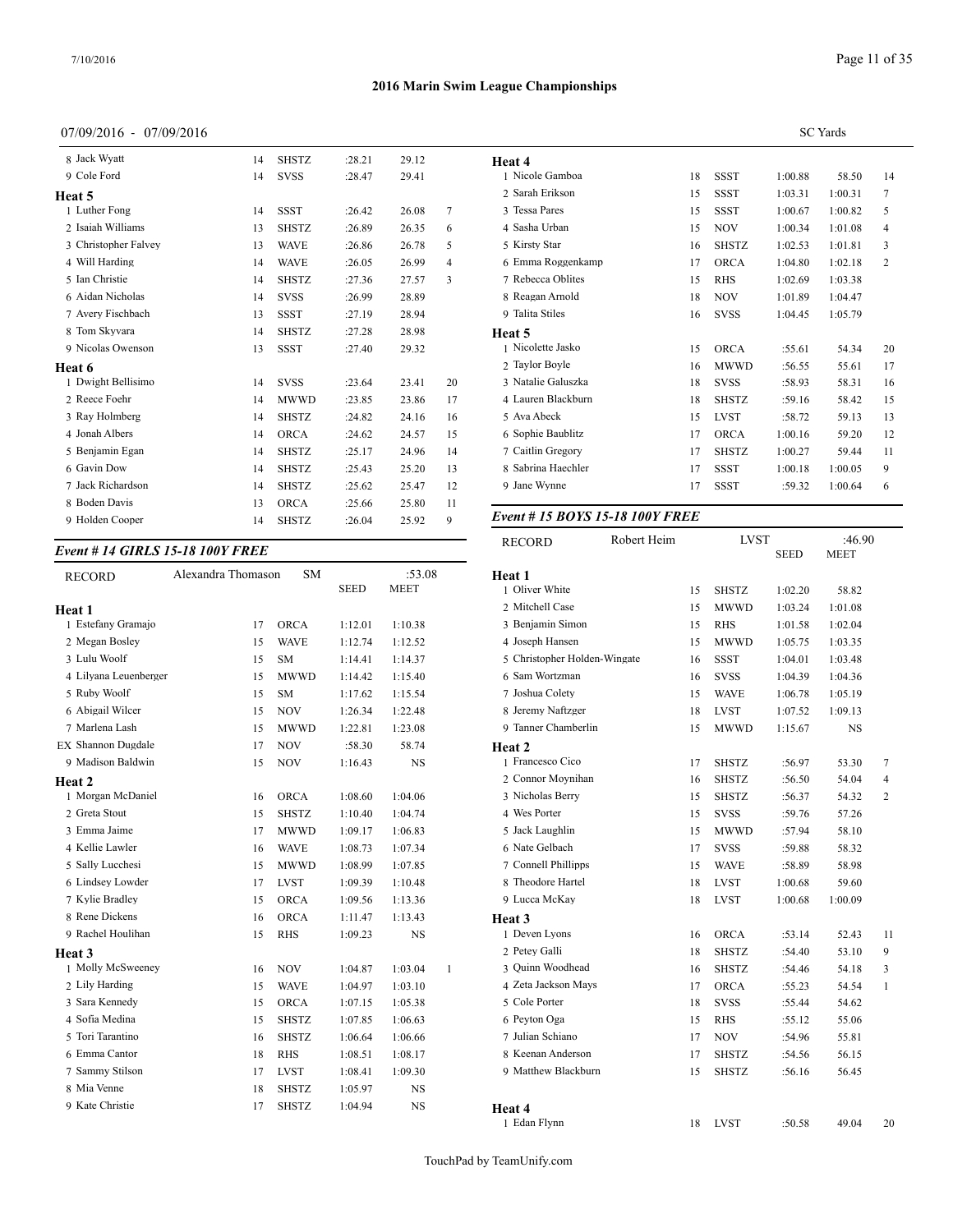# 07/09/2016 - 07/09/2016

| 2 Wyatt Hanson          | 16 | <b>SHSTZ</b> | :52.58 | 49.62 | 17 | 6 Lane Baker  |
|-------------------------|----|--------------|--------|-------|----|---------------|
| 3 Nathan Peacock        | 18 | <b>ORCA</b>  | :50.18 | 50.09 | 16 | 7 Katerina H  |
| 4 Kevin Lechner         | 15 | <b>ORCA</b>  | :52.22 | 50.34 | 15 | 8 Sloane Mu   |
| 5 Dylan Woodhead        | 17 | <b>SHSTZ</b> | :52.92 | 50.71 | 14 | 9 Tessa Harro |
| 6 Spencer Hanson        | 16 | <b>SHSTZ</b> | :53.06 | 51.66 | 13 |               |
| 7 Maxwell Harrod        | 16 | <b>ORCA</b>  | :52.72 | 52.30 | 12 | Heat 6        |
| 8 Max Manwaring-Mueller | 15 | <b>MWWD</b>  | :51.90 | 53.51 | 6  | 1 Rhea Robin  |
| 9 Dea Edington          | 17 | <b>SVSS</b>  | :52.21 | 53.99 | 5  | 2 Kathryn Fa  |
|                         |    |              |        |       |    |               |

# *Event # 16 GIRLS 8&UN 25Y BACK*

| RECORD               | Kaitlyn Lo     | <b>SHST</b>  |             | :17.78      | 5 Catherine Philp     |
|----------------------|----------------|--------------|-------------|-------------|-----------------------|
|                      |                |              | <b>SEED</b> | <b>MEET</b> | 6 Delaney McClantoc   |
| Heat 1               |                |              |             |             | 7 Annalise Horn       |
| 1 Tatiana Kilkenny   | 6              | <b>MWWD</b>  | :37.04      | 34.34       | 8 Grace Gehrman       |
| 2 Reese Maturo       | 5              | <b>WAVE</b>  | :35.59      | 34.48       | 9 Charlie Nute        |
| 3 Lane Miguel        | 6              | <b>RHS</b>   | :39.41      | 36.06       | Heat 7                |
| 4 Ciara Cogan        | 8              | <b>SHSTZ</b> | :35.83      | 36.16       | 1 Isabella Hersh      |
| 5 Chelsea Rodriguez  | 6              | <b>SM</b>    | :38.14      | 44.67       | 2 Sydney Goh          |
| 6 Jacey West         | 6              | <b>NOV</b>   | :56.76      | 48.90       | 3 Emma Rapp           |
| 7 Riley Greathouse   | $\overline{7}$ | SSST         | :36.91      | NS          | 4 Pranavi Pathuri     |
| 8 Tessa Holles       | 6              | <b>WAVE</b>  | :38.14      | <b>NS</b>   | 5 Hannah Reichley     |
| Heat 2               |                |              |             |             | 6 Isabella Shiu       |
| 1 Esme Charles       | 8              | <b>SHSTZ</b> | :34.06      | 29.92       | 7 Kayla Keenan        |
| 2 Keelee Fielding    | 8              | <b>WAVE</b>  | :34.88      | 34.58       | 8 Aurora Derrick      |
| 3 Simone Kirkland    | 6              | <b>MWWD</b>  | :34.37      | 34.69       | 9 Demi Beykpour       |
| 4 Rowan Perkinson    | $\tau$         | <b>SHSTZ</b> | :35.15      | 35.30       | Heat 8                |
| 5 Anita Widney-Large | $\overline{7}$ | <b>WAVE</b>  | :34.88      | 35.74       | 1 Lucy Lowery         |
| 6 Patricia Fielding  | 8              | <b>WAVE</b>  | :34.33      | 36.09       | 2 Cate Burch          |
| 7 Rebecca Low        | 6              | <b>RHS</b>   | :34.48      | 36.85       | 3 Talia Schneiter     |
| 8 Sonia Brown        | 6              | <b>SSST</b>  | :34.15      | 45.24       | 4 Paige Kelly         |
| 9 Maeve Fitzgerald   | $\tau$         | <b>NOV</b>   | :34.60      | <b>NS</b>   | 5 Johana Stone        |
| Heat 3               |                |              |             |             | 6 Mila Dawson         |
| 1 Kaitlyn O'Connell  | 6              | <b>NOV</b>   | :31.48      | 30.89       | 7 Talbot McAndrews    |
| 2 Gabriela Brown     | 6              | <b>NOV</b>   | :32.15      | 31.14       | 8 Gabriella San Diego |
| 3 Ava Babb           | 6              | <b>WAVE</b>  | :31.62      | 33.21       | 9 Ellen Winter        |
| 4 Lucca Dietrich     | 8              | <b>SVSS</b>  | :32.78      | 33.58       | Heat 9                |
| 5 Camille Overend    | $\tau$         | <b>WAVE</b>  | :31.60      | 34.10       | 1 Katie Murphy        |
| 6 Heidi Brew         | 6              | <b>NOV</b>   | :34.06      | 34.21       | 2 Mia Elkington       |
| 7 Rio Lindner        | $\overline{7}$ | <b>NOV</b>   | :33.12      | 35.12       | 3 Peyton Chamberlain  |
| 8 Eden Erez          | $\tau$         | <b>MWWD</b>  | :33.32      | 35.73       | 4 Samantha Low        |
| 9 Emily Whitney      | $\overline{7}$ | <b>ORCA</b>  | :33.16      | 40.66       | 5 Sahaj Malik         |
| Heat 4               |                |              |             |             | 6 Ashley Morris       |
| 1 Layan Asleim       | 7              | <b>ORCA</b>  | :30.33      | 27.60       | 7 Ziza Rafieetary     |
| 2 Sophia Lopez       | 8              | <b>SHSTZ</b> | :30.91      | 31.11       | 8 Blake Cussen        |
| 3 Zoie Halsing       | $\tau$         | <b>NOV</b>   | :30.88      | 32.11       | 9 Jennifer Berman     |
| 4 Eva Bech           | $\tau$         | <b>LVST</b>  | :30.74      | 32.89       | Heat 10               |
| 5 Marilin De Leon    | $\tau$         | <b>SM</b>    | :30.80      | 34.29       | 1 Harper Eaton        |
| 6 Aleen Asfour       | 8              | <b>WAVE</b>  | :30.95      | 34.76       | 2 Eleanor Pullins     |
| 7 Hannah Hirschbein  | $\tau$         | <b>WAVE</b>  | :30.42      | 34.80       | 3 Ava Alsterlind      |
| 8 Isabel Acosta      | 6              | <b>MWWD</b>  | :30.94      | 35.58       | 4 Victoria Pappas     |
| 9 Mari Kawamura      | $\overline{7}$ | <b>WAVE</b>  | :30.57      | 38.80       | 5 Madeleine Wagner    |
| Heat 5               |                |              |             |             | 6 Evelyn Noyes        |
| 1 Emma Evans         | 7              | <b>NOV</b>   | :29.54      | 26.61       | 7 Katelyn Morgan      |
| 2 Ryann Jefferys     | 6              | <b>LVST</b>  | :29.79      | 27.63       | 8 Belen Coronado      |
| 3 Ella Elliot        | 8              | <b>MWWD</b>  | :29.65      | 30.57       | 9 Lyla Walley         |
| 4 Quinn Maturo       | $\overline{7}$ | <b>WAVE</b>  | :30.13      | 31.54       |                       |
| 5 Lucia Campo        | 6              | <b>MWWD</b>  | :29.84      | 31.55       | Heat 11               |
|                      |                |              |             |             |                       |

| Page 12 of 35 |  |
|---------------|--|
|---------------|--|

|                       |   |              | <b>SC</b> Yards |       |  |  |  |
|-----------------------|---|--------------|-----------------|-------|--|--|--|
| 6 Lane Baker          | 8 | <b>SHSTZ</b> | :29.69          | 31.67 |  |  |  |
| 7 Katerina Hersh      | 6 | <b>WAVE</b>  | :30.32          | 31.70 |  |  |  |
| 8 Sloane Murphy       | 6 | <b>SVSS</b>  | :30.04          | NS    |  |  |  |
| 9 Tessa Harrell       | 8 | <b>SVSS</b>  | :29.80          | NS    |  |  |  |
| Heat 6                |   |              |                 |       |  |  |  |
| 1 Rhea Robinson       | 7 | NOV          | :29.50          | 27.94 |  |  |  |
| 2 Kathryn Fahy        | 5 | <b>WAVE</b>  | :29.20          | 28.15 |  |  |  |
| 3 Kathryn Wentzell    | 7 | SHSTZ        | :29.09          | 28.40 |  |  |  |
| 4 Natalie Wyatt       | 7 | <b>SHSTZ</b> | :28.41          | 30.06 |  |  |  |
| 5 Catherine Philp     | 6 | <b>SVSS</b>  | :28.88          | 30.08 |  |  |  |
| 6 Delaney McClantoc   | 7 | NOV          | :28.39          | 30.38 |  |  |  |
| 7 Annalise Horn       | 7 | WAVE         | :28.94          | 31.23 |  |  |  |
| 8 Grace Gehrman       | 8 | <b>WAVE</b>  | :28.86          | 31.41 |  |  |  |
| 9 Charlie Nute        | 6 | SM           | :29.45          | 36.24 |  |  |  |
| Heat 7                |   |              |                 |       |  |  |  |
| 1 Isabella Hersh      | 8 | <b>WAVE</b>  | :27.78          | 25.51 |  |  |  |
| 2 Sydney Goh          | 8 | <b>SSST</b>  | :28.20          | 27.38 |  |  |  |
| 3 Emma Rapp           | 8 | RHS          | :27.98          | 28.34 |  |  |  |
| 4 Pranavi Pathuri     | 8 | LVST         | :28.15          | 28.59 |  |  |  |
| 5 Hannah Reichley     | 7 | <b>SHSTZ</b> | :28.24          | 29.33 |  |  |  |
| 6 Isabella Shiu       | 7 | NOV          | :27.76          | 30.23 |  |  |  |
| 7 Kayla Keenan        | 7 | <b>MWWD</b>  | :27.83          | 30.37 |  |  |  |
| 8 Aurora Derrick      | 6 | SSST         | :28.08          | 30.71 |  |  |  |
| 9 Demi Beykpour       | 7 | SSST         | :28.19          | 31.37 |  |  |  |
| <b>Heat 8</b>         |   |              |                 |       |  |  |  |
| 1 Lucy Lowery         | 8 | <b>SVSS</b>  | NT              | 23.30 |  |  |  |
| 2 Cate Burch          | 7 | SHSTZ        | :27.60          | 26.73 |  |  |  |
| 3 Talia Schneiter     | 6 | <b>WAVE</b>  | :27.27          | 27.44 |  |  |  |
| 4 Paige Kelly         | 7 | <b>SHSTZ</b> | :27.24          | 28.32 |  |  |  |
| 5 Johana Stone        | 8 | <b>LVST</b>  | :27.03          | 28.39 |  |  |  |
| 6 Mila Dawson         | 7 | SM           | :27.27          | 28.70 |  |  |  |
| 7 Talbot McAndrews    | 8 | <b>NOV</b>   | :27.69          | 30.52 |  |  |  |
| 8 Gabriella San Diego | 6 | SM           | :27.64          | 35.71 |  |  |  |
| 9 Ellen Winter        | 8 | <b>SHSTZ</b> | :26.89          | NS    |  |  |  |
| Heat 9                |   |              |                 |       |  |  |  |
| 1 Katie Murphy        | 6 | SHSTZ        | :26.83          | 26.56 |  |  |  |
| 2 Mia Elkington       | 8 | MWWD         | :26.72          | 27.27 |  |  |  |
| 3 Peyton Chamberlain  | 7 | NOV          | :26.36          | 27.32 |  |  |  |
| 4 Samantha Low        | 8 | RHS          | :26.63          | 27.53 |  |  |  |
| 5 Sahaj Malik         | 8 | MWWD         | :26.83          | 27.60 |  |  |  |
| 6 Ashley Morris       | 8 | NOV          | :26.85          | 27.74 |  |  |  |
| 7 Ziza Rafieetary     | 8 | SSST         | :26.81          | 27.91 |  |  |  |
| 8 Blake Cussen        | 7 | WAVE         | :26.69          | 29.34 |  |  |  |
| 9 Jennifer Berman     | 7 | SSST         | :26.67          | 30.00 |  |  |  |
| Heat 10               |   |              |                 |       |  |  |  |
| 1 Harper Eaton        | 8 | WAVE         | :26.25          | 24.77 |  |  |  |
| 2 Eleanor Pullins     | 7 | WAVE         | :26.33          | 26.10 |  |  |  |
| 3 Ava Alsterlind      | 7 | SHSTZ        | :25.80          | 27.24 |  |  |  |
| 4 Victoria Pappas     | 7 | MWWD         | :26.18          | 27.70 |  |  |  |
| 5 Madeleine Wagner    | 7 | WAVE         | :26.07          | 27.80 |  |  |  |
| 6 Evelyn Noyes        | 6 | MWWD         | :26.06          | 27.94 |  |  |  |
| 7 Katelyn Morgan      | 8 | WAVE         | :26.24          | 29.33 |  |  |  |
|                       |   |              |                 |       |  |  |  |
| 8 Belen Coronado      | 8 | ${\rm SM}$   | :25.90          | 30.27 |  |  |  |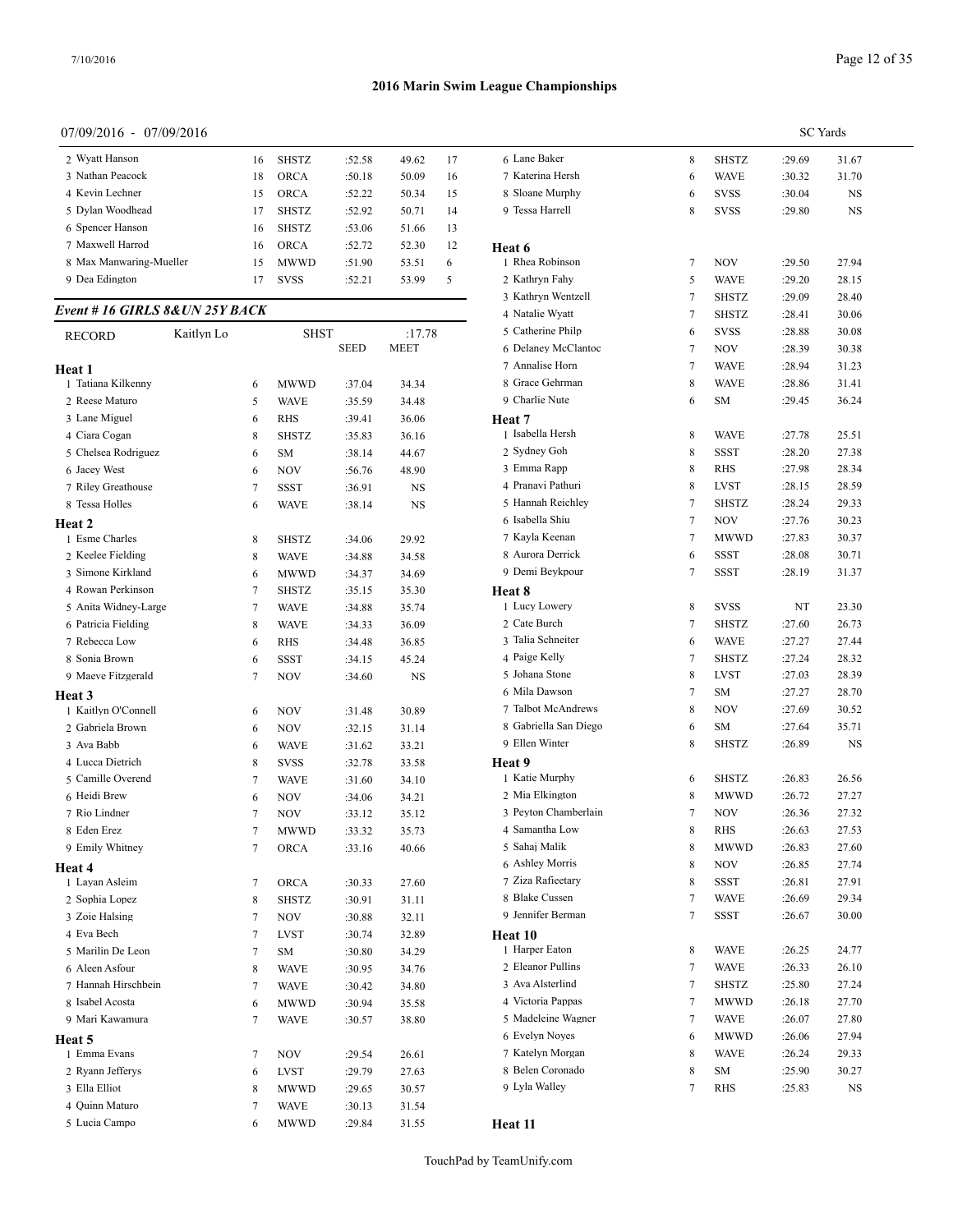**Heat 11** 1 Alyssa Hill 2 Liza Reed 3 Hazel Hovey 4 Zoë Bruce 5 Samantha Octavio 6 Jacqueline Berman 7 Malia Slaught 8 Madeline Oelman 9 Zoe White **Heat 12**

1 Samantha Foley 2 Karleigh Beren 3 Kate Metzger 4 Addison Marsh 5 Alex Chamberlain  $6\,$  Hannah Shoup 7 Emily Morris 8 Cecilia Murdoch 9 Reese King **Heat 13** 1 Paige Murphy 2 Giselle Orson 3 Coda Swaim 4 Zoe Pletcher 5 Jamie Schmidt 6 Therese Gasser 7 Sally Standish 8 Annika Hakes 9 Ava Pellumbi **Heat 14** 1 Haley Brown 2 Josienne Campo 3 Georgia Silva 4 Magaret Walsh 5 Alina Noyes 6 Quinn Hottenstein 7 Zoe Cass-Lein

*Event # 17 BOYS 8&UN 25Y* 

**Heat 1** 1 Jackson Burt

9 Holly Hovey **Heat 15**

#### **2016 Marin Swim League Championships**

| 07/09/2016 - 07/09/2016      |                |              |             |             |                |                             |   |              |        | <b>SC</b> Yards |                |
|------------------------------|----------------|--------------|-------------|-------------|----------------|-----------------------------|---|--------------|--------|-----------------|----------------|
| eat 11                       |                |              |             |             |                | 2 Joseph Parente            | 7 | <b>SHSTZ</b> | :37.76 | 34.03           |                |
| 1 Alyssa Hill                | 8              | <b>SSST</b>  | :25.51      | 23.15       |                | 3 Christian Pappas          | 7 | <b>MWWD</b>  | :37.99 | 37.67           |                |
| 2 Liza Reed                  | 8              | <b>MWWD</b>  | :25.24      | 25.30       |                | 4 Jacob Simmons             | 8 | <b>MWWD</b>  | :56.35 | 38.12           |                |
| 3 Hazel Hovey                | 7              | <b>SHSTZ</b> | :25.42      | 25.55       |                | 5 Walker Egide              | 4 | RHS          | :35.15 | 38.94           |                |
| 4 Zoë Bruce                  | 8              | SΜ           | :25.35      | 25.76       |                | 6 Blake Butcher             | 7 | WAVE         | :41.57 | 40.02           |                |
| 5 Samantha Octavio           | 8              | <b>SSST</b>  | :25.11      | 25.91       |                | 7 Mason Zener               | 7 | <b>SSST</b>  | :41.27 | 42.91           |                |
| 6 Jacqueline Berman          | 7              | <b>SSST</b>  | :25.44      | 26.81       |                | 8 Gavin Weston              | 5 | RHS          | :52.97 | 56.99           |                |
| 7 Malia Slaught              | $\overline{7}$ | <b>WAVE</b>  | :25.71      | 27.07       |                | 9 Beau Looney               | 6 | WAVE         | :43.63 | NS              |                |
| 8 Madeline Oelman            | 8              | <b>SHSTZ</b> | :25.56      | 27.30       |                | Heat 2                      |   |              |        |                 |                |
| 9 Zoe White                  | 7              | <b>SHSTZ</b> | :25.43      | NS          |                | 1 Joey Griffin              | 8 | <b>SHSTZ</b> | :35.03 | 28.22           |                |
| eat 12                       |                |              |             |             |                | 2 Alvar Aldana              | 7 | <b>SM</b>    | :33.32 | 31.25           |                |
| 1 Samantha Foley             | 7              | <b>ORCA</b>  | :24.31      | 24.04       |                | 3 Cooper Malone             | 6 | <b>NOV</b>   | :33.54 | 32.44           |                |
| 2 Karleigh Beren             | 7              | ORCA         | :24.26      | 24.33       |                | 4 Rowan Sanctuary           | 6 | <b>RHS</b>   | :32.70 | 33.43           |                |
| 3 Kate Metzger               | 8              | ORCA         | :24.63      | 24.65       |                | 5 Tanner Wesley             | 6 | WAVE         | :32.27 | 34.89           |                |
| 4 Addison Marsh              | 8              | <b>MWWD</b>  | :24.31      | 24.68       |                | 6 William Yocke             | 6 | <b>NOV</b>   | :31.96 | 36.07           |                |
| 5 Alex Chamberlain           | 8              | <b>NOV</b>   | :24.99      | 25.16       |                | 7 Gideon Palestrant         | 7 | <b>SVSS</b>  | :32.19 | 36.66           |                |
| 6 Hannah Shoup               | 6              | <b>LVST</b>  | :24.51      | 25.58       |                | 8 Arya Thapa                | 7 | SΜ           | :35.11 | 38.54           |                |
| 7 Emily Morris               | 6              | <b>SVSS</b>  | :24.79      | 25.60       |                | 9 Ethan Murphy              | 7 | <b>NOV</b>   | :32.79 | NS              |                |
| 8 Cecilia Murdoch            | 8              | <b>SVSS</b>  | :24.49      | 25.74       |                |                             |   |              |        |                 |                |
| 9 Reese King                 | 7              | <b>SM</b>    |             | 25.93       |                | Heat 3<br>1 Layton Tashjian |   |              |        |                 |                |
|                              |                |              | :25.05      |             |                | 2 Luke Esslinger            | 8 | NOV          | :29.08 | 26.86           |                |
| eat 13                       |                |              |             |             |                |                             | 8 | <b>WAVE</b>  | :28.85 | 29.44           |                |
| 1 Paige Murphy               | 8              | SHSTZ        | :23.66      | 22.25       | 1              | 3 Finley Skaggs             | 8 | <b>NOV</b>   | :29.12 | 30.77           |                |
| 2 Giselle Orson              | 8              | <b>WAVE</b>  | :23.21      | 22.36       |                | 4 Jonathan Morales          | 7 | <b>SHSTZ</b> | :29.35 | 31.48           |                |
| 3 Coda Swaim                 | 8              | SHSTZ        | :23.55      | 23.34       |                | 5 Cavan Donery              | 8 | <b>SHSTZ</b> | :31.41 | 32.52           |                |
| 4 Zoe Pletcher               | 8              | <b>SVSS</b>  | :23.17      | 23.48       |                | 6 Alexander Powell-Merino   | 8 | <b>SHSTZ</b> | :30.69 | 32.79           |                |
| 5 Jamie Schmidt              | 7              | <b>MWWD</b>  | :23.11      | 23.55       |                | 7 Thomas Strong             | 6 | <b>SVSS</b>  | :30.93 | 33.39           |                |
| 6 Therese Gasser             | 8              | SSST         | :23.18      | 23.57       |                | 8 Brendan Benz              | 7 | <b>ORCA</b>  | :30.16 | 34.61           |                |
| 7 Sally Standish             | 8              | SΜ           | :24.06      | 23.96       |                | 9 Ethan Hernandez           | 8 | SM           | :30.97 | 34.79           |                |
| 8 Annika Hakes               | 8              | <b>SSST</b>  | :23.00      | 24.02       |                | Heat 4                      |   |              |        |                 |                |
| 9 Ava Pellumbi               | 7              | <b>WAVE</b>  | :24.01      | 24.76       |                | 1 Quinn Ostroff             | 7 | <b>NOV</b>   | :28.39 | 27.30           |                |
| eat 14                       |                |              |             |             |                | 2 Kenneth Frost             | 8 | <b>SVSS</b>  | :28.13 | 27.99           |                |
| 1 Haley Brown                | 8              | <b>LVST</b>  | :21.10      | 21.15       | 13             | 3 Fabian Gonzalez           | 7 | <b>RHS</b>   | :28.15 | 28.11           |                |
| 2 Josienne Campo             | 8              | <b>MWWD</b>  | :21.40      | 21.19       | 12             | 4 Archer Diehl              | 8 | <b>SHSTZ</b> | :27.96 | 29.15           |                |
| 3 Georgia Silva              | 8              | SHSTZ        | :22.08      | 21.64       | 6              | 5 Rodrigue Maisonneuve      | 7 | <b>WAVE</b>  | :28.73 | 29.57           |                |
| 4 Magaret Walsh              | 8              | <b>WAVE</b>  | :21.11      | 21.74       | 5              | 6 William Healy             | 7 | SM           | :28.73 | 30.88           |                |
| 5 Alina Noyes                | 8              | <b>MWWD</b>  | :21.48      | 21.88       | 3              | 7 Andrew Finney             | 8 | LVST         | :27.82 | 30.91           |                |
| 6 Quinn Hottenstein          | 8              | <b>SVSS</b>  | :21.43      | 22.17       | 2              | 8 Lucas Gallagher           | 7 | <b>MWWD</b>  | :28.12 | 31.09           |                |
| 7 Zoe Cass-Lein              | 8              | <b>MWWD</b>  | :22.55      | 24.47       |                | 9 Zayne Wachelka            | 6 | <b>SHSTZ</b> | :28.72 | 32.21           |                |
| 8 Josephine Fetterman-Riggle | 8              | <b>MWWD</b>  | :22.83      | 25.09       |                | Heat 5                      |   |              |        |                 |                |
| 9 Holly Hovey                | 7              | SHSTZ        | :22.49      | 25.21       |                | 1 Aidan Clark               | 8 | <b>MWWD</b>  | :26.74 | 23.80           | $\overline{4}$ |
| eat 15                       |                |              |             |             |                | 2 Luca Cirese               | 7 | SHSTZ        | :27.00 | 26.10           |                |
| 1 Nadya Wachelka             | 8              | SHSTZ        | :18.80      | 18.51       | 20             | 3 Cole Lawson               | 7 | SVSS         | :27.53 | 26.15           |                |
| 2 Sanne Kostecki             | 8              | <b>SHSTZ</b> | :18.34      | 18.77       | 17             | 4 Santiago Desruisseau      | 8 | <b>SHSTZ</b> | :27.79 | 27.38           |                |
| 3 Beatrice Hayse             | 8              | <b>NOV</b>   | :20.40      | 19.74       | 16             | 5 Carlos Angeles            | 8 | SM           | :27.72 | 27.89           |                |
| 4 Claire Beneda              | 8              | <b>SVSS</b>  | :20.78      | 20.24       | 15             | 6 Benjamin Brasch           | 6 | <b>SHSTZ</b> | :26.82 | 27.90           |                |
| 5 Charlotte Derrick          | 8              | <b>SSST</b>  | :19.75      | 20.70       | 14             | 7 Bjorn Forsman             | 8 | <b>SHSTZ</b> | :27.61 | 28.03           |                |
| 6 Gabriella Grow             | 8              | <b>WAVE</b>  | :21.00      | 21.28       | 11             | 8 Luke Tyson                | 8 | <b>NOV</b>   | :27.52 | 29.11           |                |
| 7 Makayla Boysen             | 8              | ORCA         | :20.58      | 21.43       | 9              | 9 Lorenzo D'Agosta          | 8 | <b>LVST</b>  | :27.35 | 30.64           |                |
| 8 Kaeley Sullivan            | 8              | SHSTZ        | :20.58      | 21.46       | 7              |                             |   |              |        |                 |                |
| 9 Brittney Blair             | 7              | <b>ORCA</b>  | :21.08      | 21.80       | $\overline{4}$ | Heat 6                      |   |              |        |                 |                |
|                              |                |              |             |             |                | 1 Emerson Henry             | 8 | <b>MWWD</b>  | :25.75 | 23.55           | 6              |
|                              |                |              |             |             |                | 2 Charles Gehrman           | 8 | <b>WAVE</b>  | :24.98 | 23.86           | 3              |
| vent # 17 BOYS 8&UN 25Y BACK |                |              |             |             |                | 3 Wyatt Britton             | 8 | <b>NOV</b>   | :26.42 | 24.30           |                |
| Dash Rothberg                |                | <b>RRCM</b>  |             | :17.47      |                | 4 Viggo Zarrehparvar        | 7 | SSST         | :24.74 | 24.91           |                |
| <b>RECORD</b>                |                |              | <b>SEED</b> | <b>MEET</b> |                | 5 Charlie Malone            | 8 | <b>NOV</b>   | :24.85 | 25.82           |                |
|                              |                |              |             |             |                | 6 Finnegan Malcolm          | 7 | RHS          | :25.08 | 27.14           |                |
| eat 1<br>1 Jackson Burt      | 8              | <b>NOV</b>   | :36.11      | 31.54       |                | 7 Jack Mathewson            | 7 | <b>LVST</b>  | :26.71 | 27.65           |                |
|                              |                |              |             |             |                |                             |   |              |        |                 |                |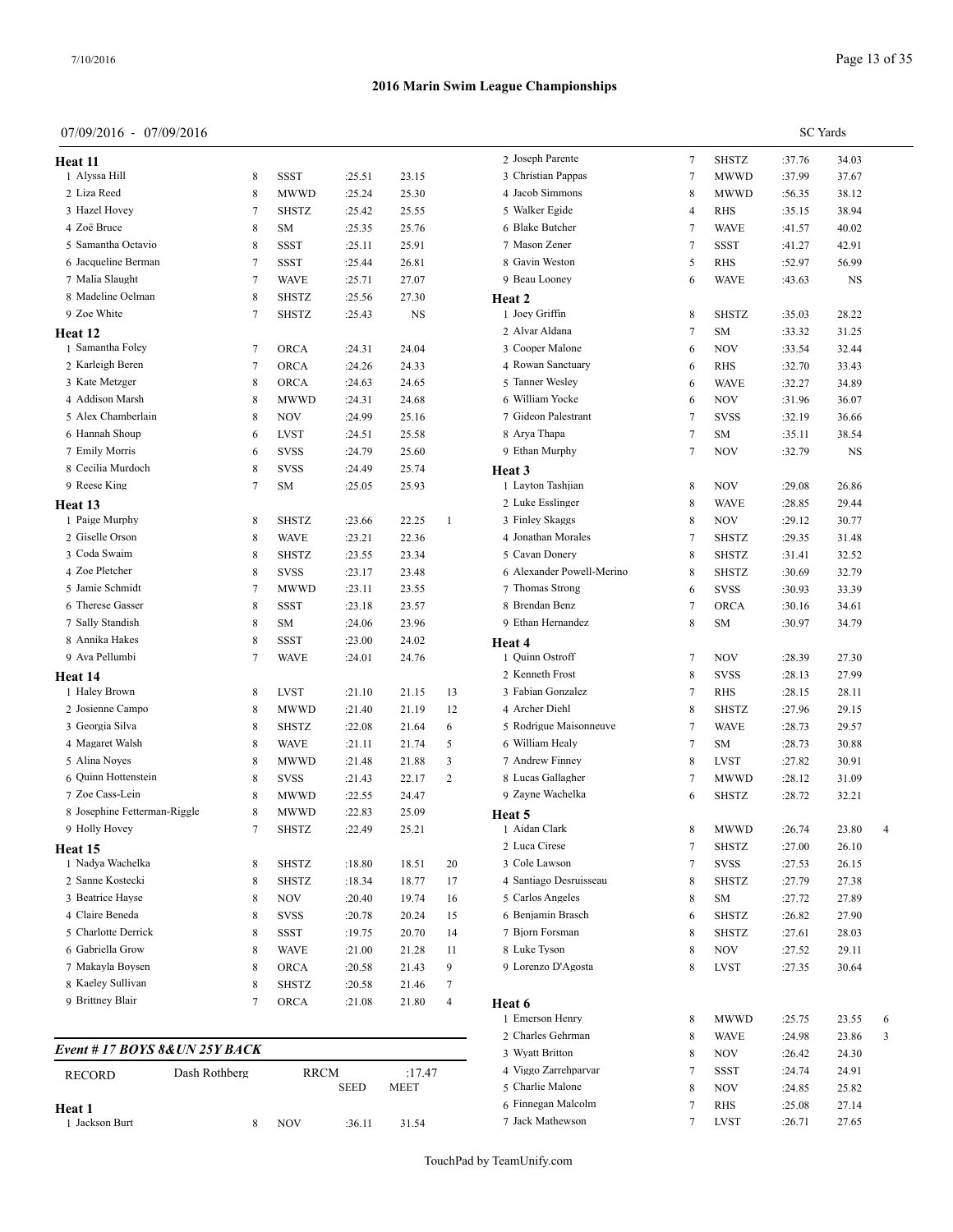## 07/09/2016 - 07/09/2016

| 8 Rhett Krawitt     | 8      | <b>WAVE</b>  | :25.54  | 28.43 |                | 3 Lucy Fredr  |
|---------------------|--------|--------------|---------|-------|----------------|---------------|
| 9 Nolan Andrews     | $\tau$ | <b>SM</b>    | :25.61  | 29.28 |                | 4 Holly Ross  |
| Heat 7              |        |              |         |       |                | 5 Lucienne H  |
| 1 Nathan Greenberg  | 7      | <b>SHSTZ</b> | :24.21  | 22.50 | 14             | 6 Gabriella C |
| 2 Jonah Sher        | 7      | <b>SHSTZ</b> | :24.31  | 22.52 | 13             | 7 Natalie Jaw |
| 3 Alton Bender      | 8      | <b>SHSTZ</b> | :23.95  | 24.05 | 2              | 8 Leah Math   |
| 4 Kylan Kime        | 7      | <b>WAVE</b>  | :24.13  | 24.15 | $\mathbf{1}$   | 9 Charlotte L |
| 5 Ty Meyer          | 8      | <b>RHS</b>   | :24.56  | 25.33 |                | Heat 5        |
| 6 Bradley Stanford  | 8      | <b>SVSS</b>  | :23.63  | 25.40 |                | 1 Savannah I  |
| 7 Charles Hinkelman | 7      | <b>SHSTZ</b> | :24.46  | 25.60 |                | 2 Avery Quir  |
| 8 Joshua Dixon      | 7      | <b>SHSTZ</b> | :24.28  | 26.14 |                | 3 Jane Adam   |
| 9 Zane Schuman      | 7      | <b>SHSTZ</b> | :24.68  | 26.94 |                | 4 Hayden Go   |
| Heat 8              |        |              |         |       |                | 5 Eloise Cap  |
| 1 Cameron Hellar    | 8      | <b>LVST</b>  | :18.95  | 18.54 | 20             | 6 McAllister  |
| 2 Andrew Chong      | 8      | <b>ORCA</b>  | :19.12  | 19.58 | 17             | 7 Piper Kelly |
| 3 Declan Murphy     | 8      | <b>SSST</b>  | :20.47  | 19.80 | 16             | 8 Sara Rice   |
| 4 Adam Albers       | 7      | <b>ORCA</b>  | :21.34  | 21.01 | 15             | 9 Emma Gor    |
| 5 Henry Noblin      | 8      | <b>WAVE</b>  | :21.47  | 22.55 | 12             | Heat 6        |
| 6 Peyton Egide      | 7      | <b>RHS</b>   | : 23.11 | 22.59 | 11             | 1 Celestina C |
| 7 James Chatard     | 6      | <b>SHSTZ</b> | :22.86  | 23.36 | 9              | 2 Dempsey E   |
| 8 Sean Chamberlin   | 8      | <b>SHSTZ</b> | :22.47  | 23.39 | $\overline{7}$ | 3 Gissel Este |
| 9 Fisher Straube    | 8      | <b>SHSTZ</b> | :22.79  | 23.69 | 5              | 4 Jade Rosen  |
|                     |        |              |         |       |                |               |

## *Event # 18 GIRLS 9-10 50Y BACK*

| <b>RECORD</b>        | Kensington Elwell | <b>SVSS</b>  |             | :31.87      | 7 Lillianna Dell' |
|----------------------|-------------------|--------------|-------------|-------------|-------------------|
|                      |                   |              | <b>SEED</b> | <b>MEET</b> | 8 Morgan Brew     |
| Heat 1               |                   |              |             |             | 9 Isabel Ciccaro  |
| 1 Laurel Philp       | 9                 | <b>SVSS</b>  | NT          | 45.20       | Heat 7            |
| 2 Charlotte Philkill | 9                 | <b>WAVE</b>  | NT          | 1:04.12     | 1 Farah Loll      |
| 3 Sadie Jordan       | 9                 | ORCA         | 1:11.46     | 1:11.19     | 2 Madelyn Merg    |
| 4 Sahasra Kalluri    | 9                 | <b>LVST</b>  | 1:27.46     | 1:13.76     | 3 Grace Widdifi   |
| 5 Fiona McHugh       | 10                | <b>WAVE</b>  | 1:21.44     | 1:31.84     | 4 Chelsea Reyes   |
| 6 Yasmin Altoe       | 9                 | <b>LVST</b>  | 1:11.26     | DQ          | 5 Annabelle Gu    |
| Heat 2               |                   |              |             |             | 6 Jasmin Desrui   |
| 1 Ella Carter        | 10                | ORCA         | 1:02.93     | 1:01.15     | 7 Alexis Paras    |
| 2 Rianne Asfour      | 9                 | <b>WAVE</b>  | 1:06.58     | 1:02.54     | 8 Allison Milan   |
| 3 Scarlett Maguire   | 9                 | <b>MWWD</b>  | :59.82      | 1:02.92     | 9 Nina Bonte      |
| 4 Catalina Aldana    | 9                 | <b>SM</b>    | 1:02.37     | 1:04.38     | Heat 8            |
| 5 Claire Ridella     | 10                | <b>SHSTZ</b> | 1:05.37     | 1:07.51     | 1 Samantha Car    |
| 6 Jenifer West       | 9                 | <b>NOV</b>   | 1:09.66     | 1:11.06     | 2 Tia Blok        |
| 7 Maria Real         | 9                 | <b>NOV</b>   | 1:09.27     | 1:13.08     | 3 Eva Marne       |
| 8 Rachel Butts       | 10                | <b>MWWD</b>  | 1:01.23     | NS          | 4 Addie Perry     |
| 9 Emily Cash         | 9                 | <b>SSST</b>  | 1:07.26     | <b>NS</b>   | 5 Isabella Salva  |
| Heat 3               |                   |              |             |             | 6 Violet Burrell  |
| 1 Neeva Gaine        | 9                 | SM           | :56.86      | 55.24       | 7 Maggie Pitts    |
| 2 Isabella Babb      | 9                 | <b>WAVE</b>  | :58.35      | 55.87       | 8 Emilee Rosen:   |
| 3 Laurel Buffum      | 10                | ORCA         | :56.79      | 57.11       | 9 Arianna Krieg   |
| 4 Taylor Renfrew     | 10                | <b>SHSTZ</b> | :57.57      | 58.72       |                   |
| 5 Olivia Hatch       | 9                 | <b>NOV</b>   | :56.66      | 59.47       | Heat 9            |
| 6 Xophia Cabello     | 9                 | <b>SM</b>    | :57.59      | 59.61       | 1 Alexandra Ste   |
| 7 Madeline Eaton     | 10                | <b>WAVE</b>  | :56.97      | 1:00.01     | 2 Abigail Call    |
| 8 Lauren Cervantez   | 9                 | <b>NOV</b>   | :57.62      | 1:00.75     | 3 Juliette Dougl  |
| 9 Avery Allen        | 9                 | NOV          | :58.64      | 1:02.65     | 4 Keely Everage   |
|                      |                   |              |             |             | 5 Jessa Dunn      |
| Heat 4               |                   |              |             |             | 6 Keira Squires   |
| 1 Kate Gifford       | 9                 | <b>MWWD</b>  | :55.43      | 53.16       | 7 Nola Palestrar  |
| 2 Sofia Wesley       | 9                 | <b>WAVE</b>  | :55.19      | 54.28       | 8 Delaney Fair    |
|                      |                   |              |             |             |                   |

|                                         |        |                           |                  | <b>SC</b> Yards  |
|-----------------------------------------|--------|---------------------------|------------------|------------------|
| 3 Lucy Fredrickson                      | 9      | <b>SHSTZ</b>              | :54.86           | 54.64            |
| 4 Holly Ross                            | 9      | <b>NOV</b>                | :56.63           | 56.21            |
| 5 Lucienne Hight                        | 9      | <b>WAVE</b>               | :55.12           | 58.09            |
| 6 Gabriella Ginocchio                   | 9      | <b>RHS</b>                | :56.25           | 58.30            |
| 7 Natalie Jaworski                      | 9      | <b>ORCA</b>               | :56.04           | 58.68            |
| 8 Leah Mathewson                        | 9      | LVST                      | :55.24           | 58.84            |
| 9 Charlotte Lacy                        | 9      | WAVE                      | :56.33           | 59.31            |
| Heat 5                                  |        |                           |                  |                  |
| 1 Savannah Reynolds                     | 9      | RHS                       | :52.94           | 50.83            |
| 2 Avery Quinton                         | 9      | <b>SHSTZ</b>              | :52.61           | 51.20            |
| 3 Jane Adams                            | 10     | <b>SHSTZ</b>              | :54.04           | 51.93            |
| 4 Hayden Goldberg                       | 9      | <b>ORCA</b>               | :52.74           | 52.86            |
| 5 Eloise Capelle                        | 10     | <b>SM</b>                 | :52.60           | 54.18            |
| 6 McAllister Horn                       | 9      | <b>WAVE</b>               | :54.40           | 56.00            |
| 7 Piper Kelly                           | 9      | <b>SHSTZ</b>              | :54.01           | 57.04            |
| 8 Sara Rice                             | 10     | <b>SHSTZ</b>              | :54.80           | DQ               |
| 9 Emma Gonthier                         | 9      | <b>SVSS</b>               | :52.95           | DQ               |
| Heat 6                                  |        |                           |                  |                  |
| 1 Celestina Gonzales                    | 9      | <b>RHS</b>                | :49.70           | 50.16            |
| 2 Dempsey Boone                         | 9      | <b>SHSTZ</b>              | :51.35           | 50.69            |
| 3 Gissel Esteban                        | 9      | <b>ORCA</b>               | :52.51           | 50.80            |
| 4 Jade Rosenberg                        | 10     | SSST                      | :51.63           | 51.41            |
| 5 Kyra Featherstone                     | 10     | <b>SHSTZ</b>              | :49.78           | 52.12            |
| 6 Sofia Carlin<br>7 Lillianna Dell'Orto | 10     | SSST                      | :52.16           | 53.24            |
| 8 Morgan Brew                           | 9      | <b>WAVE</b>               | :50.50           | 53.70            |
| 9 Isabel Ciccarone                      | 9<br>9 | <b>NOV</b><br><b>SVSS</b> | :51.76<br>:52.35 | 53.76<br>1:00.93 |
|                                         |        |                           |                  |                  |
| Heat 7<br>1 Farah Loll                  | 10     | <b>SHSTZ</b>              | :49.56           | 45.90            |
| 2 Madelyn Mergenthaler                  | 9      | <b>SHSTZ</b>              | :49.58           | 49.47            |
| 3 Grace Widdifield                      | 10     | SSST                      | :49.38           | 49.58            |
| 4 Chelsea Reyes                         | 9      | NOV                       | :49.65           | 50.38            |
| 5 Annabelle Gulash                      | 9      | <b>SVSS</b>               | :49.33           | 50.54            |
| 6 Jasmin Desruisseau                    | 10     | <b>SHSTZ</b>              | :49.48           | 51.26            |
| 7 Alexis Paras                          | 9      | SSST                      | :49.51           | 52.98            |
| 8 Allison Milani                        | 9      | RHS                       | :48.81           | NS               |
| 9 Nina Bonte                            | 9      | WAVE                      | :48.82           | NS               |
| <b>Heat 8</b>                           |        |                           |                  |                  |
| 1 Samantha Carter                       | 9      | <b>SM</b>                 | :48.34           | 47.24            |
| 2 Tia Blok                              | 10     | RHS                       | :48.70           | 48.18            |
| 3 Eva Marne                             | 9      | <b>SHSTZ</b>              | :48.04           | 48.50            |
| 4 Addie Perry                           | 10     | SM                        | :48.66           | 48.77            |
| 5 Isabella Salvador                     | 9      | MWWD                      | :48.79           | 49.86            |
| 6 Violet Burrell                        | 9      | <b>SHSTZ</b>              | :48.31           | 50.80            |
| 7 Maggie Pitts                          | 9      | <b>WAVE</b>               | :48.24           | 51.09            |
| 8 Emilee Rosenstein                     | 10     | <b>MWWD</b>               | :48.32           | 51.82            |
| 9 Arianna Krieger                       | 9      | <b>SSST</b>               | :47.92           | NS               |
|                                         |        |                           |                  |                  |
| Heat 9                                  |        |                           |                  |                  |
| 1 Alexandra Stein                       | 10     | SHSTZ                     | :47.69           | 45.83            |
| 2 Abigail Call                          | 10     | <b>WAVE</b>               | :46.93           | 47.90            |
| 3 Juliette Douglass                     | 9      | SM                        | :46.51           | 48.43            |
| 4 Keely Everage                         | 9      | SSST                      | :47.02           | 48.70            |
| 5 Jessa Dunn                            | 9      | ORCA                      | :47.68           | 48.74            |
| 6 Keira Squires                         | 9      | RHS                       | :47.02           | 48.76            |
| 7 Nola Palestrant<br>8 Delaney Fair     | 9      | SVSS                      | :47.44           | 49.79            |
|                                         | 10     | SHSTZ                     | :47.84           | 50.53            |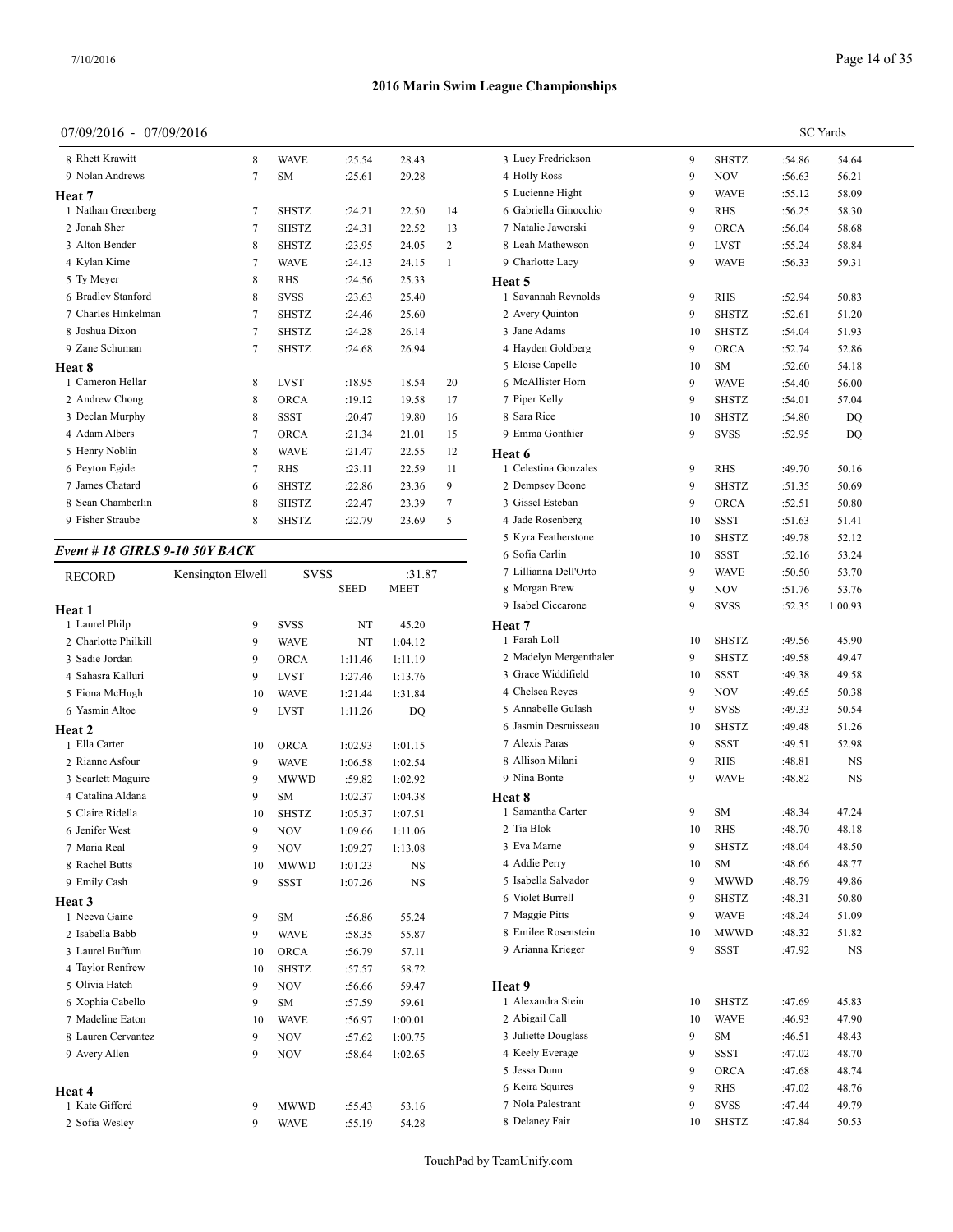**Heat 11**

**Heat 12**

**Heat 13**

**Heat 14**

**Heat 15**

#### **2016 Marin Swim League Championships**

#### 07/09/2016 - 07/09/2016

| 07/09/2016 - 07/09/2016           |    |              |        |       |                |                               |               |              |                  | <b>SC</b> Yards |    |
|-----------------------------------|----|--------------|--------|-------|----------------|-------------------------------|---------------|--------------|------------------|-----------------|----|
| 9 Kaitlynn Fetterman-Riggle       | 10 | MWWD         | :46.66 | 51.14 |                | 5 Kate Deforrest              | 10            | <b>WAVE</b>  | :37.40           | 38.28           | 14 |
| leat 10                           |    |              |        |       |                | 6 Maeve McAuley               | 10            | SSST         | :37.80           | 38.34           | 13 |
| 1 Mina Swaim                      | 10 | <b>SHSTZ</b> | :45.16 | 44.55 |                | 7 Iris Abeck                  | 9             | <b>LVST</b>  | :38.08           | 38.96           | 11 |
| 2 Olivia Anderson                 | 10 | <b>ORCA</b>  | :45.41 | 44.90 |                | 8 Addison Everage             | 9             | <b>SSST</b>  | :37.79           | 39.51           | 9  |
| 3 Sawyer Barta                    | 10 | <b>SVSS</b>  | :45.76 | 45.13 |                | 9 Sarani Puri                 | 10            | <b>WAVE</b>  | :39.45           | 40.00           | 6  |
| 4 Allegra Di Carpegna             | 9  | <b>SHSTZ</b> | :45.30 | 47.01 |                |                               |               |              |                  |                 |    |
| 5 Ariel Resende                   | 9  | <b>MWWD</b>  | :45.84 | 47.31 |                | Event # 19 BOYS 9-10 50Y BACK |               |              |                  |                 |    |
| 6 Elsa Fong                       | 9  | SSST         | :45.23 | 47.33 |                | <b>RECORD</b>                 | Dash Rothberg | <b>RRCM</b>  |                  | :31.25          |    |
| 7 Emily Erickson                  | 9  | <b>MWWD</b>  | :46.42 | 47.89 |                |                               |               |              | <b>SEED</b>      | <b>MEET</b>     |    |
| 8 Avery Marne                     | 9  | SHSTZ        | :45.62 | 48.07 |                | Heat 1                        |               |              |                  |                 |    |
| 9 Sara Delgado                    | 9  | <b>NOV</b>   | :46.30 | 48.64 |                | 1 Noah Brown                  | 9             | SSST         | 1:16.64          | 1:22.99         |    |
| leat 11                           |    |              |        |       |                | 2 Charlie McAuley             | 9             | <b>SSST</b>  | 1:10.98          | DQ              |    |
| 1 Katharine Diperna-Pavlich       | 10 | <b>SHSTZ</b> | :44.06 | 43.39 |                | 3 Colby Binder                | 9             | <b>WAVE</b>  | NT               | <b>NS</b>       |    |
| 2 Marissa Boysen                  | 10 | <b>ORCA</b>  | :44.59 | 44.16 |                | Heat 2                        |               |              |                  |                 |    |
| 3 Vivian Pack                     | 10 | RHS          | :44.11 | 44.83 |                | 1 Jaiden Suttles              | 9             | <b>RHS</b>   | 1:02.15          | 59.49           |    |
| 4 Emily Hinkley                   | 9  | <b>MWWD</b>  | :44.27 | 45.17 |                | 2 Brendan Kennedy             | 9             | <b>ORCA</b>  | 1:01.19          | 1:00.56         |    |
| 5 Emma Korolev                    | 10 | SSST         | :44.70 | 45.27 |                | 3 Jack Alvarado               | 9             | <b>NOV</b>   | 1:03.03          | 1:00.99         |    |
| 6 Reese Murphy                    | 9  | <b>SVSS</b>  | :44.50 | 45.65 |                | 4 Colin Judson                | 9             | <b>SSST</b>  | 1:01.61          | 1:01.73         |    |
| 7 Makena Quinones                 | 9  | <b>SHSTZ</b> | :44.74 | 46.13 |                | 5 Sullivan Ostroff            | 9             | <b>NOV</b>   | 1:01.41          | 1:08.52         |    |
| 8 Chloe Firmage                   | 9  | SSST         | :44.75 | 46.66 |                | 6 Kenin Davis                 | 10            | <b>ORCA</b>  | 1:07.30          | 1:09.55         |    |
| 9 Kailey Sullivan                 | 10 | <b>ORCA</b>  | :44.56 | NS    |                | 7 Benjamin Flora              | 9             | <b>NOV</b>   | 1:03.29          | 1:19.78         |    |
| leat 12                           |    |              |        |       |                | 8 Tanay Muppidi               | 9             | <b>NOV</b>   | 1:07.33          | NS              |    |
| 1 Tessa Miller                    | 9  | <b>SHSTZ</b> | :43.05 | 43.08 |                | 9 Lucas Simmons               | 9             | <b>MWWD</b>  | 1:08.70          | NS              |    |
| 2 Cate Logan                      | 10 | <b>SHSTZ</b> | :43.44 | 43.15 |                |                               |               |              |                  |                 |    |
| 3 Julia Owens                     | 9  | <b>RHS</b>   | :43.35 | 43.16 |                | Heat 3<br>1 Joseph Riccio     | 9             | <b>RHS</b>   |                  |                 |    |
| 4 Fiona Mahl                      | 9  | <b>SHSTZ</b> | :43.78 | 43.36 |                | 2 Alvan Liang                 | 9             | <b>NOV</b>   | :59.76<br>:59.69 | 54.99<br>55.60  |    |
| 5 Lucy Lafave                     | 10 | <b>SHSTZ</b> | :42.89 | 44.77 |                | 3 Nash Winslow                | 9             | <b>SHSTZ</b> | :59.78           | 56.60           |    |
| 6 Isabella Miccio                 | 10 | <b>SVSS</b>  | :42.86 | 46.78 |                | 4 John McConneloug            | 10            | <b>SHSTZ</b> |                  |                 |    |
| 7 Eleanor Octavio                 | 10 | SSST         | :43.84 | 48.54 |                | 5 Cooper McCollum             |               |              | :57.77           | 59.03           |    |
| 8 Anna Harrell                    | 10 | <b>SVSS</b>  | :42.94 | NS    |                | 6 Coen Rivera                 | 9             | <b>SHSTZ</b> | :59.92           | 59.57           |    |
| 9 Violet Kirby                    | 10 | SSST         | :43.25 | NS    |                |                               | 9             | <b>ORCA</b>  | :57.58           | 1:03.69         |    |
|                                   |    |              |        |       |                | 7 Sam Spencer                 | 9             | <b>NOV</b>   | :59.07           | 1:05.19         |    |
| leat 13<br>1 Anya Frey            |    |              |        |       |                | 8 Nihal Dulai                 | 10            | SSST         | :56.82           | NS              |    |
| 2 Claire Lawson                   | 9  | <b>SHSTZ</b> | :41.09 | 41.01 | 3              | 9 Shane Quinan                | 9             | <b>LVST</b>  | :57.21           | NS              |    |
| 3 Sasha Grewal                    | 9  | <b>SVSS</b>  | :41.17 | 42.33 |                | Heat 4                        |               |              |                  |                 |    |
|                                   | 10 | <b>WAVE</b>  | :42.42 | 42.73 |                | 1 Kieran Sanctuary            | 9             | <b>RHS</b>   | :55.71           | 51.66           |    |
| 4 Ava Jorgensen                   | 10 | <b>MWWD</b>  | :42.42 | 43.09 |                | 2 Si Eon Davis                | 9             | <b>ORCA</b>  | :56.48           | 52.61           |    |
| 5 Julia Hamilton<br>6 Aoife Raitt | 10 | <b>LVST</b>  | :42.86 | 43.41 |                | 3 Fazzatti Deleon             | 10            | <b>SM</b>    | :56.52           | 53.35           |    |
|                                   | 10 | <b>SSST</b>  | :41.67 | 43.88 |                | 4 Graham Perkinson            | 9             | <b>SHSTZ</b> | :55.87           | 53.37           |    |
| 7 Daniella Sebastian              | 9  | <b>LVST</b>  | :42.71 | 43.88 |                | 5 Mason Weston                | $\mathbf Q$   | <b>RHS</b>   | :56.07           | 55.89           |    |
| 8 Eleanor Hayse                   | 10 | <b>NOV</b>   | :41.72 | 43.91 |                | 6 Aidan Brady                 | 9             | <b>RHS</b>   | :55.39           | 56.23           |    |
| 9 Francesca San Diego             | 10 | <b>SM</b>    | :42.72 | 44.55 |                | 7 Dominic Scafani             | 9             | <b>NOV</b>   | :55.06           | 57.85           |    |
| leat 14                           |    |              |        |       |                | 8 Oliver Lucchese             | 10            | SSST         | :55.69           | 58.05           |    |
| 1 Claire Cassidy                  | 10 | <b>LVST</b>  | :39.82 | 38.41 | 12             | 9 Ray Culhane                 | 9             | <b>WAVE</b>  | :55.42           | 1:04.39         |    |
| 2 Ingrid Wahlstrom                | 10 | <b>SHSTZ</b> | :40.48 | 39.72 | 7              | Heat 5                        |               |              |                  |                 |    |
| 3 Jessica Gazzola                 | 10 | <b>SVSS</b>  | :40.95 | 40.79 | 5              | 1 Nick Hamilton               | 10            | <b>LVST</b>  | :50.09           | 47.34           |    |
| 4 Samantha Gerner                 | 10 | SHSTZ        | :40.71 | 40.92 | $\overline{4}$ | 2 Chris MacDonald             | 10            | <b>SHSTZ</b> | :51.08           | 49.43           |    |
| 5 Leah Murphy                     | 9  | RHS          | :40.74 | 41.80 | 2              | 3 Shane Britton               | 10            | <b>NOV</b>   | :51.49           | 51.18           |    |
| 6 Ashley Fine                     | 10 | SHSTZ        | :41.04 | 42.20 | $\mathbf{1}$   | 4 Nathan Kwei                 | 10            | <b>NOV</b>   | :51.92           | 52.62           |    |
| 7 Rebecca Levy                    | 10 | <b>MWWD</b>  | :40.31 | 42.48 |                | 5 Cole Simon                  | 9             | <b>MWWD</b>  | :51.93           | 53.38           |    |
| 8 Kaylei Weston                   | 10 | RHS          | :40.81 | 42.89 |                | 6 Andrew Halsing              | 9             | <b>NOV</b>   | :53.58           | 55.23           |    |
| 9 Isobel Samlihan                 | 10 | SHSTZ        | :40.71 | 42.96 |                | 7 Milo Feegel                 | 9             | <b>SVSS</b>  | :53.01           | DQ              |    |
|                                   |    |              |        |       |                | 8 William Sullivan            | 9             | SSST         | :51.19           | NS              |    |
| leat 15                           |    |              |        |       |                | 9 Miller Link                 | 9             | <b>LVST</b>  | :50.71           | NS              |    |
| 1 Caitlin Quill                   | 10 | SSST         | :34.63 | 35.30 | 20             |                               |               |              |                  |                 |    |
| 2 Sara Morris                     | 10 | <b>SVSS</b>  | :35.45 | 36.01 | 17             | Heat 6                        |               |              |                  |                 |    |
| 3 Danielle Padillo                | 10 | <b>NOV</b>   | :36.53 | 36.64 | 16             | 1 Frank Forsman               | 10            | SHSTZ        | :48.29           | 46.81           |    |
| 4 Anna Palfy                      | 10 | ORCA         | :36.82 | 36.73 | 15             | 2 Noah Nicholas               | 10            | <b>NOV</b>   | :48.23           | 47.36           |    |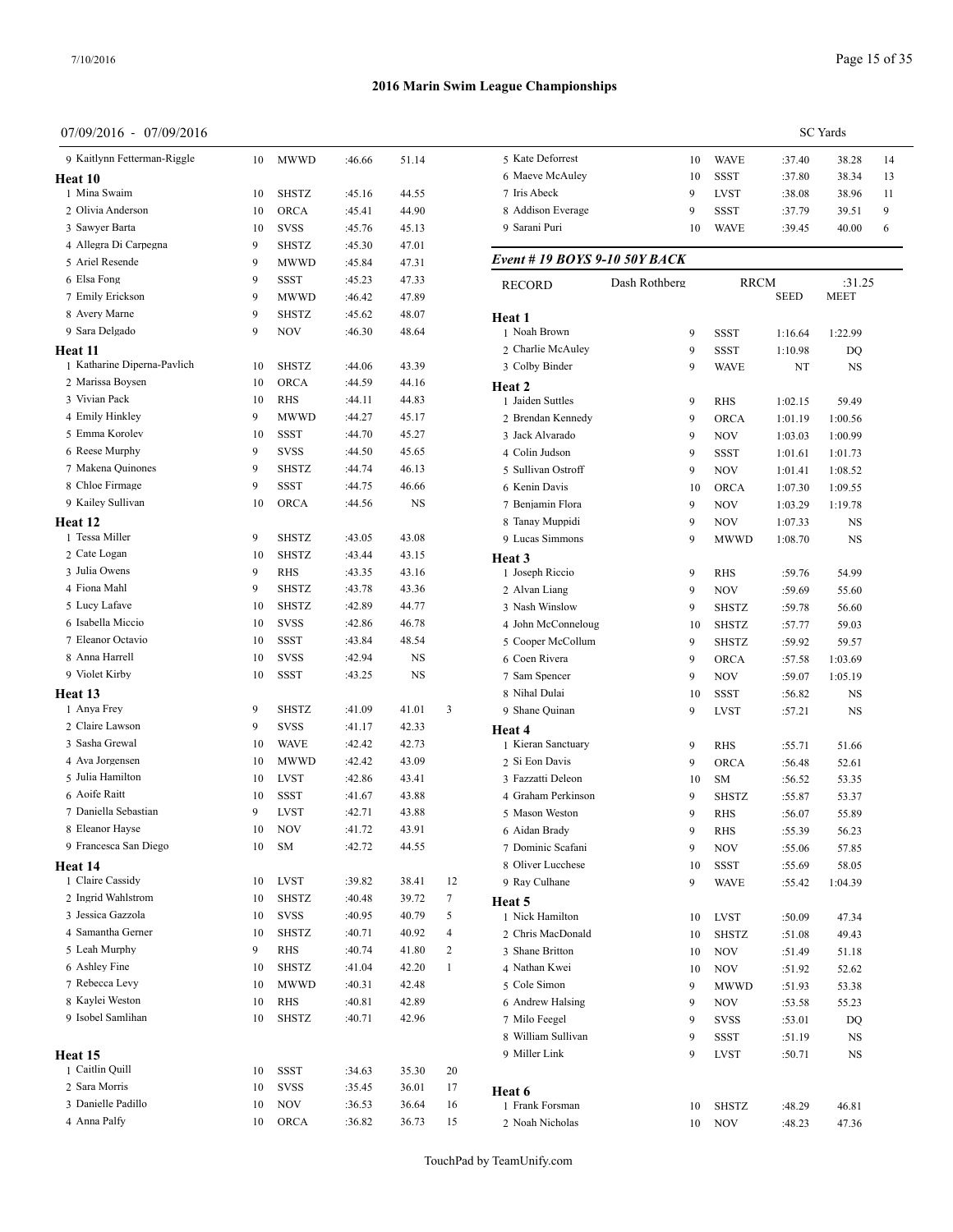**Heat 8**

**Heat 9**

**Heat 10**

#### **2016 Marin Swim League Championships**

4 Stanislav Cornwell 9 SHSTZ :50.00 49.86 5 Owen Pinder 10 RHS :49.63 50.02

8 Rowan Baigrie 10 SHSTZ :49.96 53.68

1 Edan Seymour 10 SHSTZ :46.46 45.10

3 Arvin Chaudhuri 10 MWWD :46.09 46.09

5 Haakon Lacy 10 SHSTZ :45.95 47.46 6 Ezra Portillo 10 NOV :47.71 48.79 7 Charles Harges 10 SHSTZ :46.51 51.13 8 Elijah Boone 10 SHSTZ :47.51 51.40 9 Henry Manning 9 SHSTZ :46.32 52.91

1 Seth Summers 10 WAVE :45.54 44.13 1 2 Griffin Cooper 10 SHSTZ :45.48 44.29

 Jackson Conway 10 MWWD :40.86 43.30 5 Nathaniel Johnson 9 SVSS :41.86 43.31 4 Ian Mooney 9 SVSS :42.04 43.40 3 Drake Fruhauf 10 SHSTZ :42.38 43.46 2 7 Hayden Long 9 SHSTZ :43.46 44.70 Tudor Quinn 10 WAVE :42.38 46.86 9 Quin Concannon 10 SSST :40.73 NS

4 Whitman Flake 9 SHSTZ :45.05 45.84 5 Colin Bender 9 MWWD :45.79 46.50 6 Soren Jessen 9 LVST :45.85 46.89 7 Anton Bogak 10 MWWD :45.79 47.94 8 Magnus Hodge 9 ORCA :45.79 50.42

#### SC Yards 3 Eden Abeck 9 LVST :49.06 47.45 6 Lucas Silva 10 SHSTZ :49.45 50.75 7 Jake Tinkler 9 RHS :50.01 52.24 9 Jack Grubb 9 SHSTZ :49.42 DQ 5 Michaelanne Cannan 11 NOV :51.89 50.57 2 Max Pyfer **9 SVSS** :47.07 45.76 8 Kat 4 Ruben Roth 9 SM :47.68 47.42 **Heat 3** 3 Karsten Hakes 10 SSST :45.84 45.57 9 Giada Reali 9 Ian Sharp 9 SHSTZ :43.52 NS 5 Gianna 1 Camden Franjieh 9 MWWD :40.96 41.49 11 2 Jaden Sher 10 SHSTZ :43.35 42.94 6 8 Lauren Brady 11 RHS :43.52 NS **Heat 2** 1 Olivia Flake 11 SHSTZ :49.45 48.09 2 Hailey Gillespie 11 ORCA :48.52 48.43 3 Lily Hottenstein 11 SVSS :48.06 50.03 4 Angela Murray 11 MWWD :51.42 50.17 6 Sinead Donery 11 SHSTZ :50.59 51.99 7 Scarlett Goh 11 SSST :49.05 53.53 8 Katelyn Benson 12 MWWD :52.59 54.68 9 Pilar Diaz 11 ORCA :56.90 58.76 **Heat 3** 1 Paula Castillo Hi 11 SVSS :44.98 44.69 2 McKenna Baldwin 11 NOV :45.12 46.80 3 Emma Wetmore 11 SM :46.54 46.95 4 Alexis Grusby 12 NOV :47.62 47.58 5 Noelle Canedo 12 NOV :47.47 47.85 6 Maddie Redmond 12 WAVE :47.05 48.18 7 Eva Laborde-Turner 11 SM :47.94 48.55 8 Gabriella Galetti 11 ORCA :46.17 48.90 9 Giada Reali 11 RHS :46.99 DQ **Heat 4** 1 Cristina Diaz 11 SM :43.10 42.51 2 Yasmine Lofstrom 11 SHSTZ :44.32 43.46 3 Adriana Medina 12 SHSTZ :43.12 43.49 4 Annie Goldstein 11 WAVE :44.81 44.30 5 Gianna Scafani 11 NOV :43.22 44.69 6 Madeline Dabbah 12 MWWD :44.51 45.46 7 Naomi Patel 12 MWWD :43.99 DQ 9 Nicole Murray 11 MWWD :43.47 NS **Heat 5** 1 Marin Buffum 12 ORCA :42.99 41.83 2 Charlotte Burch 11 SHSTZ :42.12 42.16 3 Grace Whitty 11 WAVE :42.39 42.17 4 Sofia Weinstein 12 MWWD :41.80 42.41 5 Madi Bennerotte 12 SSST :42.36 42.81 6 Katherine Kurth 12 LVST :42.18 43.02 7 Greta Miller 12 SVSS :42.78 43.65

1 Andre Ignoffo 10 ORCA :33.14 32.64 20 7 Greta Miller 2 Andrew Sternfels 9 SVSS :36.54 36.27 17 3 Ayman Wachelka 9 SHSTZ :37.08 36.78 16 4 Sean Madden 10 MWWD :37.53 37.30 15 5 Jacob Shunk 10 WAVE :37.93 38.98 14 6 Price Jeffris 9 SVSS :39.43 39.14 13 2 Jessica Kamman 12 LVST :41.08 41.32 7 Alexander Garcia 10 SSST :40.67 41.04 12 8 Rodrigo Diaz 10 WAVE :38.96 41.82 9 9 Abraham Hannah 10 SM :40.57 42.46 7 *Event # 20 GIRLS 11-12 50Y BACK* RECORD Kaitlyn Lo SHST :29.30 8 Nicole Ev SEED MEET 9 Arianna

| <b>RECORD</b>         | 11.001 v 111 LV |    | .<br><b>SEED</b> |         | $-1.00$<br><b>MEET</b> | 9 Arianna Chits |  |
|-----------------------|-----------------|----|------------------|---------|------------------------|-----------------|--|
|                       |                 |    |                  |         |                        |                 |  |
| Heat 1                |                 |    |                  |         |                        |                 |  |
| 1 Abby Murphy         |                 | 11 | <b>SHSTZ</b>     | NT      | 38.84                  | Heat 7          |  |
| 2 Francis Di Carpegna |                 | 11 | <b>SHSTZ</b>     | NT      | 48.11                  | 1 Claire Zimmer |  |
| 3 Jessica West        |                 | 11 | <b>NOV</b>       | :57.91  | 58.08                  | 2 Fiona Bihn    |  |
| 4 Ellie Wooster       |                 | 12 | <b>SHSTZ</b>     | 1:01.38 | 1:04.19                | 3 Gillian Mahl  |  |
| 5 Ana Acacio          |                 | 11 | <b>NOV</b>       | :59.67  | DO                     | 4 Jimena Grama  |  |
|                       |                 |    |                  |         |                        |                 |  |

| 8 Nicole Everage   | 11 | SSST         | :41.14 | 44.89 |  |
|--------------------|----|--------------|--------|-------|--|
| 9 Arianna Chitsaz  | 12 | <b>SVSS</b>  | :41.76 | NS    |  |
| Heat 7             |    |              |        |       |  |
| 1 Claire Zimmerman | 12 | SM.          | :39.31 | 39.15 |  |
| 2 Fiona Bihn       | 11 | <b>SHSTZ</b> | :39.92 | 39.38 |  |
| 3 Gillian Mahl     | 11 | <b>SHSTZ</b> | :39.59 | 39.53 |  |
| 4 Jimena Gramajo   | 12 | <b>ORCA</b>  | :39.01 | 39.61 |  |

8 Abby Brooks 12 SSST :42.05 46.55 9 Anna Butts 12 MWWD :42.18 NS

1 Aliyah San Andres 11 WAVE :40.32 40.91

 Ava Nielsen 11 NOV :40.69 41.66 Sarah Conway 12 MWWD :40.90 41.68 Tawny Strotz 11 SSST :41.34 41.73 Mariel Moore 11 SSST :41.29 41.84 7 Brooke Oswald 11 SHSTZ :41.49 43.94

TouchPad by TeamUnify.com

**Heat 6**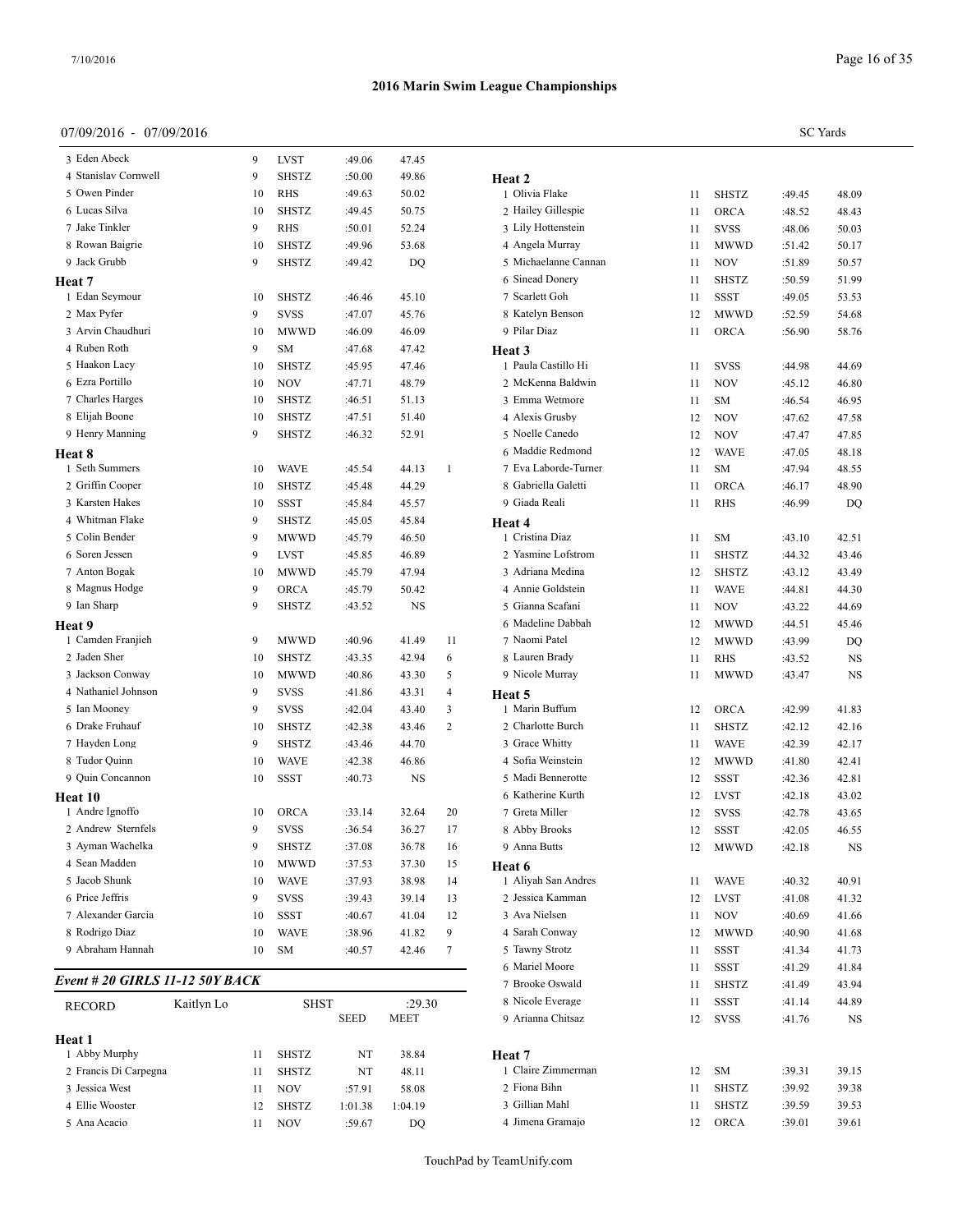## 07/09/2016 - 07/09/2016

| 5 Jada Swan            | 11 | LVST         | :40.23 | 39.77 |     | 1 Walker Wai   |
|------------------------|----|--------------|--------|-------|-----|----------------|
| 6 Libby Walsh          | 12 | <b>WAVE</b>  | :39.46 | 40.71 |     | 2 Ceeqwan B    |
| 7 Kallen Wank          | 11 | <b>WAVE</b>  | :40.25 | 40.86 |     | 3 Eric Tavenr  |
| 8 Allison Madden       | 12 | MWWD         | :39.83 | 41.25 |     | 4 Flynn Baigr  |
| 9 Abigail Lesher       | 12 | <b>SVSS</b>  | :39.09 | 43.45 |     | 5 Sean Pelle   |
| Heat 8                 |    |              |        |       |     | 6 Matthew Co   |
| 1 Kate Hamilton        | 12 | <b>LVST</b>  | :37.90 | 36.22 |     | 7 Elijah De S  |
| 2 Hannah Slaught       | 11 | <b>WAVE</b>  | :37.04 | 37.40 |     | 8 Nathaniel F  |
| 3 Lia Pletcher         | 12 | <b>SVSS</b>  | :38.27 | 37.46 |     | 9 Joshua Dan   |
| 4 Natasha Grubb        | 11 | <b>SHSTZ</b> | :37.42 | 38.26 |     | Heat 3         |
| 5 Isabel Folkers       | 12 | SHSTZ        | :38.01 | 38.39 |     | 1 Eric Sunshi  |
| 6 Anna Foehr           | 12 | MWWD         | :38.33 | 38.99 |     | 2 Benjamin S   |
| 7 Margaux Jeanmonod    | 12 | <b>SSST</b>  | :37.99 | 39.22 |     | 3 George Cha   |
| 8 Grainne May          | 12 | <b>SSST</b>  | :37.92 | 39.63 |     | 4 Jack Spence  |
| 9 Elisa Diaz           | 11 | SM           | :38.95 | 41.79 |     | 5 Michael Gr   |
| Heat 9                 |    |              |        |       |     | 6 Max Gutier   |
| 1 Malia Davis          | 12 | ORCA         | :36.83 | 34.78 | 9   | 7 Ethan Hatcl  |
| 2 Amira Wachelka       | 11 | <b>SHSTZ</b> | :36.08 | 35.43 | 4   | 8 Henry Hous   |
| 3 Sydney Hellar        | 12 | <b>LVST</b>  | :36.26 | 35.46 | 2.5 | 9 Emerson Co   |
| 4 Ava Solari           | 12 | <b>SHSTZ</b> | :36.20 | 36.23 |     | Heat 4         |
| 5 Ruby Wolfers         | 12 | <b>WAVE</b>  | :36.94 | 36.80 |     | 1 Tanner Bort  |
| 6 Abigail Marciniak    | 11 | <b>SSST</b>  | :36.64 | 37.10 |     | 2 George Shr   |
| 7 Ariana Greenberg     | 12 | <b>SVSS</b>  | :36.46 | 37.30 |     | 3 Max Bundy    |
| 8 Noelle Antongiovanni | 11 | <b>RHS</b>   | :36.36 | 37.84 |     | 4 Jackson Bu   |
| 9 Elizabeth Mishalko   | 11 | <b>SVSS</b>  | :37.01 | 39.07 |     | 5 Frederick G  |
| Heat 10                |    |              |        |       |     | 6 Andrew Bro   |
| 1 Molly Pitts          | 12 | <b>WAVE</b>  | :35.48 | 35.32 | 6   | 7 Cooper Bur   |
| 2 Kira Rodriguez       | 11 | ORCA         | :34.90 | 35.40 | 5   | 8 Jack Healy   |
| 3 Malia Fredrich       | 12 | <b>SSST</b>  | :34.96 | 35.46 | 2.5 | 9 Simon Strat  |
| 4 Sonya Urban          | 12 | NOV          | :35.56 | 35.86 | 1   | Heat 5         |
| 5 Audrey Nelson        | 12 | <b>MWWD</b>  | :35.53 | 35.97 |     | 1 Mark Shen    |
| 6 Thalia Yamini        | 11 | ORCA         | :35.81 | 36.30 |     | 2 Elliot Gelba |
| 7 Lucille Johnson      | 11 | SVSS         | :36.03 | 36.65 |     | 3 Jasper Bank  |
| 8 Serafina Carlucci    | 12 | SSST         | :35.67 | 36.70 |     | 4 Nicolas Ma   |
| 9 Avery Emison         | 12 | <b>SVSS</b>  | :35.67 | NS    |     | 5 Leif Lacy    |
| Heat 11                |    |              |        |       |     | 6 Jasper Hod;  |
| 1 Catherine Watrous    | 12 | SSST         | :31.51 | 30.78 | 20  | 7 Brendan Ca   |
| 2 Ella Woodhead        | 12 | <b>SHSTZ</b> | :32.52 | 30.98 | 17  | 8 Jack Spence  |
| 3 Kaley McIntyre       | 12 | <b>NOV</b>   | :30.45 | 31.12 | 16  | 9 Tucker Brig  |
| 4 Nicole Chong         | 11 | <b>ORCA</b>  | :31.35 | 31.35 | 15  | Heat 6         |
| 5 Olivia Hoover        | 12 | ORCA         | :33.94 | 32.93 | 14  | 1 Zachary Ma   |
| 6 Alena Sharp          | 11 | <b>SHSTZ</b> | :32.86 | 33.39 | 13  | 2 Alan Sebas   |
| 7 Madeline Folkers     | 12 | <b>SHSTZ</b> | :34.21 | 33.40 | 12  | 3 MacGregor    |
| 8 Maeve O'Brien        | 11 | <b>RHS</b>   | :34.41 | 33.52 | 11  | 4 Tanner Eric  |
| 9 Gianna Ross          | 12 | <b>ORCA</b>  | :34.35 | 34.80 | 7   | 5 Cole Stanfo  |
|                        |    |              |        |       |     |                |

## *Event # 21 BOYS 11-12 50Y BACK*

| <b>RECORD</b>     | Daniel Hardman | <b>RHS</b>   |             | :28.04 | 8 Joshua Goldst |
|-------------------|----------------|--------------|-------------|--------|-----------------|
|                   |                |              | <b>SEED</b> | MEET   | 9 Dominic Hagg  |
| Heat 1            |                |              |             |        |                 |
| 1 Angel Gomez     | 11             | <b>SM</b>    | :53.54      | 52.16  | Heat 7          |
| 2 William Baker   | 11             | <b>SHSTZ</b> | :53.17      | 55.69  | 1 Donovan Duro  |
| 3 Alberto Diaz    | 11             | <b>SM</b>    | :54.10      | 55.85  | 2 Caleb Luis    |
| 4 Stephen Newman  | 12             | <b>NOV</b>   | :59.45      | DO     | 3 Sean Padillo  |
| 5 Charlie Kingman | 11             | SSST         | NT          | DO     | 4 Merrik Jasko  |
|                   |                |              |             |        |                 |

**Heat 2**

|                       |    |              | <b>SC</b> Yards |       |     |
|-----------------------|----|--------------|-----------------|-------|-----|
| 1 Walker Waite        | 11 | NOV          | :53.00          | 48.32 |     |
| 2 Ceeqwan Baysinger   | 12 | NOV          | :52.56          | 49.41 |     |
| 3 Eric Tavenner       | 11 | NOV          | :51.46          | 49.58 |     |
| 4 Flynn Baigrie       | 11 | <b>SHSTZ</b> | :48.80          | 50.06 |     |
| 5 Sean Pelle          | 12 | MWWD         | :51.57          | 50.48 |     |
| 6 Matthew Coronado    | 11 | SM           | :51.46          | 50.64 |     |
| 7 Elijah De Souza     | 12 | NOV          | :51.12          | 53.36 |     |
| 8 Nathaniel Flora     | 12 | NOV          | :48.68          | DQ    |     |
| 9 Joshua Danziger     | 11 | RHS          | :51.85          | NS    |     |
| Heat 3                |    |              |                 |       |     |
| 1 Eric Sunshine       | 12 | WAVE         | :45.48          | 43.90 |     |
| 2 Benjamin Shafer     | 12 | MWWD         | :45.93          | 44.38 |     |
| 3 George Charles      | 11 | <b>SHSTZ</b> | :44.72          | 45.61 |     |
| 4 Jack Spencer        | 12 | NOV          | :45.56          | 46.27 |     |
| 5 Michael Griffin     | 12 | NOV          | :46.95          | 47.77 |     |
| 6 Max Gutierrez       | 11 | <b>MWWD</b>  | :45.77          | 48.28 |     |
| 7 Ethan Hatch         | 11 | <b>NOV</b>   | :48.35          | 50.00 |     |
| 8 Henry Houser        | 12 | <b>SHSTZ</b> | :44.62          | NS    |     |
| 9 Emerson Coskey      | 11 | LVST         | :44.63          | NS    |     |
| Heat 4                |    |              |                 |       |     |
| 1 Tanner Bortel       | 11 | <b>LVST</b>  | :41.76          | 41.40 |     |
| 2 George Shryock      | 12 | <b>SHSTZ</b> | :43.38          | 42.11 |     |
| 3 Max Bundy           | 12 | WAVE         | :43.30          | 42.17 |     |
| 4 Jackson Buck        | 11 | <b>SVSS</b>  | :43.55          | 42.99 |     |
| 5 Frederick Goldstein | 11 | SVSS         | :43.30          | 43.86 |     |
| 6 Andrew Brouwer      | 11 | SHSTZ        | :43.19          | 44.13 |     |
| 7 Cooper Burdick      | 11 | SM           | :43.45          | 44.75 |     |
| 8 Jack Healy          | 12 | SM           | :43.38          | DQ    |     |
| 9 Simon Straube       | 12 | <b>SHSTZ</b> | :44.33          | NS    |     |
| Heat 5                |    |              |                 |       |     |
| 1 Mark Shen           | 11 | <b>NOV</b>   | :39.24          | 38.40 | 2   |
| 2 Elliot Gelbach      | 12 | <b>SVSS</b>  | :39.17          | 38.61 |     |
| 3 Jasper Bankhead     | 12 | MWWD         | :40.02          | 39.02 |     |
| 4 Nicolas MacDonald   | 11 | SSST         | :41.14          | 39.77 |     |
| 5 Leif Lacy           | 12 | <b>SHSTZ</b> | :39.77          | 39.89 |     |
| 6 Jasper Hodge        | 11 | <b>ORCA</b>  | :41.59          | 40.61 |     |
| 7 Brendan Cassidy     | 12 | <b>LVST</b>  | :39.58          | 41.32 |     |
| 8 Jack Spence         | 11 | <b>SVSS</b>  | :40.93          | 42.11 |     |
| 9 Tucker Briggs       | 11 | SHSTZ        | :40.16          | NS    |     |
| Heat 6                |    |              |                 |       |     |
| 1 Zachary Matsumoto   | 11 | RHS          | :37.32          | 37.08 | 9   |
| 2 Alan Sebastian      | 12 | <b>LVST</b>  | :37.18          | 37.32 | 7   |
| 3 MacGregor Berry     | 11 | <b>SHSTZ</b> | :37.52          | 37.71 | 5.5 |
| 4 Tanner Erickson     | 11 | MWWD         | :37.44          | 38.10 | 4   |
| 5 Cole Stanford       | 11 | <b>SVSS</b>  | :37.16          | 38.21 | 3   |
| 6 Tor Aune            | 11 | WAVE         | :38.39          | 38.54 | 1   |
| 7 Will Burch          | 11 | <b>SHSTZ</b> | :38.82          | 38.84 |     |
| 8 Joshua Goldstein    | 12 | <b>SVSS</b>  | :37.70          | 38.87 |     |
| 9 Dominic Haggard     | 12 | SHSTZ        | :38.38          | 39.83 |     |
|                       |    |              |                 |       |     |
| Heat 7                |    |              |                 |       |     |
| 1 Donovan Duro        | 12 | <b>SHSTZ</b> | :32.44          | 30.78 | 20  |
| 2 Caleb Luis          | 12 | RHS          | :34.52          | 34.03 | 17  |
| 3 Sean Padillo        | 12 | <b>NOV</b>   | :34.83          | 34.57 | 16  |
| 4 Merrik Jasko        | 11 | <b>ORCA</b>  | :35.06          | 34.93 | 15  |
| 5 Nate Wolford        | 12 | <b>SHSTZ</b> | :36.10          | 36.05 | 14  |
| 6 Jackson Stewart     | 11 | <b>SSST</b>  | :34.68          | 36.12 | 13  |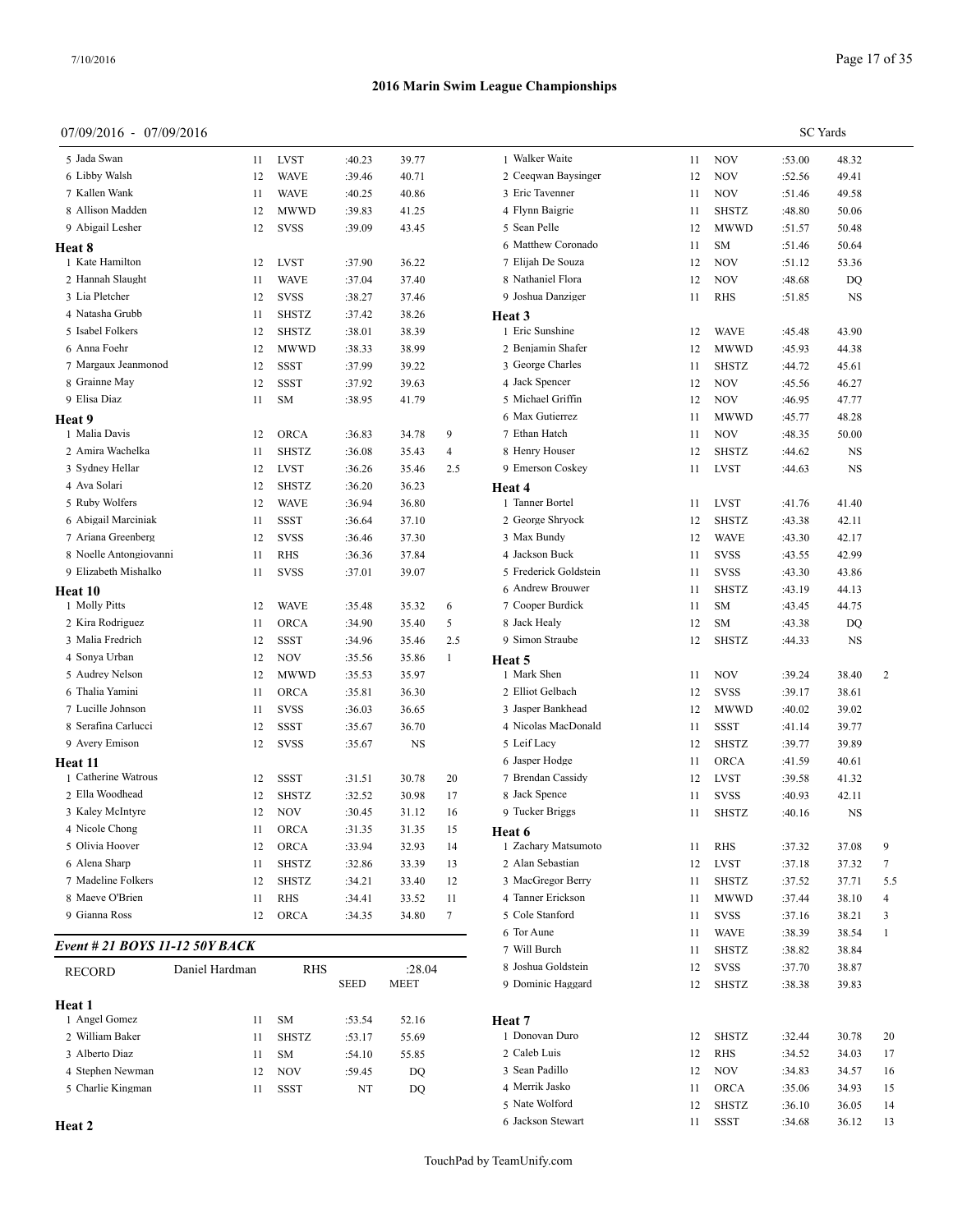#### 07/09/2016 - 07/09/2016

| 7 Tasman Fruhauf                     | 12                | <b>SHSTZ</b>              | :35.89           | 36.31          | 12               | 5 Skylar Oswald                          | 14             | <b>SHSTZ</b>               | :32.87           | 32.66          |
|--------------------------------------|-------------------|---------------------------|------------------|----------------|------------------|------------------------------------------|----------------|----------------------------|------------------|----------------|
| 8 Hayden Cordero                     | 11                | <b>RHS</b>                | :36.55           | 36.39          | 11               | 6 Miya Schilz                            | 14             | <b>WAVE</b>                | :31.79           | 32.90          |
| 9 Brady Long                         | 11                | <b>SHSTZ</b>              | :35.68           | 37.71          | 5.5              | 7 Jessica Bukowski                       | 13             | <b>SSST</b>                | :32.72           | 33.03          |
|                                      |                   |                           |                  |                |                  | 8 Islay Kilgannon                        | 14             | <b>MWWD</b>                | :33.18           | 33.04          |
| Event # 22 GIRLS 13-14 50Y BACK      |                   |                           |                  |                |                  | 9 Arika Kalfayan                         | 13             | <b>SM</b>                  | :32.86           | 33.56          |
| <b>RECORD</b>                        | Lindsay Masterson | <b>TPC</b>                | <b>SEED</b>      | :26.88<br>MEET |                  | Event # 23 BOYS 13-14 50Y BACK           |                |                            |                  |                |
| Heat 1                               |                   |                           |                  |                |                  | <b>RECORD</b>                            | Daniel Hardman | <b>RHS</b>                 |                  | :25.46         |
| 1 Juliana McKenna                    | 14                | <b>ORCA</b>               | :44.97           | 45.26          |                  |                                          |                |                            | <b>SEED</b>      | <b>MEET</b>    |
| 2 Emma Kraus                         | 13                | <b>MWWD</b>               | :45.42           | 45.53          |                  | Heat 1                                   |                |                            |                  |                |
| 3 Sarah Newman                       | 14                | <b>NOV</b>                | :52.84           | 56.26          |                  | 1 Jordan Leuenberger                     | 13             | <b>MWWD</b>                | :47.92           | 45.55          |
| <b>Heat 2</b>                        |                   |                           |                  |                |                  | 2 Bennett Somerville                     | 13             | <b>WAVE</b>                | :49.96           | 46.53          |
| 1 Indie Adamich                      | 14                | <b>WAVE</b>               | :38.58           | 38.50          |                  | 3 Brian Marrett                          | 13             | <b>NOV</b>                 | 1:07.65          | 1:10.70        |
| 2 Jayne Dito                         | 13                | <b>NOV</b>                | :38.82           | 38.68          |                  | Heat 2                                   |                |                            |                  |                |
| 3 Yeymi Canche                       | 13                | <b>ORCA</b>               | :38.45           | 38.70          |                  | 1 Daniel Tuhtan                          | 13             | <b>WAVE</b>                | :39.72           | 40.18          |
| 4 Genevieve Zarrehparvar             | 13                | <b>RHS</b>                | :41.36           | 41.10          |                  | 2 Cole Summers                           | 13             | <b>WAVE</b>                | :39.69           | 40.32          |
| 5 Casey McKay                        | 14                | <b>LVST</b>               | :40.16           | 41.49          |                  | 3 Foster Lehman                          | 13             | <b>SSST</b>                | :44.02           | 43.56          |
| 6 Madison Waite                      | 13                | <b>NOV</b>                | :39.79           | 41.86          |                  | 4 Ethan Rosegard                         | 13             | <b>SVSS</b>                | :41.26           | 43.59          |
| 7 Kayla Hamilton                     | 14                | <b>RHS</b>                | :42.77           | NS             |                  | 5 Sam Ross                               | 13             | <b>SSST</b>                | :45.09           | 48.59          |
| 8 Phoebe Greathouse                  | 13                | <b>SSST</b>               | :41.40           | NS             |                  | 6 Nathan Smoker                          | 14             | <b>SSST</b>                | :39.30           | NS             |
| 9 Camila Alfonso                     | 14                | <b>SSST</b>               | :42.76           | NS             |                  | 7 Malkolm Armour                         | 13             | <b>SVSS</b>                | :39.57           | <b>NS</b>      |
| <b>Heat 3</b>                        |                   |                           |                  |                |                  | Heat <sub>3</sub>                        |                |                            |                  |                |
| 1 Devin Bosley                       | 13                | <b>WAVE</b>               | :36.88           | 36.05          |                  | 1 Zev Schuman                            | 13             | <b>SHSTZ</b>               | :34.87           | 34.58          |
| 2 Karina Yamini                      | 13                | <b>ORCA</b>               | :37.71           | 36.28          |                  | 2 Benjamin Freed                         | 13             | <b>MWWD</b>                | :34.88           | 35.22          |
| 3 Chloe Jeanmonod                    | 13                | <b>SSST</b>               | :36.99           | 36.94          |                  | 3 Grayson Everage                        | 13             | <b>SSST</b>                | :38.93           | 36.54          |
| 4 Sara Karkal                        | 13                | <b>MWWD</b>               | :38.01           | 36.98          |                  | 4 Powell Nielsen                         | 13             | <b>NOV</b>                 | :36.36           | 36.74          |
| 5 Molly Madden                       | 14                | <b>MWWD</b>               | :37.53           | 37.01          |                  | 5 Sean Middleton                         | 14             | <b>WAVE</b>                | :37.40           | 38.19          |
| 6 Meigan Van Weele                   | 13                | <b>NOV</b>                | :37.76           | 38.15          |                  | 6 Amadeus Colenbrander                   | 14             | ORCA                       | :39.22           | 38.50          |
| 7 Reyna Morales                      | 14                | <b>MWWD</b>               | :37.22           | 38.79          |                  | 7 Cole Ford                              | 14             | <b>SVSS</b>                | :36.02           | 38.54          |
| 8 Sarita Parikh                      | 13                | <b>NOV</b>                | :37.93           | 39.48          |                  | 8 Joe Laurie                             | 13             | <b>ORCA</b>                | :37.04           | 39.01          |
| 9 Mia Lacy                           | 14                | <b>SHSTZ</b>              | :38.26           | 40.02          |                  | 9 Tibi Quinn                             | 13             | <b>WAVE</b>                | :38.91           | 41.00          |
| Heat 4                               |                   |                           |                  |                |                  | Heat 4                                   |                |                            |                  |                |
| 1 Sophia Brooks<br>2 Aisling Cassidy | 13                | <b>SSST</b>               | :35.44           | 35.12          |                  | 1 Christopher Falvey<br>2 Andrey Priahin | 13             | <b>WAVE</b>                | :33.07           | 31.58          |
| 3 Brooke Cordero                     | 14<br>13          | <b>LVST</b><br><b>RHS</b> | :36.01<br>:35.75 | 36.13<br>36.21 |                  | 3 Connor Stauffer                        | 13<br>13       | <b>WAVE</b><br><b>SVSS</b> | :31.99<br>:32.89 | 31.81<br>32.33 |
| 4 Katherine McCallister              | 13                | <b>SM</b>                 | :35.33           | 36.30          |                  | 4 Sam Morris                             | 13             | <b>NOV</b>                 |                  | 32.72          |
| 5 Isabella Larson                    | 14                | <b>SSST</b>               | :36.69           | 36.60          |                  | 5 Ian Christie                           | 14             | <b>SHSTZ</b>               | :32.66<br>:33.94 | 33.62          |
| 6 Kendra Parker                      | 14                | <b>LVST</b>               | :36.35           | 36.80          |                  | 6 Aidan Nicholas                         | 14             | <b>SVSS</b>                | :33.20           | 34.89          |
| 7 Jordan Loftin                      | 13                | <b>SHSTZ</b>              | :36.50           | 37.02          |                  | 7 Alejandro Alvarado                     | 13             | <b>MWWD</b>                | :34.01           | 35.14          |
| 8 Kyla Seeley                        | 13                | <b>SHSTZ</b>              | :36.07           | 37.10          |                  | 8 Tom Skyvara                            | 14             | <b>SHSTZ</b>               | :33.52           | 35.21          |
| 9 Gillian Laughlin                   | 13                | <b>MWWD</b>               | :36.27           | 38.85          |                  | 9 Warren Brouwer                         | 14             | <b>SHSTZ</b>               | :34.60           | 36.70          |
| Heat 5                               |                   |                           |                  |                |                  |                                          |                |                            |                  |                |
| 1 Siena Berry                        | 13                | <b>SHSTZ</b>              | :34.10           | 33.34          | 9                | Heat 5<br>1 Jonah Albers                 | 14             | <b>ORCA</b>                | :28.96           | 28.50          |
| 2 Lauren Pyfer                       | 14                | <b>SVSS</b>               | :34.46           | 33.81          | 6                | 2 Reece Foehr                            | 14             | <b>MWWD</b>                | :28.70           | 28.79          |
| 3 Gabriella Lucchesi                 | 14                | <b>MWWD</b>               | :33.69           | 33.93          | 5                | 3 Jack Richardson                        | 14             | <b>SHSTZ</b>               | :30.12           | 29.94          |
| 4 Kate O'Leary                       | 13                | <b>NOV</b>                | :33.52           | 34.34          | $\overline{4}$   | 4 Dwight Bellisimo                       | 14             | <b>SVSS</b>                | :29.59           | 30.39          |
| 5 Kathryn Arinduque                  | 13                | <b>ORCA</b>               | :33.79           | 34.35          | 3                | 5 Benjamin Egan                          | 14             | <b>SHSTZ</b>               | :30.21           | 30.76          |
| 6 Emilia Oblites                     | 13                | <b>RHS</b>                | :34.42           | 34.70          | $\boldsymbol{2}$ | 6 Luther Fong                            | 14             | SSST                       | :31.55           | 30.85          |
| 7 Shane Grele                        | 14                | <b>SSST</b>               | :34.08           | 34.76          | $\mathbf{1}$     | 7 Boden Davis                            | 13             | <b>ORCA</b>                | :31.31           | 31.39          |
| 8 Fiona Corr                         | 14                | <b>SHSTZ</b>              | :34.74           | 34.93          |                  | 8 Marc-Antoine Maync                     | 13             | SSST                       | :31.69           | 32.39          |
| 9 Lulu O'Leary                       | 13                | <b>NOV</b>                | :35.29           | 37.25          |                  | 9 Will Harding                           | 14             | <b>WAVE</b>                | :31.86           | 32.40          |
| Heat 6                               |                   |                           |                  |                |                  |                                          |                |                            |                  |                |
| 1 Sasha Frey                         | 13                | SHSTZ                     | :31.19           | 29.00          | 20               | Event # 24 GIRLS 15-18 50Y BACK          |                |                            |                  |                |
| 2 Abigail Naftzger                   | 14                | <b>LVST</b>               | :31.17           | 30.46          | 17               |                                          | Ouinn Galli    | <b>SHST</b>                |                  | :27.68         |
| 3 Skylee Falk                        | 14                | <b>ORCA</b>               | :31.48           | 31.83          | 16               | <b>RECORD</b>                            |                |                            | <b>SEED</b>      | MEET           |
| 4 Jada Andrews                       | 14                | SSST                      | :32.97           | 32.50          | 15               | Heat 1                                   |                |                            |                  |                |

|                                   |                |              |             | <b>SC</b> Yards       |    |
|-----------------------------------|----------------|--------------|-------------|-----------------------|----|
| 5 Skylar Oswald                   | 14             | SHSTZ        | :32.87      | 32.66                 | 14 |
| 6 Miya Schilz                     | 14             | WAVE         | :31.79      | 32.90                 | 13 |
| 7 Jessica Bukowski                | 13             | <b>SSST</b>  | :32.72      | 33.03                 | 12 |
| 8 Islay Kilgannon                 | 14             | MWWD         | :33.18      | 33.04                 | 11 |
| 9 Arika Kalfayan                  | 13             | SM           | :32.86      | 33.56                 | 7  |
| Event # 23 BOYS 13-14 50Y BACK    |                |              |             |                       |    |
| <b>RECORD</b>                     | Daniel Hardman | <b>RHS</b>   | <b>SEED</b> | :25.46<br><b>MEET</b> |    |
| Heat 1                            |                |              |             |                       |    |
| 1 Jordan Leuenberger              | 13             | MWWD         | :47.92      | 45.55                 |    |
| 2 Bennett Somerville              | 13             | WAVE         | :49.96      | 46.53                 |    |
| 3 Brian Marrett                   | 13             | NOV          | 1:07.65     | 1:10.70               |    |
| Heat 2                            |                |              |             |                       |    |
| 1 Daniel Tuhtan                   | 13             | WAVE         | :39.72      | 40.18                 |    |
| 2 Cole Summers                    | 13             | WAVE         | :39.69      | 40.32                 |    |
| 3 Foster Lehman                   | 13             | <b>SSST</b>  | :44.02      | 43.56                 |    |
| 4 Ethan Rosegard                  | 13             | <b>SVSS</b>  | :41.26      | 43.59                 |    |
| 5 Sam Ross                        | 13             | SSST         | :45.09      | 48.59                 |    |
| 6 Nathan Smoker                   | 14             | SSST         | :39.30      | NS                    |    |
| 7 Malkolm Armour                  | 13             | SVSS         | :39.57      | NS                    |    |
| Heat 3                            |                |              |             |                       |    |
| 1 Zev Schuman                     | 13             | <b>SHSTZ</b> | :34.87      | 34.58                 | 2  |
| 2 Benjamin Freed                  | 13             | MWWD         | :34.88      | 35.22                 |    |
| 3 Grayson Everage                 | 13             | SSST         | :38.93      | 36.54                 |    |
| 4 Powell Nielsen                  | 13             | NOV          | :36.36      | 36.74                 |    |
| 5 Sean Middleton                  | 14             | WAVE         | :37.40      | 38.19                 |    |
| 6 Amadeus Colenbrander            | 14             | <b>ORCA</b>  | :39.22      | 38.50                 |    |
| 7 Cole Ford                       | 14             | <b>SVSS</b>  | :36.02      | 38.54                 |    |
| 8 Joe Laurie                      | 13             | ORCA         | :37.04      | 39.01                 |    |
| 9 Tibi Quinn                      | 13             | WAVE         | :38.91      | 41.00                 |    |
| Heat 4                            |                |              |             |                       |    |
| 1 Christopher Falvey              | 13             | WAVE         | :33.07      | 31.58                 | 11 |
| 2 Andrey Priahin                  | 13             | <b>WAVE</b>  | :31.99      | 31.81                 | 9  |
| 3 Connor Stauffer                 | 13             | <b>SVSS</b>  | :32.89      | 32.33                 | 7  |
| 4 Sam Morris                      | 13             | NOV          | :32.66      | 32.72                 | 4  |
| 5 Ian Christie                    | 14             | <b>SHSTZ</b> | :33.94      | 33.62                 | 3  |
| 6 Aidan Nicholas                  | 14             | SVSS         | :33.20      | 34.89                 | 1  |
| 7 Alejandro Alvarado              | 13             | MWWD         | :34.01      | 35.14                 |    |
| 8 Tom Skyvara<br>9 Warren Brouwer | 14             | SHSTZ        | :33.52      | 35.21                 |    |
|                                   | 14             | <b>SHSTZ</b> | :34.60      | 36.70                 |    |
| Heat 5<br>1 Jonah Albers          |                |              |             |                       |    |
| 2 Reece Foehr                     | 14             | ORCA<br>MWWD | :28.96      | 28.50                 | 20 |
| 3 Jack Richardson                 | 14             |              | :28.70      | 28.79                 | 17 |
| 4 Dwight Bellisimo                | 14             | SHSTZ        | :30.12      | 29.94                 | 16 |
| 5 Benjamin Egan                   | 14             | SVSS         | :29.59      | 30.39                 | 15 |
| 6 Luther Fong                     | 14             | SHSTZ        | :30.21      | 30.76                 | 14 |
| 7 Boden Davis                     | 14             | SSST         | :31.55      | 30.85                 | 13 |
| 8 Marc-Antoine Maync              | 13             | ORCA         | :31.31      | 31.39                 | 12 |
| 9 Will Harding                    | 13             | SSST         | :31.69      | 32.39                 | 6  |
|                                   | 14             | <b>WAVE</b>  | :31.86      | 32.40                 | 5  |
|                                   |                |              |             |                       |    |

| <b>RECORD</b> | Ouinn Galli | <b>SHST</b> | :27.68      |  |
|---------------|-------------|-------------|-------------|--|
|               |             | SEED        | <b>MEET</b> |  |

TouchPad by TeamUnify.com

**Heat 1**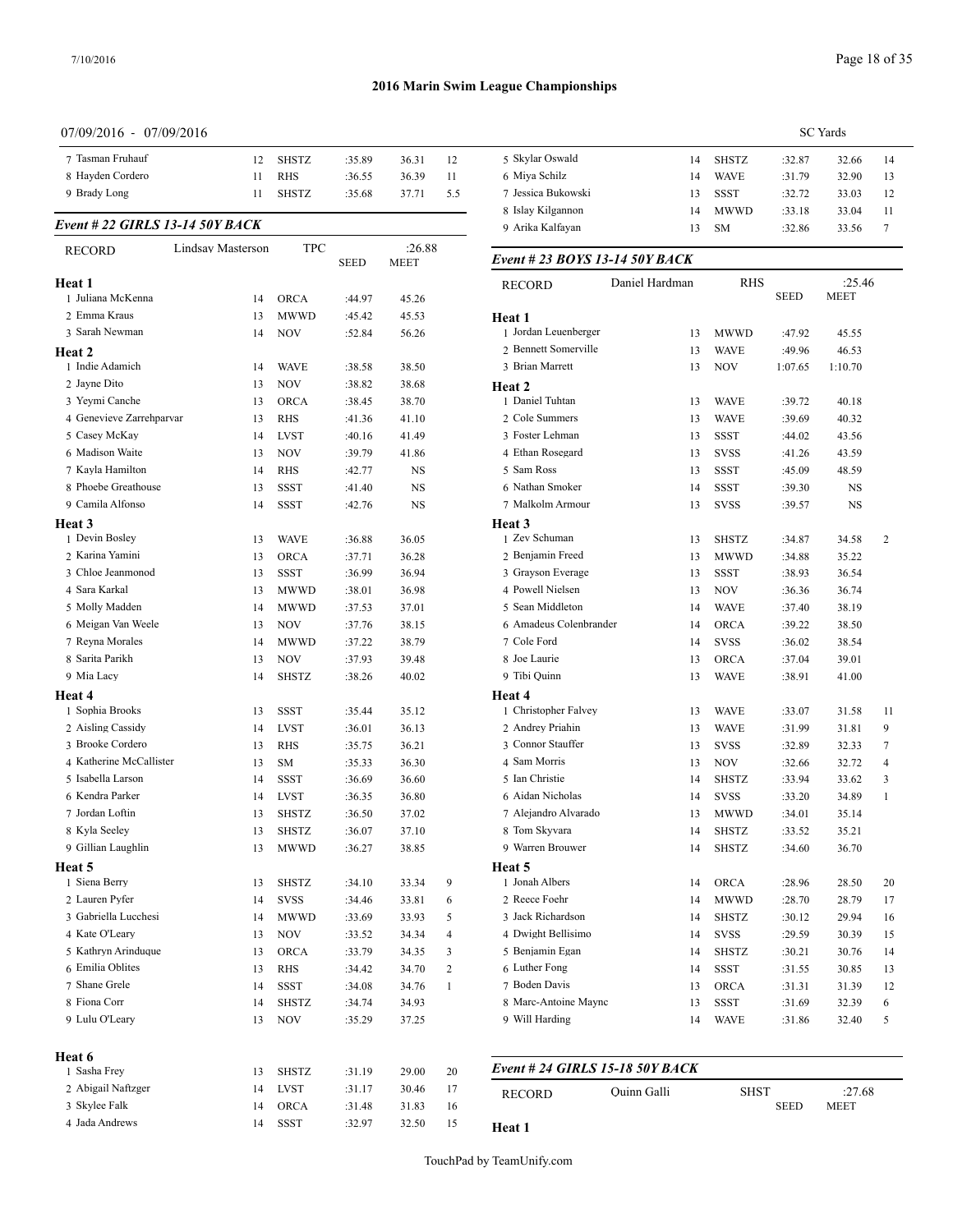## 07/09/2016 - 07/09/2016

| Event # 24 GIRLS 15-18 50Y BACK |                    |    |              |             |        |              | 3 Joseph Har<br>4 Lucca Mck |
|---------------------------------|--------------------|----|--------------|-------------|--------|--------------|-----------------------------|
|                                 | <b>Ouinn Galli</b> |    | <b>SHST</b>  |             | :27.68 |              | 5 Zachary Ja                |
| <b>RECORD</b>                   |                    |    |              | <b>SEED</b> | MEET   |              | 6 Jeremy Nat                |
| Heat 1                          |                    |    |              |             |        |              | 7 Nate Gelba                |
| 1 Hannah Jagoda                 |                    | 16 | NOV          | :41.64      | 41.55  |              | 8 Cole Porter               |
| 2 Lilyana Leuenberger           |                    | 15 | <b>MWWD</b>  | :41.97      | 42.51  |              | 9 Tanner Cha                |
| 3 Marlena Lash                  |                    | 15 | <b>MWWD</b>  | :48.20      | 47.76  |              | Heat 2                      |
| 4 Anna Gregory                  |                    | 15 | SHSTZ        | NT          | NS     |              | 1 Nicholas B                |
| Heat 2                          |                    |    |              |             |        |              | 2 Danny Rol                 |
| 1 Maya Carter                   |                    | 16 | <b>ORCA</b>  | :37.59      | 36.11  |              | 3 Ciaran Mui                |
| 2 Sofia Medina                  |                    | 15 | <b>SHSTZ</b> | :37.58      | 36.95  |              | 4 Zeta Jackso               |
| 3 Estefany Gramajo              |                    | 17 | <b>ORCA</b>  | :38.12      | 38.29  |              | 5 Theodore I                |
| 4 Sophie Savelli                |                    | 15 | <b>MWWD</b>  | :40.26      | 39.06  |              | 6 Connell Ph                |
| 5 Lulu Woolf                    |                    | 15 | <b>SM</b>    | :37.86      | 39.74  |              | 7 Mitchell Ca               |
| 6 Katie Mayfield                |                    | 16 | <b>ORCA</b>  | :39.89      | 41.52  |              | 8 Logan And                 |
| 7 Madison Baldwin               |                    | 15 | <b>NOV</b>   | :37.74      | NS     |              | 9 Matthew B                 |
| 8 Rachel Houlihan               |                    | 15 | RHS          | :38.18      | NS     |              | Heat 3                      |
| 9 Emma Roggenkamp               |                    | 17 | <b>ORCA</b>  | :39.38      | NS     |              | 1 Dylan Woo                 |
| Heat 3                          |                    |    |              |             |        |              | 2 Wyatt Han:                |
| 1 Lily Harding                  |                    | 15 | <b>WAVE</b>  | :34.85      | 33.84  | 3            | 3 Kevin Lecl                |
| 2 Emma Jaime                    |                    | 17 | <b>MWWD</b>  | :34.42      | 34.40  | $\mathbf{1}$ | 4 Nico Salve                |
| 3 Molly McSweeney               |                    | 16 | NOV          | :35.06      | 34.57  |              | 5 Brandon W                 |
| 4 Hannah Wellesley-Winter       |                    | 15 | <b>NOV</b>   | :34.51      | 34.63  |              | 6 Petey Galli               |
| 5 Rebecca Oblites               |                    | 15 | <b>RHS</b>   | :34.69      | 35.84  |              | 7 Quinn Woo                 |
| 6 Jane Wynne                    |                    | 17 | <b>SSST</b>  | :35.82      | 36.26  |              | 8 Cole Parke                |
| 7 Olivia Carpenter              |                    | 16 | <b>WAVE</b>  | :35.66      | 36.50  |              | 9 Aidan Paril               |
| 8 Lauren Lombardi               |                    | 16 | <b>SVSS</b>  | :36.16      | 37.17  |              |                             |
| 9 Sally Lucchesi                |                    | 15 | <b>MWWD</b>  | :36.71      | 38.20  |              | Event # $26$ C              |
| Heat 4                          |                    |    |              |             |        |              | RECORD                      |
| 1 Sabrina Haechler              |                    | 17 | SSST         | :32.68      | 32.43  | 7            |                             |
| 2 Alexa Zener                   |                    | 18 | SSST         | :32.84      | 32.44  | 6            | Heat 1                      |
| 3 Sophia Varlow                 |                    | 16 | <b>MWWD</b>  | :33.00      | 32.52  | 5            | 1 Georgia Sil               |
| 4 Nora Riedinger                |                    | 15 | <b>SSST</b>  | :33.45      | 33.46  | 4            | 2 Sally Stand               |
| 5 Sophia Scafani                |                    | 15 | NOV          | :34.32      | 34.06  | 2            | 3 Riley Grea                |
| 6 Sydney Gibbs                  |                    | 16 | NOV          | :33.53      | 34.45  |              | 4 Bailey Hed                |
| 7 Talita Stiles                 |                    | 16 | <b>SVSS</b>  | :33.36      | 34.70  |              | 5 Chelsea Ro                |
| 8 Emma Cantor                   |                    | 18 | RHS          | :33.53      | 34.93  |              | 6 Liliana Sot               |
| 9 Abigail Wilcer                |                    | 15 | <b>NOV</b>   | :34.08      | 44.94  |              | Heat 2                      |
| Heat 5                          |                    |    |              |             |        |              | 1 Emily Whi                 |
| 1 Kate McCarthy                 |                    | 15 | <b>SHSTZ</b> | :29.88      | 28.59  | 20           | 2 Sydney Le                 |
| 2 Sophie Baublitz               |                    | 17 | ORCA         | :30.70      | 29.49  | 17           | 3 Juliet Gold               |
| 3 Maya Rabow                    |                    | 15 | SSST         | :30.44      | 30.35  | 16           | 4 Charlie Nu                |
| 4 Madeline Knopf                |                    | 15 | MWWD         | :31.49      | 30.85  | 15           | 5 Isabel Acos               |
| 5 Ava Abeck                     |                    | 15 | <b>LVST</b>  | :30.68      | 30.91  | 14           | 6 Catherine I               |
| 6 Tessa Pares                   |                    | 15 | SSST         | :32.17      | 32.02  | 13           | 7 Mila Daws                 |
| 7 Natalie Galuszka              |                    | 18 | SVSS         | :32.23      | 32.09  | 12           | 8 Layan Asle                |
| 8 Nicole Gamboa                 |                    | 18 | SSST         | :32.29      | 32.17  | 11           | 9 Sloane Mu                 |
| 9 Kirsty Star                   |                    | 16 | <b>SHSTZ</b> | :32.65      | 32.41  | 9            |                             |

| Event # 25 BOYS 15-18 50Y BACK |      |             |             |            |                  |  |  |
|--------------------------------|------|-------------|-------------|------------|------------------|--|--|
| Chris Weisiger                 | MW   |             |             |            | 3 Katherine McC  |  |  |
|                                |      | <b>SEED</b> | <b>MEET</b> | <b>PTS</b> | 4 Kayla Keenan   |  |  |
|                                |      |             |             |            | 5 Paige Kelly    |  |  |
| 15                             | LVST | :33.00      | 31.41       | 2          | 6 Demi Bevkpou   |  |  |
| 16                             | ORCA | :33.63      | 33.02       |            | 7 Lucca Dietrich |  |  |
|                                |      |             |             |            | :24.71           |  |  |

|                     | <b>SC</b> Yards |              |        |           |                |  |  |  |
|---------------------|-----------------|--------------|--------|-----------|----------------|--|--|--|
| 3 Joseph Hansen     | 15              | <b>MWWD</b>  | :33.36 | 34.20     |                |  |  |  |
| 4 Lucca McKay       | 18              | <b>LVST</b>  | :33.50 | 34.52     |                |  |  |  |
| 5 Zachary Jagoda    | 18              | <b>NOV</b>   | :34.73 | 34.97     |                |  |  |  |
| 6 Jeremy Naftzger   | 18              | <b>LVST</b>  | :37.41 | 39.13     |                |  |  |  |
| 7 Nate Gelbach      | 17              | <b>SVSS</b>  | :33.93 | <b>NS</b> |                |  |  |  |
| 8 Cole Porter       | 18              | <b>SVSS</b>  | :32.50 | <b>NS</b> |                |  |  |  |
| 9 Tanner Chamberlin | 15              | <b>MWWD</b>  | :38.61 | <b>NS</b> |                |  |  |  |
| Heat <sub>2</sub>   |                 |              |        |           |                |  |  |  |
| 1 Nicholas Berry    | 15              | <b>SHSTZ</b> | :29.55 | 29.04     | 12             |  |  |  |
| 2 Danny Roland      | 16              | <b>SHSTZ</b> | :29.93 | 29.66     | 6              |  |  |  |
| 3 Ciaran Murphy     | 18              | <b>LVST</b>  | :30.84 | 30.00     | 5              |  |  |  |
| 4 Zeta Jackson Mays | 17              | <b>ORCA</b>  | :29.94 | 30.08     | $\overline{4}$ |  |  |  |
| 5 Theodore Hartel   | 18              | <b>LVST</b>  | :30.47 | 30.23     | 3              |  |  |  |
| 6 Connell Phillipps | 15              | <b>WAVE</b>  | :31.81 | 32.03     | 1              |  |  |  |
| 7 Mitchell Case     | 15              | <b>MWWD</b>  | :31.92 | 32.50     |                |  |  |  |
| 8 Logan Anderson    | 15              | <b>SHSTZ</b> | :31.18 | <b>NS</b> |                |  |  |  |
| 9 Matthew Blackburn | 15              | <b>SHSTZ</b> | :31.73 | <b>NS</b> |                |  |  |  |
| Heat 3              |                 |              |        |           |                |  |  |  |
| 1 Dylan Woodhead    | 17              | <b>SHSTZ</b> | :26.70 | 26.79     | 20             |  |  |  |
| 2 Wyatt Hanson      | 16              | <b>SHSTZ</b> | :27.28 | 27.38     | 17             |  |  |  |
| 3 Kevin Lechner     | 15              | <b>ORCA</b>  | :28.29 | 27.92     | 16             |  |  |  |
| 4 Nico Salvemini    | 16              | <b>ORCA</b>  | :28.76 | 28.00     | 15             |  |  |  |
| 5 Brandon West      | 18              | <b>SVSS</b>  | :28.36 | 28.41     | 14             |  |  |  |
| 6 Petey Galli       | 18              | <b>SHSTZ</b> | :28.77 | 28.71     | 13             |  |  |  |
| 7 Ouinn Woodhead    | 16              | <b>SHSTZ</b> | :29.46 | 29.08     | 11             |  |  |  |
| 8 Cole Parker       | 15              | <b>LVST</b>  | :28.50 | 29.16     | 9              |  |  |  |
| 9 Aidan Parikh      | 15              | <b>NOV</b>   | :28.90 | 29.22     | $\tau$         |  |  |  |
|                     |                 |              |        |           |                |  |  |  |

## *Event # 26 GIRLS 8&UN 25Y BREAST*

|                   | <b>RECORD</b>           | Kristen Frazer |                | <b>TPC</b>   | <b>SEED</b> | :19.18<br><b>MEET</b> |
|-------------------|-------------------------|----------------|----------------|--------------|-------------|-----------------------|
| Heat 1            |                         |                |                |              |             |                       |
|                   | 1 Georgia Silva         |                | 8              | <b>SHSTZ</b> | NT          | 26.46                 |
|                   | 2 Sally Standish        |                | 8              | <b>SM</b>    | NT          | 30.02                 |
|                   | 3 Riley Greathouse      |                | 7              | <b>SSST</b>  | :47.24      | 44.22                 |
|                   | 4 Bailey Hedrick        |                | 6              | <b>WAVE</b>  | NT          | 47.83                 |
|                   | 5 Chelsea Rodriguez     |                | 6              | <b>SM</b>    | :54.45      | 55.33                 |
|                   | 6 Liliana Soth          |                | 8              | <b>MWWD</b>  | NT          | $_{\rm NS}$           |
| Heat 2            |                         |                |                |              |             |                       |
|                   | 1 Emily Whitney         |                | 7              | <b>ORCA</b>  | :37.27      | 37.12                 |
|                   | 2 Sydney Lewis          |                | 8              | <b>SM</b>    | :41.74      | 40.31                 |
|                   | 3 Juliet Goldmacher     |                | 8              | <b>SSST</b>  | :37.78      | 40.34                 |
|                   | 4 Charlie Nute          |                | 6              | <b>SM</b>    | :42.40      | 40.39                 |
|                   | 5 Isabel Acosta         |                | 6              | <b>MWWD</b>  | :41.41      | 40.55                 |
|                   | 6 Catherine Philp       |                | 6              | <b>SVSS</b>  | :42.65      | 40.63                 |
|                   | 7 Mila Dawson           |                | $\overline{7}$ | <b>SM</b>    | :43.99      | 44.20                 |
|                   | 8 Layan Asleim          |                | 7              | <b>ORCA</b>  | :42.98      | 48.90                 |
|                   | 9 Sloane Murphy         |                | 6              | <b>SVSS</b>  | :41.82      | NS                    |
|                   |                         |                |                |              |             |                       |
| Heat <sub>3</sub> |                         |                |                |              |             |                       |
|                   | 1 Ellen Winter          |                | 8              | <b>SHSTZ</b> | :34.50      | 31.84                 |
|                   | 2 Annalise Horn         |                | 7              | <b>WAVE</b>  | :34.92      | 33.08                 |
|                   | 3 Katherine McConneloug |                | 8              | <b>SHSTZ</b> | :35.35      | 34.11                 |
|                   | 4 Kayla Keenan          |                | $\overline{7}$ | <b>MWWD</b>  | :36.50      | 36.13                 |
|                   | 5 Paige Kelly           |                | $\overline{7}$ | <b>SHSTZ</b> | :36.28      | 36.48                 |
|                   | 6 Demi Beykpour         |                | 7              | <b>SSST</b>  | :35.21      | 41.35                 |
|                   | 7 Lucca Dietrich        |                | 8              | <b>SVSS</b>  | :35.03      | 42.57                 |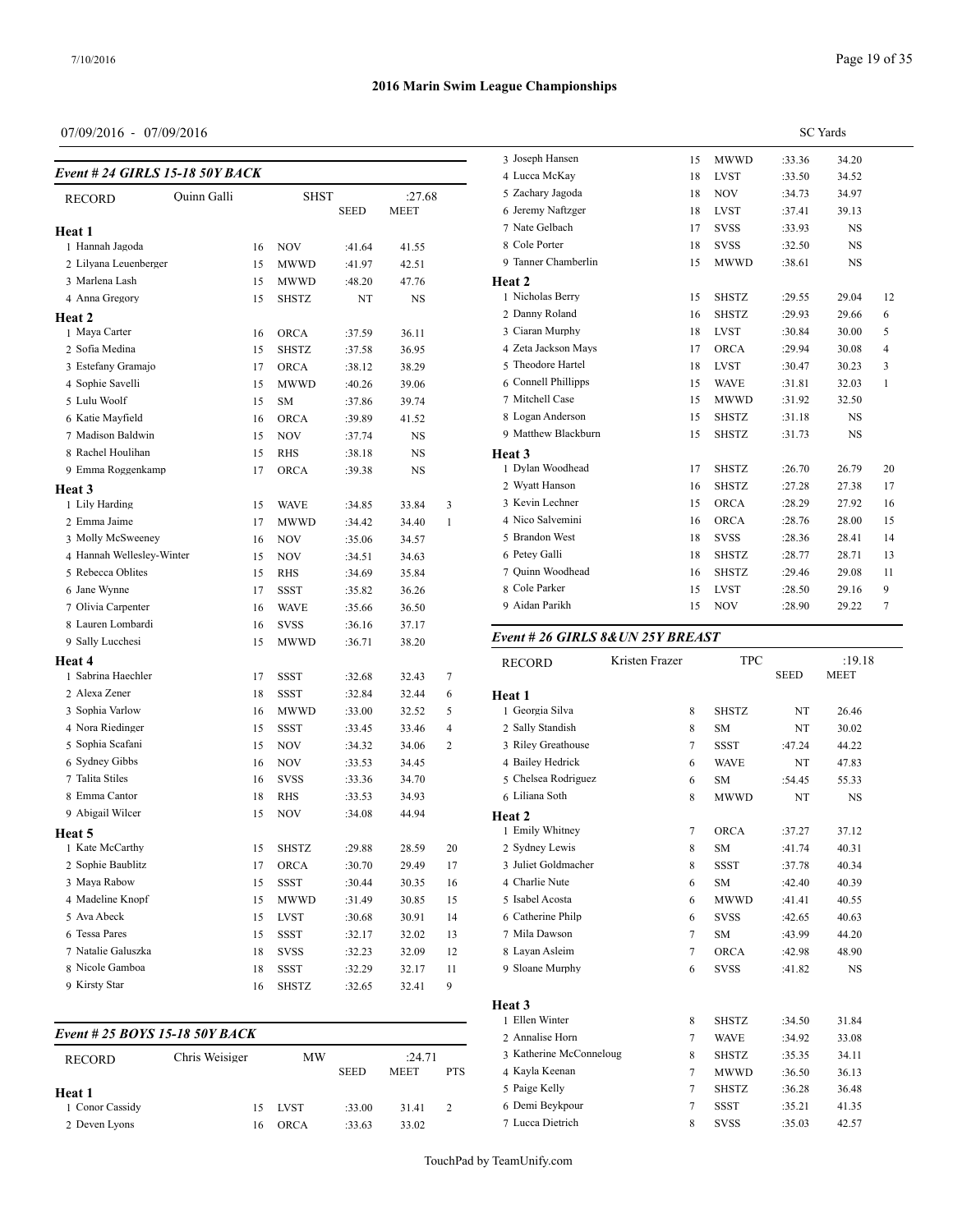## 07/09/2016 - 07/09/2016

| 8 Natalie Wetmore              | 7      | SΜ                  | :37.25           | 43.73          |              | 4 Esme Palmer                     |
|--------------------------------|--------|---------------------|------------------|----------------|--------------|-----------------------------------|
| 9 Lyla Walley                  | 7      | <b>RHS</b>          | :36.20           | NS             |              | 5 Elsa Wahlstrom                  |
| Heat 4                         |        |                     |                  |                |              | 6 Tessa Garvey Miller             |
| 1 Hazel Hovey                  | 7      | <b>SHSTZ</b>        | :33.85           | 31.83          |              | 7 Valerie Mansinne                |
| 2 Grace Gehrman                | 8      | <b>WAVE</b>         | :33.27           | 32.69          |              | 8 Josienne Campo                  |
| 3 Mari Kawamura                | 7      | <b>WAVE</b>         | :33.30           | 33.17          |              | 9 Quinn Hottenstein               |
| 4 Belen Coronado               | 8      | SΜ                  | :34.17           | 33.37          |              |                                   |
| 5 Lucia Campo                  | 6      | MWWD                | :32.03           | 34.82          |              | Event # 27 BOYS 8& UN 25Y Bl      |
| 6 Emily Morris                 | 6      | <b>SVSS</b>         | :34.47           | 35.10          |              | Michael Mas<br><b>RECORD</b>      |
| 7 Ella Elliot                  | 8      | MWWD                | :33.94           | 35.50          |              |                                   |
| 8 Cassidy Steffy               | 7      | ORCA                | :33.90           | 46.70          |              | Heat 1                            |
| 9 Tessa Harrell                | 8      | SVSS                | :32.59           | NS             |              | 1 Zayne Wachelka                  |
| Heat 5                         |        |                     |                  |                |              | 2 Jacob Simmons                   |
| 1 Zoe Pletcher                 | 8      | SVSS                | :31.34           | 27.03          |              | 3 Beau Looney                     |
| 2 Lucy Lowery                  | 8      | SVSS                | NT               | 30.79          |              | Heat 2                            |
| 3 Madeleine Wagner             | 7      | <b>WAVE</b>         | :31.55           | 30.89          |              | 1 Alton Bender                    |
| 4 Karleigh Beren               | 7      | ORCA                | :31.41           | 31.01          |              | 2 Gideon Palestrant               |
| 5 Aurora Derrick               | 6      | SSST                | :31.84           | 31.81          |              | 3 Bo Jordan                       |
| 6 Talbot McAndrews             | 8      | <b>NOV</b>          | :31.73           | 32.66          |              | 4 Sebastian Pezzullo              |
| 7 Alyssa Hill                  | 8      | SSST                | :31.32           | 32.70          |              | 5 Lorenzo D'Agosta                |
| 8 Ashley Morris<br>9 Zoë Bruce | 8      | NOV                 | :30.83           | 35.20          |              | 6 Arya Thapa                      |
|                                | 8      | SΜ                  | :31.70           | 40.10          |              | 7 Gavin Weston                    |
| Heat 6<br>1 Ainsley Boyle      |        |                     |                  |                |              | 8 Rowan Sanctuary                 |
| 2 Jennifer Berman              | 7<br>7 | <b>SVSS</b>         | :29.37           | 28.53          |              | 9 Carlos Angeles                  |
| 3 Hannah Shoup                 | 6      | SSST<br><b>LVST</b> | :29.19           | 28.91<br>29.13 |              | Heat 3                            |
| 4 Addison Marsh                | 8      | <b>MWWD</b>         | :30.05<br>:28.82 | 29.46          |              | 1 Brodie Ross<br>2 Jack Mathewson |
| 5 Eva Bech                     | 7      | <b>LVST</b>         | :28.67           | 29.48          |              | 3 Charles Gehrman                 |
| 6 Catherine Eilerman           | 6      | <b>RHS</b>          | :28.71           | 30.04          |              | 4 William Healy                   |
| 7 Sydney Goh                   | 8      | SSST                | :29.73           | 30.38          |              | 5 Cavan Donery                    |
| 8 Addelyn Tinkler              | 7      | RHS                 | :30.71           | 33.75          |              | 6 Fabian Gonzalez                 |
| 9 Marilin De Leon              | 7      | SM                  | :29.27           | 35.33          |              | 7 Ethan Hernandez                 |
| Heat 7                         |        |                     |                  |                |              | 8 Thomas Strong                   |
| 1 Chloe Samlihan               | 8      | <b>SHSTZ</b>        | :27.10           | 26.07          | $\mathbf{1}$ | 9 Finley Skaggs                   |
| 2 Johana Stone                 | 8      | LVST                | :26.67           | 26.09          |              |                                   |
| 3 Madeline Oelman              | 8      | <b>SHSTZ</b>        | :26.36           | 26.43          |              | Heat 4<br>1 Luca Cirese           |
| 4 Therese Gasser               | 8      | <b>SSST</b>         | :26.59           | 27.55          |              | 2 Kenneth Frost                   |
| 5 Emma Rapp                    | 8      | RHS                 | :27.81           | 28.05          |              | 3 Andrew Finney                   |
| 6 Eleanor Pullins              | 7      | <b>WAVE</b>         | :27.98           | 28.31          |              | 4 Alvar Aldana                    |
| 7 Samantha Foley               | 7      | ORCA                | :27.78           | 28.83          |              | 5 Rupin Bagchi                    |
| 8 Samantha Octavio             | 8      | SSST                | :27.18           | 29.82          |              | 6 Joshua Dixon                    |
| 9 Sofie Baumgarten             | 8      | LVST                | :27.32           | NS             |              | 7 Derek Dugan                     |
| Heat 8                         |        |                     |                  |                |              | 8 Benjamin McConnell              |
| 1 Liza Reed                    | 8      | MWWD                | :24.60           | 24.92          | 9            | 9 Wyatt Britton                   |
| 2 Kaeley Sullivan              | 8      | SHSTZ               | :24.27           | 25.11          | 7            | Heat 5                            |
| 3 Layney Octavio               | 8      | SSST                | :25.54           | 25.12          | 6            | 1 Aidan Clark                     |
| 4 Cecilia Murdoch              | 8      | SVSS                | :24.68           | 25.51          | 4            | 2 Archer Diehl                    |
| 5 Sylvie Fine                  | 8      | SHSTZ               | :24.09           | 25.62          | 3            | 3 Nathan Greenberg                |
| 6 Sophie Arnal                 | 7      | SVSS                | :25.65           | 25.79          | 2            | 4 Charles Hinkelman               |
| 7 Hannah Reichley              | 7      | SHSTZ               | :25.50           | 26.43          |              | 5 Nolan Deforrest                 |
| 8 Reagan Lisle                 | 7      | SSST                | :25.48           | 27.72          |              | 6 Fisher Straube                  |
| 9 McKenzie Kwei                | 8      | NOV                 | :25.94           | DQ             |              | 7 Blake Gaskin                    |
|                                |        |                     |                  |                |              | 8 Patrick Quill                   |
| Heat 9                         |        |                     |                  |                |              | 9 Chase Stein                     |
| 1 Mirabel Arlander             | 8      | SSST                | :21.86           | 21.44          | 20           |                                   |
| 2 Natalie Stanford             | 8      | SVSS                | :21.54           | 21.72          | 17           | Heat 6                            |
| 3 Claire Beneda                | 8      | SVSS                | :21.14           | 21.83          | 16           | 1 Cameron Hellar                  |

|                       | <b>SC</b> Yards |              |        |       |    |  |  |  |
|-----------------------|-----------------|--------------|--------|-------|----|--|--|--|
| 4 Esme Palmer         | 8               | SSST         | :22.24 | 22.28 | 15 |  |  |  |
| 5 Elsa Wahlstrom      | 8               | <b>SHSTZ</b> | :21.40 | 22.76 | 14 |  |  |  |
| 6 Tessa Garvey Miller | 8               | <b>MWWD</b>  | :22.41 | 23.18 | 13 |  |  |  |
| 7 Valerie Mansinne    | 8               | <b>LVST</b>  | :23.04 | 23.66 | 12 |  |  |  |
| 8 Josienne Campo      | 8               | <b>MWWD</b>  | :23.92 | 23.72 | 11 |  |  |  |
| 9 Ouinn Hottenstein   | 8               | <b>SVSS</b>  | :24.00 | 25.45 | 5  |  |  |  |
|                       |                 |              |        |       |    |  |  |  |

# $REAST$

| RECORD               | Michael Masterson | <b>TPC</b>   | <b>SEED</b> | :19.09<br><b>MEET</b> |    |
|----------------------|-------------------|--------------|-------------|-----------------------|----|
| Heat 1               |                   |              |             |                       |    |
| 1 Zayne Wachelka     | 6                 | SHSTZ        | NT          | 31.26                 |    |
| 2 Jacob Simmons      | 8                 | MWWD         | NT          | 33.03                 |    |
| 3 Beau Looney        | 6                 | WAVE         | NT          | NS                    |    |
| Heat 2               |                   |              |             |                       |    |
| 1 Alton Bender       | 8                 | SHSTZ        | NT          | 26.87                 | 2  |
| 2 Gideon Palestrant  | 7                 | <b>SVSS</b>  | :38.59      | 37.73                 |    |
| 3 Bo Jordan          | 6                 | <b>ORCA</b>  | :44.62      | 38.03                 |    |
| 4 Sebastian Pezzullo | 8                 | <b>ORCA</b>  | :37.33      | 39.98                 |    |
| 5 Lorenzo D'Agosta   | 8                 | <b>LVST</b>  | :40.69      | 40.50                 |    |
| 6 Arya Thapa         | 7                 | SM           | :38.79      | 43.02                 |    |
| 7 Gavin Weston       | 5                 | <b>RHS</b>   | :53.56      | 43.68                 |    |
| 8 Rowan Sanctuary    | 6                 | RHS          | :40.89      | 46.63                 |    |
| 9 Carlos Angeles     | 8                 | SM           | :39.00      | NS                    |    |
| Heat 3               |                   |              |             |                       |    |
| 1 Brodie Ross        | 7                 | ORCA         | :31.29      | 28.30                 |    |
| 2 Jack Mathewson     | 7                 | <b>LVST</b>  | :33.01      | 30.74                 |    |
| 3 Charles Gehrman    | 8                 | <b>WAVE</b>  | :32.05      | 30.97                 |    |
| 4 William Healy      | 7                 | SM           | :32.44      | 31.24                 |    |
| 5 Cavan Donery       | 8                 | <b>SHSTZ</b> | :31.54      | 31.24                 |    |
| 6 Fabian Gonzalez    | 7                 | RHS          | :36.31      | 33.27                 |    |
| 7 Ethan Hernandez    | 8                 | SM           | :34.83      | 35.78                 |    |
| 8 Thomas Strong      | 6                 | SVSS         | :35.56      | 36.99                 |    |
| 9 Finley Skaggs      | 8                 | NOV          | :36.21      | 41.45                 |    |
| Heat 4               |                   |              |             |                       |    |
| 1 Luca Cirese        | 7                 | SHSTZ        | :28.24      | 27.21                 | 1  |
| 2 Kenneth Frost      | 8                 | SVSS         | :30.96      | 29.54                 |    |
| 3 Andrew Finney      | 8                 | <b>LVST</b>  | :28.56      | 29.60                 |    |
| 4 Alvar Aldana       | 7                 | SM           | :28.51      | 30.06                 |    |
| 5 Rupin Bagchi       | 8                 | <b>LVST</b>  | :30.29      | 30.50                 |    |
| 6 Joshua Dixon       | 7                 | SHSTZ        | :28.45      | 30.63                 |    |
| 7 Derek Dugan        | 7                 | SM           | :29.32      | 30.93                 |    |
| 8 Benjamin McConnell | 8                 | <b>LVST</b>  | :31.15      | 30.94                 |    |
| 9 Wyatt Britton      | 8                 | NOV          | :31.15      | 33.63                 |    |
| Heat 5               |                   |              |             |                       |    |
| 1 Aidan Clark        | 8                 | MWWD         | :26.94      | 25.89                 | 11 |
| 2 Archer Diehl       | 8                 | SHSTZ        | :27.79      | 26.02                 | 7  |
| 3 Nathan Greenberg   | 7                 | <b>SHSTZ</b> | :26.91      | 26.31                 | 6  |
| 4 Charles Hinkelman  | 7                 | SHSTZ        | :26.92      | 26.36                 | 5  |
| 5 Nolan Deforrest    | 8                 | WAVE         | :27.43      | 26.74                 | 4  |
| 6 Fisher Straube     | 8                 | SHSTZ        | :26.19      | 26.80                 | 3  |
| 7 Blake Gaskin       | 8                 | ORCA         | :27.59      | 27.24                 |    |
| 8 Patrick Quill      | 7                 | SSST         | :27.57      | 27.65                 |    |
| 9 Chase Stein        | 7                 | SHSTZ        | :26.90      | DQ                    |    |
| Heat 6               |                   |              |             |                       |    |
| 1 Cameron Hellar     | 8                 | LVST         | :21.02      | 21.92                 | 20 |
|                      |                   |              |             |                       |    |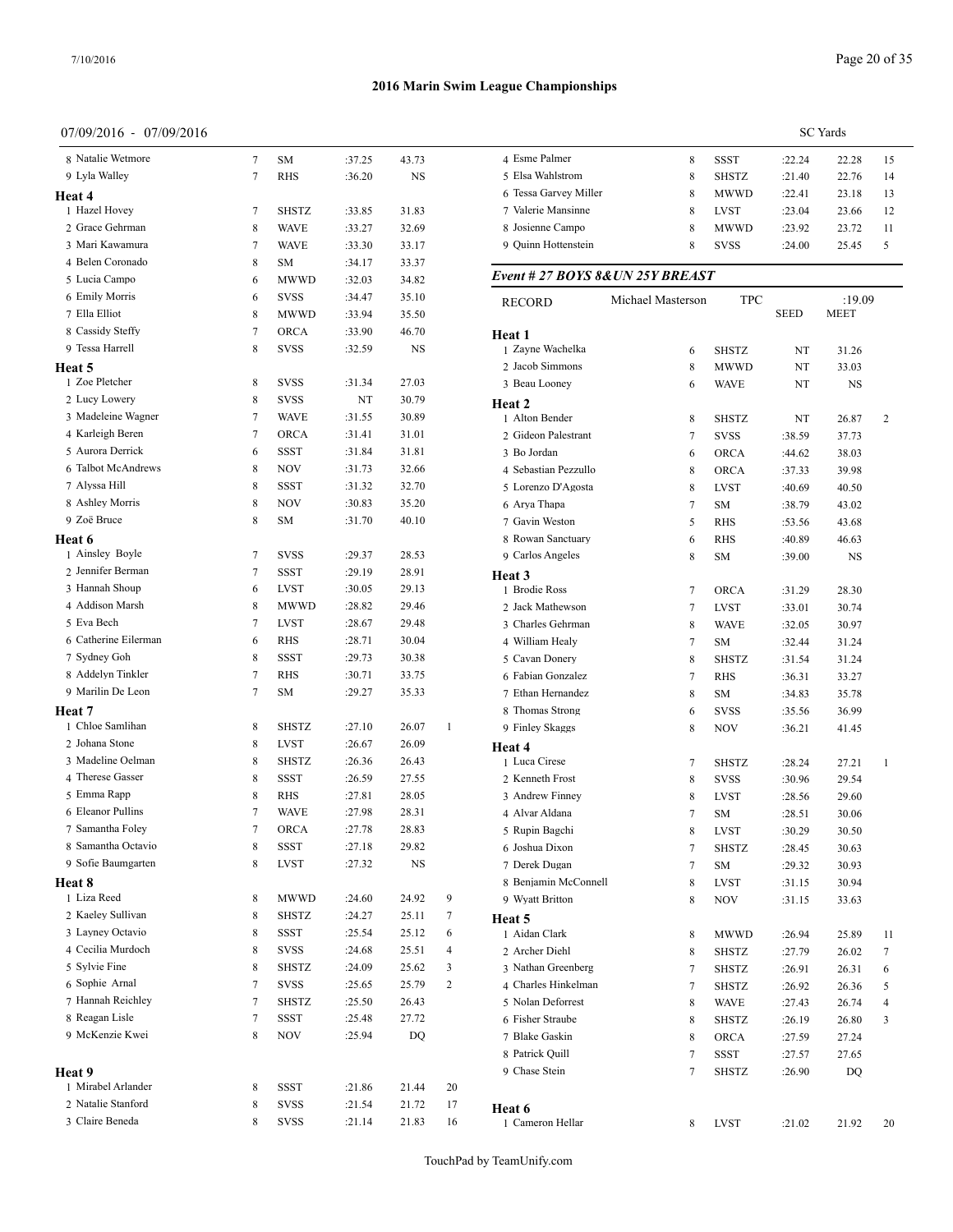## 07/09/2016 - 07/09/2016

| 2 Peyton Egide     |   | RHS          | :20.74 | 23.01 | 17 | 5 Abigail Ca  |
|--------------------|---|--------------|--------|-------|----|---------------|
| 3 Justin Tachiki   |   | <b>SHSTZ</b> | :23.57 | 23.25 | 16 | 6 Maya Bar-   |
| 4 Sean Chamberlin  | 8 | <b>SHSTZ</b> | :24.98 | 25.33 | 15 | 7 Sofia Carli |
| 5 Benjamin Lotosh  |   | <b>ORCA</b>  | :24.39 | 25.40 | 14 | 8 Sofia Wesl  |
| 6 William Sigler   | 8 | <b>SHSTZ</b> | :25.03 | 25.50 | 13 | 9 Isabella Sa |
| 7 Declan Murphy    | 8 | SSST         | :24.92 | 25.66 | 12 |               |
| 8 Evan Oldham      | 8 | <b>WAVE</b>  | :25.64 | 25.96 | 9  | Heat 6        |
| 9 Bradley Stanford | 8 | <b>SVSS</b>  | :25.00 | 27.97 |    | 1 Eloise Cap  |
|                    |   |              |        |       |    |               |

# *Event # 28 GIRLS 9-10 50Y BREAST*

| <b>RECORD</b>         | Halle Morris |    | <b>LVST</b>  |             | :35.37      | 4 Morgan Brew     |
|-----------------------|--------------|----|--------------|-------------|-------------|-------------------|
|                       |              |    |              | <b>SEED</b> | <b>MEET</b> | 5 Natalie Jawors  |
| Heat 1                |              |    |              |             |             | 6 Dempsey Boo     |
| 1 Catalina Aldana     |              | 9  | <b>SM</b>    | 1:17.76     | 1:08.13     | 7 Neeva Gaine     |
| 2 Leah Mathewson      |              | 9  | <b>LVST</b>  | 1:16.08     | 1:10.96     | 8 Nina Bonte      |
| 3 Sadie Jordan        |              | 9  | ORCA         | 1:13.45     | 1:16.19     | 9 Kailey Sulliva  |
| 4 Isabella Rodriguez  |              | 10 | <b>SM</b>    | 1:28.83     | 1:18.75     | Heat 7            |
| 5 Yasmin Altoe        |              | 9  | <b>LVST</b>  | NT          | DQ          | 1 Farah Loll      |
| 6 Sahasra Kalluri     |              | 9  | <b>LVST</b>  | 1:35.84     | DQ          | 2 Lucy Fredrick   |
| 7 Xophia Cabello      |              | 9  | <b>SM</b>    | 1:25.90     | DQ          | 3 Annabelle Gu    |
| 8 McAllister Horn     |              | 9  | <b>WAVE</b>  | NT          | DQ          | 4 Piper Kelly     |
| 9 Jenifer West        |              | 9  | <b>NOV</b>   | 1:32.55     | DO          | 5 Tia Blok        |
| Heat 2                |              |    |              |             |             | 6 Emilee Rosen:   |
| 1 Olivia Hatch        |              | 9  | <b>NOV</b>   | 1:06.45     | 56.85       | 7 Keely Everage   |
| 2 Madeline Eaton      |              | 10 | <b>WAVE</b>  | 1:09.11     | 1:03.02     | 8 Taylor Renfre   |
| 3 Lucienne Hight      |              | 9  | <b>WAVE</b>  | 1:06.70     | 1:06.27     | 9 Reese Murphy    |
| 4 Lilah Stevens       |              | 9  | SΜ           | 1:06.97     | 1:09.35     | Heat 8            |
| 5 Gabriella Ginocchio |              | 9  | <b>RHS</b>   | 1:05.24     | 1:09.57     | 1 Madelyn Merg    |
| 6 Tia Asleim          |              | 9  | ORCA         | 1:08.78     | 1:10.10     | 2 Kaylei Westor   |
| 7 Rory Kearns         |              | 9  | <b>MWWD</b>  | 1:10.47     | 1:13.16     | 3 Lauren Widdi    |
| 8 Isabella Babb       |              | 9  | <b>WAVE</b>  | 1:05.67     | DQ          | 4 Emma Slaugh     |
| 9 Alexis Paras        |              | 9  | <b>SSST</b>  | 1:05.01     | DO          | 5 Manisha Murt    |
| <b>Heat 3</b>         |              |    |              |             |             | 6 Nola Palestrar  |
| 1 Emma Gonthier       |              | 9  | <b>SVSS</b>  | 1:02.74     | 55.32       | 7 Makena Quino    |
| 2 Avery Allen         |              | 9  | <b>NOV</b>   | 1:01.54     | 57.97       | 8 Jasmin Desrui   |
| 3 Kate Gifford        |              | 9  | <b>MWWD</b>  | 1:01.82     | 1:01.55     | 9 Olivia Dugan    |
| 4 Molly Goldstein     |              | 9  | <b>WAVE</b>  | 1:01.51     | 1:02.35     | Heat 9            |
| 5 Lauren Cervantez    |              | 9  | <b>NOV</b>   | 1:04.77     | 1:03.89     | 1 Madeline Alst   |
| 6 Scarlett Maguire    |              | 9  | <b>MWWD</b>  | 1:02.40     | 1:07.20     | 2 Lillianna Dell' |
| 7 Madeleine Jensen    |              | 9  | <b>SM</b>    | 1:04.45     | DQ          | 3 Gloria Weinre   |
| 8 Juliette Douglass   |              | 9  | <b>SM</b>    | 1:04.09     | DQ          | 4 Alexandra Ste   |
| 9 Gissel Esteban      |              | 9  | <b>ORCA</b>  | 1:04.67     | DQ          | 5 Maggie Pitts    |
| Heat 4                |              |    |              |             |             | 6 Celestina Gon   |
| 1 Dakota Smith        |              | 10 | MWWD         | :57.61      | 52.25       | 7 Sloane Carey    |
| 2 Jade Rosenberg      |              | 10 | SSST         | :58.08      | 55.55       | 8 Violet Kirby    |
| 3 Cayman Stein        |              | 10 | SΜ           | :58.11      | 59.31       | 9 Arianna Krieg   |
| 4 Laurel Buffum       |              | 10 | <b>ORCA</b>  | :59.74      | 59.59       | Heat 10           |
| 5 Charlotte Lacy      |              | 9  | <b>WAVE</b>  | :58.45      | 1:00.38     | 1 Isabella Micci  |
| 6 Isabel Ciccarone    |              | 9  | <b>SVSS</b>  | 1:00.54     | 1:01.89     | 2 Ariel Resende   |
| 7 Eva Marne           |              | 9  | <b>SHSTZ</b> | 1:00.91     | 1:03.55     | 3 Madison Smit    |
| 8 Sara Rice           |              | 10 | <b>SHSTZ</b> | :57.64      | DO          | 4 Keira Squires   |
| 9 Emily Cash          |              | 9  | <b>SSST</b>  | :59.21      | <b>NS</b>   | 5 Francesca San   |
| Heat 5                |              |    |              |             |             | 6 Cate Logan      |
| 1 Lindsey Ross        |              | 10 | <b>RHS</b>   | :55.39      | 54.04       | 7 Avery Hinkelr   |
| 2 Mina Swaim          |              | 10 | <b>SHSTZ</b> | :55.61      | 54.29       | 8 Avery Marne     |
| 3 Allison Milani      |              | 9  | <b>RHS</b>   | :55.56      | 54.68       | 9 Anna Harrell    |
| 4 Sasha Lilien        |              | 9  | <b>SVSS</b>  | :56.09      | 54.69       |                   |

|                        |    |              |        | <b>SC</b> Yards |
|------------------------|----|--------------|--------|-----------------|
| 5 Abigail Call         | 10 | WAVE         | :56.21 | 55.21           |
| 6 Maya Bar-Cohen       | 9  | <b>SHSTZ</b> | :56.17 | 57.20           |
| 7 Sofia Carlin         | 10 | SSST         | :56.48 | 57.38           |
| 8 Sofia Wesley         | 9  | WAVE         | :55.34 | 57.60           |
| 9 Isabella Salvador    | 9  | MWWD         | :56.92 | 1:01.78         |
| Heat 6                 |    |              |        |                 |
| 1 Eloise Capelle       | 10 | SΜ           | :54.77 | 52.46           |
| 2 Jane Adams           | 10 | SHSTZ        | :55.09 | 54.00           |
| 3 Isabella Wagner      | 9  | <b>WAVE</b>  | :53.84 | 54.38           |
| 4 Morgan Brew          | 9  | <b>NOV</b>   | :54.99 | 54.85           |
| 5 Natalie Jaworski     | 9  | <b>ORCA</b>  | :54.05 | 56.25           |
| 6 Dempsey Boone        | 9  | <b>SHSTZ</b> | :54.63 | DQ              |
| 7 Neeva Gaine          | 9  | SM           | :54.72 | DQ              |
| 8 Nina Bonte           | 9  | WAVE         | :55.28 | NS              |
| 9 Kailey Sullivan      | 10 | ORCA         | :55.15 | NS              |
| Heat 7                 |    |              |        |                 |
| 1 Farah Loll           | 10 | SHSTZ        | :53.35 | 51.00           |
| 2 Lucy Fredrickson     | 9  | SHSTZ        | :53.33 | 53.73           |
| 3 Annabelle Gulash     | 9  | <b>SVSS</b>  | :53.64 | 54.29           |
| 4 Piper Kelly          | 9  | SHSTZ        | :53.74 | 54.56           |
| 5 Tia Blok             | 10 | <b>RHS</b>   | :53.66 | 54.65           |
| 6 Emilee Rosenstein    | 10 | <b>MWWD</b>  | :53.62 | 55.08           |
| 7 Keely Everage        | 9  | SSST         | :53.84 | 57.68           |
| 8 Taylor Renfrew       | 10 | SHSTZ        | :53.79 | DQ              |
| 9 Reese Murphy         | 9  | SVSS         | :53.65 | NS              |
| <b>Heat 8</b>          |    |              |        |                 |
| 1 Madelyn Mergenthaler | 9  | <b>SHSTZ</b> | :51.52 | 49.89           |
| 2 Kaylei Weston        | 10 | RHS          | :53.05 | 50.70           |
| 3 Lauren Widdifield    | 10 | SSST         | :52.55 | 52.37           |
| 4 Emma Slaught         | 9  | WAVE         | :52.22 | 52.54           |
| 5 Manisha Murthy       | 10 | MWWD         | :53.08 | 53.04           |
| 6 Nola Palestrant      | 9  | <b>SVSS</b>  | :52.12 | 53.17           |
| 7 Makena Quinones      | 9  | SHSTZ        | :52.53 | 53.32           |
| 8 Jasmin Desruisseau   | 10 | <b>SHSTZ</b> | :52.29 | 53.61           |
| 9 Olivia Dugan         | 9  | SΜ           | :53.01 | 53.64           |
| Heat 9                 |    |              |        |                 |
| 1 Madeline Alsterlind  | 10 | SHSTZ        | :50.88 | 49.84           |
| 2 Lillianna Dell'Orto  | 9  | WAVE         | :51.49 | 51.71           |
| 3 Gloria Weinreb       | 10 | SSST         | :50.80 | 51.73           |
| 4 Alexandra Stein      | 10 | SHSTZ        | :50.73 | 52.19           |
| 5 Maggie Pitts         | 9  | <b>WAVE</b>  | :50.74 | 53.08           |
| 6 Celestina Gonzales   | 9  | <b>RHS</b>   | :51.10 | 54.76           |
| 7 Sloane Carey         | 9  | ORCA         | :50.57 | DQ              |
| 8 Violet Kirby         | 10 | SSST         | :50.79 | NS              |
| 9 Arianna Krieger      | 9  | SSST         | :50.85 | NS              |
| Heat 10                |    |              |        |                 |
| 1 Isabella Miccio      | 10 | <b>SVSS</b>  | :49.04 | 48.30           |
| 2 Ariel Resende        | 9  | MWWD         | :50.05 | 48.62           |
| 3 Madison Smith        | 10 | SSST         | :50.02 | 48.96           |
| 4 Keira Squires        | 9  | <b>RHS</b>   | :49.03 | 49.70           |
| 5 Francesca San Diego  | 10 | SΜ           | :49.92 | 50.79           |
| 6 Cate Logan           | 10 | SHSTZ        | :49.71 | 50.96           |
| 7 Avery Hinkelman      | 9  | SHSTZ        | :49.47 | 51.27           |
| 8 Avery Marne          | 9  | SHSTZ        | :50.54 | 51.45           |
| 9 Anna Harrell         | 10 | SVSS         | :49.54 | NS              |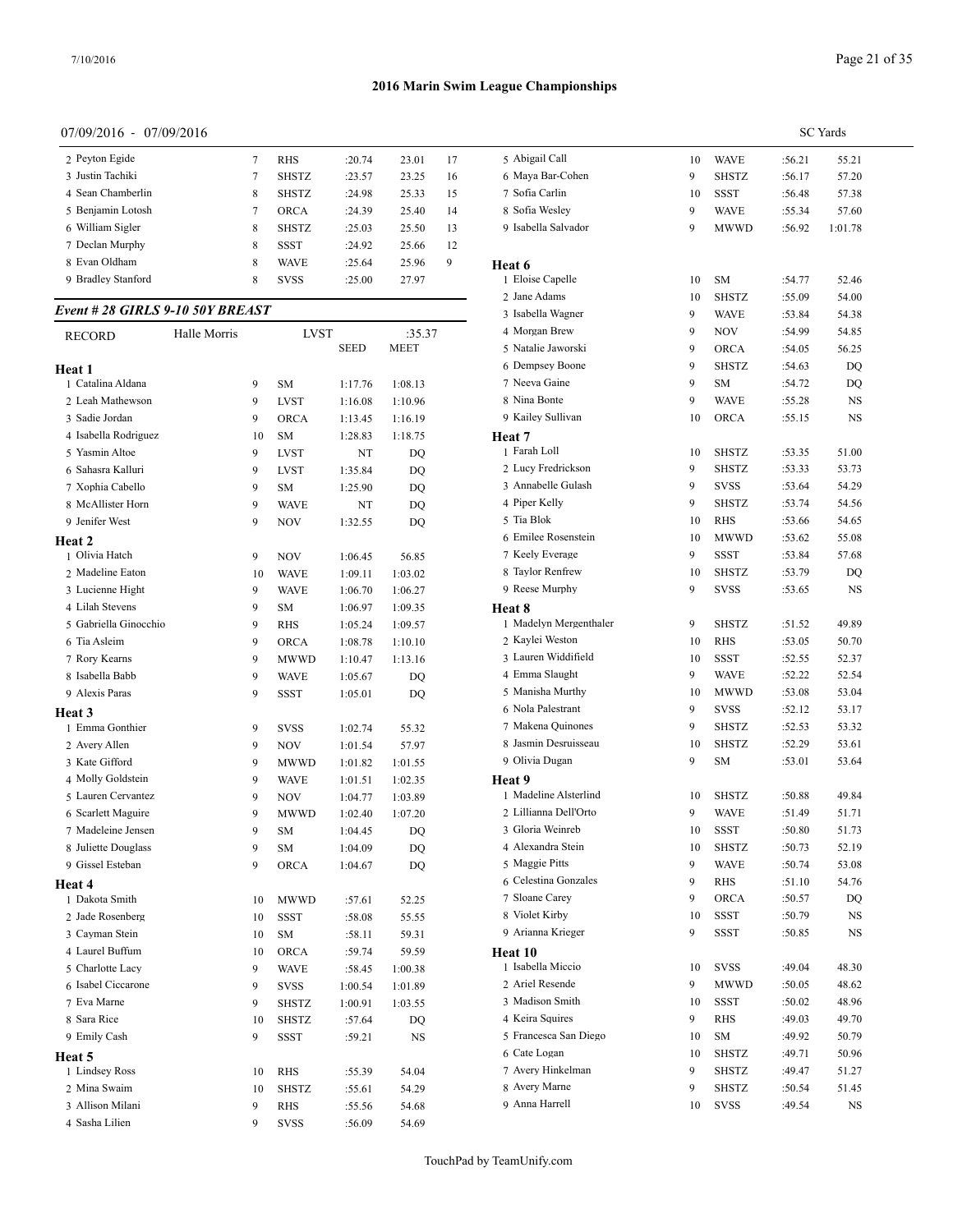SC Yards

| Heat 11                         |                  |              |             |                       |                | 3 Max Pyfer        |
|---------------------------------|------------------|--------------|-------------|-----------------------|----------------|--------------------|
| 1 Jessa Dunn                    | 9                | <b>ORCA</b>  | :48.87      | 46.40                 |                | 4 Coen Rivera      |
| 2 Tessa Miller                  | 9                | <b>SHSTZ</b> | :48.94      | 48.33                 |                | 5 Colin Judson     |
| 3 Amanda Ross                   | 10               | <b>NOV</b>   | :48.18      | 48.42                 |                | 6 Fazzatti Deleon  |
| 4 Krittinee Thomson             | 10               | <b>NOV</b>   | :47.59      | 48.98                 |                | 7 Nash Winslow     |
| 5 Allegra Di Carpegna           | 9                | <b>SHSTZ</b> | :48.95      | 48.99                 |                | 8 Nihal Dulai      |
| 6 Delaney Fair                  | 10               | <b>SHSTZ</b> | :48.59      | 49.03                 |                | 9 William Sullivan |
| 7 Sophia Britt                  | 9                | <b>SHSTZ</b> | :48.08      | 49.59                 |                | Heat <sub>3</sub>  |
| 8 Ellery Barnes                 | 9                | <b>SSST</b>  | :48.58      | 49.91                 |                | 1 Lucas Silva      |
| 9 Tayleigh Birkie               | 10               | <b>SHSTZ</b> | :48.97      | 51.20                 |                | 2 Kieran Green     |
| Heat 12                         |                  |              |             |                       |                | 3 Dylan McDermott  |
| 1 Claire Lawson                 | 9                | <b>SVSS</b>  | :46.59      | 45.84                 | $\overline{4}$ | 4 Dominic Scafani  |
| 2 Isobel Samlihan               | 10               | <b>SHSTZ</b> | :47.32      | 45.99                 | $\mathbf{1}$   | 5 Cooper McCollum  |
| 3 Samantha Gerner               | 10               | <b>SHSTZ</b> | :46.09      | 46.19                 |                | 6 Jack Podbov      |
| 4 Olivia Anderson               | 10               | <b>ORCA</b>  | :46.95      | 46.92                 |                | 7 Kenin Davis      |
| 5 Fiona Mahl                    | 9                | <b>SHSTZ</b> | :47.31      | 48.46                 |                | 8 Kai Bachtiger    |
| 6 Addie Perry                   | 10               | <b>SM</b>    | :47.49      | 48.49                 |                | 9 Milo Feegel      |
| 7 Julia St John                 | 9                | <b>WAVE</b>  | :46.74      | 48.73                 |                | Heat 4             |
| 8 Annesley Krawitt              | 10               | <b>WAVE</b>  | :46.77      | 50.04                 |                | 1 Oliver Shore     |
| 9 Tess Waddy                    | 10               | <b>MWWD</b>  | :46.98      | 50.13                 |                | 2 Marcus Proksch   |
| Heat 13                         |                  |              |             |                       |                | 3 Patrick Knopf    |
| 1 Eleanor Hayse                 | 10               | <b>NOV</b>   | :43.74      | 44.28                 | $\tau$         | 4 Brendan Kennedy  |
| 2 Sara Jordan                   | 9                | <b>WAVE</b>  | :45.78      | 44.48                 | 6              | 5 Kieran Sanctuary |
| 3 Anya Frey                     | 9                | <b>SHSTZ</b> | :45.38      | 44.87                 | 5              | 6 Alvan Liang      |
| 4 Gabriella Reichley            | 9                | <b>SHSTZ</b> | :44.45      | 45.89                 | 3              | 7 Sassan Javaheri  |
| 5 Aoife Raitt                   | 10               | <b>SSST</b>  | :44.28      | 45.95                 | $\overline{c}$ | 8 Andrew Halsing   |
| 6 Sawyer Barta                  | 10               | <b>SVSS</b>  | :46.08      | 46.03                 |                | 9 Griffin Cooper   |
| 7 Chelsea Reyes                 | 9                | <b>NOV</b>   | :45.33      | 46.79                 |                | Heat 5             |
| 8 Ashley Fine                   | 10               | <b>SHSTZ</b> | :45.46      | 46.85                 |                | 1 Shane Britton    |
| 9 Ava Jorgensen                 | 10               | <b>MWWD</b>  | :44.48      | 47.27                 |                | 2 Karsten Hakes    |
| Heat 14                         |                  |              |             |                       |                | 3 Elijah Boone     |
| 1 Catherine Fahrner             | 10               | <b>ORCA</b>  | :39.45      | 39.77                 | 20             | 4 Soren Jessen     |
| 2 Adella Frender                | 10               | <b>WAVE</b>  | :39.32      | 40.30                 | 17             | 5 Cole Simon       |
| 3 Loretta Hovey                 | 10               | <b>SHSTZ</b> | :41.39      | 40.94                 | 16             | 6 Anton Bogak      |
| 4 Lily Pashman                  | 10               | <b>SVSS</b>  | :41.55      | 42.07                 | 15             | 7 Sammy Spence     |
| 5 Danielle Padillo              | 10               | <b>NOV</b>   | :41.81      | 42.13                 | 14             | 8 Magnus Hodge     |
| 6 Skyler Barnes                 | 10               | <b>SVSS</b>  | :42.29      | 42.27                 | 13             | 9 John McConneloug |
| 7 Eleanor Octavio               | 10               | <b>SSST</b>  | :41.85      | 42.28                 | 12             | Heat 6             |
| 8 Ingrid Wahlstrom              | 10               | <b>SHSTZ</b> | :42.55      | 42.30                 | 11             | 1 Charles Harges   |
| 9 Sylvie May                    | 10               | <b>SSST</b>  | :42.12      | 43.90                 | 9              | 2 Nick Hamilton    |
|                                 |                  |              |             |                       |                | 3 Frank Forsman    |
| Event # 29 BOYS 9-10 50Y BREAST |                  |              |             |                       |                | 4 Nathan Kwei      |
|                                 |                  |              |             |                       |                | 5 Justin Suttles   |
| <b>RECORD</b>                   | Zachary McIntyre | <b>NOV</b>   | <b>SEED</b> | :35.23<br><b>MEET</b> |                | 6 Jake Tinkler     |
|                                 |                  |              |             |                       |                | 7 Henry Manning    |
| Heat 1                          |                  |              |             |                       |                |                    |

| Heat 1             |    |              |         |         | 7 Henry Mannir   |
|--------------------|----|--------------|---------|---------|------------------|
| 1 Graham Perkinson | 9  | <b>SHSTZ</b> | NT      | 1:08.80 | 8 Stanislav Corr |
| 2. Oliver Lucchese | 10 | <b>SSST</b>  | 1:19.31 | 1:20.04 | 9 Ian Sharp      |
| 3 Jaiden Suttles   | 9  | <b>RHS</b>   | 1:26.11 | 1:24.50 |                  |
| 4 John Gumba       | 9  | <b>SM</b>    | 1:17.27 | 1:26.10 | Heat 7           |
| 5 Lucas Simmons    | 9  | <b>MWWD</b>  | NT      | 1:27.70 | 1 Haakon Lacy    |
| 6 Mason Weston     | 9  | <b>RHS</b>   | 1:16.61 | DO      | 2 Seth Summers   |
| 7 Sam Spencer      | 9  | <b>NOV</b>   | NT      | DO      | 3 Michael Jarjou |
| 8 Charlie McAuley  | 9  | <b>SSST</b>  | 1:20.43 | DO      | 4 Vaughn Migue   |
|                    |    |              |         |         | 5 Alec Chu       |
| <b>Heat 2</b>      |    |              |         |         | 6 Leo Manwarin   |
| 1 Rowan Baigrie    | 10 | <b>SHSTZ</b> | 1:06.87 | 1:02.84 | 7 Jaden Sher     |
| 2 Si Eon Davis     | 9  | <b>ORCA</b>  | 1:07.24 | 1:05.61 | 8 Jake Goldman   |
|                    |    |              |         |         |                  |

| 3 Max Pyfer             | 9  | SVSS         | 1:06.52 | 1:06.16 |              |
|-------------------------|----|--------------|---------|---------|--------------|
| 4 Coen Rivera           | 9  | ORCA         | 1:11.45 | 1:08.66 |              |
| 5 Colin Judson          | 9  | <b>SSST</b>  | 1:09.56 | 1:10.86 |              |
| 6 Fazzatti Deleon       | 10 | SM           | 1:10.94 | DQ      |              |
| 7 Nash Winslow          | 9  | <b>SHSTZ</b> | 1:06.95 | DQ      |              |
| 8 Nihal Dulai           | 10 | <b>SSST</b>  | 1:08.40 | NS      |              |
| 9 William Sullivan      | 9  | SSST         | 1:04.95 | NS      |              |
| <b>Heat 3</b>           |    |              |         |         |              |
| 1 Lucas Silva           | 10 | SHSTZ        | :59.69  | 57.99   |              |
| 2 Kieran Green          | 10 | SSST         | 1:04.33 | 58.15   |              |
| 3 Dylan McDermott       | 10 | SSST         | 1:01.10 | 1:00.19 |              |
| 4 Dominic Scafani       | 9  | NOV          | 1:00.68 | 1:02.52 |              |
| 5 Cooper McCollum       | 9  | <b>SHSTZ</b> | 1:02.70 | 1:03.60 |              |
| 6 Jack Podboy           | 9  | SHSTZ        | 1:01.90 | DQ      |              |
| 7 Kenin Davis           | 10 | <b>ORCA</b>  | :59.71  | DQ      |              |
| 8 Kai Bachtiger         | 9  | ORCA         | 1:01.68 | DQ      |              |
| 9 Milo Feegel           | 9  | SVSS         | 1:00.21 | DQ      |              |
| Heat 4                  |    |              |         |         |              |
| 1 Oliver Shore          | 9  | SVSS         | :57.60  | 54.91   |              |
| 2 Marcus Proksch        | 10 | RHS          | :57.29  | 57.39   |              |
| 3 Patrick Knopf         | 9  | MWWD         | :58.09  | 57.51   |              |
| 4 Brendan Kennedy       | 9  | ORCA         | :59.32  | 58.38   |              |
| 5 Kieran Sanctuary      | 9  | RHS          | :57.31  | 58.44   |              |
| 6 Alvan Liang           | 9  | <b>NOV</b>   | :58.66  | 58.60   |              |
| 7 Sassan Javaheri       | 9  | SSST         | :58.97  | 59.43   |              |
| 8 Andrew Halsing        | 9  | NOV          | :58.76  | 1:00.45 |              |
| 9 Griffin Cooper        | 10 | SHSTZ        | :58.99  | DQ      |              |
| Heat 5                  |    |              |         |         |              |
| 1 Shane Britton         | 10 | <b>NOV</b>   | :54.69  | 53.75   |              |
| 2 Karsten Hakes         | 10 | SSST         | :56.55  | 54.94   |              |
| 3 Elijah Boone          | 10 | SHSTZ        | :55.67  | 56.23   |              |
| 4 Soren Jessen          | 9  | LVST         | :53.53  | 56.37   |              |
| 5 Cole Simon            | 9  | MWWD         | :55.21  | 56.40   |              |
| 6 Anton Bogak           | 10 | MWWD         | :55.99  | 56.53   |              |
| 7 Sammy Spence          | 9  | <b>SVSS</b>  | :56.12  | 58.62   |              |
| 8 Magnus Hodge          | 9  | ORCA         | :57.10  | 58.72   |              |
| 9 John McConneloug      | 10 | SHSTZ        | :55.21  | DQ      |              |
| Heat 6                  |    |              |         |         |              |
| 1 Charles Harges        | 10 | SHSTZ        | :50.40  | 49.13   | $\mathbf{1}$ |
| 2 Nick Hamilton         | 10 | <b>LVST</b>  | :50.89  | 49.78   |              |
| 3 Frank Forsman         | 10 | <b>SHSTZ</b> | :53.22  | 51.82   |              |
| 4 Nathan Kwei           | 10 | NOV          | :52.49  | 52.40   |              |
| 5 Justin Suttles        | 10 | RHS          | :50.88  | 52.44   |              |
| 6 Jake Tinkler          | 9  | RHS          | :53.27  | 55.62   |              |
| 7 Henry Manning         | 9  | SHSTZ        | :53.04  | 55.83   |              |
| 8 Stanislav Cornwell    | 9  | SHSTZ        | :51.49  | DQ      |              |
| 9 Ian Sharp             | 9  | SHSTZ        | :49.81  | NS      |              |
|                         |    |              |         |         |              |
| Heat 7                  |    |              |         |         |              |
| 1 Haakon Lacy           | 10 | SHSTZ        | :47.78  | 46.50   | 12           |
| 2 Seth Summers          | 10 | WAVE         | :47.92  | 47.15   | 11           |
| 3 Michael Jarjoura      | 10 | <b>NOV</b>   | :47.89  | 47.45   | 9            |
| 4 Vaughn Miguel         | 9  | RHS          | :48.20  | 47.46   | 7            |
| 5 Alec Chu              | 9  | NOV          | :48.07  | 48.16   | 5            |
| 6 Leo Manwaring-Mueller | 10 | MWWD         | :47.57  | 48.67   | 4            |
| 7 Jaden Sher            | 10 | SHSTZ        | :47.71  | 49.68   |              |
| 8 Jake Goldman          | 10 | ${\rm SM}$   | :48.05  | DQ      |              |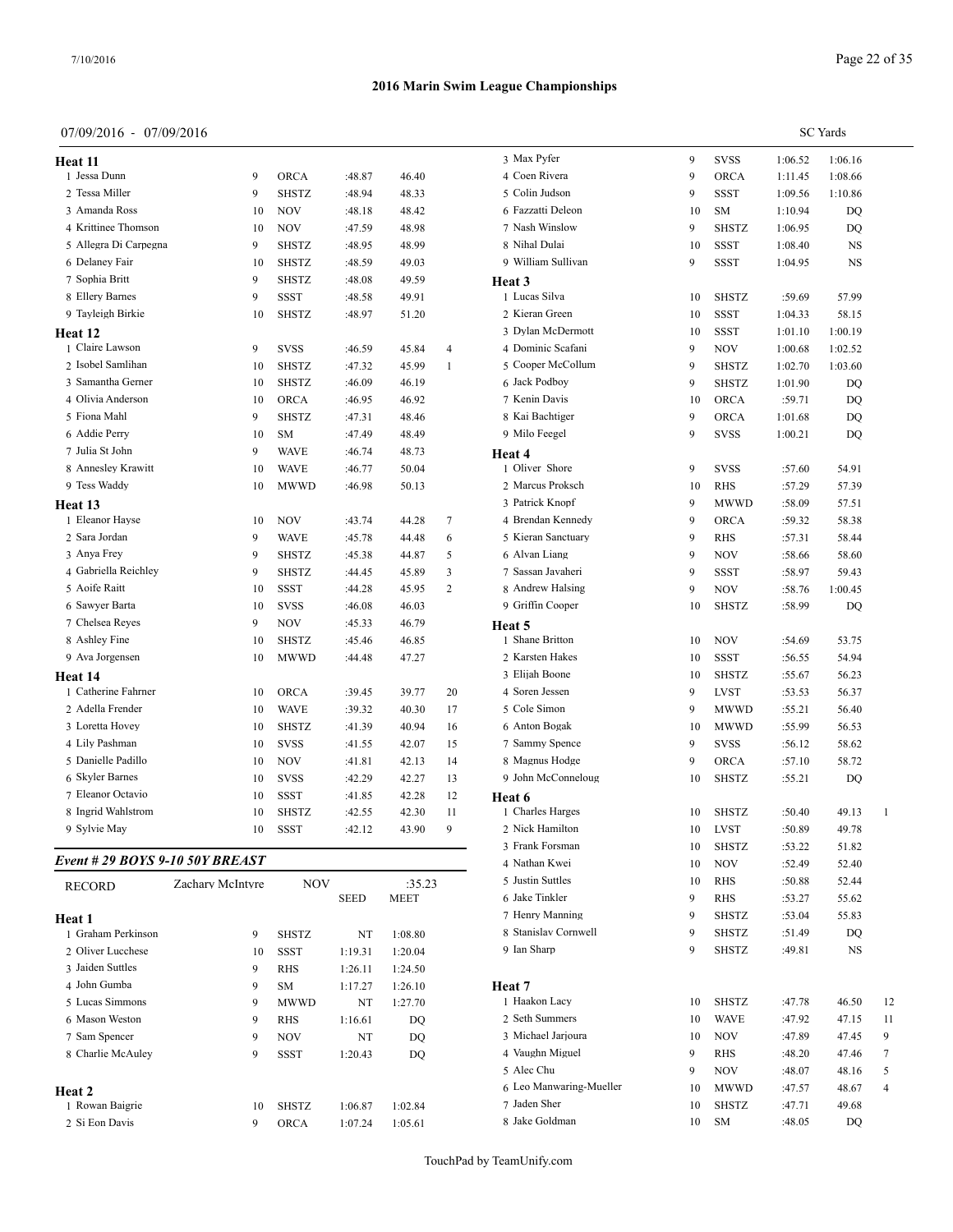## 07/09/2016 - 07/09/2016

| 9 Ouin Concannon | 10 | <b>SSST</b>  | :48.52 | <b>NS</b> |     | 3 Meredith C  |
|------------------|----|--------------|--------|-----------|-----|---------------|
| Heat 8           |    |              |        |           |     | 4 Tawny Stro  |
| 1 David Finney   | 10 | <b>LVST</b>  | :39.04 | 39.88     | 20  | 5 Katherine K |
| 2 Garrett Pardo  | 10 | <b>LVST</b>  | :39.45 | 40.04     | 17  | 6 Lainey War  |
| 3 Max Crock      | 9  | <b>SHSTZ</b> | :42.56 | 42.36     | 16  | 7 Emma Wetı   |
| 4 Joseph Cook    | 10 | <b>RHS</b>   | :43.24 | 43.12     | 15  | 8 Ava Nielser |
| 5 Ayman Wachelka | 9  | <b>SHSTZ</b> | :43.32 | 44.74     | 14  | 9 Alexis Grus |
| 6 Jordan Lisle   | 9  | <b>SSST</b>  | :43.28 | 44.90     | 13  | Heat 6        |
| 7 Colin Bender   | 9  | <b>MWWD</b>  | :46.15 | 47.65     | 6   | 1 Isabel Owe  |
| 8 Alex Olesky    | 9  | <b>SSST</b>  | :43.55 | 48.72     | 2.5 | 2 Lidia Llano |
| 9 Tudor Quinn    | 10 | <b>WAVE</b>  | :46.55 | 48.72     | 2.5 | 3 Noelle Anto |
|                  |    |              |        |           |     |               |

# *Event # 30 GIRLS 11-12 50Y BREAST*

| <b>RECORD</b>         | Halle Morris |    | <b>LVST</b>  |             | :31.51    | 6 Charlotte Buro  |
|-----------------------|--------------|----|--------------|-------------|-----------|-------------------|
|                       |              |    |              | <b>SEED</b> | MEET      | 7 Elle Carrow     |
| Heat 1                |              |    |              |             |           | 8 Arianna Chits   |
| 1 Gabriella Galetti   |              | 11 | <b>ORCA</b>  | :56.24      | 52.26     | 9 Anna Butts      |
| 2 Francis Di Carpegna |              | 11 | <b>SHSTZ</b> | NT          | 52.45     | Heat 7            |
| 3 Giada Reali         |              | 11 | <b>RHS</b>   | :55.66      | 52.63     | 1 Anna Foehr      |
| 4 Yasmine Lofstrom    |              | 11 | <b>SHSTZ</b> | :54.80      | 52.72     | 2 Cameran Ford    |
| 5 Pilar Diaz          |              | 11 | <b>ORCA</b>  | :54.11      | 56.64     | 3 Kylie Johnstor  |
| 6 Naomi Patel         |              | 12 | <b>MWWD</b>  | :56.74      | 57.78     | 4 Gillian Mahl    |
| 7 Jessica West        |              | 11 | NOV          | 1:00.49     | 1:00.66   | 5 Fiona Bihn      |
| Heat 2                |              |    |              |             |           | 6 Katie Fielding  |
| 1 Jessica Kamman      |              | 12 | <b>LVST</b>  | :51.06      | 47.61     | 7 Sophia Rieme    |
| 2 Paula Castillo Hi   |              | 11 | <b>SVSS</b>  | :52.29      | 49.14     | 8 Annie Goldste   |
| 3 Erika Flores        |              | 12 | SM           | :51.46      | 50.76     | 9 Margaux Jean    |
| 4 Hailey Gillespie    |              | 11 | <b>ORCA</b>  | :51.11      | 52.26     | Heat 8            |
| 5 Sinead Donery       |              | 11 | <b>SHSTZ</b> | :52.95      | 53.00     | 1 Sabrina Falk    |
| 6 Scarlett Goh        |              | 11 | SSST         | :52.51      | 53.13     | 2 Jennifer Mille  |
| 7 Katelyn Benson      |              | 12 | <b>MWWD</b>  | :53.87      | 54.29     | 3 Abigail Marci   |
| 8 Michaelanne Cannan  |              | 11 | <b>NOV</b>   | :53.47      | DQ        | 4 Madeleine Uh    |
| 9 Gemma Donaldson     |              | 11 | <b>SHSTZ</b> | :52.86      | NS        | 5 Elizabeth Misl  |
| <b>Heat 3</b>         |              |    |              |             |           | 6 Olivia Rice     |
| 1 Olivia Flake        |              | 11 | <b>SHSTZ</b> | :49.57      | 48.08     | 7 Isabella Kirial |
| 2 Nicole Everage      |              | 11 | <b>SSST</b>  | :49.56      | 48.96     | 8 Emily Lemus     |
| 3 Megan Kennedy       |              | 11 | ORCA         | :49.74      | 49.49     | 9 Grace Bender    |
| 4 Jenna Smock         |              | 12 | <b>WAVE</b>  | :50.01      | 49.74     | Heat 9            |
| 5 Sarah Conway        |              | 12 | <b>MWWD</b>  | :50.26      | 50.33     | 1 Courtney Mar    |
| 6 Abby Brooks         |              | 12 | <b>SSST</b>  | :49.58      | 50.34     | 2 Audrey Nelson   |
| 7 Keira Connolly      |              | 11 | <b>SSST</b>  | :50.30      | 50.71     | 3 Olivia Dow      |
| 8 Lily Hottenstein    |              | 11 | <b>SVSS</b>  | :51.01      | 55.17     | 4 Sonya Urban     |
| 9 Lucille Jaworski    |              | 11 | <b>ORCA</b>  | :50.55      | DQ        | 5 Fiona McDerr    |
| Heat 4                |              |    |              |             |           | 6 Kallen Wank     |
| 1 Grace Whitty        |              | 11 | <b>WAVE</b>  | :47.02      | 46.69     | 7 Abigail Leshe   |
| 2 Emilia Puccinelli   |              | 11 | <b>WAVE</b>  | :48.04      | 47.65     | 8 Molly Young     |
| 3 Chloe Krashanoff    |              | 12 | <b>SHSTZ</b> | :48.96      | 49.04     | 9 Sarah William   |
| 4 Cristina Diaz       |              | 11 | SM           | :47.72      | 49.56     |                   |
| 5 Maddie Redmond      |              | 12 | <b>WAVE</b>  | :48.70      | 49.81     | Heat 10           |
| 6 Marina Stevens      |              | 11 | <b>SM</b>    | :49.42      | 50.18     | 1 Anna Plante     |
| 7 Sofia Weinstein     |              | 12 | MWWD         | :48.34      | 50.46     | 2 Jane Cornwell   |
| 8 Francesca Britt     |              | 11 | <b>SHSTZ</b> | :48.48      | 52.35     | 3 Hailey Moll     |
| 9 Nicole Murray       |              | 11 | <b>MWWD</b>  | :47.24      | <b>NS</b> | 4 Abigail Grace   |
|                       |              |    |              |             |           | 5 Isabella Uhlho  |
| Heat 5                |              |    |              |             |           | 6 Payton Juarez   |
| 1 Kaya Williamson     |              | 12 | <b>MWWD</b>  | :46.03      | 44.44     | 7 Charlotte Defo  |
| 2 Bridget Boyle       |              | 12 | <b>MWWD</b>  | :45.69      | 44.63     | 8 Hannah Slaug    |
|                       |              |    |              |             |           |                   |

|                              |    |              | <b>SC</b> Yards |       |              |
|------------------------------|----|--------------|-----------------|-------|--------------|
| 3 Meredith Case              | 12 | MWWD         | :45.80          | 46.03 |              |
| 4 Tawny Strotz               | 11 | SSST         | :46.16          | 46.19 |              |
| 5 Katherine Kurth            | 12 | LVST         | :46.82          | 47.07 |              |
| 6 Lainey Wank                | 11 | WAVE         | :46.00          | 47.55 |              |
| 7 Emma Wetmore               | 11 | SМ           | :45.54          | 48.21 |              |
| 8 Ava Nielsen                | 11 | <b>NOV</b>   | :46.76          | 49.60 |              |
| 9 Alexis Grusby              | 12 | NOV          | :46.59          | 49.70 |              |
| Heat 6                       |    |              |                 |       |              |
| 1 Isabel Owens               | 11 | <b>RHS</b>   | :44.86          | 43.13 |              |
| 2 Lidia Llanos               | 12 | <b>MWWD</b>  | :44.34          | 43.85 |              |
| 3 Noelle Antongiovanni       | 11 | <b>RHS</b>   | :45.50          | 44.48 |              |
| 4 Brooke Oswald              | 11 | SHSTZ        | :44.36          | 44.97 |              |
| 5 Gianna Scafani             | 11 | NOV          | :45.17          | 45.41 |              |
| 6 Charlotte Burch            | 11 | SHSTZ        | :44.69          | 45.99 |              |
| 7 Elle Carrow                | 11 | <b>NOV</b>   | :44.93          | 46.49 |              |
| 8 Arianna Chitsaz            | 12 | SVSS         | :45.39          | NS    |              |
| 9 Anna Butts                 | 12 | MWWD         | :44.77          | NS    |              |
| Heat 7                       |    |              |                 |       |              |
| 1 Anna Foehr                 | 12 | MWWD         | :43.77          | 42.65 |              |
| 2 Cameran Ford               | 12 | SVSS         | :43.10          | 42.86 |              |
| 3 Kylie Johnstone            | 11 | SSST         | :42.98          | 42.99 |              |
| 4 Gillian Mahl               | 11 | <b>SHSTZ</b> | :42.89          | 43.17 |              |
| 5 Fiona Bihn                 | 11 | SHSTZ        | :43.13          | 43.25 |              |
| 6 Katie Fielding             | 12 | WAVE         | :44.13          | 44.27 |              |
| 7 Sophia Riemer              | 12 | SHSTZ        | :44.29          | 44.67 |              |
| 8 Annie Goldstein            | 11 | WAVE         | :44.12          | 45.25 |              |
| 9 Margaux Jeanmonod          | 12 | SSST         | :44.34          | 47.01 |              |
| Heat 8                       |    |              |                 |       |              |
| 1 Sabrina Falk               | 12 | ORCA         | :42.12          | 41.04 |              |
| 2 Jennifer Miller            | 12 | LVST         | :42.50          | 41.56 |              |
| 3 Abigail Marciniak          | 11 | SSST         | :42.29          | 42.10 |              |
| 4 Madeleine Uhlhorn-Thornton | 11 | SSST         | :41.90          | 42.27 |              |
| 5 Elizabeth Mishalko         | 11 | SVSS         | :41.99          | 42.71 |              |
| 6 Olivia Rice                | 12 | SHSTZ        | :42.41          | 42.96 |              |
| 7 Isabella Kiriakis          | 11 | SVSS         | :42.83          | 43.46 |              |
| 8 Emily Lemus                | 12 | WAVE         | :42.27          | 43.47 |              |
| 9 Grace Bender               | 12 | MWWD         | :41.98          | NS    |              |
| Heat 9                       |    |              |                 |       |              |
| 1 Courtney Mar               | 12 | <b>SHSTZ</b> | :39.88          | 39.80 | 2            |
| 2 Audrey Nelson              | 12 | MWWD         | :40.10          | 40.77 |              |
| 3 Olivia Dow                 | 12 | SHSTZ        | :41.42          | 41.21 |              |
| 4 Sonya Urban                | 12 | NOV          | :40.73          | 41.33 |              |
| 5 Fiona McDermott            | 12 | SSST         | :41.88          | 41.77 |              |
| 6 Kallen Wank                | 11 | WAVE         | :40.80          | 42.23 |              |
| 7 Abigail Lesher             | 12 | SVSS         | :40.53          | 42.66 |              |
| 8 Molly Young                | 11 | MWWD         | :41.04          | 42.71 |              |
| 9 Sarah Williams             | 12 | SM           | :40.95          | DQ    |              |
|                              |    |              |                 |       |              |
| Heat 10                      |    |              |                 |       |              |
| 1 Anna Plante                | 12 | SSST         | :37.59          | 37.26 | 7            |
| 2 Jane Cornwell              | 11 | SHSTZ        | :38.06          | 38.94 | 6            |
| 3 Hailey Moll                | 11 | SSST         | :38.78          | 38.97 | 5            |
| 4 Abigail Grace              | 11 | SVSS         | :39.62          | 39.12 | 4            |
| 5 Isabella Uhlhorn-Thornton  | 11 | SSST         | :38.20          | 39.35 | 3            |
| 6 Payton Juarez              | 12 | MWWD         | :39.33          | 40.18 | $\mathbf{1}$ |
| 7 Charlotte Deforrest        | 12 | WAVE         | :39.67          | 40.38 |              |
| 8 Hannah Slaught             | 11 | WAVE         | :38.98          | 40.81 |              |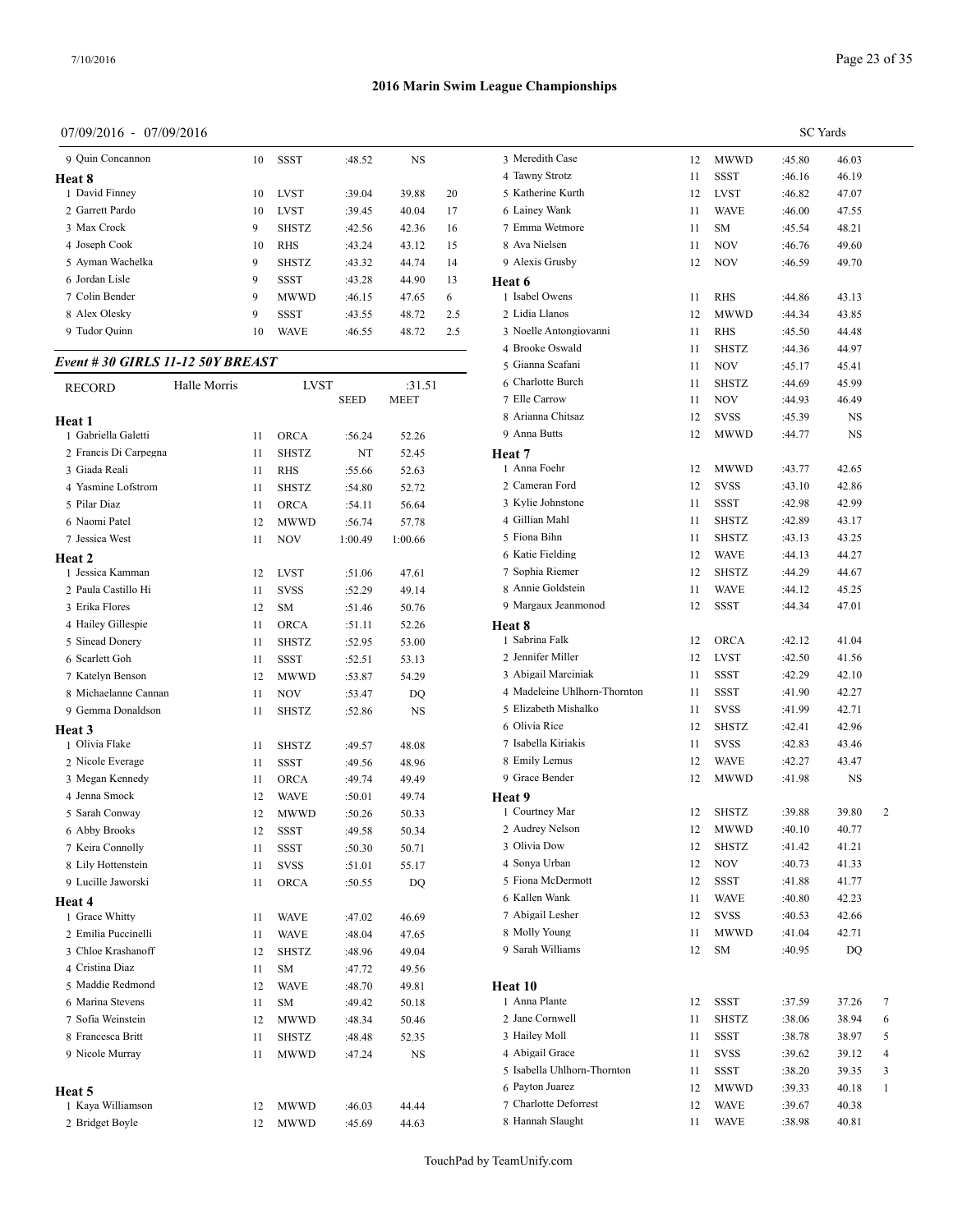## 07/09/2016 - 07/09/2016

| 9 Avery Emison      | 12 | <b>SVSS</b>  | :39.25 | NS.   |    | 5 Jee Davis   |
|---------------------|----|--------------|--------|-------|----|---------------|
| Heat 11             |    |              |        |       |    | 6 Jasper Hod  |
| 1 Elizabeth Chatard | 12 | <b>SHSTZ</b> | :31.97 | 32.98 | 20 | 7 Luke Feego  |
| 2 Holly Tarantino   | 11 | <b>SHSTZ</b> | :34.54 | 33.30 | 17 | 8 Frederick Q |
| 3 Isabelle Grace    | 12 | <b>SVSS</b>  | :33.63 | 34.27 | 16 | 9 Luke Stick  |
| 4 Madeline Folkers  | 12 | <b>SHSTZ</b> | :34.73 | 34.75 | 15 | Heat 6        |
| 5 Reese Dahlgren    | 12 | SSST         | :36.76 | 35.67 | 14 | 1 Nate Wolfd  |
| 6 Rosie Lucchesi    | 11 | <b>MWWD</b>  | :36.15 | 35.70 | 13 | 2 Jacob Dixo  |
| 7 Amira Wachelka    | 11 | <b>SHSTZ</b> | :36.28 | 35.97 | 12 | 3 James Gray  |
| 8 Thalia Yamini     | 11 | <b>ORCA</b>  | :36.02 | 36.97 | 11 | 4 Tristan Rat |
| 9 Emma Sampson      | 12 | <b>SHSTZ</b> | :37.00 | 37.17 | 9  | 5 Andrew Br   |
|                     |    |              |        |       |    |               |

## *Event # 31 BOYS 11-12 50Y BREAST*

| RECORD              | Nathan Luis |    | RHS          |             | :31.20      | 8 Dexter Lama    |  |
|---------------------|-------------|----|--------------|-------------|-------------|------------------|--|
|                     |             |    |              | <b>SEED</b> | <b>MEET</b> | 9 Jack Spence    |  |
| Heat 1              |             |    |              |             |             | Heat 7           |  |
| 1 Charlie Kingman   |             | 11 | SSST         | NT          | 53.88       | 1 Kylar Flynn    |  |
| 2 Oliver Cooper     |             | 12 | <b>SHSTZ</b> | 1:28.36     | 1:39.14     | 2 Merrik Jasko   |  |
| 3 Jack Healy        |             | 12 | <b>SM</b>    | NT          | DO          | 3 Nicholas Lafa  |  |
| 4 Jack Carey        |             | 11 | ORCA         | :58.42      | NS          | 4 Garrett Goldb  |  |
| 5 Emerson Coskey    |             | 11 | <b>LVST</b>  | :59.44      | NS          | 5 Robert Placak  |  |
| Heat 2              |             |    |              |             |             | 6 Sam Rhinehar   |  |
| 1 Miles Urban       |             | 11 | SM           | :54.29      | 51.91       | 7 Sean Padillo   |  |
| 2 Wesley Bartling   |             | 11 | <b>MWWD</b>  | :52.86      | 52.61       | 8 Hayden Corde   |  |
| 3 Owen Bourdages    |             | 12 | SSST         | :52.85      | 52.70       | 9 Dexter Waten   |  |
| 4 Flynn Baigrie     |             | 11 | SHSTZ        | :53.30      | 53.09       |                  |  |
| 5 Eric Sunshine     |             | 12 | <b>WAVE</b>  | :53.08      | 55.12       | Event # 32 GII   |  |
| 6 Eric Tavenner     |             | 11 | NOV          | :56.84      | 55.22       | <b>RECORD</b>    |  |
| 7 William Baker     |             | 11 | <b>SHSTZ</b> | :58.17      | 1:01.70     |                  |  |
| 8 Kevin Snaith      |             | 11 | <b>SM</b>    | :53.41      | DO          | Heat 1           |  |
| 9 Joshua Danziger   |             | 11 | RHS          | :56.48      | NS          | 1 Hannah Becke   |  |
| Heat 3              |             |    |              |             |             | 2 Emma Kraus     |  |
| 1 Max Gutierrez     |             | 11 | MWWD         | :49.66      | 47.77       | 3 Amelie Benici  |  |
| 2 Teymur Fatullayev |             | 11 | <b>WAVE</b>  | :49.18      | 48.19       | 4 Phoebe Greath  |  |
| 3 George Charles    |             | 11 | <b>SHSTZ</b> | :48.56      | 48.29       | Heat 2           |  |
| 4 Alex Cruz         |             | 11 | <b>SM</b>    | : 51.12     | 48.66       | 1 Stasia Winslov |  |
| 5 Cooper Burdick    |             | 11 | SM           | :49.74      | 50.53       | 2 Skye Stewart   |  |
| 6 Duncan Stilson    |             | 12 | <b>LVST</b>  | :52.46      | 52.04       | 3 Julia Smith    |  |
| 7 Jack Spencer      |             | 12 | NOV          | :51.31      | 52.13       | 4 Olivia Shaver  |  |
| 8 Ethan Hatch       |             | 11 | <b>NOV</b>   | :51.11      | 54.05       | 5 Genevieve Zar  |  |
| 9 Jackson Goodrich  |             | 11 | <b>RHS</b>   | :52.41      | 54.62       | 6 Annika Jorger  |  |
| <b>Heat 4</b>       |             |    |              |             |             | 7 Alexia Garcia  |  |
| 1 Paul Holmberg     |             | 11 | SHSTZ        | :44.58      | 42.47       | Heat 3           |  |
| 2 Jasper Bankhead   |             | 12 | MWWD         | :45.68      | 43.58       | 1 Chloe Jeanmo   |  |
| 3 Joshua Goldstein  |             | 12 | <b>SVSS</b>  | :45.03      | 45.38       | 2 Monika Platek  |  |
| 4 Benjamin Shafer   |             | 12 | <b>MWWD</b>  | :45.92      | 46.05       | 3 Sara Karkal    |  |
| 5 Nicolas MacDonald |             | 11 | <b>SSST</b>  | :46.54      | 46.86       | 4 Aisling Cassic |  |
| 6 Elliot Gelbach    |             | 12 | <b>SVSS</b>  | :48.54      | 48.34       | 5 Camila Alfons  |  |
| 7 Sean Pelle        |             | 12 | MWWD         | :46.68      | 48.47       | 6 Anna Marrins   |  |
| 8 Ireland Cannan    |             | 12 | NOV          | :45.18      | NS          | 7 Amy Jordan     |  |
| 9 Tucker Briggs     |             | 11 | <b>SHSTZ</b> | :46.19      | NS          | 8 Mei Thomas     |  |
|                     |             |    |              |             |             | 9 Skylar Strotz  |  |
| Heat 5              |             |    |              |             |             |                  |  |
| 1 Jeremy Tachiki    |             | 11 | SHSTZ        | :43.30      | 41.63       | 3<br>Heat 4      |  |
| 2 MacGregor Berry   |             | 11 | <b>SHSTZ</b> | :44.44      | 42.36       | 1 Siena Berry    |  |
| 3 Mark Shen         |             | 11 | <b>NOV</b>   | :44.56      | 43.18       | 2 Rachel Jordan  |  |
| 4 Will Burch        |             | 11 | <b>SHSTZ</b> | :43.52      | 43.31       | 3 Sidney Stalie  |  |

|                       | <b>SC</b> Yards |              |        |       |                |  |  |  |
|-----------------------|-----------------|--------------|--------|-------|----------------|--|--|--|
| 5 Jee Davis           | 11              | <b>ORCA</b>  | :44.12 | 43.71 |                |  |  |  |
| 6 Jasper Hodge        | 11              | <b>ORCA</b>  | :43.35 | 43.78 |                |  |  |  |
| 7 Luke Feegel         | 12              | <b>SVSS</b>  | :43.64 | 44.38 |                |  |  |  |
| 8 Frederick Goldstein | 11              | <b>SVSS</b>  | :43.98 | 44.60 |                |  |  |  |
| 9 Luke Stickley       | 12              | <b>SSST</b>  | :44.20 | 45.65 |                |  |  |  |
| Heat 6                |                 |              |        |       |                |  |  |  |
| 1 Nate Wolford        | 12              | <b>SHSTZ</b> | :40.33 | 38.80 | 11             |  |  |  |
| 2 Jacob Dixon         | 12              | <b>SHSTZ</b> | :39.36 | 39.16 | 6              |  |  |  |
| 3 James Gravelle      | 11              | <b>LVST</b>  | :40.65 | 40.59 | 5              |  |  |  |
| 4 Tristan Rata        | 12              | <b>SSST</b>  | :40.97 | 41.51 | $\overline{4}$ |  |  |  |
| 5 Andrew Brouwer      | 11              | <b>SHSTZ</b> | :40.26 | 41.91 | 2              |  |  |  |
| 6 Leif Lacy           | 12              | <b>SHSTZ</b> | :42.03 | 41.96 | $\mathbf{1}$   |  |  |  |
| 7 Brendan Cassidy     | 12              | <b>LVST</b>  | :39.60 | 42.50 |                |  |  |  |
| 8 Dexter Lama         | 12              | <b>WAVE</b>  | :42.49 | 42.92 |                |  |  |  |
| 9 Jack Spence         | 11              | <b>SVSS</b>  | :42.82 | 43.44 |                |  |  |  |
| Heat 7                |                 |              |        |       |                |  |  |  |
| 1 Kylar Flynn         | 12              | <b>LVST</b>  | :33.79 | 33.05 | 20             |  |  |  |
| 2 Merrik Jasko        | 11              | <b>ORCA</b>  | :36.17 | 34.47 | 17             |  |  |  |
| 3 Nicholas Lafave     | 12              | <b>SHSTZ</b> | :37.70 | 37.32 | 16             |  |  |  |
| 4 Garrett Goldberg    | 11              | <b>ORCA</b>  | :38.78 | 37.34 | 15             |  |  |  |
| 5 Robert Placak       | 12              | <b>SSST</b>  | :39.02 | 38.05 | 14             |  |  |  |
| 6 Sam Rhinehart       | 12              | <b>NOV</b>   | :37.05 | 38.13 | 13             |  |  |  |
| 7 Sean Padillo        | 12              | <b>NOV</b>   | :37.36 | 38.16 | 12             |  |  |  |
| 8 Hayden Cordero      | 11              | <b>RHS</b>   | :37.91 | 39.01 | 9              |  |  |  |
| 9 Dexter Watenpaugh   | 12              | <b>SSST</b>  | :38.23 | 39.04 | 7              |  |  |  |
|                       |                 |              |        |       |                |  |  |  |

#### *Event # 32 GIRLS 13-14 50Y BREAST*

| <b>RECORD</b>            | Nicolette Jasco | <b>ORCA</b>  | <b>SEED</b> | :31.18<br><b>MEET</b> |    |
|--------------------------|-----------------|--------------|-------------|-----------------------|----|
| Heat 1                   |                 |              |             |                       |    |
| 1 Hannah Becker          | 14              | <b>SSST</b>  | :52.31      | 52.93                 |    |
| 2 Emma Kraus             | 13              | <b>MWWD</b>  | :56.78      | 53.86                 |    |
| 3 Amelie Benicio         | 13              | <b>SM</b>    | NT          | DO                    |    |
| 4 Phoebe Greathouse      | 13              | <b>SSST</b>  | :44.71      | <b>NS</b>             |    |
| Heat 2                   |                 |              |             |                       |    |
| 1 Stasia Winslow         | 13              | <b>SHSTZ</b> | :43.50      | 43.83                 |    |
| 2 Skye Stewart           | 13              | <b>SSST</b>  | :44.33      | 44.40                 |    |
| 3 Julia Smith            | 14              | <b>SM</b>    | :43.75      | 44.68                 |    |
| 4 Olivia Shaver          | 13              | <b>RHS</b>   | :43.20      | 44.69                 |    |
| 5 Genevieve Zarrehparvar | 13              | <b>RHS</b>   | :43.69      | 45.40                 |    |
| 6 Annika Jorgensen       | 13              | <b>MWWD</b>  | :43.47      | 46.87                 |    |
| 7 Alexia Garcia          | 13              | <b>SM</b>    | :44.54      | <b>NS</b>             |    |
| Heat 3                   |                 |              |             |                       |    |
| 1 Chloe Jeanmonod        | 13              | <b>SSST</b>  | :41.49      | 41.30                 |    |
| 2 Monika Platek          | 13              | <b>WAVE</b>  | :41.93      | 41.31                 |    |
| 3 Sara Karkal            | 13              | <b>MWWD</b>  | :41.41      | 41.51                 |    |
| 4 Aisling Cassidy        | 14              | <b>LVST</b>  | :41.46      | 41.53                 |    |
| 5 Camila Alfonso         | 14              | <b>SSST</b>  | :42.10      | 41.89                 |    |
| 6 Anna Marrinson         | 14              | <b>SM</b>    | :42.41      | 42.75                 |    |
| 7 Amy Jordan             | 13              | <b>WAVE</b>  | :43.00      | 43.36                 |    |
| 8 Mei Thomas             | 14              | <b>SSST</b>  | :41.96      | 43.63                 |    |
| 9 Skylar Strotz          | 13              | <b>SSST</b>  | :42.99      | 43.77                 |    |
|                          |                 |              |             |                       |    |
| Heat 4                   |                 |              |             |                       |    |
| 1 Siena Berry            | 13              | <b>SHSTZ</b> | :38.01      | 36.62                 | 12 |
| 2 Rachel Jordan          | 13              | <b>WAVE</b>  | :37.85      | 37.70                 | 6  |
| 3 Sidney Stalie          | 14              | <b>NOV</b>   | :37.70      | 38.81                 | 5  |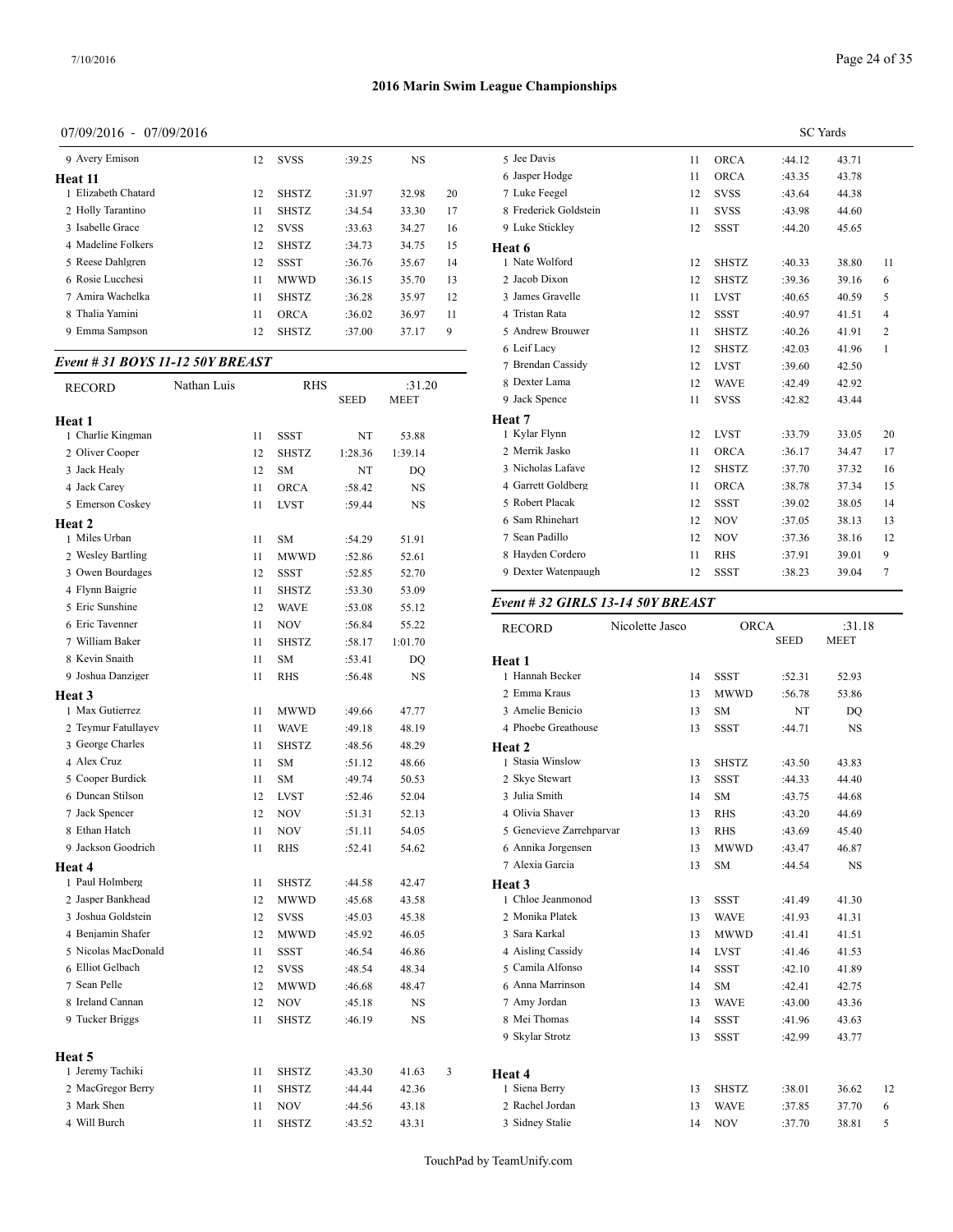## 07/09/2016 - 07/09/2016

| 4 Kyla Seeley        | 13 | <b>SHSTZ</b> | :38.60 | 39.66 | 4  | 2 Noah Erikson                   |           | 13 | <b>SSST</b>  | :32.30      | 30.72       |
|----------------------|----|--------------|--------|-------|----|----------------------------------|-----------|----|--------------|-------------|-------------|
| 5 Ryann Lucchesi     | 13 | <b>MWWD</b>  | :38.04 | 40.01 | 3  | 3 Mason Barnes                   |           | 14 | <b>SHSTZ</b> | :32.31      | 32.40       |
| 6 Natalie Hallatt    | 14 | <b>NOV</b>   | :39.49 | 40.05 | 2  | 4 Henry Cosentino                |           | 14 | <b>SHSTZ</b> | :33.07      | 32.88       |
| 7 Natalie Dickens    | 14 | <b>ORCA</b>  | :39.89 | 40.39 |    | 5 Christopher Falvey             |           | 13 | <b>WAVE</b>  | :33.66      | 32.94       |
| 8 Mia Lacy           | 14 | <b>SHSTZ</b> | :40.09 | 40.72 |    | 6 Isaiah Williams                |           | 13 | <b>SHSTZ</b> | :34.07      | 33.03       |
| 9 Isabella Larson    | 14 | <b>SSST</b>  | :39.48 | 41.12 |    | 7 Gavin Dow                      |           | 14 | <b>SHSTZ</b> | :35.03      | 33.66       |
| Heat 5               |    |              |        |       |    | 8 Warren Brouwer                 |           | 14 | <b>SHSTZ</b> | :34.58      | 34.49       |
| Laura Gravelle       | 13 | <b>LVST</b>  | :33.73 | 33.42 | 20 | 9 Aidan Nicholas                 |           | 14 | <b>SVSS</b>  | :34.68      | 35.22       |
| 2 Olivia Juarez      | 13 | <b>MWWD</b>  | :34.23 | 33.97 | 17 |                                  |           |    |              |             |             |
| 3 Anna Wooster       | 14 | <b>SHSTZ</b> | :35.51 | 34.63 | 16 | Event #34 GIRLS 15-18 50Y BREAST |           |    |              |             |             |
| 4 Jane McNevin       | 13 | <b>SM</b>    | :36.21 | 35.22 | 15 | <b>RECORD</b>                    | Lori Dang |    | <b>SM</b>    |             | :31.75      |
| 5 Erin McDaniel      | 14 | <b>ORCA</b>  | :35.98 | 35.35 | 14 |                                  |           |    |              | <b>SEED</b> | <b>MEET</b> |
| 6 Shannon Watridge   | 13 | <b>SSST</b>  | :36.02 | 35.42 | 13 | Heat 1                           |           |    |              |             |             |
| 7 Abby Moll          | 13 | <b>SSST</b>  | :36.49 | 36.78 | 11 | 1 Greta Stout                    |           | 15 | <b>SHSTZ</b> | NT          | 34.75       |
| 8 Gabriella Lucchesi | 14 | <b>MWWD</b>  | :36.81 | 37.11 | 9  | 2 Marlena Lash                   |           | 15 | <b>MWWD</b>  | :49.50      | 49.44       |
| 9 Lucy Goldman       | 13 | <b>SM</b>    | :37.66 | 37.28 |    | 3 Lilyana Leuenberger            |           | 15 | MWWD         | :50.19      | 52.27       |
|                      |    |              |        |       |    |                                  |           |    |              |             |             |

## *Event # 33 BOYS 13-14 50Y BREAST*

| <b>RECORD</b>        | Mike Anderson | <b>SHST</b>  |             | :28.74      |                         | 2 Rene Dickens                   | 16           | ORCA         | :41.79      | 41.39       |
|----------------------|---------------|--------------|-------------|-------------|-------------------------|----------------------------------|--------------|--------------|-------------|-------------|
|                      |               |              | <b>SEED</b> | <b>MEET</b> |                         | 3 Talita Stiles                  | 16           | <b>SVSS</b>  | :41.17      | 41.68       |
| Heat 1               |               |              |             |             |                         | 4 Emma Jaime                     | 17           | <b>MWWD</b>  | :41.66      | 42.49       |
| 1 Henry Adams        | 13            | <b>LVST</b>  | :47.29      | 45.94       |                         | 5 Megan Bosley                   | 15           | <b>WAVE</b>  | :41.95      | 42.66       |
| 2 Jordan Leuenberger | 13            | <b>MWWD</b>  | :57.57      | 54.46       |                         | 6 Katie Mayfield                 | 16           | <b>ORCA</b>  | :43.10      | 43.89       |
| 3 Sam Ross           | 13            | <b>SSST</b>  | :54.74      | 57.90       |                         | 7 Abigail Wilcer                 | 15           | <b>NOV</b>   | :44.41      | 44.07       |
| Heat 2               |               |              |             |             |                         | 8 Ruby Woolf                     | 15           | SM           | :45.24      | 45.66       |
| 1 Ethan Rosegard     | 13            | <b>SVSS</b>  | :43.15      | 42.13       |                         | 9 Hannah Jagoda                  | 16           | <b>NOV</b>   | :45.90      | 46.69       |
| 2 Wyatt Thomas       | 13            | <b>SHSTZ</b> | :45.39      | 43.45       |                         | Heat 3                           |              |              |             |             |
| 3 Tibi Quinn         | 13            | <b>WAVE</b>  | :43.39      | 43.93       |                         | 1 Caitlin Gregory                | 17           | <b>SHSTZ</b> | :37.36      | 36.79       |
| 4 Bennett Somerville | 13            | <b>WAVE</b>  | :46.38      | 46.51       |                         | 2 Morgan McDaniel                | 16           | ORCA         | :37.81      | 37.19       |
| 5 Owen Ross          | 14            | <b>WAVE</b>  | :45.52      | 49.31       |                         | 3 Tess O'Brien                   | 18           | <b>RHS</b>   | :40.03      | 40.22       |
| 6 Willem Brabbee     | 13            | <b>MWWD</b>  | :44.35      | <b>DO</b>   |                         | 4 Sammy Stilson                  | 17           | <b>LVST</b>  | :40.26      | 40.30       |
| 7 Malkolm Armour     | 13            | <b>SVSS</b>  | :46.10      | <b>NS</b>   |                         | 5 Kellie Lawler                  | 16           | <b>WAVE</b>  | :39.42      | 40.34       |
| 8 Daniel Tuhtan      | 13            | <b>WAVE</b>  | :43.05      | NS          |                         | 6 Emma Cantor                    | 18           | <b>RHS</b>   | :39.76      | 40.78       |
| 9 Nathan Smoker      | 14            | <b>SSST</b>  | :46.85      | <b>NS</b>   |                         | 7 Lindsey Lowder                 | 17           | <b>LVST</b>  | :40.14      | 41.24       |
| Heat 3               |               |              |             |             |                         | 8 Kate Christie                  | 17           | <b>SHSTZ</b> | :39.16      | NS          |
| 1 Miles Crock        | 13            | <b>SHSTZ</b> | :38.19      | 37.26       | 3                       | 9 Mia Venne                      | 18           | <b>SHSTZ</b> | :38.71      | <b>NS</b>   |
| 2 Mac Bihn           | 14            | <b>SHSTZ</b> | :39.45      | 37.50       |                         | Heat 4                           |              |              |             |             |
| 3 Tom Skyvara        | 14            | <b>SHSTZ</b> | :38.28      | 37.66       |                         | 1 Nicolette Jasko                | 15           | <b>ORCA</b>  | :31.52      | 31.29       |
| 4 Joshua Chu         | 13            | <b>NOV</b>   | :38.17      | 38.30       |                         | 2 Alexa Zener                    | 18           | <b>SSST</b>  | :33.01      | 32.05       |
| 5 Marco Salvemini    | 13            | ORCA         | :38.58      | 38.38       |                         | 3 Taylor Boyle                   | 16           | <b>MWWD</b>  | :33.02      | 33.24       |
| 6 Joe Laurie         | 13            | <b>ORCA</b>  | :40.28      | 39.25       |                         | 4 Sasha Urban                    | 15           | <b>NOV</b>   | :33.96      | 34.17       |
| 7 Foster Lehman      | 13            | <b>SSST</b>  | :39.44      | 40.53       |                         | 5 Kate Freda                     | 16           | <b>SVSS</b>  | :35.52      | 36.41       |
| 8 Cade Smith         | 14            | <b>SSST</b>  | :39.90      | 41.43       |                         | 6 Nora Riedinger                 | 15           | <b>SSST</b>  | :35.95      | 36.47       |
| 9 Maximilian Pollack | 13            | <b>SVSS</b>  | :42.57      | 45.83       |                         | 7 Kate Masterson                 | 15           | <b>WAVE</b>  | :37.23      | 36.77       |
| Heat 4               |               |              |             |             |                         | 8 Sophia Varlow                  | 16           | <b>MWWD</b>  | :37.31      | 37.39       |
| 1 James Chase        | 13            | <b>WAVE</b>  | :35.15      | 35.01       | 9                       | 9 Anna Gregory                   | 15           | <b>SHSTZ</b> | :34.20      | <b>NS</b>   |
| 2 Gregory Finn       | 13            | <b>SHSTZ</b> | :36.37      | 35.65       | 6                       |                                  |              |              |             |             |
| 3 Connor Simon       | 13            | <b>MWWD</b>  | :36.78      | 36.72       | 5                       |                                  |              |              |             |             |
| 4 Sam Morris         | 13            | <b>NOV</b>   | :36.07      | 36.76       | 4                       | Event # 35 BOYS 15-18 50Y BREAST |              |              |             |             |
| 5 Jack Wyatt         | 14            | <b>SHSTZ</b> | :37.92      | 37.38       | $\overline{\mathbf{c}}$ | <b>RECORD</b>                    | Mickey Gorek | <b>TPC</b>   |             | :27.5       |
| 6 Walker Burdick     | 13            | <b>SM</b>    | :37.74      | 37.46       | 1                       |                                  |              |              | <b>SEED</b> | <b>MEET</b> |
| 7 Avery Fischbach    | 13            | <b>SSST</b>  | :36.89      | 37.88       |                         | Heat 1                           |              |              |             |             |
| 8 Vladimir Priahin   | 13            | <b>WAVE</b>  | :35.35      | NS          |                         | 1 Sam Wortzman                   | 16           | <b>SVSS</b>  | :39.11      | 39.22       |
| 9 Tate Miller        | 13            | <b>SHSTZ</b> | :36.81      | $_{\rm NS}$ |                         | 2 Benjamin Simon                 | 15           | <b>RHS</b>   | :39.07      | 40.33       |
|                      |               |              |             |             |                         | 3 Joshua Colety                  | 15           | <b>WAVE</b>  | :39.58      | 41.91       |
| Heat 5               |               |              |             |             |                         | 4 Tanner Chamberlin              | 15           | <b>MWWD</b>  | :41.75      | NS          |
| 1 Ray Holmberg       | 14            | <b>SHSTZ</b> | :30.98      | 30.22       | 20                      | 5 Theodore Hartel                | 18           | <b>LVST</b>  | :40.08      | NS          |
|                      |               |              |             |             |                         |                                  |              |              |             |             |

| 2 Noah Erikson       | 13 | <b>SSST</b>  | :32.30 | 30.72 | 17 |
|----------------------|----|--------------|--------|-------|----|
| 3 Mason Barnes       | 14 | <b>SHSTZ</b> | :32.31 | 32.40 | 16 |
| 4 Henry Cosentino    | 14 | <b>SHSTZ</b> | :33.07 | 32.88 | 15 |
| 5 Christopher Falvey | 13 | <b>WAVE</b>  | :33.66 | 32.94 | 14 |
| 6 Isaiah Williams    | 13 | <b>SHSTZ</b> | :34.07 | 33.03 | 13 |
| 7 Gavin Dow          | 14 | <b>SHSTZ</b> | :35.03 | 33.66 | 12 |
| 8 Warren Brouwer     | 14 | <b>SHSTZ</b> | :34.58 | 34.49 | 11 |
| 9 Aidan Nicholas     | 14 | <b>SVSS</b>  | :34.68 | 35.22 | 7  |
|                      |    |              |        |       |    |

| <b>RECORD</b>            | Lori Dang |          | <b>SM</b>                | <b>SEED</b> | :31.75<br><b>MEET</b> | <b>PTS</b>     |
|--------------------------|-----------|----------|--------------------------|-------------|-----------------------|----------------|
|                          |           |          |                          |             |                       |                |
| Heat 1<br>1 Greta Stout  |           |          |                          |             |                       |                |
| 2 Marlena Lash           |           | 15<br>15 | SHSTZ                    | NT          | 34.75<br>49.44        | 14             |
| 3 Lilyana Leuenberger    |           |          | MWWD                     | :49.50      |                       |                |
|                          |           | 15       | MWWD                     | :50.19      | 52.27                 |                |
| Heat 2<br>1 Lauren Thorp |           |          |                          |             |                       |                |
| 2 Rene Dickens           |           | 15       | <b>SM</b><br><b>ORCA</b> | :40.92      | 40.67                 | $\overline{c}$ |
|                          |           | 16       |                          | :41.79      | 41.39                 |                |
| 3 Talita Stiles          |           | 16       | <b>SVSS</b>              | :41.17      | 41.68                 |                |
| 4 Emma Jaime             |           | 17       | <b>MWWD</b>              | :41.66      | 42.49                 |                |
| 5 Megan Bosley           |           | 15       | <b>WAVE</b>              | :41.95      | 42.66                 |                |
| 6 Katie Mayfield         |           | 16       | ORCA                     | :43.10      | 43.89                 |                |
| 7 Abigail Wilcer         |           | 15       | <b>NOV</b>               | :44.41      | 44.07                 |                |
| 8 Ruby Woolf             |           | 15       | <b>SM</b>                | :45.24      | 45.66                 |                |
| 9 Hannah Jagoda          |           | 16       | NOV                      | :45.90      | 46.69                 |                |
| Heat 3                   |           |          |                          |             |                       |                |
| 1 Caitlin Gregory        |           | 17       | <b>SHSTZ</b>             | :37.36      | 36.79                 | 9              |
| 2 Morgan McDaniel        |           | 16       | <b>ORCA</b>              | :37.81      | 37.19                 | 7              |
| 3 Tess O'Brien           |           | 18       | <b>RHS</b>               | :40.03      | 40.22                 | 5              |
| 4 Sammy Stilson          |           | 17       | <b>LVST</b>              | :40.26      | 40.30                 | 4              |
| 5 Kellie Lawler          |           | 16       | <b>WAVE</b>              | :39.42      | 40.34                 | 3              |
| 6 Emma Cantor            |           | 18       | <b>RHS</b>               | :39.76      | 40.78                 | $\mathbf{1}$   |
| 7 Lindsey Lowder         |           | 17       | <b>LVST</b>              | :40.14      | 41.24                 |                |
| 8 Kate Christie          |           | 17       | SHSTZ                    | :39.16      | NS                    |                |
| 9 Mia Venne              |           | 18       | <b>SHSTZ</b>             | :38.71      | NS                    |                |
| Heat 4                   |           |          |                          |             |                       |                |
| 1 Nicolette Jasko        |           | 15       | <b>ORCA</b>              | :31.52      | 31.29                 | $*20$          |
| 2 Alexa Zener            |           | 18       | <b>SSST</b>              | :33.01      | 32.05                 | 17             |
| 3 Taylor Boyle           |           | 16       | MWWD                     | :33.02      | 33.24                 | 16             |
| 4 Sasha Urban            |           | 15       | <b>NOV</b>               | :33.96      | 34.17                 | 15             |
| 5 Kate Freda             |           | 16       | <b>SVSS</b>              | :35.52      | 36.41                 | 13             |
| 6 Nora Riedinger         |           | 15       | <b>SSST</b>              | :35.95      | 36.47                 | 12             |
| 7 Kate Masterson         |           | 15       | <b>WAVE</b>              | :37.23      | 36.77                 | 11             |
| 8 Sophia Varlow          |           | 16       | MWWD                     | :37.31      | 37.39                 | 6              |
| 9 Anna Gregory           |           | 15       | <b>SHSTZ</b>             | :34.20      | NS                    |                |
|                          |           |          |                          |             |                       |                |

| <b>RECORD</b>       | Mickey Gorek | TPC.        |             | :27.56    |  |
|---------------------|--------------|-------------|-------------|-----------|--|
|                     |              |             | <b>SEED</b> | MEET      |  |
| Heat 1              |              |             |             |           |  |
| 1 Sam Wortzman      | 16           | <b>SVSS</b> | :39.11      | 39.22     |  |
| 2 Benjamin Simon    | 15           | <b>RHS</b>  | :39.07      | 40.33     |  |
| 3 Joshua Colety     | 15           | <b>WAVE</b> | :39.58      | 41.91     |  |
| 4 Tanner Chamberlin | 15           | <b>MWWD</b> | :41.75      | <b>NS</b> |  |
| 5 Theodore Hartel   | 18           | <b>LVST</b> | :40.08      | NS        |  |
|                     |              |             |             |           |  |

TouchPad by TeamUnify.com

SC Yards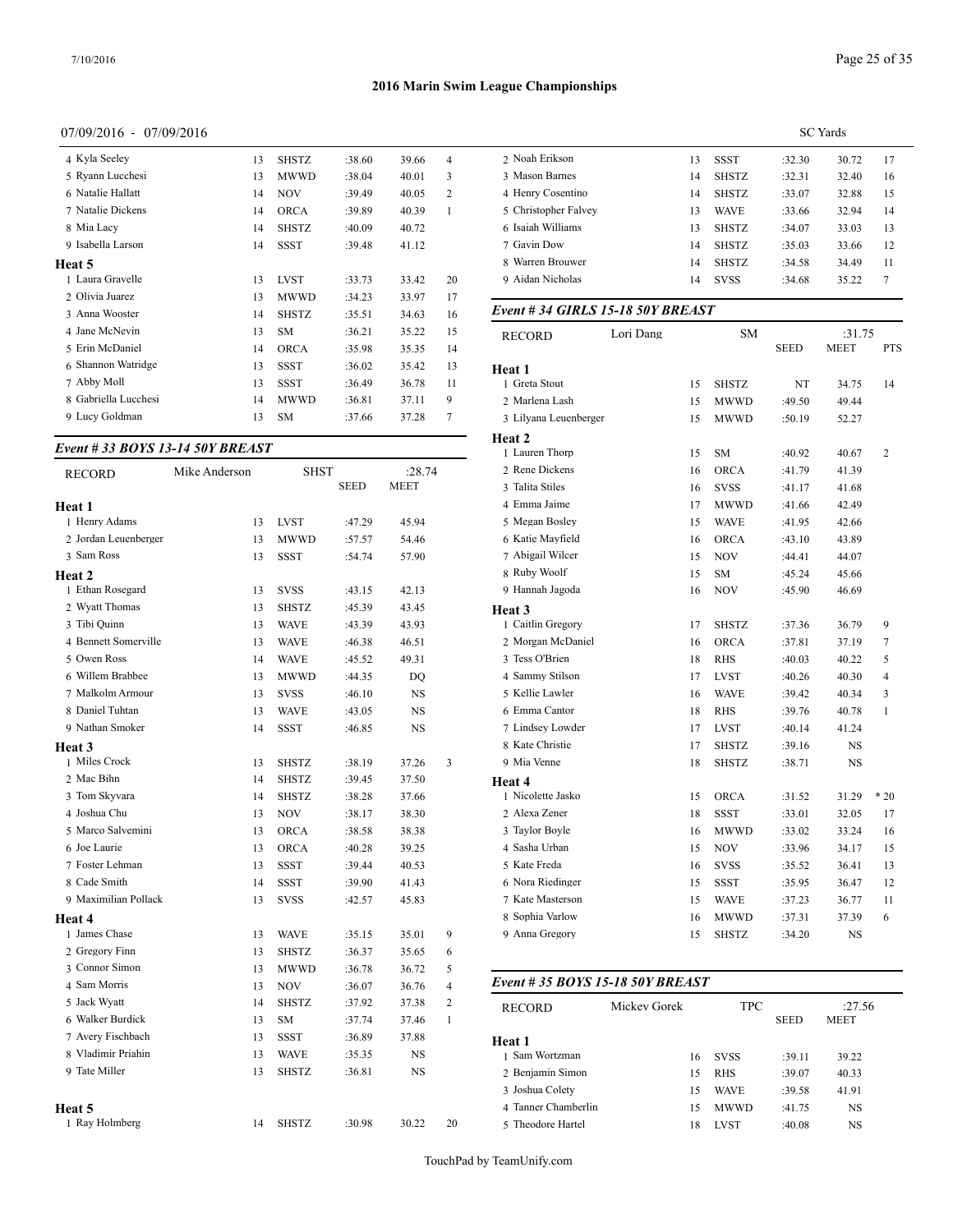## Page 26 of 35

## **2016 Marin Swim League Championships**

## 07/09/2016 - 07/09/2016

| 6 Logan Anderson             | 15 | <b>SHSTZ</b> | NT     | <b>NS</b> |                | 9 Isabella He |
|------------------------------|----|--------------|--------|-----------|----------------|---------------|
| <b>Heat 2</b>                |    |              |        |           |                |               |
| 1 Nico Salvemini             | 16 | <b>ORCA</b>  | :32.97 | 30.77     | 9              | Heat 5        |
| 2 Wes Porter                 | 15 | <b>SVSS</b>  | :32.99 | 32.36     | 6              | 1 Cecilia Mu  |
| 3 Conor Cassidy              | 15 | <b>LVST</b>  | :34.22 | 33.57     | 5              | 2 Zoe Pletch  |
| 4 Zachary Jagoda             | 18 | <b>NOV</b>   | :34.26 | 34.39     | $\overline{4}$ | 3 Michaela N  |
| 5 Nate Gelbach               | 17 | <b>SVSS</b>  | :34.00 | 34.97     | 3              | 4 Ava Pellun  |
| 6 Cole Porter                | 18 | <b>SVSS</b>  | :34.46 | 35.00     | $\overline{2}$ | 5 Peyton Cha  |
| 7 Oliver White               | 15 | <b>SHSTZ</b> | :36.06 | 35.29     | $\mathbf{1}$   | 6 Lane Baker  |
| 8 Jack Laughlin              | 15 | <b>MWWD</b>  | :35.22 | 35.62     |                | 7 Blake Cuss  |
| 9 Christopher Holden-Wingate | 16 | <b>SSST</b>  | :37.88 | 36.79     |                | 8 Addelyn Ti  |
| Heat 3                       |    |              |        |           |                | 9 Sofie Baun  |
| 1 Edan Flynn                 | 18 | <b>LVST</b>  | :28.32 | 27.72     | 20             | Heat 6        |
| 2 Nathan Peacock             | 18 | <b>ORCA</b>  | :27.74 | 27.90     | 17             | 1 Brittney Bl |
| 3 Keenan Anderson            | 17 | <b>SHSTZ</b> | :29.22 | 28.94     | 16             | 2 Giselle Ors |
| 4 Stefan Venne               | 15 | <b>SHSTZ</b> | :30.47 | 29.36     | 15             | 3 Elise Boyle |
| 5 Max Manwaring-Mueller      | 15 | <b>MWWD</b>  | :29.00 | 29.39     | 14             | 4 Holly Hove  |
| 6 Spencer Hanson             | 16 | <b>SHSTZ</b> | :30.30 | 29.63     | 13             | 5 Annika Ha   |
| 7 Maxwell Harrod             | 16 | <b>ORCA</b>  | :29.12 | 29.65     | 12             | 6 Magaret W   |
| 8 Brandon West               | 18 | <b>SVSS</b>  | :30.47 | 30.00     | 11             | 7 Mia Elking  |
| 9 Riley Stray                | 17 | <b>SVSS</b>  | :29.76 | 31.48     | 7              | 8 Coda Swai   |
|                              |    |              |        |           |                |               |

## *Event # 36 GIRLS 8&UN 25Y FLY*

| Lindsay Masterson | <b>TPC</b>   |             | :15.77      | 1 Lauren R    |
|-------------------|--------------|-------------|-------------|---------------|
|                   |              | <b>SEED</b> | <b>MEET</b> | 2 Haley Bro   |
|                   |              |             |             | 3 Natalie St  |
| 6                 | SM           | NT          | 48.68       | 4 Paige Mu    |
| 7                 | SM           | NT          | <b>NS</b>   | 5 Elsa Wah    |
|                   |              |             |             | 6 Layney C    |
| 5                 | <b>WAVE</b>  | NT          | 32.00       | 7 Josephine   |
| 7                 | <b>WAVE</b>  | :35.97      | 32.33       | 8 McKenzi     |
| 7                 | <b>NOV</b>   | NT          | 32.93       | 9 Zoe Cass-   |
| 7                 | <b>WAVE</b>  | NT          | 34.35       | Heat 8        |
| 7                 | <b>NOV</b>   | :39.35      | 38.31       | 1 Sanne Ko    |
| 6                 | <b>SSST</b>  | :36.63      | 39.66       | 2 Nadya Wa    |
| $\overline{7}$    | ORCA         | :36.63      | 48.53       | 3 Lily Dam    |
| 6                 | <b>RHS</b>   | :53.01      | 48.80       | 4 Beatrice I  |
| 7                 | WAVE         | :46.53      | 54.39       | 5 Margeaux    |
|                   |              |             |             | 6 Talia Had   |
| 8                 | <b>WAVE</b>  | :32.62      | 26.87       | 7 Alina No    |
| 8                 | <b>LVST</b>  | :32.83      | 29.48       | 8 Allyson F   |
| 6                 | <b>LVST</b>  | :31.77      | 30.42       | 9 Makayla     |
| 7                 | <b>WAVE</b>  | :34.63      | 31.00       |               |
| 7                 | <b>NOV</b>   | :33.98      | 31.78       | Event # $37$  |
| 8                 | <b>SSST</b>  | :33.31      | 31.91       | <b>RECORD</b> |
| 6                 | <b>WAVE</b>  | :34.50      | 34.43       |               |
| 6                 | <b>WAVE</b>  | :35.13      | NS          | Heat 1        |
| $\overline{7}$    | <b>SHSTZ</b> | :32.03      | NS          | 1 Brendan l   |
|                   |              |             |             | 2 Jack Schu   |
| 7                 | <b>WAVE</b>  | :28.03      | 27.40       | 3 Cooper M    |
| 6                 | <b>WAVE</b>  | :29.47      | 27.62       | 4 William S   |
| 7                 | <b>MWWD</b>  | :27.15      | 28.51       |               |
| 8                 | <b>WAVE</b>  | :30.88      | 29.28       | Heat 2        |
| 7                 | <b>SVSS</b>  | :26.62      | 29.48       | 1 Joseph Pa   |
| 8                 | <b>NOV</b>   | :30.64      | 30.57       | 2 Sebastian   |
| 8                 | <b>NOV</b>   | :27.90      | 31.72       | 3 Emerson     |
| 7                 | SSST         | :30.47      | 32.48       | 4 Rhett Kra   |
|                   |              |             |             |               |

|                              |        |              |        |           | <b>SC</b> Yards |  |  |  |  |
|------------------------------|--------|--------------|--------|-----------|-----------------|--|--|--|--|
| 9 Isabella Hersh             | 8      | <b>WAVE</b>  | :31.47 | <b>NS</b> |                 |  |  |  |  |
| Heat 5                       |        |              |        |           |                 |  |  |  |  |
| 1 Cecilia Murdoch            | 8      | <b>SVSS</b>  | :23.19 | 22.91     |                 |  |  |  |  |
| 2 Zoe Pletcher               | 8      | SVSS         | :24.43 | 24.10     |                 |  |  |  |  |
| 3 Michaela Mann              | 7      | <b>SSST</b>  | :25.94 | 24.32     |                 |  |  |  |  |
| 4 Ava Pellumbi               | 7      | <b>WAVE</b>  | :25.13 | 24.94     |                 |  |  |  |  |
| 5 Peyton Chamberlain         | $\tau$ | <b>NOV</b>   | :25.79 | 26.45     |                 |  |  |  |  |
| 6 Lane Baker                 | 8      | <b>SHSTZ</b> | :26.13 | 26.55     |                 |  |  |  |  |
| 7 Blake Cussen               | 7      | <b>WAVE</b>  | :25.95 | 28.92     |                 |  |  |  |  |
| 8 Addelyn Tinkler            | $\tau$ | <b>RHS</b>   | :25.66 | 29.60     |                 |  |  |  |  |
| 9 Sofie Baumgarten           | 8      | <b>LVST</b>  | :23.98 | NS        |                 |  |  |  |  |
| Heat 6                       |        |              |        |           |                 |  |  |  |  |
| 1 Brittney Blair             | 7      | <b>ORCA</b>  | :22.34 | 21.50     | 1               |  |  |  |  |
| 2 Giselle Orson              | 8      | <b>WAVE</b>  | :22.93 | 21.81     |                 |  |  |  |  |
| 3 Elise Boyle                | 8      | <b>SVSS</b>  | :21.19 | 21.83     |                 |  |  |  |  |
| 4 Holly Hovey                | 7      | <b>SHSTZ</b> | :20.73 | 22.16     |                 |  |  |  |  |
| 5 Annika Hakes               | 8      | <b>SSST</b>  | :21.62 | 22.78     |                 |  |  |  |  |
| 6 Magaret Walsh              | 8      | <b>WAVE</b>  | :22.07 | 22.86     |                 |  |  |  |  |
| 7 Mia Elkington              | 8      | <b>MWWD</b>  | :23.15 | 23.63     |                 |  |  |  |  |
| 8 Coda Swaim                 | 8      | SHSTZ        | :21.49 | 24.40     |                 |  |  |  |  |
| 9 Ziza Rafieetary            | 8      | <b>SSST</b>  | :22.52 | 26.66     |                 |  |  |  |  |
| Heat 7                       |        |              |        |           |                 |  |  |  |  |
| 1 Lauren Reagan              | $\tau$ | <b>SHSTZ</b> | :19.79 | 19.94     | 9               |  |  |  |  |
| 2 Haley Brown                | 8      | <b>LVST</b>  | :20.32 | 19.99     | $\tau$          |  |  |  |  |
| 3 Natalie Stanford           | 8      | <b>SVSS</b>  | :19.63 | 20.47     | 6               |  |  |  |  |
| 4 Paige Murphy               | 8      | <b>SHSTZ</b> | :20.12 | 20.49     | 5               |  |  |  |  |
| 5 Elsa Wahlstrom             | 8      | <b>SHSTZ</b> | :19.70 | 21.08     | 2.5             |  |  |  |  |
| 6 Layney Octavio             | 8      | <b>SSST</b>  | :20.66 | 21.08     | 2.5             |  |  |  |  |
| 7 Josephine Fetterman-Riggle | 8      | <b>MWWD</b>  | :19.67 | 21.94     |                 |  |  |  |  |
| 8 McKenzie Kwei              | 8      | <b>NOV</b>   | :19.79 | 22.45     |                 |  |  |  |  |
| 9 Zoe Cass-Lein              | 8      | <b>MWWD</b>  | :20.29 | 22.61     |                 |  |  |  |  |
| <b>Heat 8</b>                |        |              |        |           |                 |  |  |  |  |
| 1 Sanne Kostecki             | 8      | <b>SHSTZ</b> | :16.20 | 17.05     | 20              |  |  |  |  |
| 2 Nadya Wachelka             | 8      | <b>SHSTZ</b> | :15.97 | 17.40     | 17              |  |  |  |  |
| 3 Lily Damsen                | 8      | <b>SVSS</b>  | :16.71 | 17.88     | 16              |  |  |  |  |
| 4 Beatrice Hayse             | 8      | <b>NOV</b>   | :18.63 | 17.91     | 15              |  |  |  |  |
| 5 Margeaux Davis             | 8      | <b>SSST</b>  | :17.43 | 18.20     | 14              |  |  |  |  |
| 6 Talia Hadar                | 8      | <b>ORCA</b>  | :17.73 | 18.67     | 13              |  |  |  |  |
| 7 Alina Noyes                | 8      | <b>MWWD</b>  | :19.31 | 19.62     | 12              |  |  |  |  |
| 8 Allyson Hernandez          | 8      | <b>NOV</b>   | :18.57 | 19.65     | 11              |  |  |  |  |
| 9 Makayla Boysen             | 8      | <b>ORCA</b>  | :19.44 | 20.59     | 4               |  |  |  |  |

#### *Event # 37 BOYS 8&UN 25Y FLY*

| <b>RECORD</b>        | Dash Rothberg | <b>RRCM</b>  | :15.07      |             |
|----------------------|---------------|--------------|-------------|-------------|
|                      |               |              | <b>SEED</b> | <b>MEET</b> |
| Heat 1               |               |              |             |             |
| 1 Brendan Benz       | $\tau$        | <b>ORCA</b>  | :42.51      | 37.13       |
| 2 Jack Schulter      | 8             | <b>WAVE</b>  | :41.52      | 40.40       |
| 3 Cooper Malone      | 6             | <b>NOV</b>   | :48.11      | 43.19       |
| 4 William Sigler     | 8             | <b>SHSTZ</b> | NT          | DO          |
| Heat 2               |               |              |             |             |
| 1 Joseph Parente     | $\tau$        | <b>SHSTZ</b> | :34.38      | 28.16       |
| 2 Sebastian Pezzullo | 8             | <b>ORCA</b>  | :29.20      | 28.28       |
| 3 Emerson Henry      | 8             | <b>MWWD</b>  | :30.27      | 28.30       |
| 4 Rhett Krawitt      | 8             | <b>WAVE</b>  | :30.91      | 30.50       |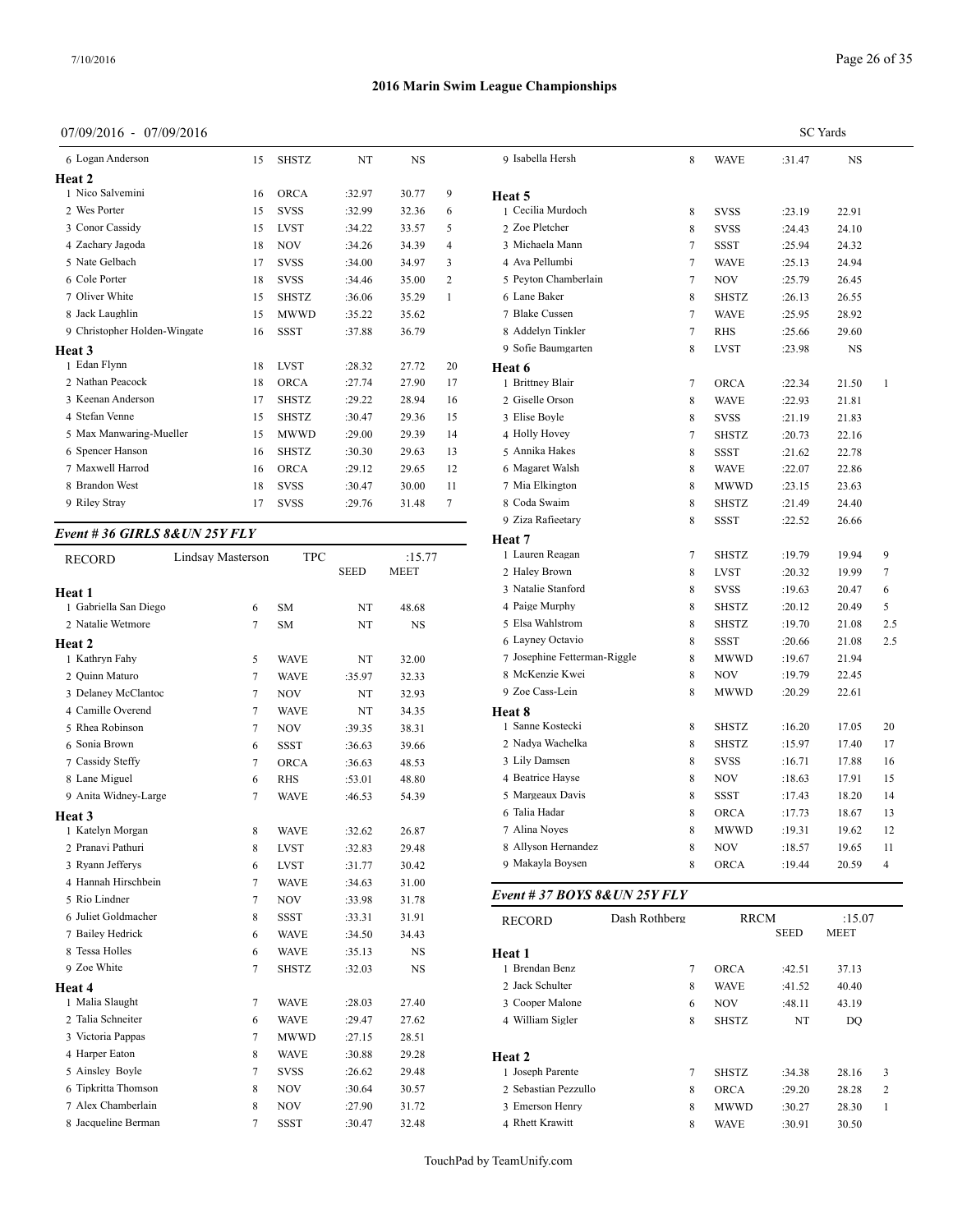## 07/09/2016 - 07/09/2016

| 5 Luke Esslinger       | 8              | <b>WAVE</b>  | :36.14 | 33.88 |                | 3 Emily Erickso  |
|------------------------|----------------|--------------|--------|-------|----------------|------------------|
| 6 Rodrigue Maisonneuve | 7              | <b>WAVE</b>  | :35.40 | 35.33 |                | 4 Eva Vaca       |
| 7 Luke Tyson           | 8              | <b>NOV</b>   | :32.71 | 35.77 |                | 5 Lucy Lafave    |
| 8 William Yocke        | 6              | <b>NOV</b>   | :35.47 | 39.52 |                | 6 Laurel Cooper  |
| 9 Bo Jordan            | 6              | <b>ORCA</b>  | :40.20 | 44.69 |                | 7 Julia Owens    |
| Heat 3                 |                |              |        |       |                | 8 Emma Slaugh    |
| 1 Brodie Ross          | $\overline{7}$ | <b>ORCA</b>  | :22.82 | 20.05 | 13             | 9 Anya Frey      |
| 2 Patrick Quill        | 7              | SSST         | :25.74 | 26.09 | 7              | Heat 5           |
| 3 Dominic Puccinelli   | 8              | <b>WAVE</b>  | :26.40 | 26.31 | 6              | 1 Emerald Lin    |
| 4 Kylan Kime           | 7              | <b>WAVE</b>  | :27.23 | 27.15 | 5              | 2 Ingrid Wahlstr |
| 5 Charlie Malone       | 8              | <b>NOV</b>   | :26.75 | 27.57 | $\overline{4}$ | 3 Sylvie May     |
| 6 Cole Lawson          | 7              | <b>SVSS</b>  | :27.52 | 28.31 |                | 4 Kelsey Rieme   |
| 7 Ouinn Ostroff        | 7              | <b>NOV</b>   | :28.41 | 29.95 |                | 5 Rebecca Levy   |
| 8 Zane Schuman         | 7              | <b>SHSTZ</b> | :26.73 | 30.71 |                | 6 Tess Waddy     |
| 9 Ty Meyer             | 8              | <b>RHS</b>   | :25.87 | 31.42 |                | 7 Amelia Kiriak  |
| Heat 4                 |                |              |        |       |                | 8 Hannah Nicho   |
| 1 Nolan Anderson       | 8              | <b>SHSTZ</b> | :16.88 | 17.02 | 20             | 9 Marissa Boyse  |
| 2 Tucker Kurth         | 8              | <b>LVST</b>  | :18.07 | 18.60 | 17             | Heat 6           |
| 3 Andrew Chong         | 8              | <b>ORCA</b>  | :18.66 | 18.70 | 16             | 1 Caitlin Quill  |
| 4 Rhys Garroway Myers  | 8              | <b>MWWD</b>  | :20.45 | 19.21 | 15             | 2 Kate Deforres  |
| 5 Cayden Yock          | 8              | <b>MWWD</b>  | :19.97 | 19.47 | 14             | 3 Maeve McAul    |
| 6 Reed Hanna           | 8              | <b>SVSS</b>  | :19.63 | 20.60 | 12             | 4 Loretta Hovey  |
| 7 Jackson Wright       | 8              | <b>ORCA</b>  | :21.97 | 21.02 | 11             | 5 Skyler Barnes  |
| 8 Kai Makino           | 8              | <b>SHSTZ</b> | :18.88 | 21.53 | 9              | 6 Addison Evera  |
| 9 Adam Albers          | 7              | <b>ORCA</b>  | :20.92 | DO    |                | 7 Iris Abeck     |

#### *Event # 38 GIRLS 9-10 50Y FLY*

| <b>RECORD</b>               | Reese Burns |    | <b>SVSS</b>  | <b>SEED</b> | :29.32<br><b>MEET</b> |   | Event # 39 BO    |
|-----------------------------|-------------|----|--------------|-------------|-----------------------|---|------------------|
|                             |             |    |              |             |                       |   |                  |
| Heat 1                      |             |    |              |             |                       |   | <b>RECORD</b>    |
| 1 Laurel Philp              |             | 9  | <b>SVSS</b>  | NT          | 44.63                 |   |                  |
| 2 Kyra Featherstone         |             | 10 | <b>SHSTZ</b> | NT          | 47.86                 |   | Heat 1           |
| 3 Holly Ross                |             | 9  | <b>NOV</b>   | 1:02.93     | 1:00.93               |   | 1 Justin Suttles |
| Heat 2                      |             |    |              |             |                       |   | 2 Drake Fruhaut  |
| 1 Gloria Weinreb            |             | 10 | <b>SSST</b>  | :47.08      | 45.29                 |   | 3 Charles Cain   |
| 2 Carolina Caldwell         |             | 10 | <b>ORCA</b>  | :46.41      | 47.92                 |   | 4 Marcus Prokso  |
| 3 Keely Everage             |             | 9  | <b>SSST</b>  | :47.65      | 49.82                 |   | 5 Jack Grubb     |
| 4 Kaitlynn Fetterman-Riggle |             | 10 | <b>MWWD</b>  | :49.77      | 50.29                 |   | 6 Kai Bachtiger  |
| 5 Isabella Wagner           |             | 9  | <b>WAVE</b>  | :51.44      | 50.64                 |   | 7 Patrick Knopf  |
| 6 Savannah Reynolds         |             | 9  | <b>RHS</b>   | :52.28      | 53.31                 |   | 8 Noah Brown     |
| 7 Samantha Carter           |             | 9  | <b>SM</b>    | :49.00      | DQ                    |   | Heat 2           |
| 8 Madison Smith             |             | 10 | <b>SSST</b>  | :49.19      | <b>NS</b>             |   | 1 Jacob Shunk    |
| 9 Sasha Lilien              |             | 9  | <b>SVSS</b>  | :56.58      | <b>NS</b>             |   | 2 Abraham Han    |
| <b>Heat 3</b>               |             |    |              |             |                       |   | 3 Whitman Flak   |
| 1 Amelia Damsen             |             | 10 | <b>SVSS</b>  | :45.98      | 42.52                 |   | 4 Sebastian Vau  |
| 2 Sophia Britt              |             | 9  | <b>SHSTZ</b> | :45.28      | 42.60                 |   | 5 Hayden Long    |
| 3 Katharine Diperna-Pavlich |             | 10 | <b>SHSTZ</b> | :43.72      | 43.16                 |   | 6 Ezra Portillo  |
| 4 Emily Hinkley             |             | 9  | <b>MWWD</b>  | :44.37      | 43.45                 |   | 7 Drew Phizack   |
| 5 Chloe Firmage             |             | 9  | <b>SSST</b>  | :43.24      | 44.05                 |   | 8 Ruben Roth     |
| 6 Emily Rosegard            |             | 10 | <b>SVSS</b>  | :43.46      | 44.20                 |   | 9 Camden Franj   |
| 7 Amanda Ross               |             | 10 | <b>NOV</b>   | :45.38      | 44.71                 |   |                  |
| 8 Sara Delgado              |             | 9  | <b>NOV</b>   | :43.51      | 44.79                 |   | Heat 3           |
| 9 Avery Hinkelman           |             | 9  | <b>SHSTZ</b> | :45.32      | 45.49                 |   | 1 Andre Ignoffo  |
|                             |             |    |              |             |                       |   | 2 Cameron Arya   |
|                             |             |    |              |             |                       |   | 3 Andrew Stern   |
| Heat 4<br>1 Sara Jordan     |             | 9  | <b>WAVE</b>  | :41.50      | 37.31                 | 9 | 4 Sean Madden    |
|                             |             |    |              |             |                       |   |                  |
| 2 Dakota Smith              |             | 10 | <b>MWWD</b>  | :40.86      | 40.06                 | 4 | 5 Max Crock      |

|                    | <b>SC</b> Yards |              |        |       |                |  |  |  |
|--------------------|-----------------|--------------|--------|-------|----------------|--|--|--|
| 3 Emily Erickson   | 9               | MWWD         | :43.19 | 40.61 | 3              |  |  |  |
| 4 Eva Vaca         | 10              | <b>SHSTZ</b> | :42.24 | 41.58 |                |  |  |  |
| 5 Lucy Lafave      | 10              | <b>SHSTZ</b> | :40.92 | 41.83 |                |  |  |  |
| 6 Laurel Cooper    | 10              | <b>SHSTZ</b> | :42.03 | 42.44 |                |  |  |  |
| 7 Julia Owens      | 9               | <b>RHS</b>   | :41.84 | 43.24 |                |  |  |  |
| 8 Emma Slaught     | 9               | <b>WAVE</b>  | :42.03 | 44.88 |                |  |  |  |
| 9 Anya Frey        | 9               | <b>SHSTZ</b> | :42.32 | 45.03 |                |  |  |  |
| Heat 5             |                 |              |        |       |                |  |  |  |
| 1 Emerald Lin      | 10              | <b>MWWD</b>  | :39.36 | 37.82 | $\overline{7}$ |  |  |  |
| 2 Ingrid Wahlstrom | 10              | <b>SHSTZ</b> | :38.42 | 39.19 | 6              |  |  |  |
| 3 Sylvie May       | 10              | <b>SSST</b>  | :39.55 | 40.69 | $\overline{c}$ |  |  |  |
| 4 Kelsev Riemer    | 10              | <b>SHSTZ</b> | :37.98 | 41.47 | $\mathbf{1}$   |  |  |  |
| 5 Rebecca Levy     | 10              | <b>MWWD</b>  | :39.19 | 41.86 |                |  |  |  |
| 6 Tess Waddy       | 10              | <b>MWWD</b>  | :40.57 | 42.14 |                |  |  |  |
| 7 Amelia Kiriakis  | 9               | <b>SVSS</b>  | :40.08 | 42.42 |                |  |  |  |
| 8 Hannah Nicholas  | 10              | <b>NOV</b>   | :39.99 | 42.44 |                |  |  |  |
| 9 Marissa Boysen   | 10              | <b>ORCA</b>  | :40.34 | 45.91 |                |  |  |  |
| Heat 6             |                 |              |        |       |                |  |  |  |
| 1 Caitlin Quill    | 10              | <b>SSST</b>  | :33.25 | 33.48 | 20             |  |  |  |
| 2 Kate Deforrest   | 10              | <b>WAVE</b>  | :33.68 | 33.82 | 17             |  |  |  |
| 3 Maeve McAulev    | 10              | <b>SSST</b>  | :35.57 | 36.03 | 16             |  |  |  |
| 4 Loretta Hovey    | 10              | <b>SHSTZ</b> | :36.16 | 36.64 | 15             |  |  |  |
| 5 Skyler Barnes    | 10              | <b>SVSS</b>  | :36.45 | 36.66 | 14             |  |  |  |
| 6 Addison Everage  | 9               | <b>SSST</b>  | :36.64 | 36.94 | 13             |  |  |  |
| 7 Iris Abeck       | 9               | <b>LVST</b>  | :37.89 | 37.02 | 12             |  |  |  |
| 8 Anna Palfy       | 10              | <b>ORCA</b>  | :34.45 | 37.29 | 11             |  |  |  |
| 9 Amelia Hughes    | 10              | <b>RHS</b>   | :36.12 | 39.27 | 5              |  |  |  |
|                    |                 |              |        |       |                |  |  |  |

#### SEED MEET *Event # 39 BOYS 9-10 50Y FLY*

| <b>RECORD</b>       | Ethan Lewczyk | <b>SVST</b>  |             | :29.28      |                |  |
|---------------------|---------------|--------------|-------------|-------------|----------------|--|
|                     |               |              | <b>SEED</b> | <b>MEET</b> |                |  |
| Heat 1              |               |              |             |             |                |  |
| 1 Justin Suttles    | 10            | <b>RHS</b>   | NT          | 50.62       |                |  |
| 2 Drake Fruhauf     | 10            | <b>SHSTZ</b> | :48.92      | 52.28       |                |  |
| 3 Charles Cain      | 9             | <b>SM</b>    | :57.44      | 54.50       |                |  |
| 4 Marcus Proksch    | 10            | <b>RHS</b>   | :53.08      | 57.51       |                |  |
| 5 Jack Grubb        | 9             | <b>SHSTZ</b> | :53.79      | 58.49       |                |  |
| 6 Kai Bachtiger     | 9             | <b>ORCA</b>  | :50.16      | 1:00.12     |                |  |
| 7 Patrick Knopf     | 9             | <b>MWWD</b>  | :58.36      | 1:00.76     |                |  |
| 8 Noah Brown        | 9             | <b>SSST</b>  | 1:48.55     | 1:52.10     |                |  |
| Heat 2              |               |              |             |             |                |  |
| 1 Jacob Shunk       | 10            | <b>WAVE</b>  | :39.99      | 39.92       | 9              |  |
| 2 Abraham Hannah    | 10            | <b>SM</b>    | :40.16      | 41.41       | 7              |  |
| 3 Whitman Flake     | 9             | <b>SHSTZ</b> | :41.58      | 42.15       | 6              |  |
| 4 Sebastian Vaughan | 10            | <b>SVSS</b>  | :42.14      | 42.97       | 5              |  |
| 5 Hayden Long       | 9             | <b>SHSTZ</b> | :44.77      | 46.74       | $\overline{4}$ |  |
| 6 Ezra Portillo     | 10            | <b>NOV</b>   | :46.87      | 49.11       | 3              |  |
| 7 Drew Phizackerley | 10            | <b>SM</b>    | :52.43      | 49.23       | 2              |  |
| 8 Ruben Roth        | 9             | <b>SM</b>    | :44.79      | 50.07       | $\mathbf{1}$   |  |
| 9 Camden Franjieh   | 9             | <b>MWWD</b>  | :45.53      | 52.45       |                |  |
|                     |               |              |             |             |                |  |
| Heat 3              |               |              |             |             |                |  |
| 1 Andre Ignoffo     | 10            | <b>ORCA</b>  | :29.28      | 28.95       | $*20$          |  |
| 2 Cameron Aryanpour | 10            | <b>SSST</b>  | :30.10      | 30.54       | 17             |  |
| 3 Andrew Sternfels  | 9             | <b>SVSS</b>  | :33.47      | 33.12       | 16             |  |
| 4 Sean Madden       | 10            | <b>MWWD</b>  | :36.04      | 36.18       | 15             |  |
| 5 Max Crock         | 9             | <b>SHSTZ</b> | :38.12      | 37.10       | 14             |  |
|                     |               |              |             |             |                |  |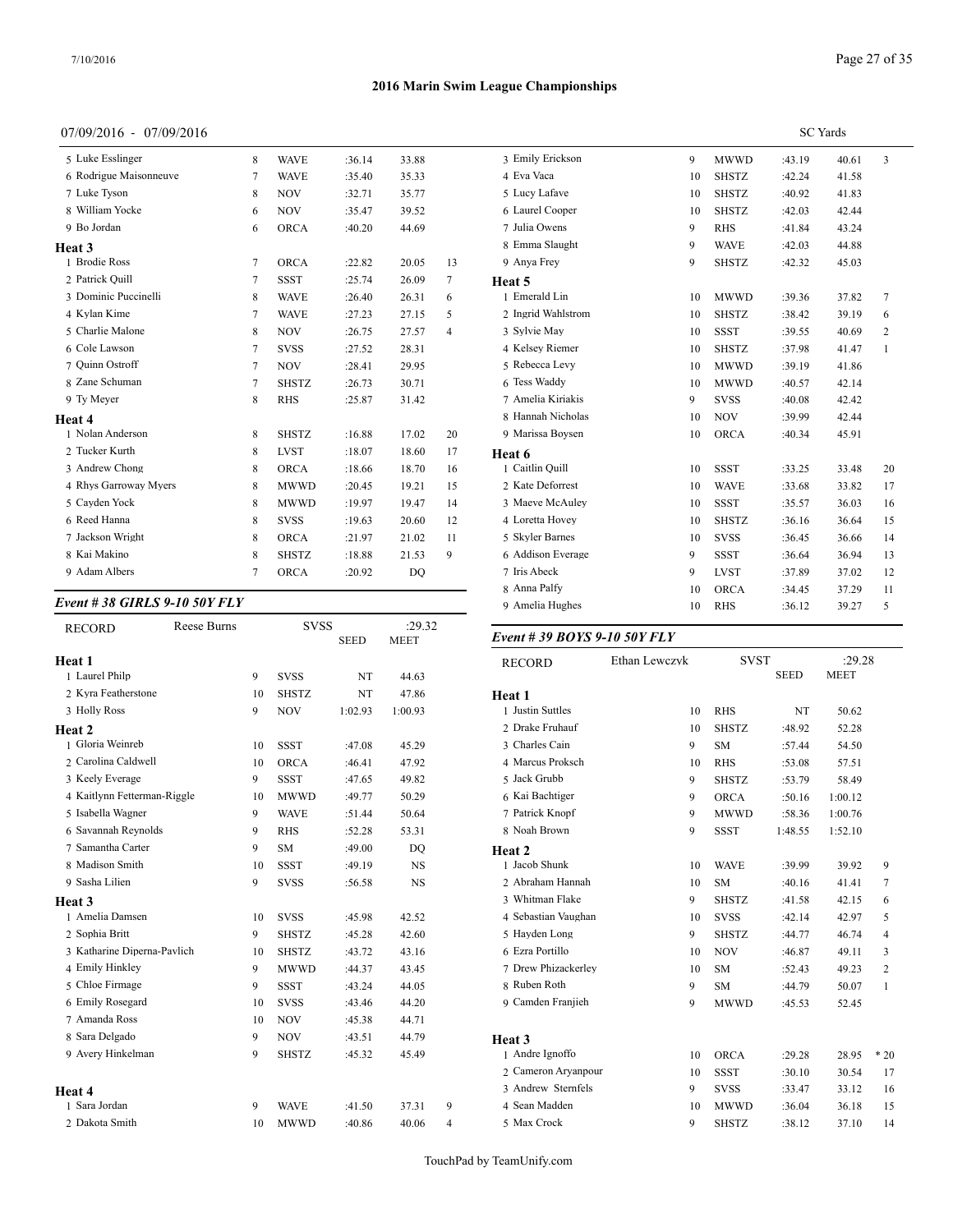## 07/09/2016 - 07/09/2016

| 6 Nicholas Arinduque |     | ORCA        | :38.22 | 37.19 | 13 |               |
|----------------------|-----|-------------|--------|-------|----|---------------|
| 7 Rodrigo Diaz       | 10  | <b>WAVE</b> | :38.76 | 38.54 | 12 | <b>Heat 6</b> |
| 8 David Finney       | 10. | <b>LVST</b> | :38.04 | 39.56 | 11 | 1 Catherine V |
| 9 Miller Link        |     | <b>LVST</b> | :39.90 | NS    |    | 2 Holly Tarai |
|                      |     |             |        |       |    |               |

#### *Event # 40 GIRLS 11-12 50Y FLY*

| <b>RECORD</b>               | Reese Burns |    | <b>SVSS</b>  |             | :26.90      |              | 5 Nicole Chong                | 11              | <b>ORCA</b>  | :30.16           | 30   |
|-----------------------------|-------------|----|--------------|-------------|-------------|--------------|-------------------------------|-----------------|--------------|------------------|------|
|                             |             |    |              | <b>SEED</b> | <b>MEET</b> |              | 6 Emma Sampson                | 12              | <b>SHSTZ</b> | :30.82           | 31   |
| Heat 1                      |             |    |              |             |             |              | 7 Laura Figone                | 12              | <b>RHS</b>   | :31.48           | 31   |
| 1 Lia Pletcher              |             | 12 | <b>SVSS</b>  | NT          | 36.51       |              | 8 Maeve O'Brien               | 11              | <b>RHS</b>   | :31.10           | 31   |
| 2 Madeline Dabbah           |             | 12 | <b>MWWD</b>  | :42.77      | 40.58       |              | 9 Gianna Ross                 | 12              | <b>ORCA</b>  | :31.62           | 33   |
| 3 Kaya Williamson           |             | 12 | <b>MWWD</b>  | :43.62      | 43.66       |              |                               |                 |              |                  |      |
| 4 Angela Murray             |             | 11 | <b>MWWD</b>  | :44.99      | 43.98       |              | Event #41 BOYS 11-12 50Y FLY  |                 |              |                  |      |
| 5 Olivia Pezzullo           |             | 11 | <b>ORCA</b>  | :44.53      | 48.60       |              | <b>RECORD</b>                 | Daniel Hardman  | <b>RHS</b>   |                  |      |
| 6 Francesca Britt           |             | 11 | <b>SHSTZ</b> | :46.24      | 48.98       |              |                               |                 |              | <b>SEED</b>      | MEI  |
| 7 Lucille Jaworski          |             | 11 | <b>ORCA</b>  | :43.26      | 49.25       |              | Heat 1                        |                 |              |                  |      |
| 8 McKenna Baldwin           |             | 11 | <b>NOV</b>   | :49.19      | 49.96       |              | 1 Elijah De Souza             | 12              | <b>NOV</b>   | 1:10.96          | 1:13 |
| <b>Heat 2</b>               |             |    |              |             |             |              | <b>EX Dominic Haggard</b>     | 12              | <b>SHSTZ</b> | NT               | 33   |
| 1 Grainne May               |             | 12 | <b>SSST</b>  | :40.25      | 39.18       |              | 3 Ceeqwan Baysinger           | 12              | <b>NOV</b>   | 1:02.59          |      |
| 2 Caitlyn Harrell           |             | 11 | <b>ORCA</b>  | :40.34      | 40.09       |              | Heat 2                        |                 |              |                  |      |
| 3 Marin Buffum              |             | 12 | <b>ORCA</b>  | :40.77      | 40.84       |              | 1 Phoenix Lindner             | 12              | <b>NOV</b>   | :45.91           | 41   |
| 4 Quinn Edington            |             | 11 | <b>SVSS</b>  | :40.61      | 41.32       |              | 2 Henry Houser                | 12              | <b>SHSTZ</b> | :43.27           | 43   |
| 5 Adeline Johnson           |             | 11 | <b>SVSS</b>  | :41.11      | 41.40       |              | 3 Teymur Fatullayev           | 11              | <b>WAVE</b>  | :42.61           | 43   |
| 6 Madi Bennerotte           |             | 12 | <b>SSST</b>  | :42.71      | 44.68       |              | 4 Wesley Bartling             | 11              | <b>MWWD</b>  | :47.15           | 50   |
| 7 Lainey Wank               |             | 11 | <b>WAVE</b>  | :42.75      | 45.11       |              | 5 Anthony Colenbrander        | 12              | <b>ORCA</b>  | NT               | 51   |
| 8 Jennifer Miller           |             | 12 | <b>LVST</b>  | :41.84      | <b>NS</b>   |              | 6 Michael Griffin             | 12              | <b>NOV</b>   | :50.19           |      |
| 9 Isabella Uhlhorn-Thornton |             | 11 | <b>SSST</b>  | :41.43      | NS          |              | 7 Owen Bourdages              | 12              | <b>SSST</b>  | :48.89           |      |
| <b>Heat 3</b>               |             |    |              |             |             |              | 8 Simon Straube               | 12              | <b>SHSTZ</b> | :45.75           |      |
| 1 Elisa Diaz                |             | 11 | SM           | :37.39      | 37.86       |              | Heat 3                        |                 |              |                  |      |
| 2 Abigail Marciniak         |             | 11 | <b>SSST</b>  | :38.07      | 38.46       |              | 1 George Shryock              | 12              | <b>SHSTZ</b> | :34.97           | 35   |
| 3 Sophia Harkins            |             | 12 | <b>SSST</b>  | :39.21      | 39.18       |              | 2 Byron Finley                | 12              | <b>LVST</b>  | :35.63           | 37   |
| 4 Jada Swan                 |             | 11 | <b>LVST</b>  | :39.92      | 39.29       |              | 3 Tristan Rata                | 12              | <b>SSST</b>  | :38.11           | 37   |
| 5 Allison Madden            |             | 12 | <b>MWWD</b>  | :37.10      | 39.43       |              | 4 Alan Sebastian              | 12              | <b>LVST</b>  | :38.37           | 37   |
| 6 Lindsey Stalie            |             | 12 | <b>NOV</b>   | :40.24      | 39.58       |              | 5 Tanner Erickson             | 11              | <b>MWWD</b>  | :38.39           | 38   |
| 7 Elle Carrow               |             | 11 | <b>NOV</b>   | :38.24      | 39.67       |              | 6 Alex Cruz                   | 11              | <b>SM</b>    | :38.90           | 39   |
| 8 Adriana Medina            |             | 12 | <b>SHSTZ</b> | :40.10      | 39.93       |              | 7 Luke Stickley               | 12              | <b>SSST</b>  | :40.77           | 39   |
| 9 Greta Miller              |             | 12 | <b>SVSS</b>  | :38.66      | 40.81       |              | 8 MacGregor Berry             | 11              | <b>SHSTZ</b> | :38.70           | 39   |
|                             |             |    |              |             |             |              | 9 Miles Urban                 | 11              | <b>SM</b>    | :40.42           | 50   |
| Heat 4<br>1 Malia Davis     |             | 12 | <b>ORCA</b>  | :35.41      | 33.74       | $\mathbf{1}$ |                               |                 |              |                  |      |
| 2 Natasha Grubb             |             | 11 | <b>SHSTZ</b> |             |             |              | Heat 4<br>1 Donovan Duro      | 12              | <b>SHSTZ</b> |                  | 27   |
| 3 Catherine Stauffer        |             | 11 | <b>SVSS</b>  | :34.68      | 34.26       |              | 2 Daniel Hadar                | 11              | <b>ORCA</b>  | :27.66<br>:30.63 | 29   |
| 4 Sydney Hellar             |             |    |              | :34.54      | 34.65       |              | 3 Micah Sher                  |                 |              |                  |      |
| 5 Isabel Folkers            |             | 12 | <b>LVST</b>  | :35.97      | 35.28       |              | 4 Caleb Luis                  | 11              | <b>SHSTZ</b> | :30.78           | 30   |
|                             |             | 12 | <b>SHSTZ</b> | :34.64      | 35.62       |              | 5 Jackson Stewart             | 12              | <b>RHS</b>   | :31.31           | 31   |
| 6 Annelies Pieters-Kwiers   |             | 12 | <b>RHS</b>   | :36.61      | 35.74       |              |                               | 11              | SSST         | :32.10           | 32   |
| 7 Kaya Lash                 |             | 12 | <b>MWWD</b>  | :36.11      | 36.13       |              | 6 Ty Anders Fong              | 12              | <b>SSST</b>  | :33.78           | 32   |
| 8 Kallen Wank               |             | 11 | <b>WAVE</b>  | :36.94      | 37.12       |              | 7 Tj Bernhard                 | 12              | <b>LVST</b>  | :34.53           | 33   |
| 9 Olivia Rice               |             | 12 | <b>SHSTZ</b> | :36.99      | 37.60       |              | 8 Brady Long                  | 11              | <b>SHSTZ</b> | :34.06           | 34   |
| Heat 5                      |             |    |              |             |             |              | 9 Cole Stanford               | 11              | <b>SVSS</b>  | :34.15           | 35   |
| 1 Olivia Hoover             |             | 12 | <b>ORCA</b>  | :31.87      | 31.12       | 13           |                               |                 |              |                  |      |
| 2 Olivia Jarvie             |             | 11 | <b>SVSS</b>  | :32.54      | 31.76       | 7            | Event #42 GIRLS 13-14 50Y FLY |                 |              |                  |      |
| 3 Claire Zimmerman          |             | 12 | SM           | :31.83      | 32.46       | 6            |                               |                 |              |                  |      |
| 4 Ruby Wolfers              |             | 12 | <b>WAVE</b>  | :34.36      | 33.43       | 5            | <b>RECORD</b>                 | Nicolette Jasco | <b>ORCA</b>  |                  |      |
| 5 Kira Rodriguez            |             | 11 | <b>ORCA</b>  | :33.15      | 33.51       | 4            |                               |                 |              | <b>SEED</b>      | MEE  |
| 6 Cameron Jane Taylor       |             | 12 | <b>LVST</b>  | :34.04      | 33.69       | 2            | Heat 1                        |                 |              |                  |      |
| 7 Serafina Carlucci         |             | 12 | SSST         | :33.76      | 34.18       |              | 1 Indie Adamich               | 14              | <b>WAVE</b>  | NT               | 36   |
| 8 Hailey Moll               |             | 11 | SSST         | :33.90      | 34.61       |              | 2 Madison Waite               | 13              | <b>NOV</b>   | :46.55           | 37   |
| 9 Grace Bender              |             | 12 | <b>MWWD</b>  | :32.90      | 35.82       |              | 3 Amy Jordan                  | 13              | <b>WAVE</b>  | :41.14           | 39   |

|                                     |                |        |              |         | <b>SC</b> Yards |    |
|-------------------------------------|----------------|--------|--------------|---------|-----------------|----|
| Heat 6                              |                |        |              |         |                 |    |
| 1 Catherine Watrous                 |                | 12     | <b>SSST</b>  | :29.18  | 28.73           | 20 |
| 2 Holly Tarantino                   |                | 11     | <b>SHSTZ</b> | :29.90  | 29.53           | 17 |
| 3 Kaley McIntyre                    |                | 12     | <b>NOV</b>   | :29.63  | 29.57           | 16 |
| 4 Reese Dahlgren                    |                | 12     | <b>SSST</b>  | :29.76  | 30.03           | 15 |
| 5 Nicole Chong                      |                | 11     | <b>ORCA</b>  | :30.16  | 30.47           | 14 |
| 6 Emma Sampson                      |                | 12     | <b>SHSTZ</b> | :30.82  | 31.22           | 12 |
| 7 Laura Figone                      |                | 12     | <b>RHS</b>   | :31.48  | 31.31           | 11 |
| 8 Maeve O'Brien                     |                | 11     | <b>RHS</b>   | :31.10  | 31.67           | 9  |
| 9 Gianna Ross                       |                | 12     | ORCA         | :31.62  | 33.61           | 3  |
| Event #41 BOYS 11-12 50Y FLY        |                |        |              |         |                 |    |
| <b>RECORD</b>                       | Daniel Hardman |        | <b>RHS</b>   | SEED    | :26.72<br>MEET  |    |
| Heat 1                              |                |        |              |         |                 |    |
| 1 Elijah De Souza                   |                | 12     | <b>NOV</b>   | 1:10.96 | 1:13.95         |    |
| <b>EX</b> Dominic Haggard           |                | 12     | <b>SHSTZ</b> | NT      | 33.37           |    |
| 3 Ceeqwan Baysinger                 |                | 12     | <b>NOV</b>   | 1:02.59 | <b>NS</b>       |    |
| Heat 2                              |                |        |              |         |                 |    |
| 1 Phoenix Lindner                   |                | 12     | <b>NOV</b>   | :45.91  | 41.35           |    |
| 2 Henry Houser                      |                | 12     | <b>SHSTZ</b> | :43.27  | 43.73           |    |
| 3 Teymur Fatullayev                 |                | 11     | <b>WAVE</b>  | :42.61  | 43.82           |    |
| 4 Wesley Bartling                   |                | 11     | <b>MWWD</b>  | :47.15  | 50.35           |    |
| 5 Anthony Colenbrander              |                | 12     | <b>ORCA</b>  | NT      | 51.94           |    |
| 6 Michael Griffin                   |                | 12     | <b>NOV</b>   | :50.19  | DQ              |    |
| 7 Owen Bourdages                    |                | 12     | <b>SSST</b>  | :48.89  | DQ              |    |
| 8 Simon Straube                     |                | 12     | <b>SHSTZ</b> | :45.75  | <b>NS</b>       |    |
| Heat <sub>3</sub>                   |                |        |              |         |                 |    |
| 1 George Shryock                    |                | 12     | <b>SHSTZ</b> | :34.97  | 35.42           | 9  |
| $\sim$ December $E^*$ of the $\sim$ |                | $\sim$ | T T20T       | $2 - 6$ | 27.00           |    |

| 8 Simon Straube   | 12 | <b>SHSTZ</b> | :45.75 | <b>NS</b> |                |  |
|-------------------|----|--------------|--------|-----------|----------------|--|
| Heat 3            |    |              |        |           |                |  |
| 1 George Shryock  | 12 | <b>SHSTZ</b> | :34.97 | 35.42     | 9              |  |
| 2 Byron Finley    | 12 | <b>LVST</b>  | :35.63 | 37.09     | 6              |  |
| 3 Tristan Rata    | 12 | <b>SSST</b>  | :38.11 | 37.30     | 5              |  |
| 4 Alan Sebastian  | 12 | <b>LVST</b>  | :38.37 | 37.53     | $\overline{4}$ |  |
| 5 Tanner Erickson | 11 | MWWD         | :38.39 | 38.88     | 3              |  |
| 6 Alex Cruz       | 11 | <b>SM</b>    | :38.90 | 39.66     | 2              |  |
| 7 Luke Stickley   | 12 | <b>SSST</b>  | :40.77 | 39.67     | 1              |  |
| 8 MacGregor Berry | 11 | <b>SHSTZ</b> | :38.70 | 39.73     |                |  |
| 9 Miles Urban     | 11 | <b>SM</b>    | :40.42 | 50.03     |                |  |
| Heat 4            |    |              |        |           |                |  |
| 1 Donovan Duro    | 12 | <b>SHSTZ</b> | :27.66 | 27.44     | 20             |  |
| 2 Daniel Hadar    | 11 | <b>ORCA</b>  | :30.63 | 29.73     | 17             |  |
| 3 Micah Sher      | 11 | <b>SHSTZ</b> | :30.78 | 30.96     | 16             |  |
| 4 Caleb Luis      | 12 | <b>RHS</b>   | :31.31 | 31.51     | 15             |  |
| 5 Jackson Stewart | 11 | <b>SSST</b>  | :32.10 | 32.72     | 14             |  |
| 6 Ty Anders Fong  | 12 | <b>SSST</b>  | :33.78 | 32.99     | 13             |  |
| 7 Tj Bernhard     | 12 | <b>LVST</b>  | :34.53 | 33.85     | 12             |  |
| 8 Brady Long      | 11 | <b>SHSTZ</b> | :34.06 | 34.47     | 11             |  |
| 9 Cole Stanford   | 11 | <b>SVSS</b>  | :34.15 | 35.79     | 7              |  |

| <b>RECORD</b>   | Nicolette Jasco | <b>ORCA</b> |             | :26.47      |  |
|-----------------|-----------------|-------------|-------------|-------------|--|
|                 |                 |             | <b>SEED</b> | <b>MEET</b> |  |
| Heat 1          |                 |             |             |             |  |
| 1 Indie Adamich | 14              | <b>WAVE</b> | NT          | 36.00       |  |
| 2 Madison Waite | 13              | <b>NOV</b>  | :46.55      | 37.80       |  |
| 3 Amy Jordan    | 13              | <b>WAVE</b> | : 41.14     | 39.96       |  |
|                 |                 |             |             |             |  |

Page 28 of 35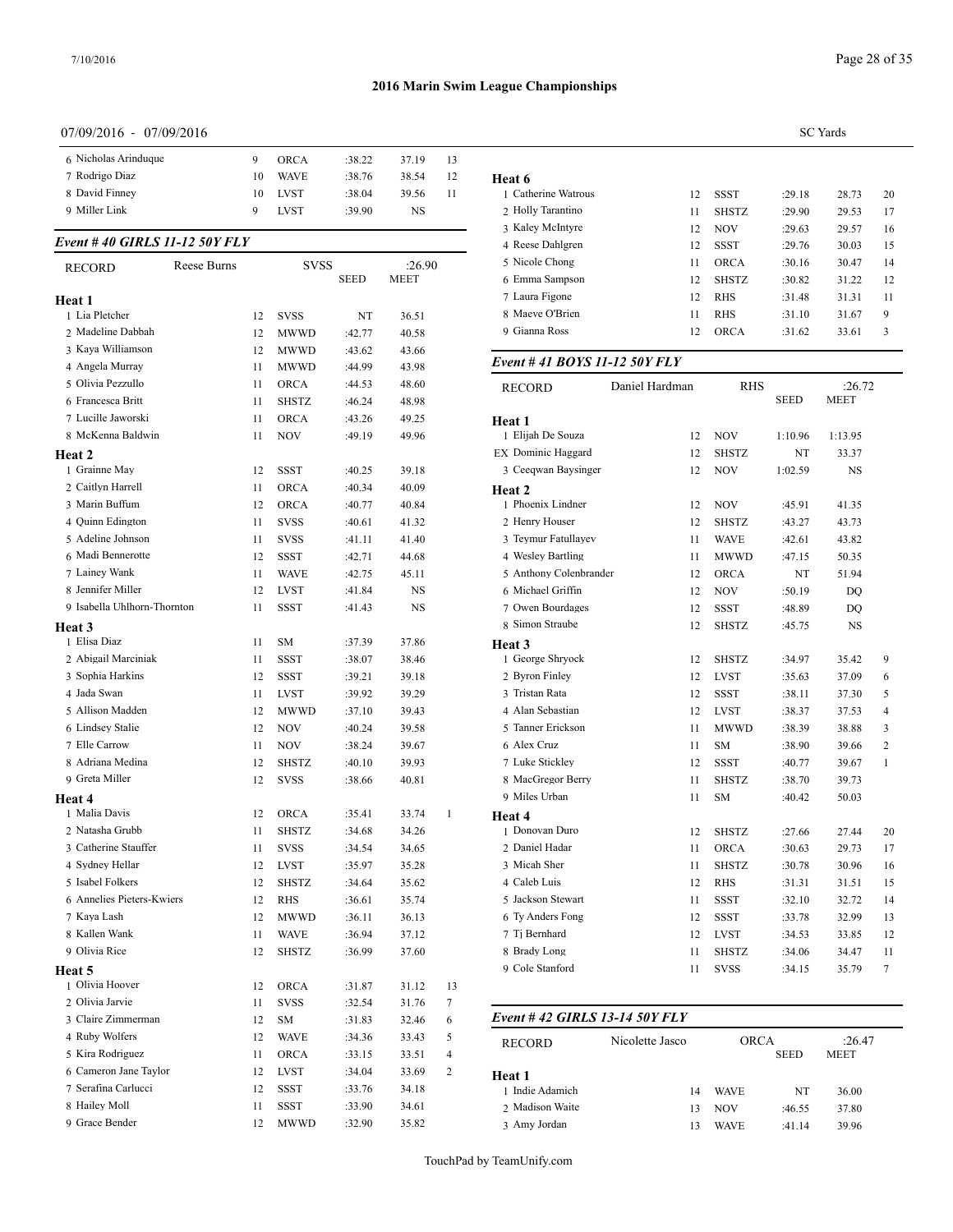**Heat 3**

**Heat 4**

**Heat 5**

**Heat 6**

#### **2016 Marin Swim League Championships**

#### 07/09/2016 - 07/09/2016

1 Abby Moll 13 SSST :32.64 31.58 3 Erin McDaniel 14 ORCA :32.58 31.81 1 Reyna Morales 14 MWWD :33.06 32.30 Kendra Parker 14 LVST :33.07 32.62 Brooke Cordero 13 RHS :33.32 33.46 Shane Grele 14 SSST :32.29 33.60 Katherine McCallister 13 SM :32.26 34.12 8 Lulu O'Leary 13 NOV :32.75 34.86 Alexia Garcia 13 SM :33.16 NS

| 7/09/2016 - 07/09/2016 |    |              |        |           |   |                        |               |    |              |             | <b>SC</b> Yards |                |
|------------------------|----|--------------|--------|-----------|---|------------------------|---------------|----|--------------|-------------|-----------------|----------------|
| 4 Kayla Hamilton       | 14 | <b>RHS</b>   | :40.98 | 41.61     |   | <b>RECORD</b>          | R.J. Williams |    | <b>MW</b>    |             | :23.86          |                |
| 5 Mei Thomas           | 14 | <b>SSST</b>  | :39.21 | 45.21     |   |                        |               |    |              | <b>SEED</b> | <b>MEET</b>     |                |
| 6 Hannah Becker        | 14 | <b>SSST</b>  | :57.16 | 58.96     |   | Heat 1                 |               |    |              |             |                 |                |
| 7 Amelie Benicio       | 13 | <b>SM</b>    | NT     | <b>NS</b> |   | 1 Andersen Teoh        |               | 13 | <b>MWWD</b>  | :34.47      | 34.44           |                |
| 8 Olivia Shaver        | 13 | <b>RHS</b>   | :40.31 | <b>NS</b> |   | 2 Cole Ford            |               | 14 | <b>SVSS</b>  | :33.06      | 34.77           |                |
| eat 2                  |    |              |        |           |   | 3 Avery Fischbach      |               | 13 | <b>SSST</b>  | :34.09      | 36.11           |                |
| 1 Karina Yamini        | 13 | <b>ORCA</b>  | :37.36 | 35.14     |   | 4 Willem Brabbee       |               | 13 | <b>MWWD</b>  | :35.92      | 36.74           |                |
| 2 Yeymi Canche         | 13 | <b>ORCA</b>  | :36.59 | 35.47     |   | 5 Henry Adams          |               | 13 | <b>LVST</b>  | :43.45      | 43.01           |                |
| 3 Sara Karkal          | 13 | <b>MWWD</b>  | :35.70 | 35.53     |   | 6 Amadeus Colenbrander |               | 14 | <b>ORCA</b>  | :38.23      | NS              |                |
| 4 Sarita Parikh        | 13 | NOV          | :35.52 | 36.21     |   | 7 Maximilian Pollack   |               | 13 | <b>SVSS</b>  | :39.77      | <b>NS</b>       |                |
| 5 Ryann Lucchesi       | 13 | <b>MWWD</b>  | :36.98 | 36.27     |   | Heat 2                 |               |    |              |             |                 |                |
| 6 Jayne Dito           | 13 | <b>NOV</b>   | :36.57 | 36.34     |   | 1 Boden Davis          |               | 13 | ORCA         | :30.58      | 29.30           | 12             |
| 7 Gillian Laughlin     | 13 | <b>MWWD</b>  | :35.81 | 37.11     |   | 2 Andrey Priahin       |               | 13 | <b>WAVE</b>  | :30.39      | 29.32           | 11             |
| 8 Meigan Van Weele     | 13 | <b>NOV</b>   | :35.81 | 37.18     |   | 3 Marc-Antoine Maync   |               | 13 | <b>SSST</b>  | :31.03      | 31.83           | 5              |
| 9 Monika Platek        | 13 | <b>WAVE</b>  | :38.96 | 37.72     |   | 4 Cade Smith           |               | 14 | SSST         | :31.48      | 32.45           | $\overline{4}$ |
| eat 3                  |    |              |        |           |   | 5 Zev Schuman          |               | 13 | <b>SHSTZ</b> | :32.15      | 32.76           | 3              |
| 1 Natalie Dickens      | 14 | <b>ORCA</b>  | :34.18 | 32.91     |   | 6 Nicolas Owenson      |               | 13 | <b>SSST</b>  | :31.82      | 32.91           | 2              |
| 2 Jordan Loftin        | 13 | <b>SHSTZ</b> | :33.66 | 33.56     |   | 7 Walker Burdick       |               | 13 | <b>SM</b>    | :32.48      | 33.22           | -1             |
| 3 Ava White            | 13 | <b>SHSTZ</b> | :34.10 | 33.65     |   | 8 Eno Begic-Toepfer    |               | 14 | SSST         | :32.38      | 33.31           |                |
| 4 Molly Madden         | 14 | <b>MWWD</b>  | :33.55 | 33.84     |   | 9 Alejandro Alvarado   |               | 13 | <b>MWWD</b>  | :33.03      | 33.48           |                |
| 5 Bella Hare-Leiva     | 12 | <b>SVSS</b>  | :33.56 | 34.16     |   | Heat 3                 |               |    |              |             |                 |                |
| 6 Skye Stewart         | 13 | <b>SSST</b>  | :33.73 | 34.28     |   | 1 Ray Holmberg         |               | 14 | <b>SHSTZ</b> | :27.96      | 26.03           | 20             |
| 7 Madeline Finkel      | 13 | <b>MWWD</b>  | :33.51 | 34.47     |   | 2 Jonah Albers         |               | 14 | <b>ORCA</b>  | :26.66      | 26.23           | 17             |
| 8 Rachel Jordan        | 13 | <b>WAVE</b>  | :34.83 | 34.96     |   | 3 Noah Erikson         |               | 13 | <b>SSST</b>  | :26.59      | 26.37           | 16             |
| 9 Claire MacDonald     | 13 | <b>SHSTZ</b> | :35.16 | 36.42     |   | 4 Gavin Dow            |               | 14 | SHSTZ        | :30.07      | 28.96           | 15             |
| eat 4                  |    |              |        |           |   | 5 Mason Barnes         |               | 14 | <b>SHSTZ</b> | :29.55      | 28.98           | 14             |
| 1 Abby Moll            | 13 | <b>SSST</b>  | :32.64 | 31.58     | 3 | 6 Vladimir Priahin     |               | 13 | <b>WAVE</b>  | :29.13      | 29.11           | 13             |
| 2 Erin McDaniel        | 14 | <b>ORCA</b>  | :32.58 | 31.81     |   | 7 Holden Cooper        |               | 14 | <b>SHSTZ</b> | :29.31      | 29.44           | 9              |
| 3 Reyna Morales        | 14 | <b>MWWD</b>  | :33.06 | 32.30     |   | 8 Henry Cosentino      |               | 14 | <b>SHSTZ</b> | :29.88      | 29.49           | 7              |
| 4 Kendra Parker        | 14 | <b>LVST</b>  | :33.07 | 32.62     |   | 9 Powell Nielsen       |               | 13 | <b>NOV</b>   | :29.74      | 31.23           | 6              |
|                        |    |              |        |           |   |                        |               |    |              |             |                 |                |

#### *Event # 44 GIRLS 15-18 50Y FLY*

| 7 Katherine McCallister | 13 | <b>SM</b>    | :32.26 | 34.12     |                | <b>RECORD</b>             | Quinn Galli |    | <b>SHST</b>  |             | :26.12      |     |
|-------------------------|----|--------------|--------|-----------|----------------|---------------------------|-------------|----|--------------|-------------|-------------|-----|
| 8 Lulu O'Leary          | 13 | <b>NOV</b>   | :32.75 | 34.86     |                |                           |             |    |              | <b>SEED</b> | <b>MEET</b> |     |
| 9 Alexia Garcia         | 13 | <b>SM</b>    | :33.16 | <b>NS</b> |                | Heat 1                    |             |    |              |             |             |     |
| eat 5                   |    |              |        |           |                | 1 Greta Stout             |             | 15 | <b>SHSTZ</b> | NT          | 35.26       |     |
| 1 Skylar Oswald         | 14 | <b>SHSTZ</b> | :31.66 | 30.35     | 11             | 2 Hannah Jagoda           |             | 16 | <b>NOV</b>   | :42.77      | 42.80       |     |
| 2 Islay Kilgannon       | 14 | <b>MWWD</b>  | :31.03 | 30.88     | 9              | 3 Shannon Dugdale         |             | 17 | <b>NOV</b>   | 1:04.39     | 1:00.49     |     |
| 3 Francesca Moynihan    | 13 | <b>SHSTZ</b> | :31.26 | 30.96     |                | 4 Rene Dickens            |             | 16 | <b>ORCA</b>  | :35.22      | NS          |     |
| 4 Sophia Brooks         | 13 | <b>SSST</b>  | :31.47 | 31.14     | 6              | 5 Tori Tarantino          |             | 16 | <b>SHSTZ</b> | NT          | <b>NS</b>   |     |
| 5 Caitlin Kawamura      | 13 | <b>WAVE</b>  | :31.84 | 31.71     | 2              | 6 Lulu Woolf              |             | 15 | <b>SM</b>    | :36.33      | <b>NS</b>   |     |
| 6 Kathryn Arinduque     | 13 | <b>ORCA</b>  | :31.94 | 31.85     |                | Heat 2                    |             |    |              |             |             |     |
| 7 Hannah Matcham        | 14 | <b>SM</b>    | :32.14 | 31.98     |                | 1 Maya Carter             |             | 16 | <b>ORCA</b>  | :33.23      | 32.99       |     |
| 8 Kalia Firmage         | 14 | <b>SSST</b>  | :31.79 | 32.14     |                | 2 Hannah Wellesley-Winter |             | 15 | <b>NOV</b>   | :33.19      | 33.11       |     |
| 9 Arika Kalfayan        | 13 | <b>SM</b>    | :31.95 | 33.06     |                | 3 Estefany Gramajo        |             | 17 | <b>ORCA</b>  | :34.17      | 33.57       |     |
| eat 6                   |    |              |        |           |                | 4 Morgan McDaniel         |             | 16 | <b>ORCA</b>  | :33.92      | 34.15       |     |
| 1 Abigail Naftzger      | 14 | <b>LVST</b>  | :28.35 | 27.31     | 20             | 5 Tess O'Brien            |             | 18 | <b>RHS</b>   | :34.05      | 34.66       |     |
| 2 Sasha Frey            | 13 | <b>SHSTZ</b> | :29.00 | 28.03     | 17             | 6 Sammy Stilson           |             | 17 | <b>LVST</b>  | :34.39      | 34.73       |     |
| 3 Bella Moynihan        | 14 | <b>SHSTZ</b> | :28.89 | 28.14     | 16             | 7 Lauren Thorp            |             | 15 | <b>SM</b>    | :33.64      | 34.93       |     |
| 4 Ava Scafani           | 13 | <b>NOV</b>   | :28.46 | 28.92     | 15             | 8 Olivia Carpenter        |             | 16 | <b>WAVE</b>  | :34.92      | 36.50       |     |
| 5 Jada Andrews          | 14 | <b>SSST</b>  | :30.26 | 29.30     | 14             | 9 Madison Baldwin         |             | 15 | <b>NOV</b>   | :34.54      | <b>NS</b>   |     |
| 6 Jessica Bukowski      | 13 | <b>SSST</b>  | :30.28 | 30.05     | 13             |                           |             |    |              |             |             |     |
| 7 Kate O'Leary          | 13 | <b>NOV</b>   | :30.51 | 30.33     | 12             | Heat 3                    |             |    |              |             |             |     |
| 8 Maya McAuley          | 13 | <b>RHS</b>   | :30.55 | 31.24     | 5              | 1 Emma Roggenkamp         |             | 17 | <b>ORCA</b>  | :32.37      | 29.61       | -11 |
| 9 Lucy Knopf            | 13 | <b>MWWD</b>  | :30.59 | 31.38     | $\overline{4}$ | 2 Lily Harding            |             | 15 | <b>WAVE</b>  | :31.44      | 31.30       |     |
|                         |    |              |        |           |                | 3 Lauren Lombardi         |             | 16 | <b>SVSS</b>  | :32.11      | 32.64       |     |
|                         |    |              |        |           |                | 4 Sara Kennedy            |             | 15 | <b>ORCA</b>  | :32.49      | 33.14       |     |
| 4 12 DOVG 12 11 EAV ELV |    |              |        |           |                |                           |             |    |              |             |             |     |

*Event # 43 BOYS 13-14 50Y FLY*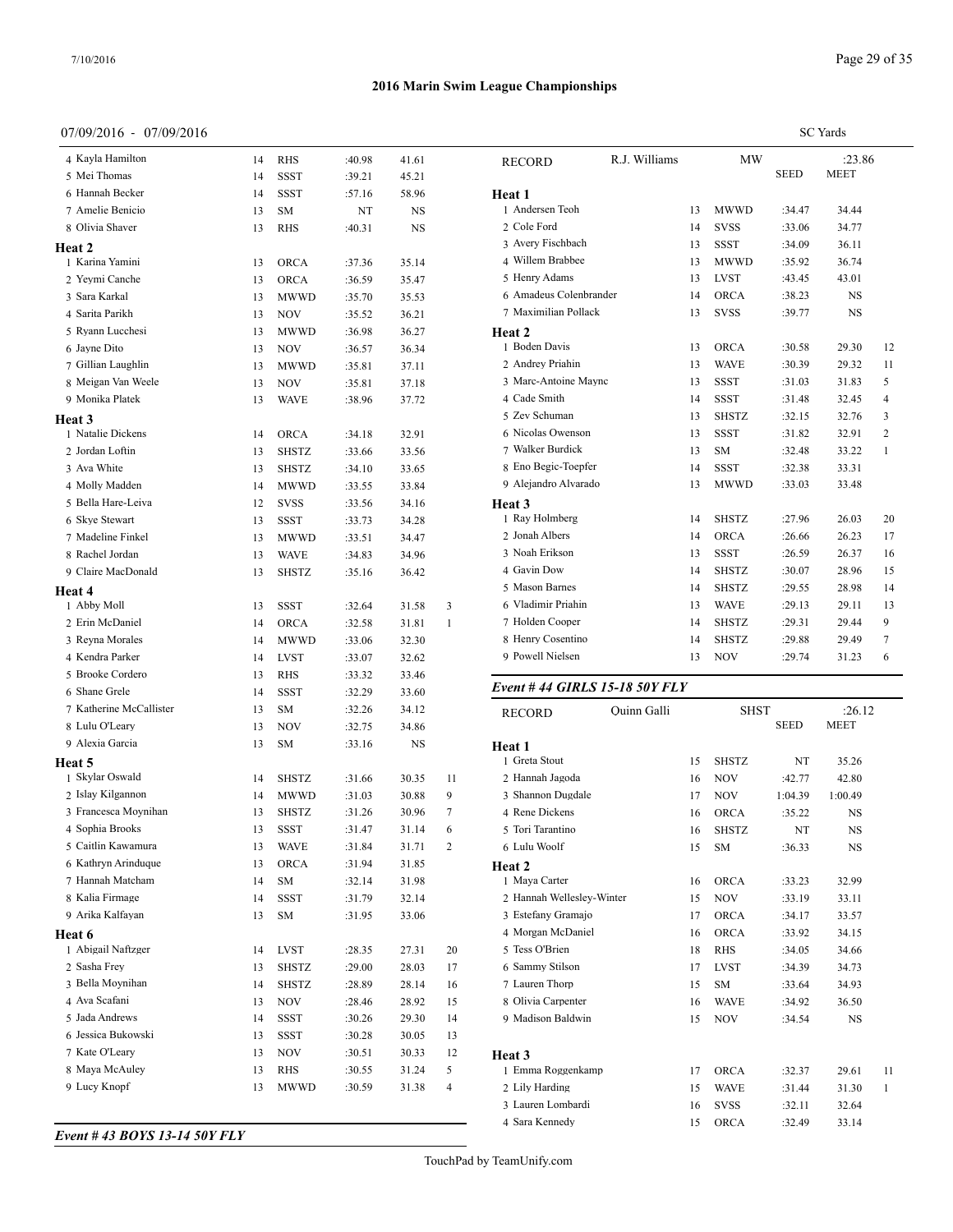#### 07/09/2016 - 07/09/2016

| 5 Sydney Gibbs     | 16 | <b>NOV</b>   | :32.96 | 33.43     |                | 8 Peyton O    |
|--------------------|----|--------------|--------|-----------|----------------|---------------|
| 6 Kylie Bradley    | 15 | <b>ORCA</b>  | :32.91 | 33.44     |                | 9 Dea Eding   |
| 7 Reagan Arnold    | 18 | <b>NOV</b>   | :32.60 | 34.20     |                |               |
| 8 Sally Lucchesi   | 15 | <b>MWWD</b>  | :32.87 | 34.62     |                |               |
| 9 Kate Christie    | 17 | <b>SHSTZ</b> | :32.62 | <b>NS</b> |                | Event #46     |
| Heat 4             |    |              |        |           |                | <b>RECORD</b> |
| 1 Lauren Blackburn | 18 | <b>SHSTZ</b> | :30.33 | 29.80     | 9              |               |
| 2 Sabrina Haechler | 17 | <b>SSST</b>  | :30.90 | 30.45     | 6              | Heat 1        |
| 3 Rebecca Oblites  | 15 | <b>RHS</b>   | :30.20 | 30.57     | 5              | 1 Evelyn N    |
| 4 Sophia Scafani   | 15 | <b>NOV</b>   | :30.96 | 30.75     | 4              | 2 Chloe Sar   |
| 5 Madeline Knopf   | 15 | <b>MWWD</b>  | :30.94 | 31.03     | 3              | 3 Catherine   |
| 6 Tessa Pares      | 15 | <b>SSST</b>  | :30.90 | 31.06     | $\overline{2}$ | 4 Michaela    |
| 7 Jane Wynne       | 17 | <b>SSST</b>  | :30.60 | 31.60     |                | 5 Tipkritta   |
| 8 Molly McSweeney  | 16 | <b>NOV</b>   | :31.34 | 32.00     |                | 6 Samantha    |
| 9 Sophia Varlow    | 16 | MWWD         | :30.57 | 32.06     |                | Heat 2        |
| Heat 5             |    |              |        |           |                | 1 Sophie A    |
| 1 Nicolette Jasko  | 15 | <b>ORCA</b>  | :27.50 | 26.60     | 20             | 2 Kaeley Su   |
| 2 Kate McCarthy    | 15 | <b>SHSTZ</b> | :28.36 | 27.81     | 17             | 3 Holly Ho    |
| 3 Sophie Baublitz  | 17 | <b>ORCA</b>  | :29.36 | 28.04     | 16             | 4 Lauren Ro   |
| 4 Nicole Gamboa    | 18 | <b>SSST</b>  | :29.11 | 28.54     | 15             | 5 Paige Mu    |
| 5 Kirsty Star      | 16 | <b>SHSTZ</b> | :29.01 | 28.71     | 14             | 6 Sylvie Fir  |
| 6 Maya Rabow       | 15 | <b>SSST</b>  | :29.37 | 29.04     | 13             | 7 Elise Boy   |
| 7 Sarah Erikson    | 15 | <b>SSST</b>  | :30.16 | 29.55     | 12             | 8 Reagan L    |
| 8 Kate Freda       | 16 | <b>SVSS</b>  | :29.31 | 30.24     | $\overline{7}$ | 9 Zoe Cass-   |
| 9 Kate Masterson   | 15 | <b>WAVE</b>  | :30.03 | 31.33     |                | $H$ eat 3     |

#### *Event # 45 BOYS 15-18 50Y FLY*

|              |                            |                                                            |                                                                 |                                                    | 3 Charlotte L      |
|--------------|----------------------------|------------------------------------------------------------|-----------------------------------------------------------------|----------------------------------------------------|--------------------|
|              |                            | <b>SEED</b>                                                | <b>MEET</b>                                                     | <b>PTS</b>                                         | 4 Gabriella C      |
|              |                            |                                                            |                                                                 |                                                    | 5 Allyson He       |
|              |                            |                                                            |                                                                 |                                                    | 6 Valerie Ma       |
|              |                            |                                                            |                                                                 |                                                    | 7 Layney Oc        |
|              |                            |                                                            |                                                                 |                                                    | 8 Jamie Schr       |
|              | <b>SHSTZ</b>               |                                                            |                                                                 |                                                    | 9 Magaret W        |
|              |                            |                                                            |                                                                 |                                                    | Heat 4             |
| 18           | <b>NOV</b>                 |                                                            |                                                                 |                                                    | 1 Nadya Wac        |
| 15           | <b>MWWD</b>                | :32.83                                                     | 32.68                                                           |                                                    | 2 Beatrice Ha      |
| 15           | <b>RHS</b>                 | :32.71                                                     | 32.74                                                           |                                                    | 3 Mirabel Ar       |
| 18           | <b>LVST</b>                | :36.14                                                     | 36.80                                                           |                                                    | 4 Margeaux         |
|              |                            |                                                            |                                                                 |                                                    | 5 Lily Dams        |
| 16           | <b>SHSTZ</b>               | :27.34                                                     | 26.84                                                           | $\tau$                                             | 6 Talia Hada       |
| 15           | <b>SHSTZ</b>               | :27.50                                                     | 26.94                                                           | 6                                                  | 7 Alina Noye       |
| 17           | <b>NOV</b>                 | :27.76                                                     | 27.16                                                           | 5                                                  | 8 Esme Palm        |
| 15           | <b>MWWD</b>                | :26.92                                                     | 27.78                                                           | 3                                                  | 9 Natalie Sta      |
| 18           | <b>LVST</b>                | :28.72                                                     | 28.71                                                           | $\mathbf{1}$                                       |                    |
| 15           | <b>WAVE</b>                | :29.08                                                     | 28.88                                                           |                                                    | Event #47 <b>E</b> |
| 18           | <b>LVST</b>                | :28.83                                                     | 28.92                                                           |                                                    | <b>RECORD</b>      |
| 15           | <b>NOV</b>                 | :28.11                                                     | 29.11                                                           |                                                    |                    |
| 15           | <b>SHSTZ</b>               | :29.26                                                     | <b>NS</b>                                                       |                                                    | Heat 1             |
|              |                            |                                                            |                                                                 |                                                    | 1 Chase Steir      |
| 18           | <b>ORCA</b>                | :24.43                                                     | 24.76                                                           | 20                                                 | 2 Benjamin N       |
| 15           | ORCA                       | :25.37                                                     | 25.35                                                           | 17                                                 | 3 Viggo Zarr       |
| 16           | <b>SHSTZ</b>               | :26.25                                                     | 25.43                                                           | 16                                                 | 4 Dominic P        |
| 15           | <b>LVST</b>                | :25.09                                                     | 25.50                                                           | 15                                                 | 5 Rupin Bag        |
| 16           | ORCA                       | :26.47                                                     | 25.99                                                           | 14                                                 | 6 Derek Dug        |
| 17           | <b>SVSS</b>                | :26.38                                                     | 26.47                                                           | 13                                                 | 7 Zane Schur       |
| 17           | <b>SHSTZ</b>               | :25.99                                                     | 26.71                                                           | 12                                                 |                    |
| R.J Williams | 16<br>15<br>15<br>15<br>15 | <b>SHSTZ</b><br><b>SHSTZ</b><br><b>SVSS</b><br><b>MWWD</b> | <b>ORCA</b><br>:29.44<br>NT<br>NT<br>:31.00<br>:31.91<br>:31.12 | 26.81<br>27.51<br>29.66<br>31.36<br>32.03<br>32.53 | :22.83<br>11<br>4  |

|                | SC Yards |             |        |       |   |  |  |  |
|----------------|----------|-------------|--------|-------|---|--|--|--|
| 8 Peyton Oga   | 15       | RHS         | :26.53 | 26.82 | 9 |  |  |  |
| 9 Dea Edington | 17       | <b>SVSS</b> | :26.49 | 28.04 |   |  |  |  |
|                |          |             |        |       |   |  |  |  |

## Rebecca Oblites 15 RHS :30.20 30.57 5 1 Evelyn Noyes 6 MWWD 2:00.23 2:01.44 Sophia Scafani 15 NOV :30.96 30.75 4 2 Chloe Samlihan 8 SHSTZ NT 2:04.64 Madeline Knopf 15 MWWD :30.94 31.03 3 3 Catherine Eilerman 6 RHS NT 2:09.41 Tessa Pares 15 SSST :30.90 31.06 2 4 Michaela Mann 7 SSST NT 2:11.44 Nicolette Jasko 15 ORCA :27.50 26.60 20 2 Kaeley Sullivan 8 SHSTZ 1:49.76 1:49.81 Kate McCarthy 15 SHSTZ :28.36 27.81 17 3 Holly Hovey 7 SHSTZ 1:51.15 1:53.05 Sophie Baublitz 17 ORCA :29.36 28.04 16 4 Lauren Reagan 7 SHSTZ 1:53.32 1:56.41 Nicole Gamboa 18 SSST :29.11 28.54 15 5 Paige Murphy 8 SHSTZ 1:59.63 1:56.65 Kirsty Star 16 SHSTZ :29.01 28.71 14 6 Sylvie Fine 8 SHSTZ 1:52.30 1:57.12 Maya Rabow 15 SSST :29.37 29.04 13 7 Elise Boyle 8 SVSS 1:54.92 1:58.67 Sarah Erikson 15 SSST :30.16 29.55 12 8 Reagan Lisle 7 SSST 1:55.12 2:02.66 8 Kate Freda 16 SVSS :29.31 30.24 7 9 Zoe Cass-Lein 8 MWWD 1:52.70 2:07.77 SEED MEET PTS 4 Gabriella Grow 8 WAVE 1:44.28 1:41.33 7 Danny Roland 16 SHSTZ :29.44 26.81 11 6 Valerie Mansinne 8 LVST 1:40.61 1:44.23 4 Nicholas Berry 15 SHSTZ NT 27.51 4 7 Layney Octavio 8 SSST 1:42.60 1:46.13 1 Connor Moynihan 16 SHSTZ :27.34 26.84 7 6 Talia Hadar 8 ORCA 1:37.83 1:39.72 12 Stefan Venne 15 SHSTZ :27.50 26.94 6 7 Alina Noyes 8 MWWD 1:37.83 1:41.73 6 Julian Schiano 17 NOV :27.76 27.16 5 8 Esme Palmer 8 SSST 1:37.60 1:44.57 3 Jack Laughlin 15 MWWD :26.92 27.78 3 9 Natalie Stanford 8 SVSS 1:39.76 1:45.15 2 *Event # 46 GIRLS 8&UN 100Y I.M.* RECORD Reese Burns SVST 1:20.92<br>SEED MEET **MEET Heat 1** Tipkritta Thomson 8 NOV 2:22.99 2:12.29 Samantha Low 8 RHS 2:31.41 2:32.41 **Heat 2** 1 Sophie Arnal 7 SVSS 1:46.36 1:46.47 **Heat 3** Claire Beneda 8 SVSS 1:40.09 1:39.44 13 Tessa Garvey Miller 8 MWWD 1:40.94 1:40.17 11 Charlotte Derrick 8 SSST 1:41.86 1:40.19 9 Allyson Hernandez 8 NOV 1:43.33 1:42.77 5 Jamie Schmidt 7 MWWD 1:44.58 1:46.63 Magaret Walsh 8 WAVE 1:42.48 1:46.92 **Heat 4** Nadya Wachelka 8 SHSTZ 1:28.65 1:27.46 20 2 Beatrice Hayse 8 NOV 1:34.06 1:33.18 17 Mirabel Arlander 8 SSST 1:35.18 1:34.27 16 Margeaux Davis 8 SSST 1:34.23 1:36.11 15 Lily Damsen 8 SVSS 1:36.09 1:37.01 14

#### *Event # 47 BOYS 8&UN 100Y I.M.*

| <b>RECORD</b>        | Michael Masterson | <b>TPC</b>   |             | 1:19.39     |            |
|----------------------|-------------------|--------------|-------------|-------------|------------|
|                      |                   |              | <b>SEED</b> | <b>MEET</b> | <b>PTS</b> |
| Heat 1               |                   |              |             |             |            |
| 1 Chase Stein        | 7                 | <b>SHSTZ</b> | NT          | 1:48.51     | 11         |
| 2 Benjamin McConnell | 8                 | <b>LVST</b>  | NT          | 1:58.73     |            |
| 3 Viggo Zarrehparvar | 7                 | SSST         | 2:07.48     | 2:07.22     |            |
| 4 Dominic Puccinelli | 8                 | <b>WAVE</b>  | 2:14.57     | 2:07.57     |            |
| 5 Rupin Bagchi       | 8                 | <b>LVST</b>  | NT          | 2:11.20     |            |
| 6 Derek Dugan        | 7                 | <b>SM</b>    | 2:06.94     | 2:21.43     |            |
| 7 Zane Schuman       | 7                 | <b>SHSTZ</b> | 2:17.95     | 2:26.53     |            |
|                      |                   |              |             |             |            |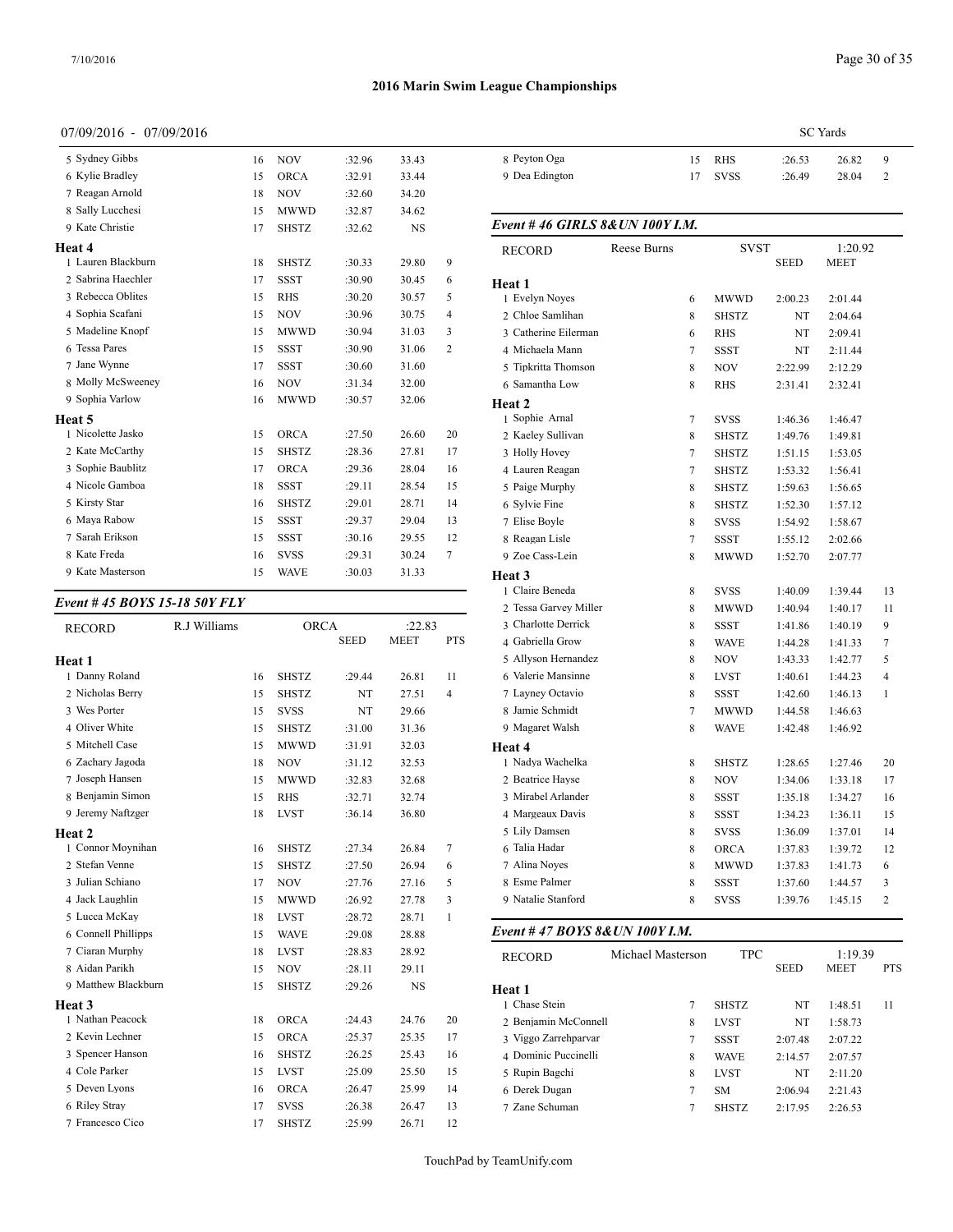## 07/09/2016 - 07/09/2016

| Heat 2                |                |              |         |         |    | 2 Amelia Hu   |
|-----------------------|----------------|--------------|---------|---------|----|---------------|
| 1 Fisher Straube      | 8              | <b>SHSTZ</b> | 1:54.05 | 1:52.36 | 7  | 3 Ashley Fin  |
| 2 Rhys Garroway Myers | 8              | <b>MWWD</b>  | 1:58.92 | 1:53.45 | 5  | 4 Lucy Lafay  |
| 3 Jonah Sher          | 7              | <b>SHSTZ</b> | 1:56.61 | 1:53.53 | 4  | 5 Sarani Puri |
| 4 Justin Tachiki      | 7              | <b>SHSTZ</b> | 1:58.10 | 1:55.31 | 3  | 6 Amelia Kir  |
| 5 Nolan Deforrest     | 8              | <b>WAVE</b>  | 1:56.30 | 1:55.45 | 2  | 7 Tayleigh B  |
| 6 Evan Oldham         | 8              | <b>WAVE</b>  | 2:00.73 | 1:56.60 | 1  | 8 Annesley K  |
| 7 Benjamin Lotosh     | $\overline{7}$ | <b>ORCA</b>  | 1:55.56 | 2:01.02 |    | 9 Daniella Se |
| 8 James Chatard       | 6              | <b>SHSTZ</b> | 2:03.50 | 2:09.53 |    | Heat 5        |
| 9 Blake Gaskin        | 8              | <b>ORCA</b>  | 2:01.92 | 2:38.12 |    | 1 Iris Abeck  |
| Heat 3                |                |              |         |         |    | 2 Lily Pashm  |
| 1 Nolan Anderson      | 8              | <b>SHSTZ</b> | 1:24.15 | 1:23.38 | 20 | 3 Claire Cass |
| 2 Cameron Hellar      | 8              | <b>LVST</b>  | 1:27.24 | 1:28.13 | 17 | 4 Eleanor Ha  |
| 3 Tucker Kurth        | 8              | <b>LVST</b>  | 1:38.31 | 1:38.66 | 16 | 5 Laurel Coc  |
| 4 Reed Hanna          | 8              | <b>SVSS</b>  | 1:43.33 | 1:39.13 | 15 | 6 Rebecca Lo  |
| 5 Cayden Yock         | 8              | <b>MWWD</b>  | 1:42.86 | 1:40.28 | 14 | 7 Claire Law  |
| 6 Peyton Egide        | 7              | <b>RHS</b>   | 1:41.42 | 1:43.55 | 13 | 8 Sylvie May  |
| 7 Declan Murphy       | 8              | <b>SSST</b>  | 1:48.21 | 1:43.98 | 12 | 9 Leah Murp   |
| 8 Bradley Stanford    | 8              | <b>SVSS</b>  | 1:43.92 | 1:50.90 | 9  | Heat 6        |
| 9 Kai Makino          | 8              | <b>SHSTZ</b> | 1:43.62 | 1:53.17 | 6  | 1 Caitlin Qui |
|                       |                |              |         |         |    |               |

#### *Event # 48 GIRLS 9-10 100Y I.M.*

| <b>RECORD</b>               | Reese Burns |    | <b>SVSS</b>  |             | 1:08.32     |   | 4 Skyler Barnes  |
|-----------------------------|-------------|----|--------------|-------------|-------------|---|------------------|
|                             |             |    |              | <b>SEED</b> | <b>MEET</b> |   | 5 Loretta Hovey  |
| Heat 1                      |             |    |              |             |             |   | 6 Kate Deforres  |
| 1 Julia Hamilton            |             | 10 | <b>LVST</b>  | NT          | 1:33.51     |   | 7 Danielle Padil |
| 2 Amelia Damsen             |             | 10 | <b>SVSS</b>  | NT          | 1:38.08     |   | 8 Adella Frende  |
| 3 Annabelle Gulash          |             | 9  | <b>SVSS</b>  | 1:46.09     | 1:46.04     |   | 9 Addison Evera  |
| 4 Grace Widdifield          |             | 10 | <b>SSST</b>  | 1:45.58     | 1:48.01     |   |                  |
| 5 Lindsey Ross              |             | 10 | <b>RHS</b>   | 1:49.40     | 1:48.06     |   | Event #49 $BO$   |
| 6 Hayden Goldberg           |             | 9  | <b>ORCA</b>  | 1:50.04     | 1:48.63     |   | <b>RECORD</b>    |
| 7 Molly Goldstein           |             | 9  | <b>WAVE</b>  | 1:57.49     | 1:56.63     |   |                  |
| 8 Rory Kearns               |             | 9  | <b>MWWD</b>  | 2:08.60     | 2:22.96     |   | Heat 1           |
| 9 Olivia Dugan              |             | 9  | SM           | 1:46.55     | DQ          |   | 1 Eden Abeck     |
| Heat 2                      |             |    |              |             |             |   | 2 John Gumba     |
| 1 Jessica Gazzola           |             | 10 | <b>SVSS</b>  | 1:38.12     | 1:35.83     |   | 3 Joseph Riccio  |
| 2 Emma Korolev              |             | 10 | <b>SSST</b>  | 1:39.26     | 1:38.26     |   | Heat 2           |
| 3 Sasha Grewal              |             | 10 | <b>WAVE</b>  | 1:38.26     | 1:38.68     |   | 1 Ian Mooney     |
| 4 Elsa Fong                 |             | 9  | <b>SSST</b>  | 1:38.19     | 1:40.56     |   | 2 Oliver Shore   |
| 5 Kelsey Riemer             |             | 10 | <b>SHSTZ</b> | 1:38.58     | 1:42.24     |   | 3 Drew Phizack   |
| 6 Julia St John             |             | 9  | <b>WAVE</b>  | 1:42.62     | 1:43.86     |   | 4 Sammy Spenc    |
| 7 Ellery Barnes             |             | 9  | <b>SSST</b>  | 1:42.86     | 1:44.06     |   | 5 Dylan McDeri   |
| 8 Kaitlynn Fetterman-Riggle |             | 10 | <b>MWWD</b>  | 1:45.15     | 1:45.42     |   | 6 Charles Cain   |
| 9 Manisha Murthy            |             | 10 | <b>MWWD</b>  | 1:43.73     | 1:45.56     |   | 7 Kieran Green   |
| Heat 3                      |             |    |              |             |             |   | Heat 3           |
| 1 Julia Owens               |             | 9  | <b>RHS</b>   | 1:37.11     | 1:33.22     |   | 1 Owen Pinder    |
| 2 Hannah Nicholas           |             | 10 | <b>NOV</b>   | 1:34.56     | 1:34.02     |   | 2 Vaughn Migue   |
| 3 Vivian Pack               |             | 10 | <b>RHS</b>   | 1:37.30     | 1:34.23     |   | 3 Leo Manwarin   |
| 4 Cate Logan                |             | 10 | <b>SHSTZ</b> | 1:33.75     | 1:34.70     |   | 4 Camden Franj   |
| 5 Emily Rosegard            |             | 10 | <b>SVSS</b>  | 1:33.95     | 1:34.72     |   | 5 Alec Chu       |
| 6 Emerald Lin               |             | 10 | <b>MWWD</b>  | 1:34.65     | 1:35.16     |   | 6 Soren Jessen   |
| 7 Gabriella Reichley        |             | 9  | <b>SHSTZ</b> | 1:34.14     | 1:36.52     |   | 7 Jake Goldman   |
| 8 Lauren Widdifield         |             | 10 | <b>SSST</b>  | 1:38.04     | 1:37.96     |   | 8 Miller Link    |
| 9 Krittinee Thomson         |             | 10 | <b>NOV</b>   | 1:37.82     | 1:40.74     |   | 9 Colby Binder   |
| Heat 4                      |             |    |              |             |             |   | Heat 4           |
| 1 Eva Vaca                  |             | 10 | <b>SHSTZ</b> | 1:33.09     | 1:28.59     | 3 | 1 Alexander Gar  |

|                               |                  |    |              |             | <b>SC</b> Yards        |              |  |
|-------------------------------|------------------|----|--------------|-------------|------------------------|--------------|--|
| 2 Amelia Hughes               |                  | 10 | <b>RHS</b>   | 1:33.63     | 1:29.60                |              |  |
| 3 Ashley Fine                 |                  | 10 | <b>SHSTZ</b> | 1:33.75     | 1:32.38                |              |  |
| 4 Lucy Lafave                 |                  | 10 | <b>SHSTZ</b> | 1:31.82     | 1:33.41                |              |  |
| 5 Sarani Puri                 |                  | 10 | <b>WAVE</b>  | 1:32.33     | 1:33.77                |              |  |
| 6 Amelia Kiriakis             | 9                |    | <b>SVSS</b>  | 1:32.90     | 1:34.13                |              |  |
| 7 Tayleigh Birkie             |                  | 10 | <b>SHSTZ</b> | 1:32.78     | 1:36.56                |              |  |
| 8 Annesley Krawitt            |                  | 10 | <b>WAVE</b>  | 1:32.65     | 1:39.28                |              |  |
| 9 Daniella Sebastian          | 9                |    | <b>LVST</b>  | 1:30.38     | DO                     |              |  |
| Heat 5                        |                  |    |              |             |                        |              |  |
| 1 Iris Abeck                  | 9                |    | <b>LVST</b>  | 1:24.65     | 1:23.13                | 12           |  |
| 2 Lily Pashman                |                  | 10 | <b>SVSS</b>  | 1:23.83     | 1:24.79                | 9            |  |
| 3 Claire Cassidy              |                  | 10 | <b>LVST</b>  | 1:26.21     | 1:26.86                | 6            |  |
| 4 Eleanor Hayse               |                  | 10 | <b>NOV</b>   | 1:28.51     | 1:28.18                | 4            |  |
| 5 Laurel Cooper               |                  | 10 | <b>SHSTZ</b> | 1:28.87     | 1:28.62                | 2            |  |
| 6 Rebecca Levy                |                  | 10 | <b>MWWD</b>  | 1:28.85     | 1:29.09                | $\mathbf{1}$ |  |
| 7 Claire Lawson               | 9                |    | <b>SVSS</b>  | 1:28.39     | 1:32.21                |              |  |
| 8 Sylvie May                  |                  | 10 | <b>SSST</b>  | 1:30.16     | 1:34.90                |              |  |
| 9 Leah Murphy                 | 9                |    | <b>RHS</b>   | 1:29.64     | DQ                     |              |  |
| Heat 6                        |                  |    |              |             |                        |              |  |
| 1 Caitlin Quill               |                  | 10 | <b>SSST</b>  | 1:15.21     | 1:14.66                | 20           |  |
| 2 Sara Morris                 |                  | 10 | <b>SVSS</b>  | 1:18.97     | 1:19.29                | 17           |  |
| 3 Catherine Fahrner           |                  | 10 | <b>ORCA</b>  | 1:17.73     | 1:20.87                | 16           |  |
| 4 Skyler Barnes               |                  | 10 | <b>SVSS</b>  | 1:21.02     | 1:21.93                | 15           |  |
| 5 Loretta Hovey               |                  | 10 | <b>SHSTZ</b> | 1:22.41     | 1:22.12                | 14           |  |
| 6 Kate Deforrest              |                  | 10 | <b>WAVE</b>  | 1:21.35     | 1:22.87                | 13           |  |
| 7 Danielle Padillo            |                  | 10 | <b>NOV</b>   | 1:21.83     | 1:24.25                | 11           |  |
| 8 Adella Frender              |                  | 10 | <b>WAVE</b>  | 1:21.23     | 1:25.86                | 7            |  |
| 9 Addison Everage             | 9                |    | <b>SSST</b>  | 1:23.72     | 1:27.17                | 5            |  |
| Event #49 BOYS 9-10 100Y I.M. |                  |    |              |             |                        |              |  |
| <b>RECORD</b>                 | Zachary McIntyre |    | <b>NOV</b>   | <b>SEED</b> | 1:07.88<br><b>MEET</b> |              |  |

|                         |    |             | SEED    | INLE L    |   |
|-------------------------|----|-------------|---------|-----------|---|
| Heat 1                  |    |             |         |           |   |
| 1 Eden Abeck            | 9  | <b>LVST</b> | NT      | 1:48.96   |   |
| 2 John Gumba            | 9  | <b>SM</b>   | 2:30.35 | DO        |   |
| 3 Joseph Riccio         | 9  | <b>RHS</b>  | NT      | NS        |   |
| Heat 2                  |    |             |         |           |   |
| 1 Ian Mooney            | 9  | <b>SVSS</b> | 1:54.72 | 1:43.28   |   |
| 2 Oliver Shore          | 9  | <b>SVSS</b> | 1:52.57 | 1:51.37   |   |
| 3 Drew Phizackerley     | 10 | <b>SM</b>   | 1:51.42 | 1:53.39   |   |
| 4 Sammy Spence          | 9  | <b>SVSS</b> | 1:51.77 | 2:00.61   |   |
| 5 Dylan McDermott       | 10 | <b>SSST</b> | 2:01.53 | 2:03.20   |   |
| 6 Charles Cain          | 9  | <b>SM</b>   | 2:09.95 | DO        |   |
| 7 Kieran Green          | 10 | <b>SSST</b> | 2:12.58 | DO        |   |
| Heat 3                  |    |             |         |           |   |
| 1 Owen Pinder           | 10 | <b>RHS</b>  | 1:45.58 | 1:39.55   |   |
| 2 Vaughn Miguel         | 9  | <b>RHS</b>  | 1:41.72 | 1:39.80   |   |
| 3 Leo Manwaring-Mueller | 10 | <b>MWWD</b> | 1:41.01 | 1:42.63   |   |
| 4 Camden Franjieh       | 9  | <b>MWWD</b> | 1:39.25 | 1:42.89   |   |
| 5 Alec Chu              | 9  | <b>NOV</b>  | 1:40.59 | 1:43.77   |   |
| 6 Soren Jessen          | 9  | <b>LVST</b> | 1:47.46 | 1:52.86   |   |
| 7 Jake Goldman          | 10 | <b>SM</b>   | 1:41.77 | DO        |   |
| 8 Miller Link           | 9  | <b>LVST</b> | 1:41.05 | <b>NS</b> |   |
| 9 Colby Binder          | 9  | <b>WAVE</b> | 1:43.94 | NS        |   |
|                         |    |             |         |           |   |
| Heat 4                  |    |             |         |           |   |
| 1 Alexander Garcia      | 10 | <b>SSST</b> | 1:30.82 | 1:27.27   | 9 |
|                         |    |             |         |           |   |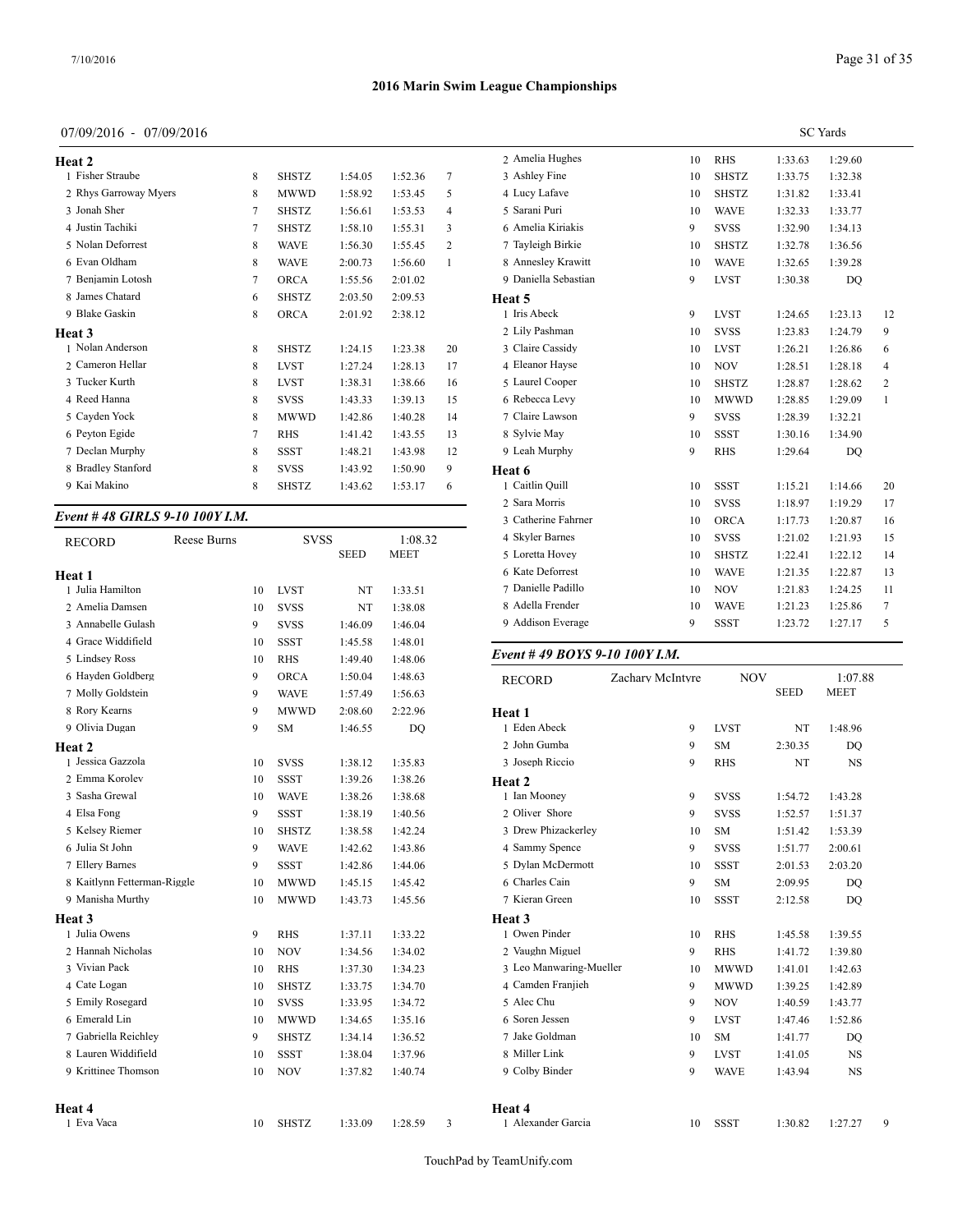## 07/09/2016 - 07/09/2016

| 2 Sebastian Vaughan  | 10 | <b>SVSS</b>  | 1:28.75 | 1:29.00 | 7  | 9 Cameran F   |
|----------------------|----|--------------|---------|---------|----|---------------|
| 3 Jordan Lisle       | 9  | <b>SSST</b>  | 1:28.65 | 1:29.06 | 6  |               |
| 4 Price Jeffris      | 9  | <b>SVSS</b>  | 1:28.03 | 1:29.75 | 4  | Heat 5        |
| 5 Jackson Conway     | 10 | <b>MWWD</b>  | 1:30.94 | 1:31.62 | 3  | 1 Olivia Jarv |
| 6 Nathaniel Johnson  | 9  | <b>SVSS</b>  | 1:32.59 | 1:37.93 | 2  | 2 Lucille Joh |
| 7 Colin Bender       | 9  | <b>MWWD</b>  | 1:37.94 | 1:38.36 | 1  | 3 Sarah Willi |
| 8 Alex Olesky        | 9  | SSST         | 1:33.16 | 1:38.71 |    | 4 Kate Hami   |
| 9 Noah Nicholas      | 10 | <b>NOV</b>   | 1:37.10 | 1:40.44 |    | 5 Cameron Ja  |
| Heat 5               |    |              |         |         |    | 6 Molly Pitts |
| 1 Cameron Aryanpour  | 10 | <b>SSST</b>  | 1:17.47 | 1:17.21 | 20 | 7 Hannah Sla  |
| 2 Andrew Sternfels   | 9  | <b>SVSS</b>  | 1:19.21 | 1:18.17 | 17 | 8 Kaya Lash   |
| 3 Ayman Wachelka     | 9  | SHSTZ        | 1:21.82 | 1:21.09 | 16 | 9 Malia Fred  |
| 4 Garrett Pardo      | 10 | <b>LVST</b>  | 1:20.63 | 1:21.37 | 15 | Heat 6        |
| 5 Max Crock          | 9  | <b>SHSTZ</b> | 1:26.95 | 1:22.92 | 14 | 1 Amira Wac   |
| 6 Joseph Cook        | 10 | <b>RHS</b>   | 1:22.14 | 1:23.33 | 13 | 2 Ruby Wolf   |
| 7 David Finney       | 10 | <b>LVST</b>  | 1:23.43 | 1:24.96 | 12 | 3 Rosie Lucc  |
| 8 Nicholas Arinduque | 9  | <b>ORCA</b>  | 1:25.89 | 1:25.48 | 11 | 4 Anna Plant  |
| 9 Jacob Shunk        | 10 | <b>WAVE</b>  | 1:27.62 | 1:29.45 | 5  | 5 Kira Rodri  |
|                      |    |              |         |         |    |               |

# *Event # 50 GIRLS 11-12 100Y I.M.*

| <b>RECORD</b>                | Reese Burns |    | <b>SVSS</b>  |             | 1:02.23     | 8 Charlotte   |
|------------------------------|-------------|----|--------------|-------------|-------------|---------------|
|                              |             |    |              | <b>SEED</b> | <b>MEET</b> | 9 Payton Ju   |
| Heat 1                       |             |    |              |             |             | Heat 7        |
| 1 Isabel Owens               |             | 11 | <b>RHS</b>   | NT          | 1:25.99     | 1 Elizabeth   |
| 2 Adeline Johnson            |             | 11 | <b>SVSS</b>  | 1:35.05     | 1:33.64     | 2 Holly Tar   |
| 3 Olivia Pezzullo            |             | 11 | ORCA         | 1:35.82     | 1:36.48     | 3 Kaley Mc    |
| 4 Keira Connolly             |             | 11 | <b>SSST</b>  | 1:39.63     | 1:36.78     | 4 Ella Woo    |
| 5 Meredith Case              |             | 12 | <b>MWWD</b>  | 1:35.55     | 1:41.26     | 5 Reese Da    |
| Heat 2                       |             |    |              |             |             | 6 Isabelle C  |
| 1 Libby Walsh                |             | 12 | <b>WAVE</b>  | 1:28.82     | 1:29.54     | 7 Alena Sha   |
| 2 Lidia Llanos               |             | 12 | <b>MWWD</b>  | 1:31.25     | 1:29.92     | 8 Madeline    |
| 3 Megan Kennedy              |             | 11 | <b>ORCA</b>  | 1:32.78     | 1:30.05     | 9 Emma Sa     |
| 4 Jane Cornwell              |             | 11 | <b>SHSTZ</b> | 1:30.92     | 1:31.83     |               |
| 5 Fiona Bihn                 |             | 11 | <b>SHSTZ</b> | 1:29.08     | 1:32.55     | Event $# 51$  |
| 6 Bridget Boyle              |             | 12 | <b>MWWD</b>  | 1:33.19     | 1:33.26     | <b>RECORD</b> |
| 7 Caitlyn Harrell            |             | 11 | <b>ORCA</b>  | 1:33.14     | 1:35.55     |               |
| 8 Emilia Puccinelli          |             | 11 | <b>WAVE</b>  | 1:34.84     | 1:37.65     | Heat 1        |
| 9 Jenna Smock                |             | 12 | <b>WAVE</b>  | 1:33.89     | 1:40.07     | 1 Dexter La   |
| <b>Heat 3</b>                |             |    |              |             |             | 2 Benjamin    |
| 1 Sophia Harkins             |             | 12 | <b>SSST</b>  | 1:25.04     | 1:23.70     | 3 Teymur F    |
| 2 Aliyah San Andres          |             | 11 | <b>WAVE</b>  | 1:28.62     | 1:25.07     | 4 Max Bun     |
| 3 Annelies Pieters-Kwiers    |             | 12 | <b>RHS</b>   | 1:26.64     | 1:26.29     | 5 Phoenix I   |
| 4 Isabella Uhlhorn-Thornton  |             | 11 | <b>SSST</b>  | 1:25.24     | 1:26.50     | 6 Jackson E   |
| 5 Fiona McDermott            |             | 12 | SSST         | 1:24.72     | 1:26.52     | Heat 2        |
| 6 Emily Lemus                |             | 12 | <b>WAVE</b>  | 1:26.19     | 1:27.76     | 1 Robert Pl   |
| 7 Ouinn Edington             |             | 11 | <b>SVSS</b>  | 1:28.55     | 1:28.07     | 2 Sean Padi   |
| 8 Mariel Moore               |             | 11 | <b>SSST</b>  | 1:28.49     | 1:28.73     | 3 Byron Fir   |
| 9 Madeleine Uhlhorn-Thornton |             | 11 | SSST         | 1:26.07     | 1:29.14     | 4 Jee Davis   |
| Heat 4                       |             |    |              |             |             | 5 Mark She    |
| 1 Abigail Grace              |             | 11 | <b>SVSS</b>  | 1:22.80     | 1:21.26     | 6 Tj Bernha   |
| 2 Ariana Greenberg           |             | 12 | <b>SVSS</b>  | 1:23.65     | 1:21.32     | 7 Tasman F    |
| 3 Sabrina Falk               |             | 12 | <b>ORCA</b>  | 1:23.59     | 1:21.42     | 8 Tor Aune    |
| 4 Sonya Urban                |             | 12 | <b>NOV</b>   | 1:22.33     | 1:21.91     | 9 Luke Fee    |
| 5 Catherine Stauffer         |             | 11 | <b>SVSS</b>  | 1:23.16     | 1:22.45     |               |
| 6 Kylie Johnstone            |             | 11 | <b>SSST</b>  | 1:22.85     | 1:24.33     | Heat 3        |
| 7 Isabella Kiriakis          |             | 11 | <b>SVSS</b>  | 1:23.96     | 1:25.10     | 1 Nate Wol    |
| 8 Sophia Riemer              |             | 12 | <b>SHSTZ</b> | 1:24.45     | 1:25.82     | 2 Nicholas    |

|                       |    |              |         | <b>SC</b> Yards |                |
|-----------------------|----|--------------|---------|-----------------|----------------|
| 9 Cameran Ford        | 12 | SVSS         | 1:23.77 | <b>DO</b>       |                |
| Heat 5                |    |              |         |                 |                |
| 1 Olivia Jarvie       | 11 | <b>SVSS</b>  | 1:19.53 | 1:18.90         |                |
| 2 Lucille Johnson     | 11 | <b>SVSS</b>  | 1:21.73 | 1:19.51         |                |
| 3 Sarah Williams      | 12 | <b>SM</b>    | 1:20.31 | 1:19.98         |                |
| 4 Kate Hamilton       | 12 | <b>LVST</b>  | 1:20.61 | 1:20.33         |                |
| 5 Cameron Jane Taylor | 12 | <b>LVST</b>  | 1:21.11 | 1:20.33         |                |
| 6 Molly Pitts         | 12 | <b>WAVE</b>  | 1:21.12 | 1:20.44         |                |
| 7 Hannah Slaught      | 11 | <b>WAVE</b>  | 1:21.68 | 1:21.44         |                |
| 8 Kaya Lash           | 12 | <b>MWWD</b>  | 1:20.98 | 1:22.44         |                |
| 9 Malia Fredrich      | 12 | <b>SSST</b>  | 1:19.61 | NS              |                |
| Heat 6                |    |              |         |                 |                |
| 1 Amira Wachelka      | 11 | <b>SHSTZ</b> | 1:16.57 | 1:15.99         | 7              |
| 2 Ruby Wolfers        | 12 | <b>WAVE</b>  | 1:18.42 | 1:16.16         | 6              |
| 3 Rosie Lucchesi      | 11 | <b>MWWD</b>  | 1:16.29 | 1:16.55         | 5              |
| 4 Anna Plante         | 12 | <b>SSST</b>  | 1:17.52 | 1:17.08         | 4              |
| 5 Kira Rodriguez      | 11 | <b>ORCA</b>  | 1:17.53 | 1:17.72         | 3              |
| 6 Sydney Hellar       | 12 | <b>LVST</b>  | 1:19.00 | 1:17.86         | $\overline{c}$ |
| 7 Laura Figone        | 12 | <b>RHS</b>   | 1:19.28 | 1:18.25         | 1              |
| 8 Charlotte Deforrest | 12 | <b>WAVE</b>  | 1:17.55 | 1:18.89         |                |
| 9 Payton Juarez       | 12 | <b>MWWD</b>  | 1:18.60 | 1:20.27         |                |
| Heat 7                |    |              |         |                 |                |
| 1 Elizabeth Chatard   | 12 | <b>SHSTZ</b> | 1:08.31 | 1:06.47         | 20             |
| 2 Holly Tarantino     | 11 | <b>SHSTZ</b> | 1:07.64 | 1:07.04         | 17             |
| 3 Kaley McIntyre      | 12 | <b>NOV</b>   | 1:07.89 | 1:07.76         | 16             |
| 4 Ella Woodhead       | 12 | <b>SHSTZ</b> | 1:11.49 | 1:08.54         | 15             |
| 5 Reese Dahlgren      | 12 | <b>SSST</b>  | 1:10.44 | 1:09.36         | 14             |
| 6 Isabelle Grace      | 12 | <b>SVSS</b>  | 1:11.34 | 1:11.43         | 13             |
| 7 Alena Sharp         | 11 | <b>SHSTZ</b> | 1:12.38 | 1:11.66         | 12             |
| 8 Madeline Folkers    | 12 | <b>SHSTZ</b> | 1:12.45 | 1:12.21         | 11             |
| 9 Emma Sampson        | 12 | <b>SHSTZ</b> | 1:12.85 | 1:13.86         | 9              |

## *Event # 51 BOYS 11-12 100Y I.M.*

| RECORD              | Nathan Luis |    | <b>RHS</b>   |             | 1:02.53     |                |
|---------------------|-------------|----|--------------|-------------|-------------|----------------|
|                     |             |    |              | <b>SEED</b> | <b>MEET</b> |                |
| Heat 1              |             |    |              |             |             |                |
| 1 Dexter Lama       |             | 12 | <b>WAVE</b>  | 1:28.32     | 1:28.27     |                |
| 2 Benjamin Shafer   |             | 12 | <b>MWWD</b>  | 1:28.48     | 1:30.35     |                |
| 3 Teymur Fatullayev |             | 11 | <b>WAVE</b>  | 1:32.89     | 1:32.13     |                |
| 4 Max Bundy         |             | 12 | <b>WAVE</b>  | 1:35.37     | 1:32.94     |                |
| 5 Phoenix Lindner   |             | 12 | <b>NOV</b>   | 1:40.92     | DQ          |                |
| 6 Jackson Buck      |             | 11 | <b>SVSS</b>  | 1:34.87     | DO          |                |
| Heat 2              |             |    |              |             |             |                |
| 1 Robert Placak     |             | 12 | <b>SSST</b>  | 1:26.06     | 1:19.15     | 7              |
| 2 Sean Padillo      |             | 12 | <b>NOV</b>   | 1:27.07     | 1:20.15     | $\overline{4}$ |
| 3 Byron Finley      |             | 12 | <b>LVST</b>  | 1:25.23     | 1:22.66     |                |
| 4 Jee Davis         |             | 11 | <b>ORCA</b>  | 1:23.99     | 1:22.71     |                |
| 5 Mark Shen         |             | 11 | <b>NOV</b>   | 1:23.00     | 1:23.14     |                |
| 6 Tj Bernhard       |             | 12 | <b>LVST</b>  | 1:25.90     | 1:23.69     |                |
| 7 Tasman Fruhauf    |             | 12 | <b>SHSTZ</b> | 1:24.42     | 1:24.67     |                |
| 8 Tor Aune          |             | 11 | <b>WAVE</b>  | 1:24.81     | 1:25.20     |                |
| 9 Luke Feegel       |             | 12 | <b>SVSS</b>  | 1:24.31     | 1:25.85     |                |
|                     |             |    |              |             |             |                |
| Heat 3              |             |    |              |             |             |                |
| 1 Nate Wolford      |             | 12 | <b>SHSTZ</b> | 1:17.70     | 1:15.40     | 11             |
| 2 Nicholas Lafave   |             | 12 | <b>SHSTZ</b> | 1:18.78     | 1:19.17     | 6              |
|                     |             |    |              |             |             |                |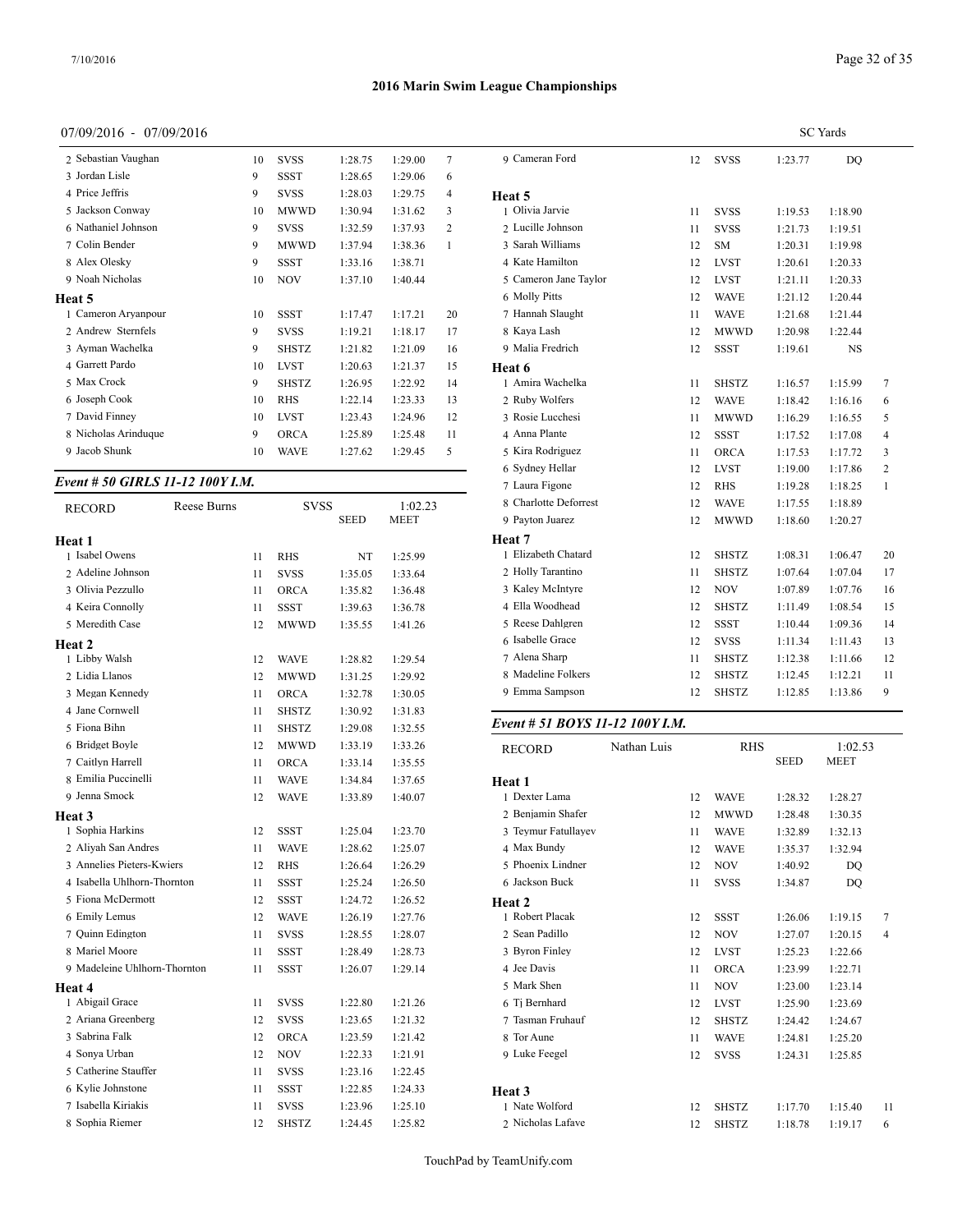## 07/09/2016 - 07/09/2016

| 3 Jackson Stewart   | 11 | <b>SSST</b>  | 1:19.22 | 1:19.20 | 5              | 7 Islay Kilganno |
|---------------------|----|--------------|---------|---------|----------------|------------------|
| 4 Hayden Cordero    | 11 | <b>RHS</b>   | 1:18.25 | 1:20.60 | 3              | 8 Ava Scafani    |
| 5 Zachary Matsumoto | 11 | <b>RHS</b>   | 1:22.11 | 1:21.34 | $\overline{2}$ | 9 Hannah Match   |
| 6 Dexter Watenpaugh | 12 | <b>SSST</b>  | 1:22.23 | 1:21.95 | $\mathbf{1}$   |                  |
| 7 Alan Sebastian    | 12 | <b>LVST</b>  | 1:22.58 | 1:22.96 |                |                  |
| 8 Jeremy Tachiki    | 11 | <b>SHSTZ</b> | 1:20.97 | 1:23.18 |                | Event # 53 $BO$  |
| 9 Cole Stanford     | 11 | <b>SVSS</b>  | 1:19.10 | 1:23.22 |                | <b>RECORD</b>    |
| Heat 4              |    |              |         |         |                |                  |
| 1 Kylar Flynn       | 12 | <b>LVST</b>  | 1:10.92 | 1:07.56 | 20             | Heat 1           |
| 2 Daniel Hadar      | 11 | <b>ORCA</b>  | 1:12.89 | 1:10.05 | 17             | 1 Joshua Chu     |
| 3 Micah Sher        | 11 | <b>SHSTZ</b> | 1:12.73 | 1:10.16 | 16             | 2 Cole Summers   |
| 4 Sam Rhinehart     | 12 | <b>NOV</b>   | 1:11.57 | 1:11.92 | 15             | 3 Sean Middleto  |
| 5 Caleb Luis        | 12 | <b>RHS</b>   | 1:12.97 | 1:13.20 | 14             | 4 Tibi Quinn     |
| 6 Garrett Goldberg  | 11 | <b>ORCA</b>  | 1:15.93 | 1:13.80 | 13             | 5 Henry Adams    |
| 7 Jacob Dixon       | 12 | <b>SHSTZ</b> | 1:16.84 | 1:14.36 | 12             | 6 Eno Begic-To   |
| 8 James Gravelle    | 11 | <b>LVST</b>  | 1:14.72 | 1:16.56 | 9              | 7 Grayson Evera  |
| 9 Ty Anders Fong    | 12 | <b>SSST</b>  | 1:15.37 | DO      |                | 8 Tate Miller    |
|                     |    |              |         |         |                |                  |

# *Event # 52 GIRLS 13-14 100Y I.M.*

| <b>RECORD</b>        | Alyssa Lo |    | SHST         |             | 1:02.53     |              | 2 Connor Sir        |
|----------------------|-----------|----|--------------|-------------|-------------|--------------|---------------------|
|                      |           |    |              | <b>SEED</b> | <b>MEET</b> |              | 3 Gregory Fi        |
| Heat 1               |           |    |              |             |             |              | 4 Marco Salv        |
| 1 Lucy Goldman       |           | 13 | SM           | 1:22.85     | 1:22.40     |              | 5 Zev Schum         |
| 2 Julia Smith        |           | 14 | <b>SM</b>    | 1:23.27     | 1:24.94     |              | 6 James Chas        |
| 3 Claire MacDonald   |           | 13 | <b>SHSTZ</b> | 1:24.21     | 1:25.70     |              | 7 Benjamin I        |
| 4 Meigan Van Weele   |           | 13 | <b>NOV</b>   | 1:25.61     | 1:26.33     |              | 8 Miles Croc        |
| 5 Sarita Parikh      |           | 13 | <b>NOV</b>   | 1:22.21     | 1:27.37     |              | 9 Andersen 7        |
| 6 Anna Marrinson     |           | 14 | SM           | 1:23.07     | 1:27.89     |              | Heat 3              |
| 7 Skylar Strotz      |           | 13 | <b>SSST</b>  | 1:27.34     | 1:29.50     |              | 1 Andrey Pri        |
| 8 Ava White          |           | 13 | SHSTZ        | 1:21.23     | NS          |              | 2 Henry Cos         |
| <b>Heat 2</b>        |           |    |              |             |             |              | 3 Holden Co         |
| 1 Francesca Moynihan |           | 13 | <b>SHSTZ</b> | 1:14.89     | 1:11.77     | 11           | 4 Will Hardi        |
| 2 Kathryn Arinduque  |           | 13 | ORCA         | 1:15.10     | 1:15.33     |              | 5 Connor Sta        |
| 3 Miya Schilz        |           | 14 | <b>WAVE</b>  | 1:14.82     | 1:15.34     |              | 6 Sam Morri         |
| 4 Fiona Corr         |           | 14 | <b>SHSTZ</b> | 1:15.64     | 1:15.61     |              | 7 Warren Bro        |
| 5 Devin Bosley       |           | 13 | <b>WAVE</b>  | 1:15.83     | 1:17.23     |              | 8 Nicolas Ov        |
| 6 Lucy Knopf         |           | 13 | MWWD         | 1:16.66     | 1:17.76     |              | 9 Marc-Anto         |
| 7 Natalie Hallatt    |           | 14 | <b>NOV</b>   | 1:19.33     | 1:18.35     |              | Heat 4              |
| 8 Bella Hare-Leiva   |           | 12 | <b>SVSS</b>  | 1:19.56     | 1:19.29     |              | 1 Reece Foel        |
| 9 Madeline Finkel    |           | 13 | <b>MWWD</b>  | 1:18.21     | 1:23.49     |              | 2 Jack Richa        |
| Heat 3               |           |    |              |             |             |              | 3 Noah Eriks        |
| 1 Jane McNevin       |           | 13 | SM           | 1:12.54     | 1:10.54     | 13           | 4 Benjamin I        |
| 2 Laura Gravelle     |           | 13 | <b>LVST</b>  | 1:13.00     | 1:13.12     | 7            | 5 Dwight Be         |
| 3 Gabriella Lucchesi |           | 14 | <b>MWWD</b>  | 1:13.80     | 1:13.52     | 6            | 6 Isaiah Will       |
| 4 Emilia Oblites     |           | 13 | RHS          | 1:13.62     | 1:13.70     | 4            | 7 Mason Bar         |
| 5 Maya McAuley       |           | 13 | RHS          | 1:13.40     | 1:14.04     | 2            | 8 Luther Fon        |
| 6 Caitlin Kawamura   |           | 13 | <b>WAVE</b>  | 1:13.95     | 1:14.76     | $\mathbf{1}$ | 9 Vladimir P        |
| 7 Jessica Bukowski   |           | 13 | <b>SSST</b>  | 1:13.52     | 1:15.29     |              |                     |
| 8 Lauren Pyfer       |           | 14 | <b>SVSS</b>  | 1:13.62     | 1:16.36     |              | Event # 54 <b>C</b> |
| 9 Kalia Firmage      |           | 14 | <b>SSST</b>  | 1:13.17     | NS          |              | <b>RECORD</b>       |
| Heat 4               |           |    |              |             |             |              |                     |
| 1 Bella Moynihan     |           | 14 | <b>SHSTZ</b> | 1:06.28     | 1:03.08     | 20           | Heat 1              |
| 2 Sasha Frey         |           | 13 | <b>SHSTZ</b> | 1:06.75     | 1:03.90     | 17           | 1 Alexa Zene        |
| 3 Anna Wooster       |           | 14 | <b>SHSTZ</b> | 1:11.57     | 1:09.18     | 16           | 2 Tess O'Brie       |
| 4 Skylee Falk        |           | 14 | ORCA         | 1:09.37     | 1:09.34     | 15           | 3 Katie May!        |
| 5 Shannon Watridge   |           | 13 | <b>SSST</b>  | 1:11.89     | 1:10.53     | 14           |                     |
| 6 Olivia Juarez      |           | 13 | <b>MWWD</b>  | 1:09.86     | 1:11.03     | 12           | Heat 2              |

|                   | <b>SC</b> Yards |         |         |         |               |  |  |
|-------------------|-----------------|---------|---------|---------|---------------|--|--|
| 7 Islay Kilgannon |                 | 14 MWWD | 1:11.70 | 1:12.17 | - 9           |  |  |
| 8 Ava Scafani     |                 | 13 NOV  | 1:12.13 | 1:13.63 | -5.           |  |  |
| 9 Hannah Matcham  |                 | 14 SM   | 1:12.45 | 1:13.91 | $\mathcal{R}$ |  |  |
|                   |                 |         |         |         |               |  |  |

#### *Event # 53 BOYS 13-14 100Y I.M.*

|                                  | Joe Smith          |    | SHST         |             | :57.62  |     |
|----------------------------------|--------------------|----|--------------|-------------|---------|-----|
| RECORD                           |                    |    |              | SEED        | MEET    |     |
| Heat 1                           |                    |    |              |             |         |     |
| 1 Joshua Chu                     |                    | 13 | <b>NOV</b>   | 1:20.67     | 1:22.91 |     |
| 2 Cole Summers                   |                    | 13 | WAVE         | 1:23.75     | 1:23.87 |     |
| 3 Sean Middleton                 |                    | 14 | <b>WAVE</b>  | 1:25.22     | 1:26.89 |     |
| 4 Tibi Quinn                     |                    | 13 | <b>WAVE</b>  | 1:25.23     | 1:27.10 |     |
| 5 Henry Adams                    |                    | 13 | <b>LVST</b>  | 1:29.96     | 1:29.85 |     |
| 6 Eno Begic-Toepfer              |                    | 14 | <b>SSST</b>  | NT          | DQ      |     |
| 7 Grayson Everage                |                    | 13 | <b>SSST</b>  | 1:25.68     | NS      |     |
| 8 Tate Miller                    |                    | 13 | <b>SHSTZ</b> | NT          | NS      |     |
| Heat 2                           |                    |    |              |             |         |     |
| 1 Ian Christie                   |                    | 14 | <b>SHSTZ</b> | 1:13.52     | 1:10.99 | 1.5 |
| 2 Connor Simon                   |                    | 13 | <b>MWWD</b>  | 1:15.54     | 1:12.65 |     |
| 3 Gregory Finn                   |                    | 13 | <b>SHSTZ</b> | 1:13.01     | 1:13.95 |     |
| 4 Marco Salvemini                |                    | 13 | ORCA         | 1:16.48     | 1:13.99 |     |
| 5 Zev Schuman                    |                    | 13 | <b>SHSTZ</b> | 1:14.86     | 1:14.29 |     |
| 6 James Chase                    |                    | 13 | <b>WAVE</b>  | 1:13.84     | 1:15.28 |     |
| 7 Benjamin Freed                 |                    | 13 | MWWD         | 1:15.62     | 1:15.72 |     |
| 8 Miles Crock                    |                    | 13 | <b>SHSTZ</b> | 1:19.96     | 1:16.50 |     |
| 9 Andersen Teoh                  |                    | 13 | <b>MWWD</b>  | 1:19.43     | 1:18.18 |     |
| Heat 3                           |                    |    |              |             |         |     |
| 1 Andrey Priahin                 |                    | 13 | <b>WAVE</b>  | 1:09.06     | 1:07.05 | 9   |
| 2 Henry Cosentino                |                    | 14 | SHSTZ        | 1:07.97     | 1:08.25 | 6   |
| 3 Holden Cooper                  |                    | 14 | <b>SHSTZ</b> | 1:08.45     | 1:08.56 | 5   |
| 4 Will Harding                   |                    | 14 | <b>WAVE</b>  | 1:08.69     | 1:09.65 | 4   |
| 5 Connor Stauffer                |                    | 13 | <b>SVSS</b>  | 1:10.66     | 1:09.85 | 3   |
| 6 Sam Morris                     |                    | 13 | NOV          | 1:10.24     | 1:10.99 | 1.5 |
| 7 Warren Brouwer                 |                    | 14 | <b>SHSTZ</b> | 1:11.69     | 1:11.46 |     |
| 8 Nicolas Owenson                |                    | 13 | SSST         | 1:12.55     | 1:12.92 |     |
| 9 Marc-Antoine Maync             |                    | 13 | SSST         | 1:11.86     | 1:13.87 |     |
| <b>Heat 4</b>                    |                    |    |              |             |         |     |
| 1 Reece Foehr                    |                    | 14 | <b>MWWD</b>  | 1:02.28     | 1:01.26 | 20  |
| 2 Jack Richardson                |                    | 14 | <b>SHSTZ</b> | 1:05.28     | 1:02.23 | 17  |
| 3 Noah Erikson                   |                    | 13 | SSST         | 1:02.44     | 1:02.93 | 16  |
| 4 Benjamin Egan                  |                    | 14 | <b>SHSTZ</b> | 1:04.05     | 1:03.62 | 15  |
| 5 Dwight Bellisimo               |                    | 14 | <b>SVSS</b>  | 1:05.16     | 1:04.53 | 14  |
| 6 Isaiah Williams                |                    | 13 | <b>SHSTZ</b> | 1:07.87     | 1:05.77 | 13  |
| 7 Mason Barnes                   |                    | 14 | <b>SHSTZ</b> | 1:05.54     | 1:06.26 | 12  |
| 8 Luther Fong                    |                    | 14 | <b>SSST</b>  | 1:06.85     | 1:06.63 | 11  |
| 9 Vladimir Priahin               |                    | 13 | WAVE         | 1:07.33     | 1:07.20 |     |
| Event # 54 GIRLS 15-18 100Y I.M. |                    |    |              |             |         |     |
| RECORD                           | <b>Ouinn Galli</b> |    | SHST         |             | 1:00.97 |     |
|                                  |                    |    |              | <b>SEED</b> | MEET    | PTS |
| Heat 1                           |                    |    |              |             |         |     |
| 1 Alexa Zener                    |                    | 18 | SSST         | NT          | 1:08.93 | 11  |
| 2 Tess O'Brien                   |                    | 18 | RHS          | NT          | 1:20.75 |     |
| 3 Katie Mayfield                 |                    | 16 | <b>ORCA</b>  | 1:27.41     | 1:25.96 |     |
|                                  |                    |    |              |             |         |     |

**Heat 2**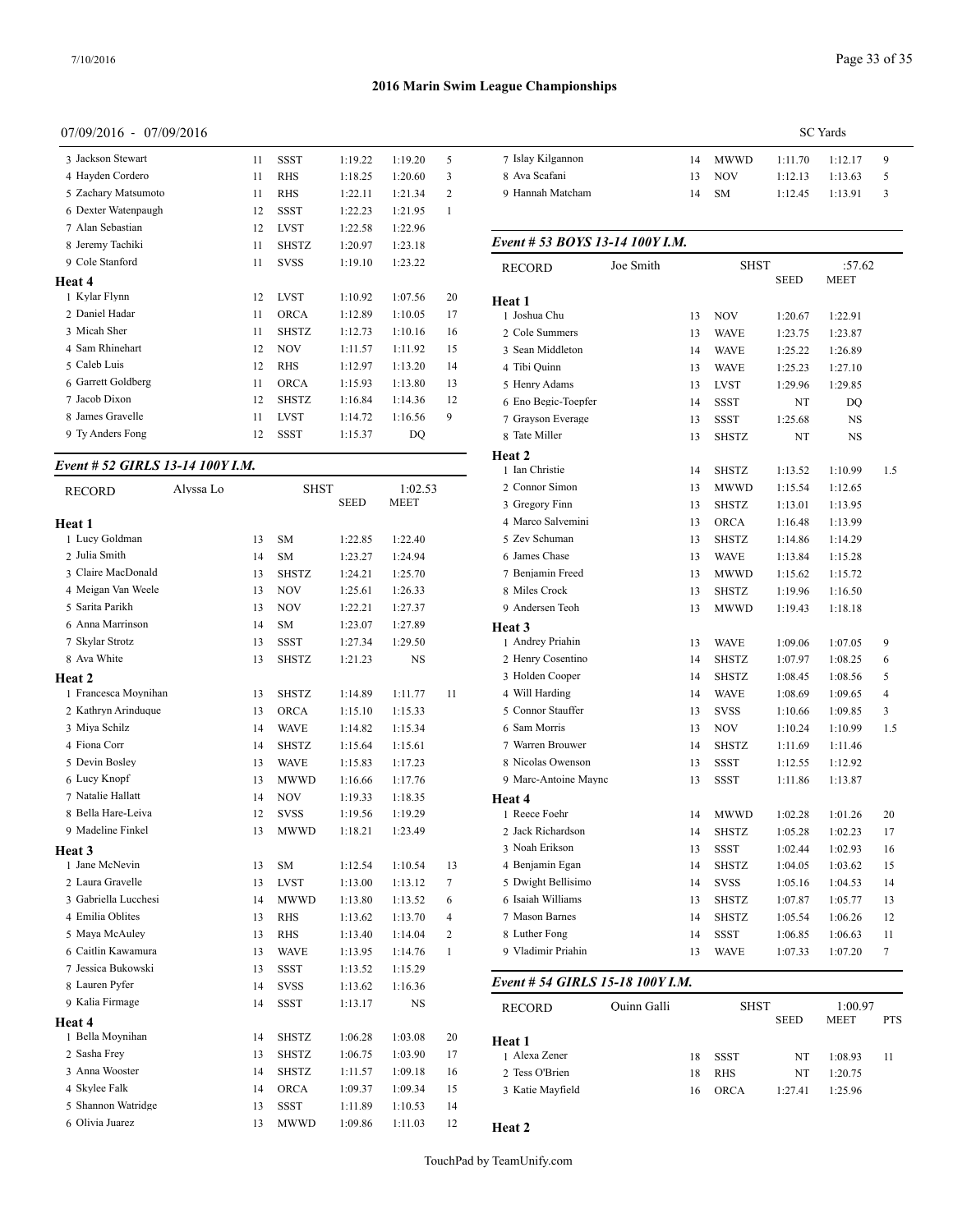## 07/09/2016 - 07/09/2016

| Heat 2                    |    |              |         |           |                | 5 Cole Parke           |
|---------------------------|----|--------------|---------|-----------|----------------|------------------------|
| 1 Kellie Lawler           | 16 | <b>WAVE</b>  | 1:20.13 | 1:17.44   |                | 6 Francesco            |
| 2 Sara Kennedy            | 15 | <b>ORCA</b>  | 1:17.70 | 1:17.87   |                | 7 Riley Stray          |
| 3 Lauren Thorp            | 15 | <b>SM</b>    | 1:21.14 | 1:20.82   |                | 8 Max Manw             |
| 4 Olivia Carpenter        | 16 | <b>WAVE</b>  | 1:23.19 | 1:20.86   |                | 9 Brandon W            |
| 5 Kylie Bradley           | 15 | <b>ORCA</b>  | 1:19.24 | 1:21.75   |                |                        |
| 6 Ruby Woolf              | 15 | <b>SM</b>    | 1:27.10 | 1:28.14   |                | Event # $56$ $\Lambda$ |
| 7 Reagan Arnold           | 18 | <b>NOV</b>   | 1:17.89 | <b>NS</b> |                | <b>RECORD</b>          |
| 8 Lindsey Lowder          | 17 | <b>LVST</b>  | 1:23.54 | <b>NS</b> |                |                        |
| Heat 3                    |    |              |         |           |                | Heat 1                 |
| 1 Sarah Erikson           | 15 | <b>SSST</b>  | 1:10.26 | 1:08.78   | 12             | 1 Novato Rip           |
| 2 Caitlin Gregory         | 17 | <b>SHSTZ</b> | 1:12.55 | 1:10.81   | 6              | 1 Hayse, E             |
| 3 Kate Masterson          | 15 | <b>WAVE</b>  | 1:12.09 | 1:12.80   | $\overline{4}$ | 3 Ostroff,             |
| 4 Hannah Wellesley-Winter | 15 | <b>NOV</b>   | 1:14.22 | 1:13.05   | 3              | 2 Rolling Hil          |
| 5 Madeline Knopf          | 15 | <b>MWWD</b>  | 1:13.57 | 1:13.14   | $\overline{c}$ | 1 Meyer,<br>3 Eilerma  |
| 6 Sophia Scafani          | 15 | <b>NOV</b>   | 1:13.57 | 1:13.26   | $\mathbf{1}$   | 3 Swimarin S           |
| 7 Sydney Gibbs            | 16 | <b>NOV</b>   | 1:14.22 | 1:14.96   |                | 1 Dugan,l              |
| 8 Lauren Lombardi         | 16 | <b>SVSS</b>  | 1:15.50 | 1:15.51   |                | 3 King, Ro             |
| 9 Anna Gregory            | 15 | <b>SHSTZ</b> | 1:10.46 | <b>NS</b> |                | Heat 2                 |
| Heat 4                    |    |              |         |           |                | 1 Sleepy Hol           |
| 1 Kate McCarthy           | 15 | <b>SHSTZ</b> | 1:04.72 | 1:02.86   | 20             | 2 Terra Linda          |
| 2 Taylor Boyle            | 16 | <b>MWWD</b>  | 1:05.97 | 1:05.08   | 17             | 1 Chong,               |
| 3 Ava Abeck               | 15 | <b>LVST</b>  | 1:06.55 | 1:06.42   | 16             | 3 Hadar, T             |
| 4 Maya Rabow              | 15 | <b>SSST</b>  | 1:07.83 | 1:07.20   | 15             | 3 Lucas Valle          |
| 5 Natalie Galuszka        | 18 | <b>SVSS</b>  | 1:09.26 | 1:08.35   | 14             | 1 Kurth, T<br>3 Mansin |
| 6 Lauren Blackburn        | 18 | <b>SHSTZ</b> | 1:08.83 | 1:08.66   | 13             | 4 Marinwood            |
| 7 Kate Freda              | 16 | <b>SVSS</b>  | 1:07.04 | 1:09.21   | 9              | 1 Noyes,               |
| 8 Sasha Urban             | 15 | <b>NOV</b>   | 1:09.02 | 1:09.76   | 7              | 3 Garvey               |
| 9 Nora Riedinger          | 15 | <b>SSST</b>  | 1:09.86 | 1:11.45   | 5              | 5 Strawberry           |
|                           |    |              |         |           |                |                        |

## *Event # 55 BOYS 15-18 100Y I.M.*

|                     |               |              |             |             |                | 1 HOUGHSIGHLOUHH 0                             | ∠ этаппопи, втачно у о                        |             |    |
|---------------------|---------------|--------------|-------------|-------------|----------------|------------------------------------------------|-----------------------------------------------|-------------|----|
| <b>RECORD</b>       | Jesse Schmidt | <b>NOV</b>   |             | :54.94      |                | 3 Hanna, Reed<br>8<br>7 Tidalwayes Swim Team A | 4 Damsen, Lily<br>8<br><b>WAVE</b><br>1:13.81 | 1:18.03     | 24 |
|                     |               |              | <b>SEED</b> | <b>MEET</b> | <b>PTS</b>     | 1 Grow, Gabriella<br>8                         | 2 Puccinelli, Dominic 8                       |             |    |
| Heat 1              |               |              |             |             |                | 3 Deforrest, Nolan 8                           | 4 Walsh, Magaret<br>8                         |             |    |
| 1 Petey Galli       | 18            | <b>SHSTZ</b> | NT          | 1:00.49     | 12             |                                                |                                               |             |    |
| 2 Stefan Venne      | 15            | <b>SHSTZ</b> | NT          | 1:01.21     | 9              | <b>Event # 57 MIXED 9-10 200Y FREE REL</b>     |                                               |             |    |
| 3 Keenan Anderson   | 17            | <b>SHSTZ</b> | NT          | 1:02.14     | 5              |                                                | <b>ORCA</b>                                   | 1:56.20     |    |
| 4 Danny Roland      | 16            | <b>SHSTZ</b> | NT          | 1:03.94     |                | <b>RECORD</b>                                  | <b>SEED</b>                                   | <b>MEET</b> | PT |
| 5 Ciaran Murphy     | 18            | <b>LVST</b>  | 1:10.93     | 1:11.57     |                | Heat 1                                         |                                               |             |    |
| 6 Sam Wortzman      | 16            | <b>SVSS</b>  | 1:16.70     | 1:23.46     |                | 1 Rolling Hills Stingr A                       | <b>RHS</b><br>2:16.82                         | 2:17.64     | 22 |
| 7 Logan Anderson    | 15            | <b>SHSTZ</b> | NT          | <b>NS</b>   |                | 9<br>1 Murphy, Leah                            | 2 Pack. Vivian<br>10                          |             |    |
| <b>Heat 2</b>       |               |              |             |             |                | 9<br>3 Miguel, Vaughn                          | 4 Cook, Joseph<br>10                          |             |    |
| 1 Nico Salvemini    | 16            | <b>ORCA</b>  | 1:01.85     | 59.68       | 14             | 2 Novato Riptide A                             | <b>NOV</b><br>2:25.28                         | 2:30.60     | 18 |
| 2 Ouinn Woodhead    | 16            | <b>SHSTZ</b> | 1:02.88     | 1:01.30     | $\tau$         | 1 Ross.Amanda<br>10                            | 2 Nicholas, Noah<br>- 10                      |             |    |
| 3 Connor Moynihan   | 16            | <b>SHSTZ</b> | 1:02.23     | 1:03.20     | $\overline{2}$ | 3 Portillo, Ezra<br>- 10                       | 4 Padillo, Danielle 10                        |             |    |
| 4 Julian Schiano    | 17            | <b>NOV</b>   | 1:03.39     | 1:03.43     |                | 3 Swimarin Sharks A                            | <b>SM</b><br>2:31.42                          | 2:35.28     | 14 |
| 5 Peyton Oga        | 15            | <b>RHS</b>   | 1:05.05     | 1:04.22     |                | 1 San Diego, Frances 10<br>9                   | 2 Perry, Addie<br>10                          |             |    |
| 6 Aidan Parikh      | 15            | <b>NOV</b>   | 1:04.45     | 1:05.39     |                | 3 Roth, Ruben                                  | 4 Hannah, Abraham 10                          |             |    |
| 7 Dea Edington      | 17            | <b>SVSS</b>  | 1:04.61     | 1:06.03     |                | Heat 2                                         |                                               |             |    |
| 8 Zeta Jackson Mays | 17            | <b>ORCA</b>  | 1:09.01     | 1:06.96     |                | 1 Terra Linda Orcas A                          | <b>ORCA</b><br>2:03.57                        | 2:02.39     | 40 |
| 9 Conor Cassidy     | 15            | <b>LVST</b>  | 1:09.81     | 1:08.71     |                | 1 Ignoffo.Andre<br>- 10                        | 10<br>2 Palfv.Anna                            |             |    |
|                     |               |              |             |             |                | 3 Arinduque, Nicholas 9                        | 4 Fahrner, Catherine 10                       |             |    |
| Heat 3              |               |              |             |             |                | 2 Scott Valley Sea Ser A                       | <b>SVSS</b><br>2:12.34                        | 2:08.53     | 34 |
| 1 Wyatt Hanson      | 16            | <b>SHSTZ</b> | :56.40      | 55.96       | 20             | 1 Vaughan, Sebastian 10                        | 2 Barnes, Skyler<br>- 10                      |             |    |
| 2 Edan Flynn        | 18            | <b>LVST</b>  | :58.25      | 56.11       | 17             | 3 Sternfels, Andrew 9                          | 10<br>4 Morris, Sara                          |             |    |
| 3 Maxwell Harrod    | 16            | <b>ORCA</b>  | :58.68      | 58.80       | 16             | 3 Strawberry Seals A                           | <b>SSST</b><br>1:59.27                        | 2:09.60     | 32 |
| 4 Dylan Woodhead    | 17            | <b>SHSTZ</b> | :59.29      | 59.14       | 15             | 4 Sleepy Hollow Swim T A                       | <b>SHSTZ</b><br>2:14.66                       | 2:10.15     | 30 |
|                     |               |              |             |             |                |                                                |                                               |             |    |

| 5 Cole Parker                              | 15 | <b>LVST</b>                         | 1:00.81                 | 59.86       | 13         |
|--------------------------------------------|----|-------------------------------------|-------------------------|-------------|------------|
| 6 Francesco Cico                           | 17 | <b>SHSTZ</b>                        | 1:00.82                 | 1:00.72     | 11         |
| 7 Riley Stray                              | 17 | <b>SVSS</b>                         | 1:00.08                 | 1:01.40     | 6          |
| 8 Max Manwaring-Mueller                    | 15 | MWWD                                | 1:00.61                 | 1:02.25     | 4          |
| 9 Brandon West                             | 18 | <b>SVSS</b>                         | 1:00.58                 | 1:02.58     | 3          |
| Event # 56 MIXED 8& UN 100Y FREE REL       |    |                                     |                         |             |            |
| <b>RECORD</b>                              |    | <b>TPC</b>                          |                         | 1:00.41     |            |
|                                            |    |                                     | <b>SEED</b>             | <b>MEET</b> | <b>PTS</b> |
| Heat 1                                     |    |                                     |                         |             |            |
| 1 Novato Riptide A                         |    | <b>NOV</b>                          | 1:15.69                 | 1:20.59     | 22         |
| 1 Hayse, Beatrice<br>8                     |    | 2 Malone, Charlie                   | 8                       |             |            |
| 3 Ostroff, Quinn<br>7                      |    |                                     | 4 Hernandez, Allyson 8  |             |            |
| 2 Rolling Hills Stingr A                   |    | <b>RHS</b>                          | 1:23.03                 | 1:22.96     | 18         |
| 1 Meyer, Ty<br>8                           |    | 2 Low, Samantha                     | 8                       |             |            |
| 3 Eilerman, Catherine 6                    |    | 4 Egide, Peyton                     | $\tau$                  |             |            |
| 3 Swimarin Sharks A                        |    | <b>SM</b>                           | 1:25.02                 | 1:26.08     | 14         |
| 1 Dugan, Derek<br>7                        |    | 2 Stein, Mason                      | 7                       |             |            |
| 3 King, Reese<br>7                         |    | 4 Standish, Sally                   | 8                       |             |            |
| Heat 2                                     |    |                                     |                         |             |            |
| 1 Sleepy Hollow Swim T A                   |    | <b>SHSTZ</b>                        | 1:06.96                 | 1:05.01     | 40         |
| 2 Terra Linda Orcas A                      |    | <b>ORCA</b>                         | 1:07.71                 | 1:05.38     | 34         |
| 1 Chong, Andrew<br>8<br>8                  |    | 2 Boysen, Makayla                   | 8                       |             |            |
| 3 Hadar, Talia<br>3 Lucas Valley Swim Te A |    | 4 Albers, Adam<br><b>LVST</b>       | 7                       |             |            |
| 1 Kurth, Tucker<br>8                       |    |                                     | 1:07.98                 | 1:08.18     | 32         |
| 3 Mansinne, Valerie 8                      |    | 2 Brown, Haley<br>4 Hellar, Cameron | 8<br>8                  |             |            |
| 4 Marinwood Waterdevil A                   |    | <b>MWWD</b>                         | 1:08.21                 | 1:08.54     | 30         |
| 8<br>1 Noyes, Alina                        |    |                                     | 2 Garroway Myers, Rhy 8 |             |            |
| 3 Garvey Miller, Tess 8                    |    | 4 Yock, Cayden                      | 8                       |             |            |
| 5 Strawberry Seals A                       |    | <b>SSST</b>                         | 1:10.46                 | 1:08.62     | 28         |
| 6 Scott Valley Sea Ser A                   |    | <b>SVSS</b>                         | 1:10.42                 | 1:10.57     | 26         |
| 1 Hottenstein, Quinn 8                     |    |                                     | 2 Stanford.Bradlev 8    |             |            |
| 3 Hanna, Reed<br>8                         |    | 4 Damsen, Lily                      | 8                       |             |            |
| 7 Tidalwaves Swim Team A                   |    | <b>WAVE</b>                         | 1:13.81                 | 1:18.03     | 24         |
| 1 Grow, Gabriella<br>8                     |    |                                     | 2 Puccinelli, Dominic 8 |             |            |
| 8<br>3 Deforrest, Nolan                    |    | 4 Walsh, Magaret                    | 8                       |             |            |

| <b>RECORD</b>                                   | <b>ORCA</b>                                |             | 1:56.20     |            |
|-------------------------------------------------|--------------------------------------------|-------------|-------------|------------|
|                                                 |                                            | <b>SEED</b> | <b>MEET</b> | <b>PTS</b> |
| Heat 1                                          |                                            |             |             |            |
| 1 Rolling Hills Stingr A                        | <b>RHS</b>                                 | 2:16.82     | 2:17.64     | 22         |
| 1 Murphy, Leah<br>9<br>9<br>3 Miguel, Vaughn    | 2 Pack, Vivian<br>4 Cook, Joseph           | 10<br>10    |             |            |
| 2 Novato Riptide A                              | <b>NOV</b>                                 | 2:25.28     | 2:30.60     | 18         |
| 1 Ross, Amanda<br>10<br>3 Portillo, Ezra<br>10  | 2 Nicholas, Noah<br>4 Padillo, Danielle 10 | - 10        |             |            |
| 3 Swimarin Sharks A                             | <b>SM</b>                                  | 2:31.42     | 2:35.28     | 14         |
| 1 San Diego, Frances 10                         | 2 Perry, Addie                             | 10          |             |            |
| 3 Roth, Ruben<br>9                              | 4 Hannah, Abraham                          | -10         |             |            |
|                                                 |                                            |             |             |            |
| Heat 2                                          |                                            |             |             |            |
| 1 Terra Linda Orcas A                           | <b>ORCA</b>                                | 2:03.57     | 2:02.39     | 40         |
| 1 Ignoffo, Andre<br>- 10                        | 2 Palfy, Anna                              | 10          |             |            |
| 3 Arinduque, Nicholas 9                         | 4 Fahrner, Catherine 10                    |             |             |            |
| 2 Scott Valley Sea Ser A                        | <b>SVSS</b>                                | 2:12.34     | 2:08.53     | 34         |
| 1 Vaughan Sebastian 10<br>3 Sternfels, Andrew 9 | 2 Barnes, Skyler<br>4 Morris, Sara         | 10<br>10    |             |            |
| 3 Strawberry Seals A                            | <b>SSST</b>                                | 1:59.27     | 2:09.60     | 32         |
| 4 Sleepy Hollow Swim T A                        | <b>SHSTZ</b>                               | 2:14.66     | 2:10.15     | 30         |
|                                                 |                                            |             |             |            |

Page 34 of 35

SC Yards